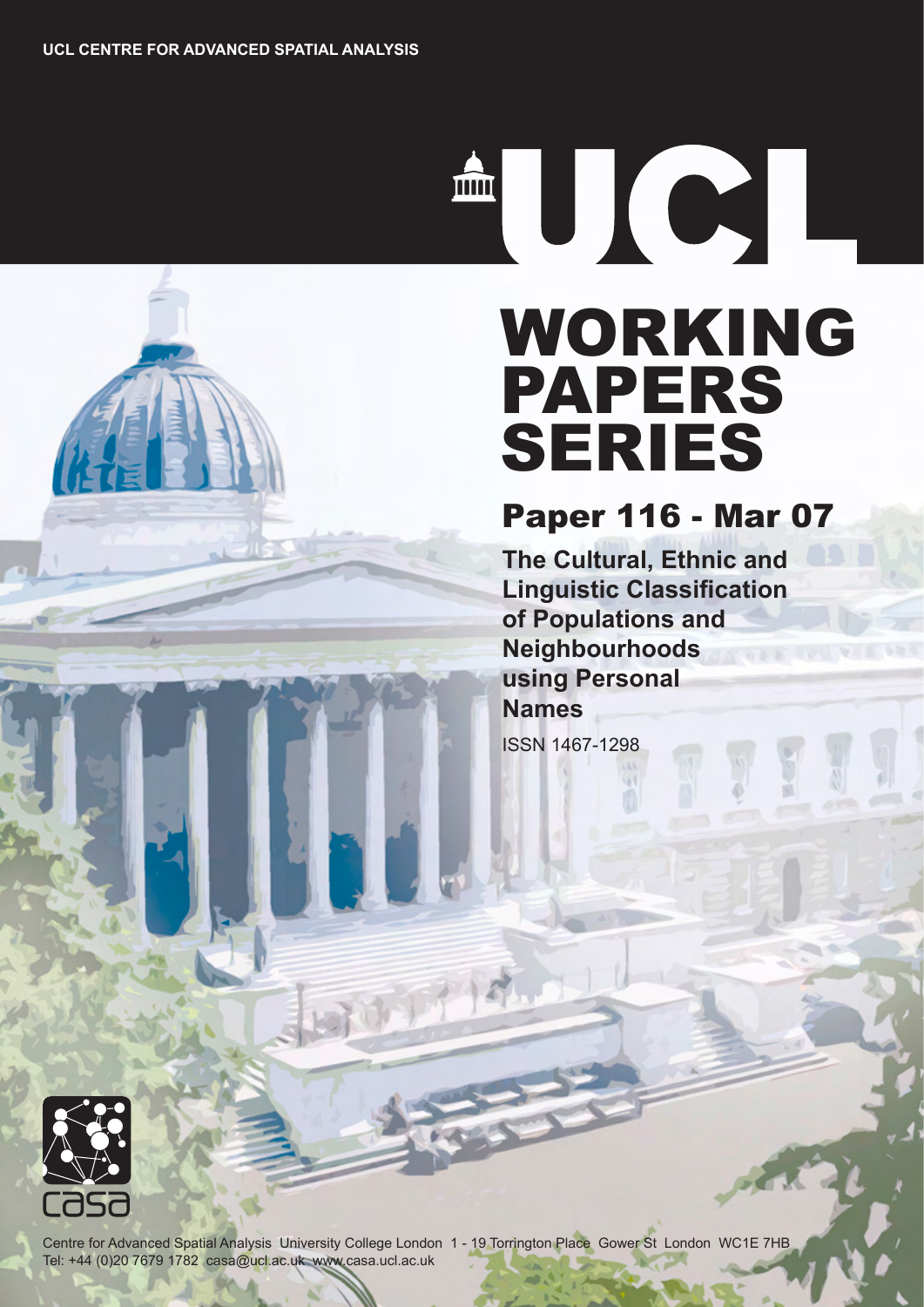# **The Cultural, Ethnic and Linguistic Classification of Populations and Neighbourhoods using Personal Names**

# **Pablo Mateos \*, Richard Webber and Paul Longley**

Department of Geography and Centre for Advanced Spatial Analysis University College London Gower Street, London WC1E 6BT

\* Corresponding author: p.mateos@ucl.ac.uk

# **CASA Working Paper 116 March 2007**

Available at:

http://www.casa.ucl.ac.uk/working\_papers/paper116.pdf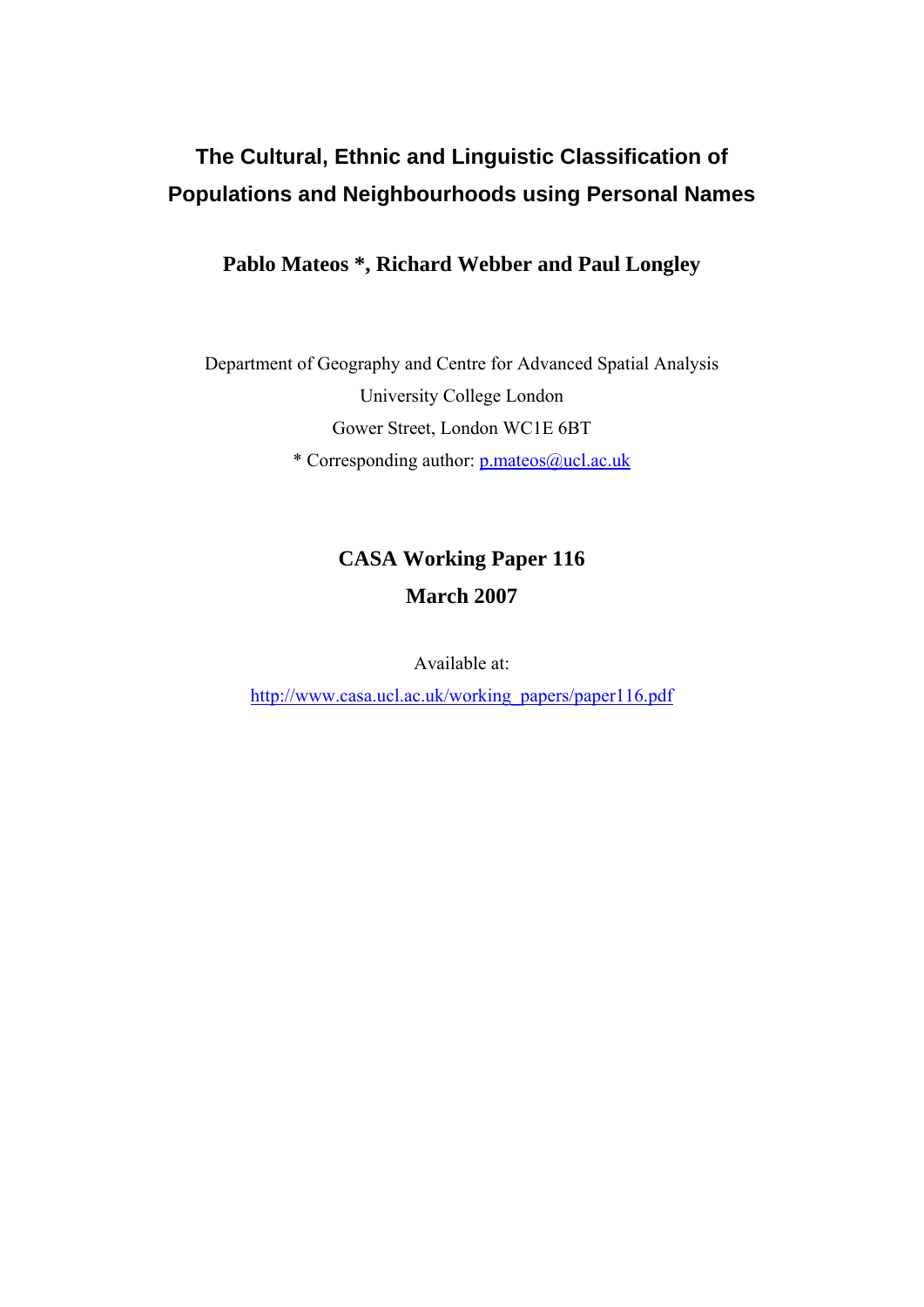# **Abstract**

There are growing needs to understand the nature and detailed composition of ethnic groups in today's increasingly multicultural societies. Ethnicity classifications are often hotly contested, but still greater problems arise from the quality and availability of classifications, with knock on consequences for our ability meaningfully to subdivide populations. Name analysis and classification has been proposed as one efficient method of achieving such subdivisions in the absence of ethnicity data, and may be especially pertinent to public health and demographic applications. However, previous approaches to name analysis have been designed to identify one or a small number of ethnic minorities, and not complete populations.

This working paper presents a new methodology to classify the UK population and neighbourhoods into groups of common origin using surnames and forenames. It proposes a new ontology of ethnicity that combines some of its multidimensional facets; language, religion, geographical region, and culture. It uses data collected at very fine temporal and spatial scales, and made available, subject to safeguards, at the level of the individual. Such individuals are classified into 185 independently assigned categories of Cultural Ethnic and Linguistic (CEL) groups, based on the probable origins of names. We include a justification for the need of classifying ethnicity, a proposed CEL taxonomy, a description of how the CEL classification was built and applied, a preliminary external validation, and some examples of current and potential applications.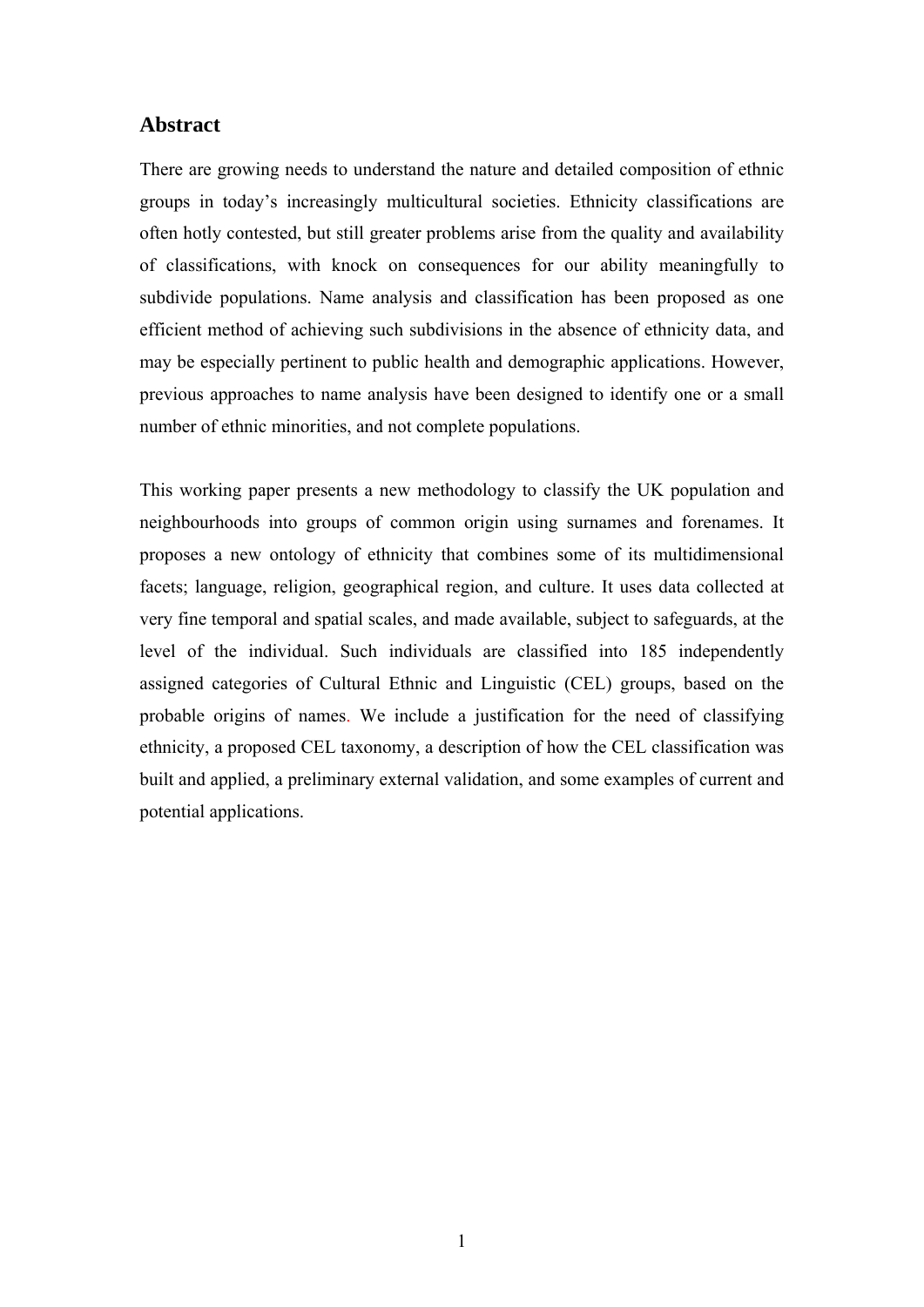# **Table of Contents**

| $\mathbf{1}$   |       |  |  |  |
|----------------|-------|--|--|--|
|                | 1.1   |  |  |  |
|                | 1.2   |  |  |  |
| $\overline{2}$ |       |  |  |  |
|                | 2.1   |  |  |  |
|                | 2.2   |  |  |  |
|                | 2.3   |  |  |  |
| 3              |       |  |  |  |
|                | 3.1   |  |  |  |
|                | 3.2   |  |  |  |
|                | 3.3   |  |  |  |
|                | 3.4   |  |  |  |
|                | 3.5   |  |  |  |
|                | 3.6   |  |  |  |
|                | 3.7   |  |  |  |
| $\overline{4}$ |       |  |  |  |
|                | 4.1   |  |  |  |
|                | 4.1.1 |  |  |  |
|                | 4.1.2 |  |  |  |
|                | 4.1.3 |  |  |  |
|                | 4.1.4 |  |  |  |
|                | 4.2   |  |  |  |
|                | 4.2.1 |  |  |  |
|                | 4.2.2 |  |  |  |
|                | 4.3   |  |  |  |
|                | 4.3.1 |  |  |  |
|                | 4.3.2 |  |  |  |
|                | 4.4   |  |  |  |
|                | 4.4.1 |  |  |  |
|                | 4.5   |  |  |  |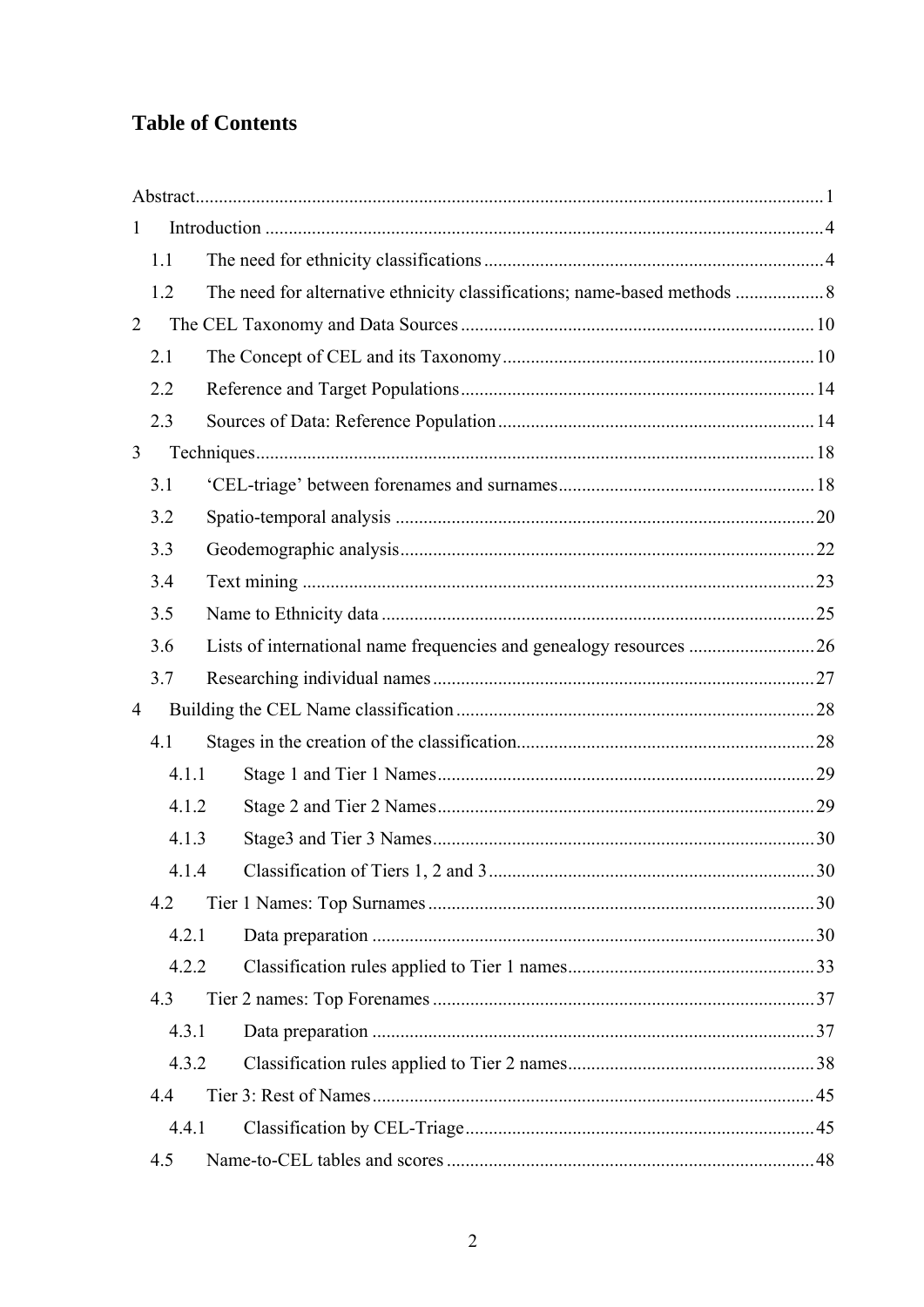|                 | 4.6 |                                                                      |  |  |  |
|-----------------|-----|----------------------------------------------------------------------|--|--|--|
| 5               |     |                                                                      |  |  |  |
|                 | 5.1 |                                                                      |  |  |  |
|                 | 5.2 | Data Analysis: Validation of CEL Vs Census Ethnicity at small area55 |  |  |  |
|                 | 5.3 |                                                                      |  |  |  |
| 6               |     |                                                                      |  |  |  |
| $7\overline{ }$ |     |                                                                      |  |  |  |
| 8               |     |                                                                      |  |  |  |
| 9               |     |                                                                      |  |  |  |

# **List of Tables**

| Table 3: Sources of Data-Reference Population- used to build the CEL classification 17 |  |
|----------------------------------------------------------------------------------------|--|
|                                                                                        |  |
|                                                                                        |  |
| Table 6: Summary of Pearson's correlation coefficients between the CEL-GB04 and 2001   |  |
|                                                                                        |  |
| Table 7: Lookup table between CEL Types and various onomastic groups (CEL Groups),     |  |
|                                                                                        |  |

# **List of Figures**

| Figure 1: Diagram of the CEL-Triage technique, using the example of a cluster of Spanish |  |
|------------------------------------------------------------------------------------------|--|
|                                                                                          |  |
| Figure 2: Map of distribution of Greek and Greek Cypriot Names in London by Ouput        |  |
|                                                                                          |  |
|                                                                                          |  |
|                                                                                          |  |
| Figure 5: Graph of cumulative number of surnames and forenames (log scale) against       |  |
|                                                                                          |  |
|                                                                                          |  |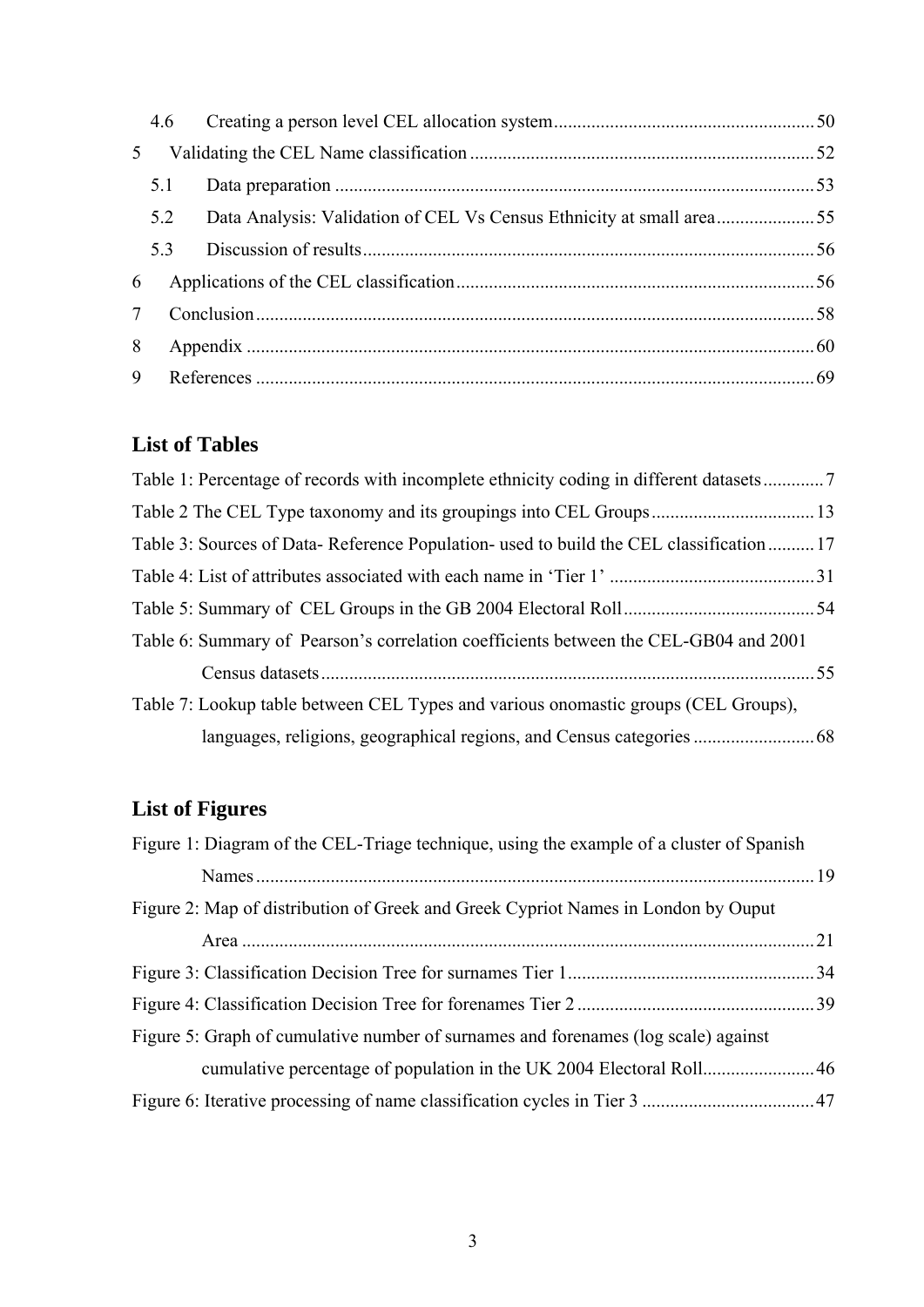# **1 Introduction**

This working paper presents a new methodology to classify the UK population and neighbourhoods into groups of common origin using surnames and forenames, termed the 'Cultural, Ethnic and Linguistic'(CEL) Taxonomy. It proposes a new ontology of ethnicity that is multidimensional in nature, assimilating aspects of language, religion, geographical region and culture through the shared characteristics of names. Names are currently classified into 185 independently assigned CEL categories. The paper includes an exhaustive explanation of the tools and techniques used to build this classification, using data collected at very fine temporal and spatial resolutions. The research presented here includes current work in progress at University College London to optimise the automatic classification of individuals into CEL categories, and should be not taken as in any sense complete; rather it documents a series of heuristics developed in an essentially ad hoc manner, that we believe help us to understand and capture the diversity in worldwide naming practices.

The paper is structured in seven sections. Section 1 includes a statement of motivation for classifying ethnicity and a brief review of name-based methods. Section 2 describes the 'Cultural, Ethnic and Linguistic' (CEL) Taxonomy and discusses the data sources used in the research. Section 3 introduces the seven techniques used to classify names into CEL categories, while Section 4 provides a detailed explanation of the heuristics that underpin the CEL classification, in three distinct stages. Sections 3 and 4 consolidate the core methodology presented in the paper. Section 5 provides a preliminary validation using Census data. Section 6 outlines some current and potential applications for this methodology, and Section 7 offers some concluding remarks. A full list of the taxonomy of 185 CELs is included in an Appendix at the end of the paper.

## **1.1 The need for ethnicity classifications**

Two major events in 2005 reopened a long-standing debate about the model of multicultural societies in Europe; the London bombings of July  $7<sup>th</sup>$ , and the urban riots in France later in November of that year. These events triggered a heated public debate that focused diverse issues upon an apparent failure of European society to assimilate immigrant communities (Leppard, 2005, The Economist, 2005). Furthermore, rare goes the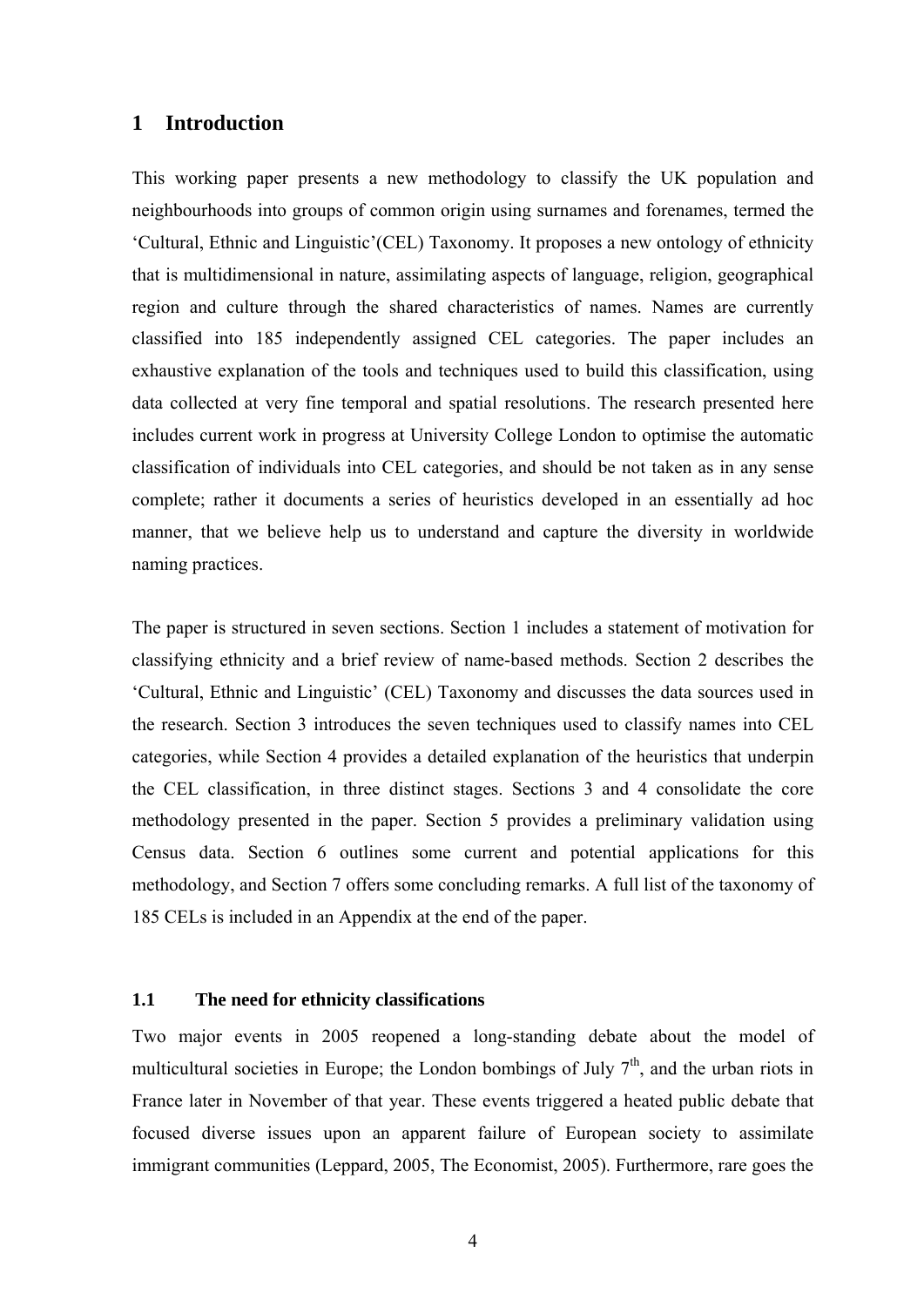day without headlines in the European media about issues related to immigration, ethnic minorities or religion, portrayed as somehow 'problematic issues' either in policy debates or in the streets, even resulting in a change of government in the case of the Netherlands (The Economist, 2006).

Behind this intense debate, in a context of a rapidly changing multicultural Europe, it is likely that there lie too many prejudices and too little evidence. One of the main causes of the dearth of evidence about immigration, ethnicity and religious observance is the difficulty of defining members of such groups, in ways that are robust and defensible to scrutiny. This is the much contested arena of 'identity politics'(Brubaker, 2004), where groups often lobby for official recognition as a precursor to claiming collective rights (Skerry, 2000). In some countries, such as France, the State refuses to acknowledge different identities within an otherwise equal society, in the interest of promulgating an egalitarian republic (Haut Conseil à l'Integration, 1991).

Ethnicity is a multi-dimensional concept that encompasses different aspects of group identity, in relation with kinship, religion, language, shared territory, nationality, and physical appearance (Bulmer, 1996). Measuring ethnicity is problematic because of the subjective, multi-faceted and changing nature of ethnic identification, and because there is no clear consensus on what constitutes an 'ethnic group' (Coleman and Salt, 1996, ONS, 2003). Despite these evident difficulties, ethnicity is today measured for a wide range of purposes in many countries, and governmental statisticians try to respond to surges of interest in collective identity formation and the struggle of States to monitor and sometimes help to shape these processes (Kertzer and Arel, 2002).

Ethnicity is usually measured as a single variable, an 'ethnic group' into which the individual self-assigns his or herself from a narrow typology of discrete classes, with scant regard to the richness and multi-faceted nature of the underlying phenomenon. Ethnic classifications are used, rather than open questions, in order to arrange data according to common features, and to facilitate the comparative consistency of the resulting statistics over time and between different sources (ONS, 2003). To the inevitable simplifications that arise from measuring ethnicity as a single variable must be added the highly contested issue of assignment to discrete categories – an issue that is highly contested and that involves decisions in the arena of identity politics (Kertzer and Arel, 2002). Bhopal et al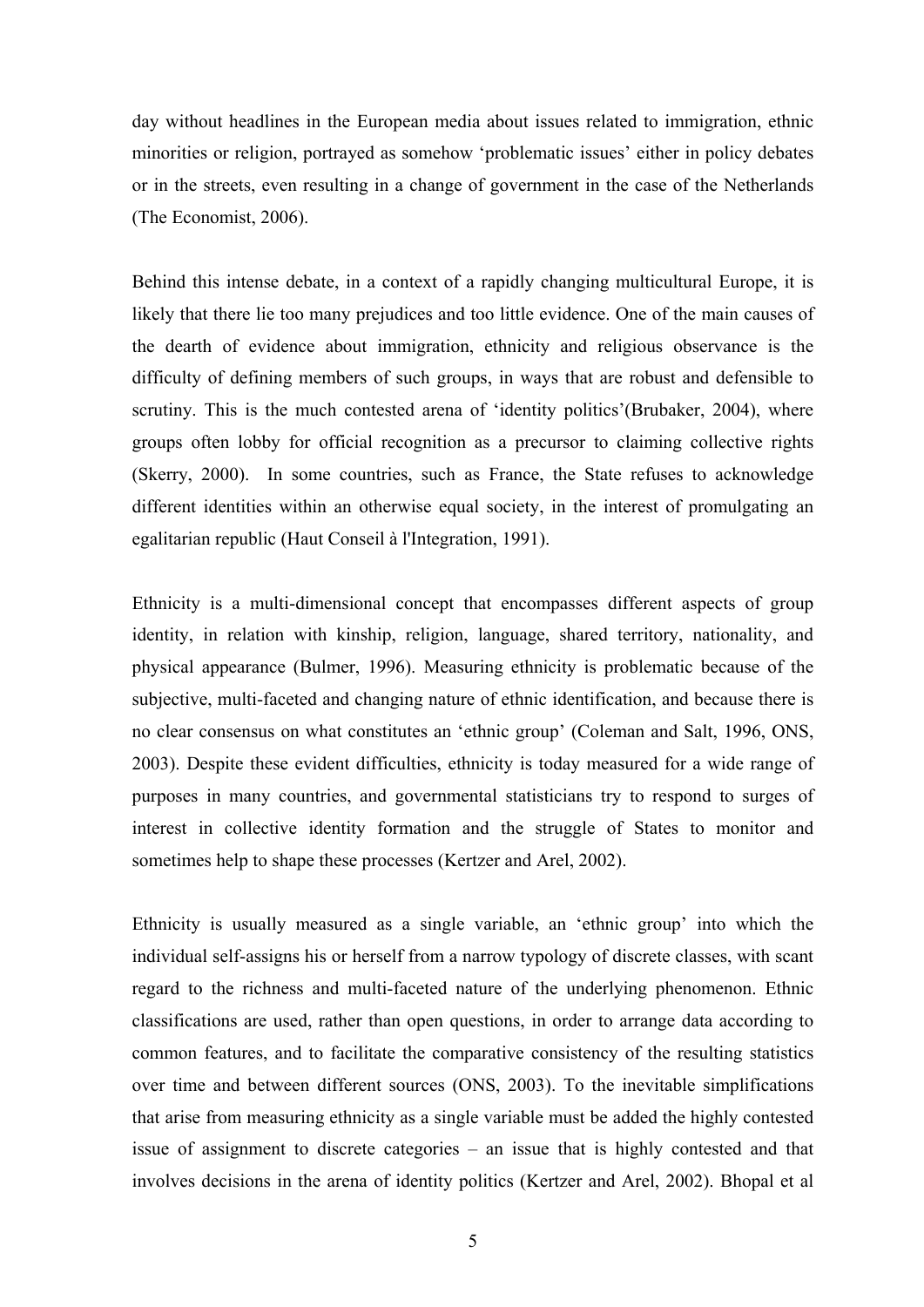(2004) state that, however carefully or elaborately defined, ethnic classifications bear no direct correspondence with cultural, linguistic, dietary or religious preferences, of key interest for epidemiological research. Aspinall (2000) contends that most ethnic groupings hide massive within group heterogeneity, diminishing the value of ethnic categorisation as a way of delivering culturally appropriate health care, and in understanding the causes of ethnic variations in disease. A third problem comes with the method of self-assessment of ethnicity (as opposed to it being assigned by a third person or a computer), because perceptions of identity change over time (Aspinall, 2000) and according to the type of ethnicity question asked, the definitions of categories offered (Olson, 2002), and the method of data collection.

Despite all these issues, there is a general consensus that measuring ethnicity is vitally important for the provision of equitable public services for an increasing multicultural population (Mason, 2003), the eradication of discrimination (Parsons et al, 2004), and to build accurate demographic forecasts for the whole population (Coleman, 2006). Furthermore, the *de facto* 'gold standard' for such measurement usually emanates from the ethnic categories created by the national population censuses (Kertzer and Arel, 2002). The UK Office for National Statistics recognises that this measurement should be done in a way that is sound, sensitive, relevant, useful, and consistent over some period of time (ONS, 2003).

The ethnic classification currently used by most UK public bodies and many private institutions is that of the 2001 Census of Population, which included a question on ethnicity for the second time in history, along with religion (asked for the first time after over a century in 2001) and country of birth. Despite the census classification having become the standard for ethnic information collection, ethnic group is still not recorded in most routine basic population registers, such as birth, death, electoral and general practice registrations (London Health Observatory, 2003, Nanchahal et al, 2001). In the health arena, collection of this information has been mandatory in hospital admissions since 1995 (NHS Executive, 1994), yet it still is recorded for only 74% of events (London Health Observatory, 2005) and to only a low quality when compared with other research sources (Bhopal et al, 2004).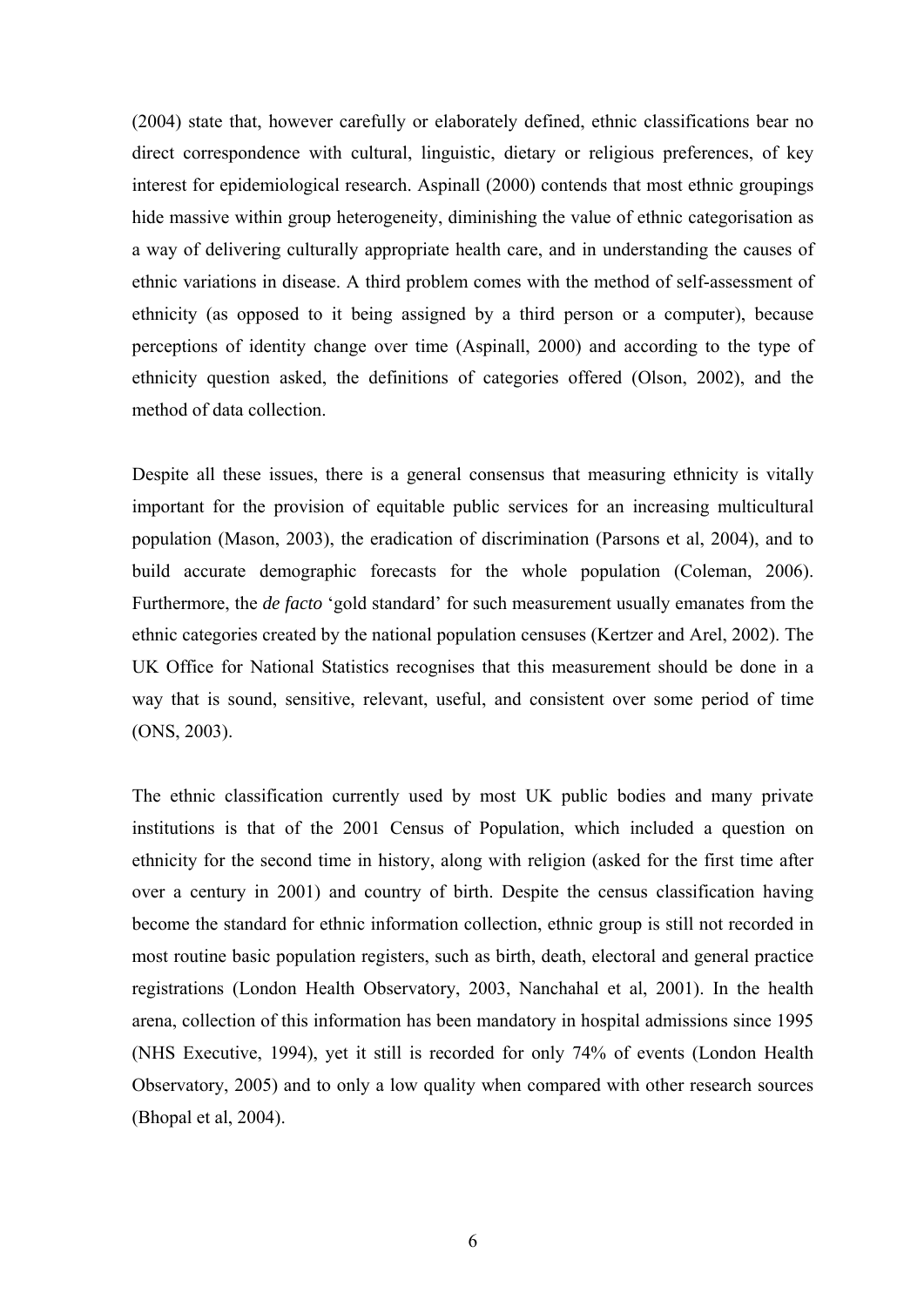Table 1 shows the results of a recent study by the Association of Public Health Observatories, analysing the percentage of records with incomplete ethnicity coding in eight different datasets. The study concludes that a substantial proportion of events are not being assigned to an ethnic group, and that this failure is attributable to organisational issues, rather than the size of ethnic minority groups at the local level (APHO, 2005, Association of Public Health Observatories, 2005). However, these datasets are the exception rather than the norm, and in the majority of datasets available to social science as well as health researchers, ethnicity data are simply not recorded at all (Bhopal et al, 2004, Harding et al, 1999).

| 'Population' Dataset                   | <b>England</b> London |      |
|----------------------------------------|-----------------------|------|
| Pupil Level Annual School census, 2004 |                       |      |
| Primary schools                        | 2.3                   | 1.6  |
| Secondary schools                      | 3.4                   | 2.5  |
| Educational attainment/PLASC 2003      | 5.7                   | 3.9  |
| Children in need 2003                  | 8                     | 8    |
| Enhanced TB Surveillance 2000-02       | 6.6                   | 5    |
| AIDS/HIV: SOPHID data 2003             | 3                     | 4    |
| Drug misuse: NDTMS data                | 15.6                  | 9.5  |
| Social Services Workforce 2004         | 8.9                   | 7.1  |
| Non-Medical Workforce 2004             | 11.7                  | 16.8 |
| Medical & Dental workforce 2004        | 2                     | 1.9  |
| Hospital Episode Statistics, 2003/04   | 36                    | 34   |

**Table 1: Percentage of records with incomplete ethnicity coding in different datasets**  Source: (Association of Public Health Observatories, 2005, 12)

In the absence of ethnicity data, other proxies, such us country of birth, have been used to ascribe a person's ethnicity (Marmot et al, 1984, Wild and McKeigue, 1997). Despite its utility to classify migrant origins, the reliability of this indicator is eroding (Harding et al, 1999) with growing numbers of second generation migrants, an increasing proportion of 'white British' people born abroad, and migrants being born in 'intermediate' countries (i.e. East African Indians). In the 2001 Census only half of the minority ethnic population was born outside the UK. Many health studies use death certificate data on country of birth: such data are reliant upon an informant and may be less accurate Census measures, where the person is still alive to provide the information (Gill et al, 2005) – albeit possibly not consulted by the householder who completes the questionnaire.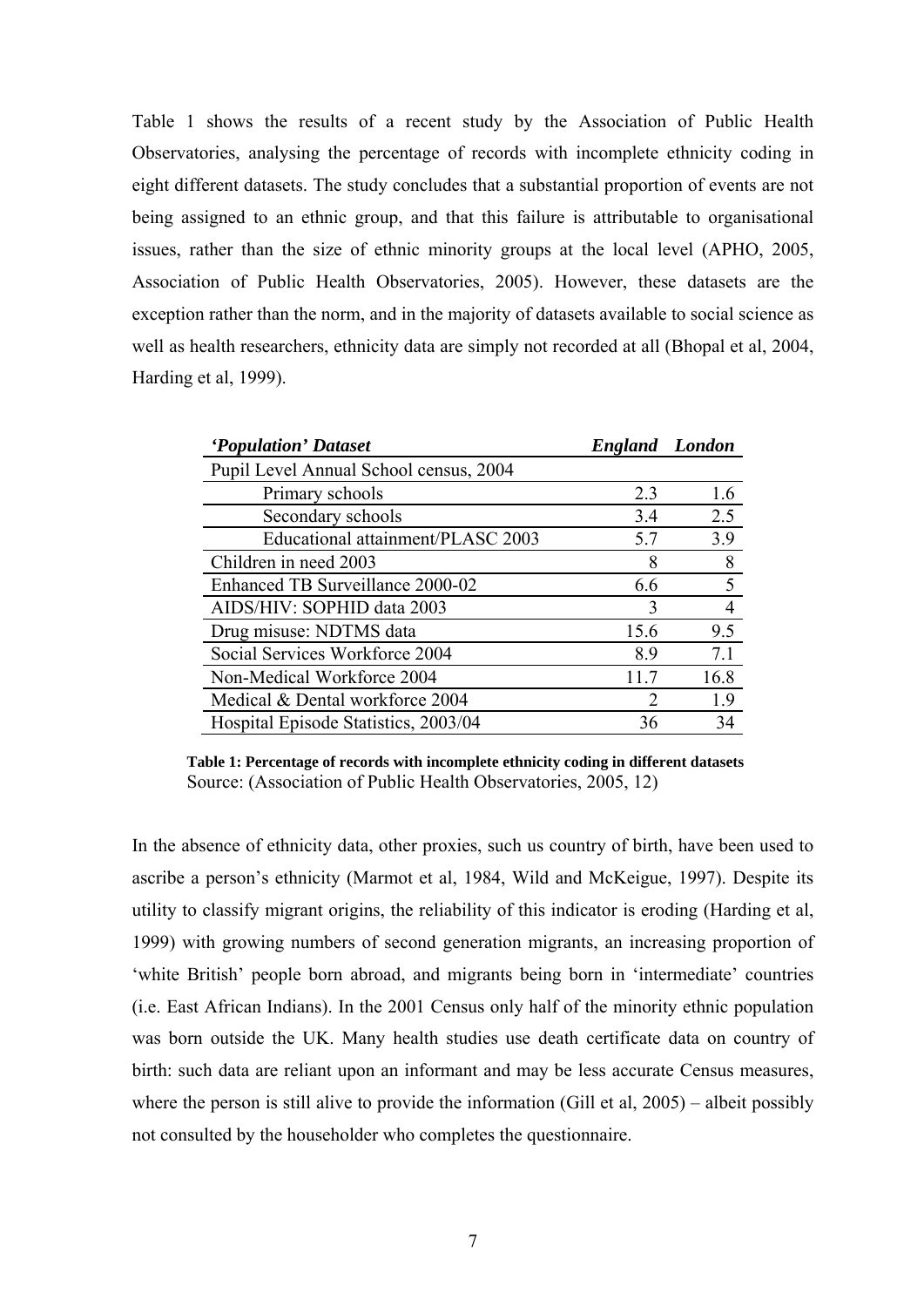Another method employed as a proxy for ethnicity is the analysis of name origins, which in particular has been used to identify South Asian, Chinese and Hispanic populations, with different degrees of accuracy. This research seeks to contribute to this approach, and this will be the theme of the rest of this paper.

The different dimensions that define ethnicity are usually summarized as kinship, religion, language, shared territory, nationality, and physical appearance (Bulmer, 1996). In principle one could accurately ascribe a person to an ethnic group if these six dimensions were to be measured separately. This conclusion has been reached by several studies of ethnic inequalities in health (Bhopal, 2004, Gerrish, 2000, McAuley et al, 1996) that lead investigators to use a range of variables in the measurement of ethnicity as a multidimensional phenomena, instead of just one, measuring separately; language, religion, country of birth, family origins, and length of residence. Physical appearance seems to be a much more sensitive aspect to ask about, and even more so to classify. Four of these dimensions – language, religion, country of birth, family origins – are manifest to some extent in the forenames and surnames that we all carry, and hence may be deemed to be a useful proxy for them. In fact, this was the approach taken in a study commissioned by the US Senate in the 1930's. It estimated the ethnic composition of the "original national stock" of the population of the United States, through the origin of surnames in the 1790 Census, upon which the US government based their new immigration quota restrictions from 1932 (American Council of Learned Societies, 1932, US Senate, 1928). Since these studies in the first third of the 1930's there have been different successful attempts to provide such ethnicity classifications based on names.

## **1.2 The need for alternative ethnicity classifications; name-based methods**

A thorough review of the literature of the measurement of ethnicity and of the name origin techniques used in demography, epidemiology and genetic studies, is presented in Mateos (2007a). It concludes that name-based ethnicity classification methods present a valid technique that relates individuals to ethnic groups through the classification of their name origins. Some of the methods provide a high degree of reliability in the assignment of an ethnic group to individual names, while others offer the probable religion and language associated with each group of names. However, none of them was designed for the task of classifying entire populations into ethnic groups, instead focusing on the identification of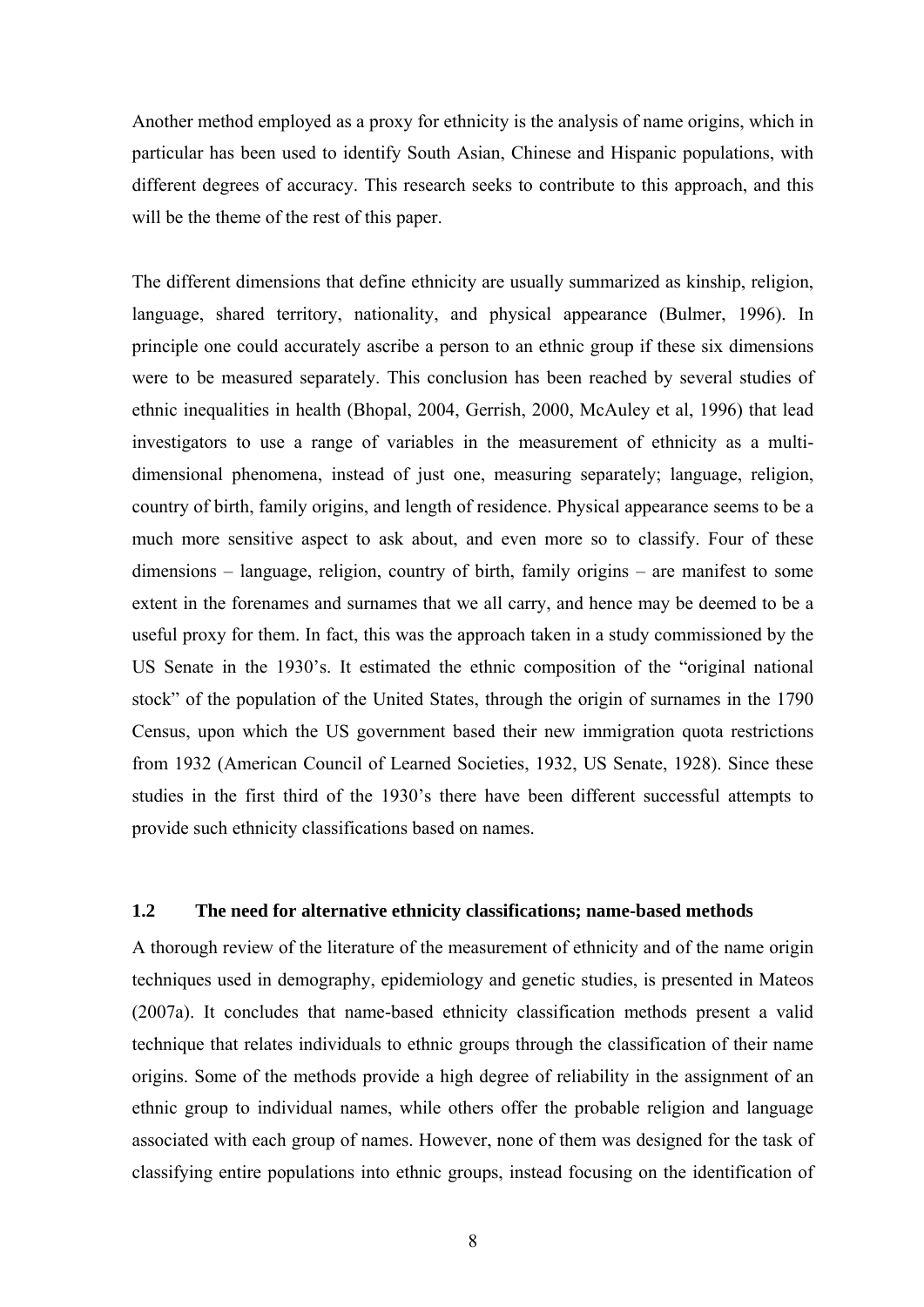one or just a few ethnic minority groups, rather than discriminating between all of the potential groups present in a given population. Amongst the most studied groups in some of the main immigration countries (US, Canada, Australia, UK Netherlands and Germany) are: South Asian (Indian, Pakistani, Bangladeshi, Sri Lankan), Chinese, other East and South-east Asian (Vietnamese, Japanese, Korean, and Filipino), Hispanics, Turks, and Jews. However, as stated, each individual classification attempts only to focus upon one of these groups, and not all of them (and more) at the same time. In order to create a true population name classification system, the name reference list upon which it is to be built needs to be sourced using a large number of names covering a entire society, and such classification has to seek to accommodate all the potential ethnic groups present in a society.

This is the task that this research has investigated for the entire population resident in the UK, through a methodology that will be described and discussed in this paper. This research develops a new name-based ethnicity classification for the most common surnames and forenames present in Britain, which have been assigned to a large number of cultural, ethnic and linguistic categories. This paper describes in detail the methods employed to build a prototype *Cultural, Ethnic and Linguistic* classification (CEL), and also presents a validation of the classification using internal and external datasets, before describing some representative applications and overall conclusions.

Our basic hypothesis is that the classification of surnames and forenames into ancestral groups creates valuable insights when ethnicity, linguistic or religious data are not available at appropriate temporal, spatial or nominal (number of categories) resolutions. Related to this, we contend that this method is suited to subdivision of populations and classification of neighbourhoods into groups of common origin. Furthermore, we contend that this methodology offers an advantage over traditional information sources such as the UK Census of Population, since it: develops a more detailed and meaningful classification of people's origins categories; offers improved updating (annually through electoral or patient registers); better accommodates changing perceptions of identity than selfclassification of ethnicity (through independent assignment of ethnicity and or cultural origins according to name); and is made available at the individual or the UK postcode unit level (average of 30 people) rather than the Output Area (150 people).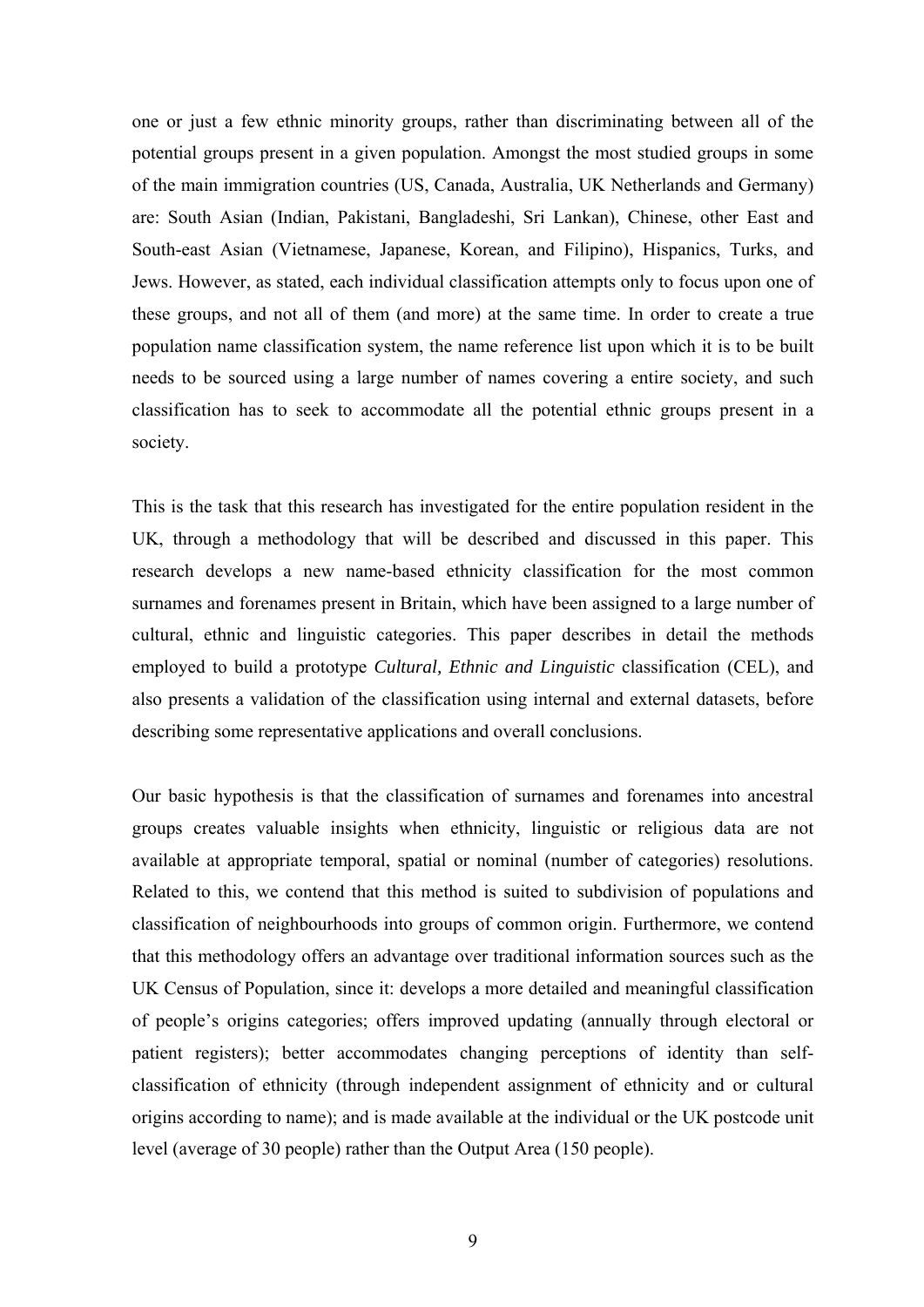# **2 The CEL Taxonomy and Data Sources**

This section explains the concepts used to formalise a new classification of names in cultural, ethnic or linguistic groupings, termed 'CELs', including the development of a taxonomy of CELs and the data sources utilised.

Hereinafter two types of people's names will be distinguished and denoted as follows; *surnames* (also known as family names or last names), which normally correspond to the components of a person's name inherited from his or her family, and *forenames* (also known as first names, given names, or Christian names), which refer to the proper name given to a person usually at birth.

#### **2.1 The Concept of CEL and its Taxonomy**

The term 'CEL', as used in this paper, is used as shorthand for a 'Cultural, Ethnic or Linguistic' groupings, a concept first introduced in Hanks' (2003) Dictionary of American Family Names (DAFN) as a basis for the analysis and classification of surnames (Tucker, 2003). The principal purpose of the development of the CEL concept by the compliers of the DAFN was to divide each of the 70,000 surnames in the dictionary into 23 general groups of origin defined by any of these three general dimensions (Culture, Ethnicity or Language). Each of these 23 CEL groups corresponds to each of the etymology specialists to whom the names were referred for the purpose of writing the description of the etymological origins of each name and assigning them to 74 subgroups or finer CELs (for a list of the 74 CELs see Hanks and Tucker, 2000).

As a result DAFN comprises 70,000 entries that follow the pattern of the following example:

**Abadi** (147) **1.** Arabic: denoting someone whose ancestors belonged to the 'Abbad tribe (see Abad). **2.** Jewish (Sephardic): adoption of the Arabic surname.

Given Names: Arabic 27%; Jewish 11%.

The first number in brackets (147) is the frequency of the surname in the U.S. telephone directory, and the percentages listed as Given Names are the proportions of those 147 people whose forenames are deemed to belong to the top CELs (those with a value equal or above 4%), in the example given; Arabic and Jewish.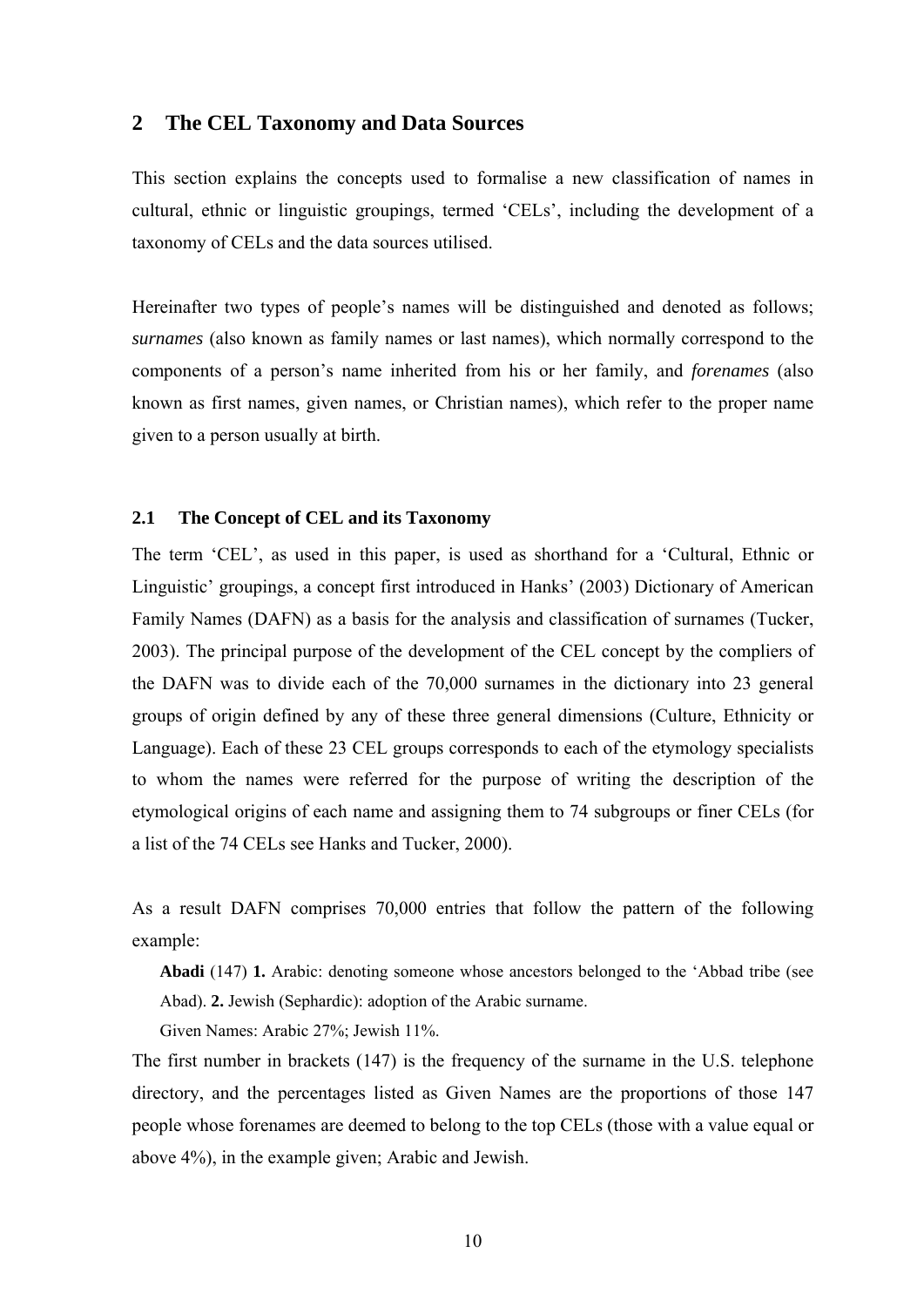In this research the CEL concept is used as a basis for classifying both forenames and surnames currently present in the UK, defined as those names of UK residents with 3 or more occurrences. Each CEL is used to define a human group whose names share a common origin in terms of their culture, ethnicity or language, and is judged to be distinct enough from other CELs along one or several of these dimensions. The CEL concept summarizes four dimensions of a person's identity: a religious tradition, a geographic origin, an ethnic background - usually reflected by a common ancestry (genealogical or anthropological links) - and a language (or common linguistic heritage). These four dimensions define a CEL; religion, geography, ethnicity and language, the "trail" of which can today be discerned from the characteristics of the forenames or surnames that belong to each CEL. These characteristics can be a name's morphology (elements, letters patterns, endings, stems, etc), its etymology (meaning and origin), and its historic or current geographic distribution (other more subtle characteristics such as phonetic or calligraphic differences are not considered here). These characteristics are the 'raw materials' used in the field of onomastics, a division of linguistics which deals with the study of the origins and forms of proper names.

The criterion used to create the CEL taxonomy, both in DAFN and in the research presented here, is primarily an onomastic one, that is, a list of human groups based on name origins. The CEL taxonomy created in this research is based on the empirical analysis of name characteristics, grouping them in a way that maximises each group's homogeneity along the four dimensions of human origins (geography, religion, ethnicity and language) identified above. A subset of the four dimensions may be allowed to dominate in the classification of a particular name. This approach produces a taxonomy of CELs that is hierarchical and varies in scope of detail from very fine categories (e.g. Cornish, Romania Transylvania or Sephardic Jew) to very broad ones that overarch others (e.g. Muslim or European), as to best represent the common aspects shared by homogeneous groups of names present in Western Societies.

The taxonomy is exhaustive but not fixed, in that new CELs can be created through the classification process as a sufficient number of names with distinct commonalities are either newly gathered or spun off from a pre-existing CEL category. The CEL taxonomy presented here is optimised for the names present in the contemporary UK population, and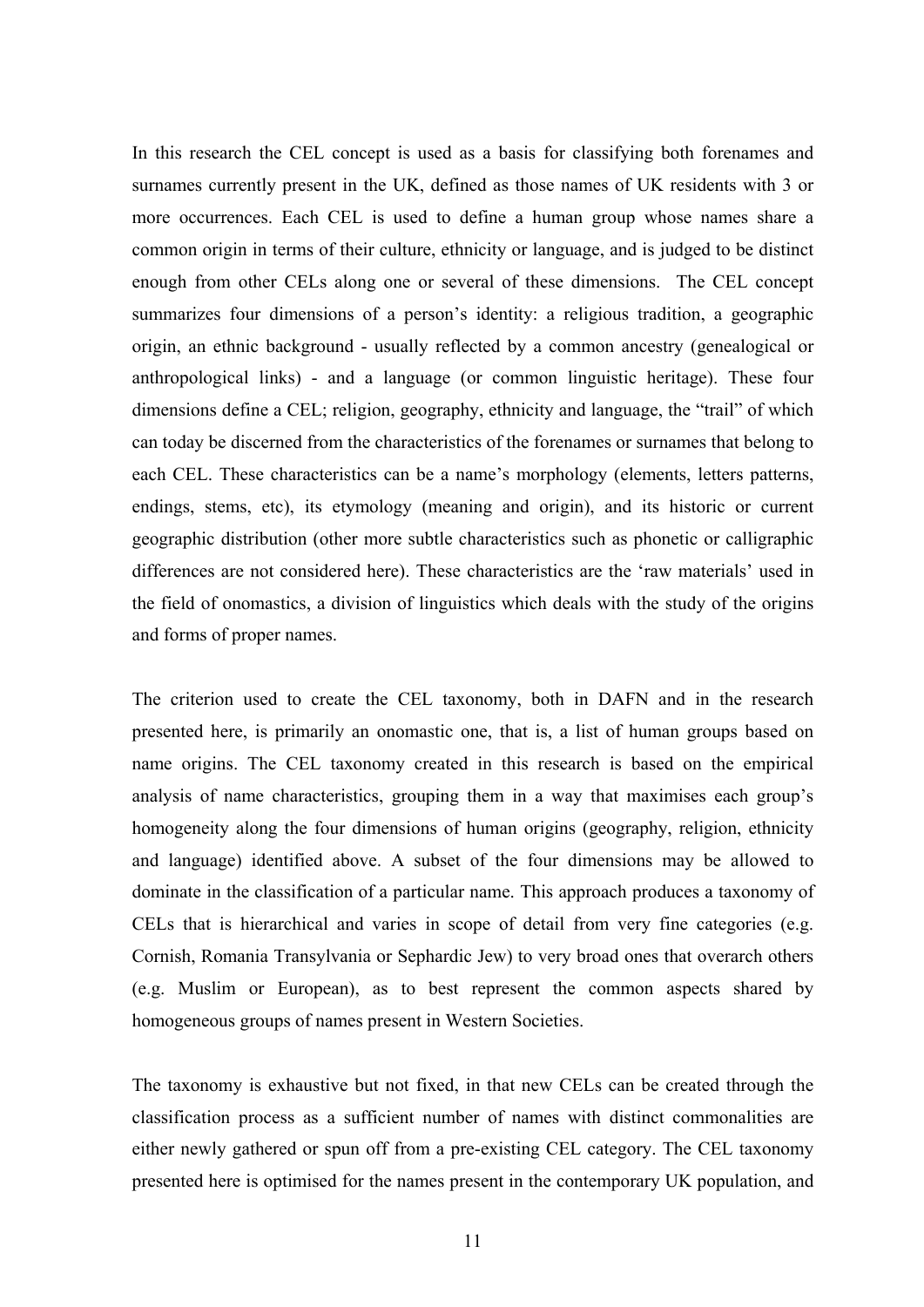currently includes 185 CEL categories of which 7 describe different aspects of 'void or unclassified names' and 178 'true' CELs (see Table 2 for the complete list). The resulting CEL taxonomy is thus comprised of a series of homogenous categories of various resolutions (in terms of size and scope) that primarily follow an onomastic criterion to classify names according to their common origins. The individual CELs form the building blocks of a multidimensional system, in which they can be aggregated into higher level groups not only following onomastic criteria, as applied here, but also using alternative combinations according to religious, geographic, ethnic or linguistic criteria. These different aggregations of CELs can then be applied to classify a population according to the criterion that best fits the purpose of each application (see Table 7 in the Appendix for the correspondence between CELs and the different aggregations proposed).

The process by which the CEL Taxonomy was created is therefore a heuristic one, and has been developed in parallel with the overall classification of names, since the original very coarse groupings of languages, religions or continents (e.g. Hispanic, Muslim, or African categories) have been subdivided into finer categories during the process by which the classification rules explained in Section 3 and section 4 shed new light upon the homogeneous characteristics of subgroups of names. As a result of this process, a categorization of 185 CELs has been created, termed here 'CEL Types', which are grouped into 15 coarser categories according to onomastic criteria and termed here 'CEL Group'. A list of these CEL Types, ordered by CEL Group, is presented in Table 2, while the full details by CEL Type are described in Table 7 in the Appendix.

After defining the CEL concept and generating a taxonomy of CELs, the next step in the research was to classify the most common forenames and surnames present in the UK into CELs in order to create a 'Name-to-CEL dictionary' that could then act as a reference list to classify target populations.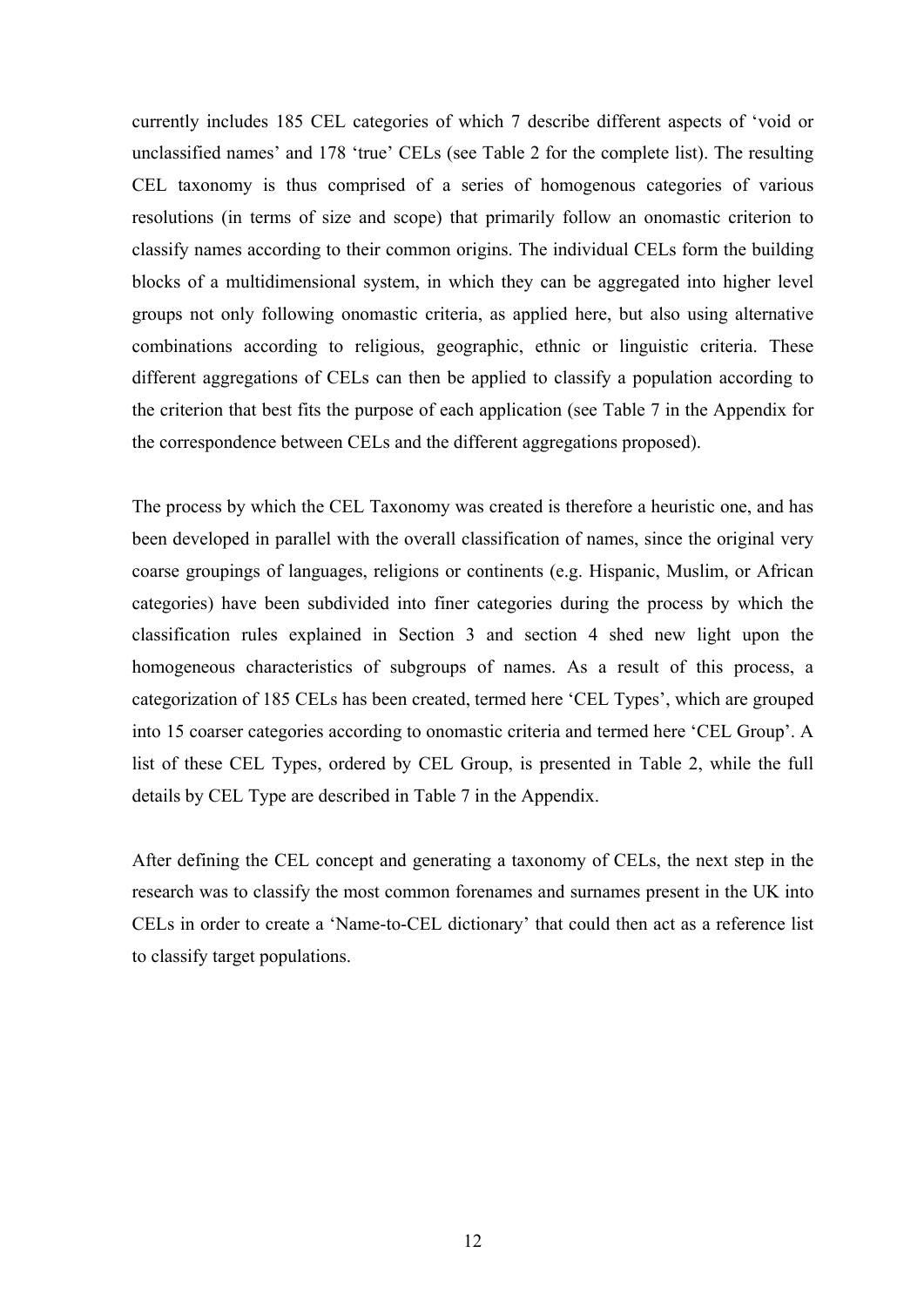| <b>CEL GROUP</b>                       | <b>CEL TYPE</b>                                                                                                                                                                                                                                                                                                                                                                                                                                                                                                                                      |  |  |  |  |  |
|----------------------------------------|------------------------------------------------------------------------------------------------------------------------------------------------------------------------------------------------------------------------------------------------------------------------------------------------------------------------------------------------------------------------------------------------------------------------------------------------------------------------------------------------------------------------------------------------------|--|--|--|--|--|
| <b>AFRICAN</b>                         | AFRICA, BENIN, BLACK SOUTHERN AFRICA, BOTSWANA, BURUNDI, CAMEROON,<br>CONGO, ETHIOPIA, GAMBIA, GHANA, GUINEA, IVORY COAST, KENYAN AFRICAN,<br>LIBERIA, MADAGASCAR, MALAWI, MOZAMBIQUE, NAMIBIA, NIGERIA, OTHER AFRICAN,<br>RWANDA, SENEGAL, SIERRA LEONE, SWAZILAND, TANZANIA, UGANDA, ZAIRE,<br>ZAMBIA, ZIMBABWE                                                                                                                                                                                                                                    |  |  |  |  |  |
| <b>CELTIC</b>                          | CELTIC, IRELAND, NORTHERN IRELAND, SCOTLAND, WALES                                                                                                                                                                                                                                                                                                                                                                                                                                                                                                   |  |  |  |  |  |
| <b>ENGLISH</b>                         | BLACK CARIBBEAN, BRITISH SOUTH AFRICA, CHANNEL ISLANDS, CORNWALL,<br><b>ENGLAND</b>                                                                                                                                                                                                                                                                                                                                                                                                                                                                  |  |  |  |  |  |
| <b>EUROPEAN</b>                        | AFRIKAANS, ALBANIA, AZERBAIJAN, BALKAN, BELARUS, BELGIUM, BELGIUM<br>(FLEMISH), BELGIUM (WALLOON), BOSNIA AND HERZEGOVINA, BRETON, BULGARIA,<br>CANADA, CROATIA, CZECH REPUBLIC, ESTONIA, EUROPEAN, FRANCE, FRENCH<br>CARIBBEAN, GEORGIA, GERMANY, HUNGARY, ITALY, LATVIA, LITHUANIA, MACEDONIA,<br>MALTA, MONTENEGRO, NETHERLANDS, POLAND, ROMANIA, ROMANIA BANAT,<br>ROMANIA DOBREGA, ROMANIA MANAMURESCRIANA, ROMANIA MOLDOVA, ROMANIA<br>MUNTENIA, ROMANIA TRANSILVANIA, RUSSIA, SERBIA, SLOVAKIA, SLOVENIA,<br>SWITZERLAND, UKRAINE, YUGOSLAVIA |  |  |  |  |  |
| <b>NORDIC</b>                          | DENMARK, FINLAND, ICELAND, NORDIC, NORWAY, SWEDEN                                                                                                                                                                                                                                                                                                                                                                                                                                                                                                    |  |  |  |  |  |
| <b>GREEK</b>                           | <b>GREECE, GREEK CYPRUS</b>                                                                                                                                                                                                                                                                                                                                                                                                                                                                                                                          |  |  |  |  |  |
| <b>HISPANIC</b>                        | ANGOLA, BASQUE, BELIZE, BRAZIL, CASTILLIAN, CATALAN, COLOMBIA, CUBA,<br>GALICIAN, GOA, HISPANIC, LATIN AMERICA, PHILIPPINES, PORTUGAL, SPAIN                                                                                                                                                                                                                                                                                                                                                                                                         |  |  |  |  |  |
| <b>JEWISH OR</b><br>ARMENIAN           | ARMENIAN, JEWISH, SEPHARDIC JEWISH                                                                                                                                                                                                                                                                                                                                                                                                                                                                                                                   |  |  |  |  |  |
| <b>MUSLIM</b>                          | AFGHANISTAN, ALGERIA, BALKAN MUSLIM, BANGLADESH MUSLIM, EGYPT, ERITREA,<br>IRAN, IRAQ, JORDAN, KAZAKHSTAN, KUWAIT, KYRGYZSTAN, LEBANON, LIBYA,<br>MALAYSIAN MUSLIM, MIDDLE EAST, MOROCCO, MUSLIM, MUSLIM INDIAN, MUSLIM<br>INDIAN, MUSLIM OTHER, OMAN, PAKISTAN, PAKISTANI KASHMIR, SAUDI ARABIA,<br>SOMALIA, SUDAN, SYRIA, TUNISIA, TURKEY, TURKISH CYPRUS, TURKMENISTAN,<br>UNITED ARAB EMIRATES, UZBEKISTAN, WEST AFRICAN, WEST AFRICAN MUSLIM,<br><b>YEMEN</b>                                                                                   |  |  |  |  |  |
| <b>SIKH</b>                            | <b>INDIA SIKH</b>                                                                                                                                                                                                                                                                                                                                                                                                                                                                                                                                    |  |  |  |  |  |
| <b>SOUTH ASIAN</b>                     | ASIAN CARIBBEAN, BANGLADESH HINDU, BHUTAN, GUYANA, HINDU NOT INDIA, INDIA<br>HINDI, INDIA NORTH, INDIA SOUTH, KENYAN ASIAN, MAURITIUS, NEPAL, SEYCHELLES,<br>SOUTH ASIAN, SRI LANKA                                                                                                                                                                                                                                                                                                                                                                  |  |  |  |  |  |
| <b>JAPANESE</b>                        | <b>JAPAN</b>                                                                                                                                                                                                                                                                                                                                                                                                                                                                                                                                         |  |  |  |  |  |
| <b>EAST ASIAN</b>                      | CHINA, EAST ASIA, EAST ASIAN CARIBBEAN, FIJI, HONG KONG, INDONESIA, MALAY,<br>MALAYSIAN CHINESE, MYANMAR, POLYNESIA, SINGAPORE, SOLOMON ISLANDS,<br>SOUTH KOREA, THAILAND, TIBET, VIETNAM                                                                                                                                                                                                                                                                                                                                                            |  |  |  |  |  |
| <b>INTERNATIONAL</b>                   | <b>INTERNATIONAL</b>                                                                                                                                                                                                                                                                                                                                                                                                                                                                                                                                 |  |  |  |  |  |
| <b>VOID AND</b><br><b>UNCLASSIFIED</b> | UNCLASSIFIED, VOID, VOID - SURNAME, VOID INITIAL, VOID OTHER, VOID PERSONAL<br>NAME, VOID TITLE                                                                                                                                                                                                                                                                                                                                                                                                                                                      |  |  |  |  |  |

#### **Table 2 The CEL Type taxonomy and its groupings into CEL Groups**

See Table 7 in the Appendix for a full lookup table between CEL Types and their various groupings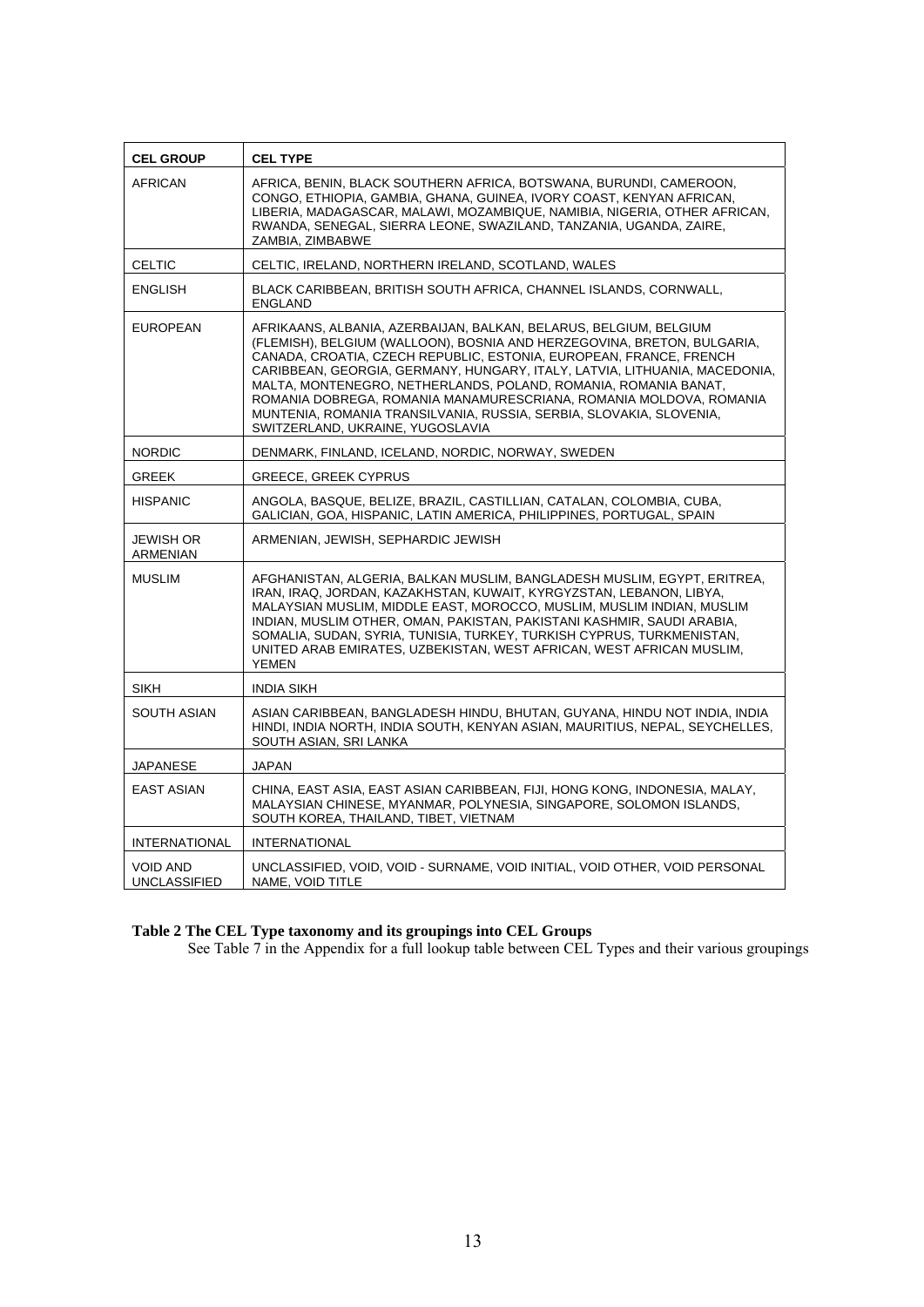## **2.2 Reference and Target Populations**

The literature review conducted by Mateos (2007a) has suggested that two main types of population datasets are required in order to build a new name classification: a reference and a target population. The *reference population* is a list of names of individuals with their ethnicity, or a proxy for it (e.g. country of birth), that is used to build a unique Nameto-ethnicity *reference list*. On the contrary, the *target population* is just used for validation purposes, to evaluate the accuracy of the reference list. The target population has to be independently sourced from the reference population, and it must also contain names of individuals and their ethnicity or a proxy for it, but always obtained via non-name methods (self-reported, country of birth, nationality, third-person reported, etc). Therefore, the *target population* is classified into ethnic groups according to the name categories in the *reference list* and compared with the 'true ethnicity'.

In the 13 studies described in Mateos (2007a), such 'true ethnicity' (or a proxy for it) in both the reference and target populations had to be previously known using an independent method (i.e. not name-based). This research aims to classify the whole population of the UK into ethnic groups based on names, and there is only one dataset that covers the whole population and collects ethnicity at the individual, the decennial Census of Population. However, for reasons of privacy protection, individual ethnicity and name data are not available until 100 years after the Census is carried out. Therefore, in this research the objective of creating a classification that guarantees near total population coverage is intrinsically at odds with the possibility of accessing a total population dataset of names that also includes the individuals' ethnicity. Therefore, in this paper a reference population with total population coverage of individual names but without any 'true ethnicity' information will be used. The names in such reference population will be classified following an onomastic approach, in other words, names will be classified according to their intrinsic characteristics (morphology, etymology, geographic distribution, etc) rather than the ethnicity reported by their bearers.

## **2.3 Sources of Data: Reference Population**

The data sources used to build the name reference lists used for this research are comprised of name frequency datasets with high reference population coverage and at various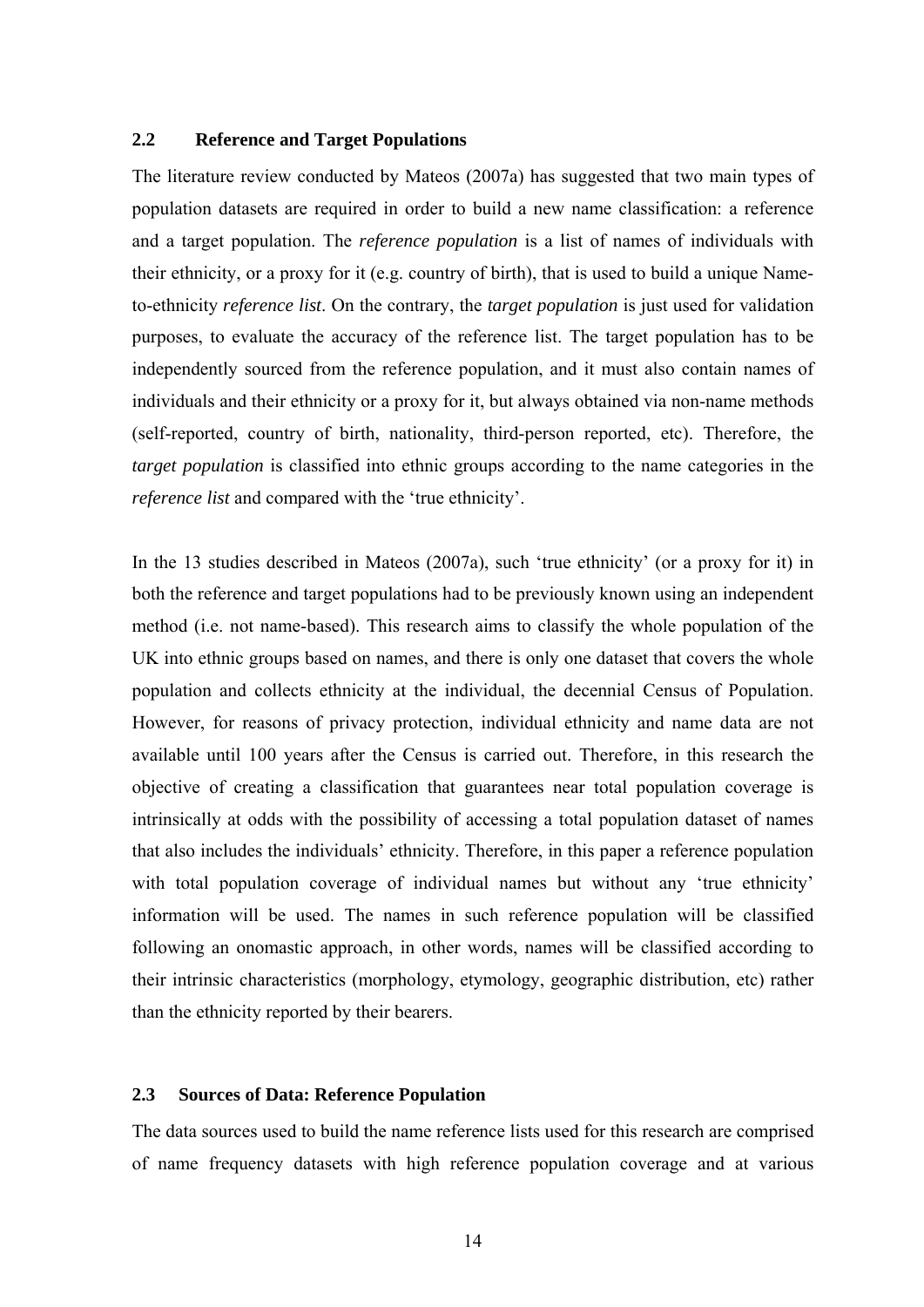temporal and spatial resolutions for different English speaking countries (derived from the Electoral Roll or Telephone Directories). These data sources are listed in Table 3, which also includes other characteristics such as the number of names included, and their temporal and geographic coverage. These datasets were obtained under a variety of use conditions from the data providers which restricted the level of disaggregation, as described in Table 3 ('resolution' columns), or the locations and methods of data manipulation under different data sharing protocols.

The major source of data amongst those listed in Table 3 has been the Electoral Register for Great Britain, both in its 1998 and 2004 editions. The purpose of these registers is to record the names and addresses of British and foreign citizens entitled to vote in local or national elections in Great Britain (British, EU and Commonwealth citizens aged 18 or over, plus those that will attain age 18 during the year of the Roll's currency). Since 2000, UK residents have had the right to remove their records from of the public version of the Electoral Register, an option known as 'opt-out' which is now exercised by an estimated 30% of electors. To compensate for 'opt-outs', Experian and other private sector providers (such as CACI or 192.com) supplement the Register with other data sources, such as public registers (company directors and shareholders registers) as well as commercial surveys or third party customer data, in order to compile population databases. In the case of Experian (Nottingham, UK), this is now commercialised as a 'Consumer Dynamics' file that in 2004 contained 46,336,087 adults, a higher number than those in the full version of the Electoral Register (Sparks, 2005). Two versions of this dataset for the UK were kindly made available by Experian to University College London, one from 1998 including all surnames held by 100 people or more and their frequencies by postal area, and a second one for 2004 including all surnames and forenames at unit postcode level.

A different type of dataset used was the distribution of surnames in the  $19<sup>th</sup>$  century in Great Britain (i.e. excluding Northern Ireland), derived from the individual responses to the 1881 Census. This file was kindly supplied by Kevin Schürer, Director of the ESRC UK Data Archive at the University of Essex, and contained counts of surnames by Parish in the 1881 Census (Schürer, 2004). This file was aggregated to today's Postal Areas in a previous project at University College London (Surname Profiler, 2006). In that project, this dataset made it possible to trace internal migration movements in the changing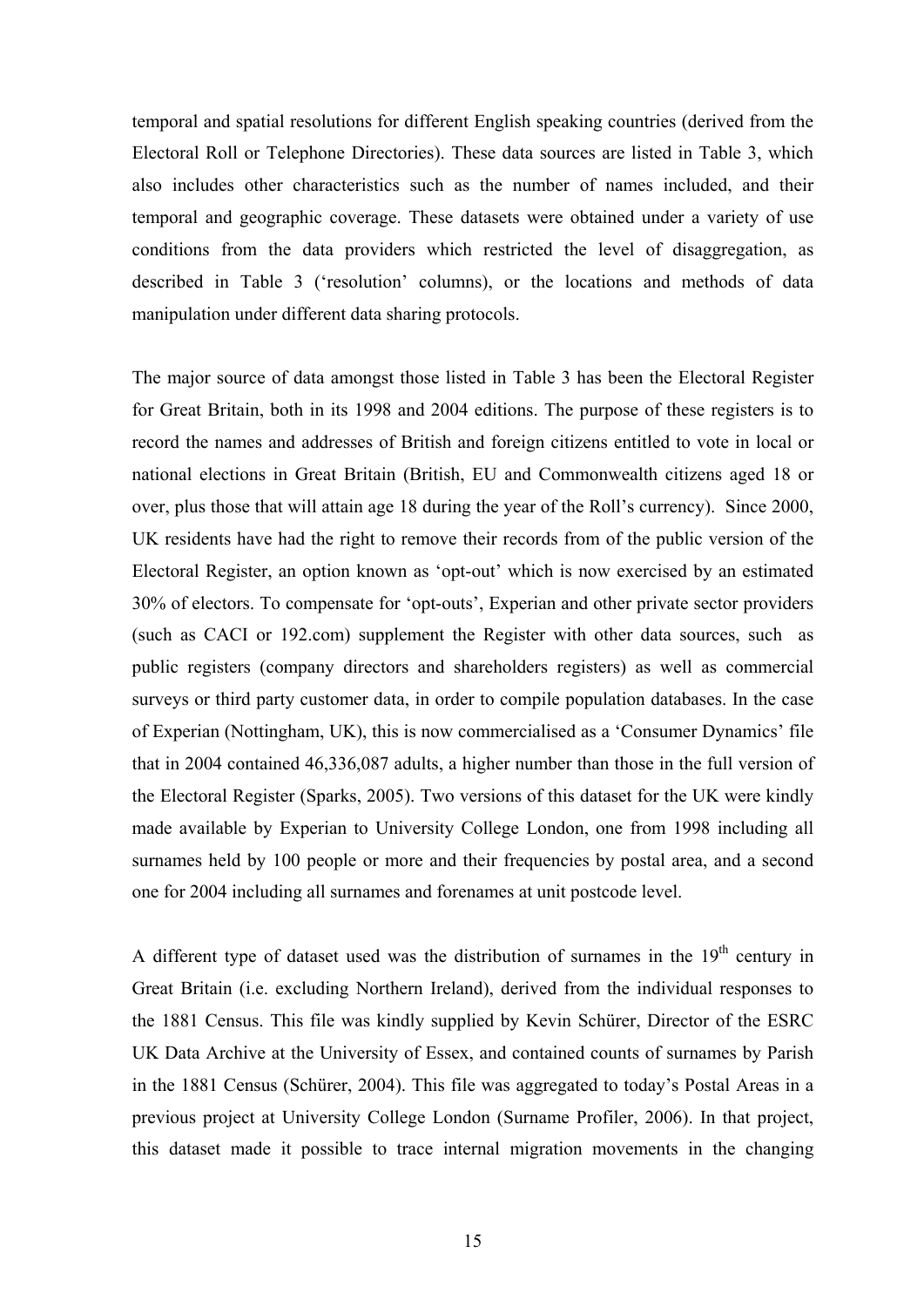geographic pattern of names over time, while in the research described here it has been used to screen out names that have arrived in the UK during the late  $19<sup>th</sup>$  and  $20<sup>th</sup>$  centuries.

An additional dataset used, that is not considered a 'name dataset' and therefore is not included on Table 3, is a Geodemographics neighbourhood classification system, Mosaic, provided by Experian, which classifies the UK's 1.6 million unit postcodes into 61 types according to the demographics of the immediate residential neighbourhood. The neighbourhood types were clustered using both UK Census 2001 small area statistics as well as other publicly available and commercial datasets (Harris et al, 2005). In this research, the Mosaic dataset has made it possible to match the areas of highest concentration of certain names and relate them to neighbourhood types with higher presence of particular ethnic groups, religions, socioeconomic types, or urban/rural populations, as will be described in section 3.3.

Besides the UK data, other less detailed population files for other countries or periods have been sourced from electoral registers or telephone directories from five other countries (Ireland, Australia, New Zealand, the US, and Canada) at different levels of spatial disaggregation. The full details and characteristics of these datasets are listed in Table 3.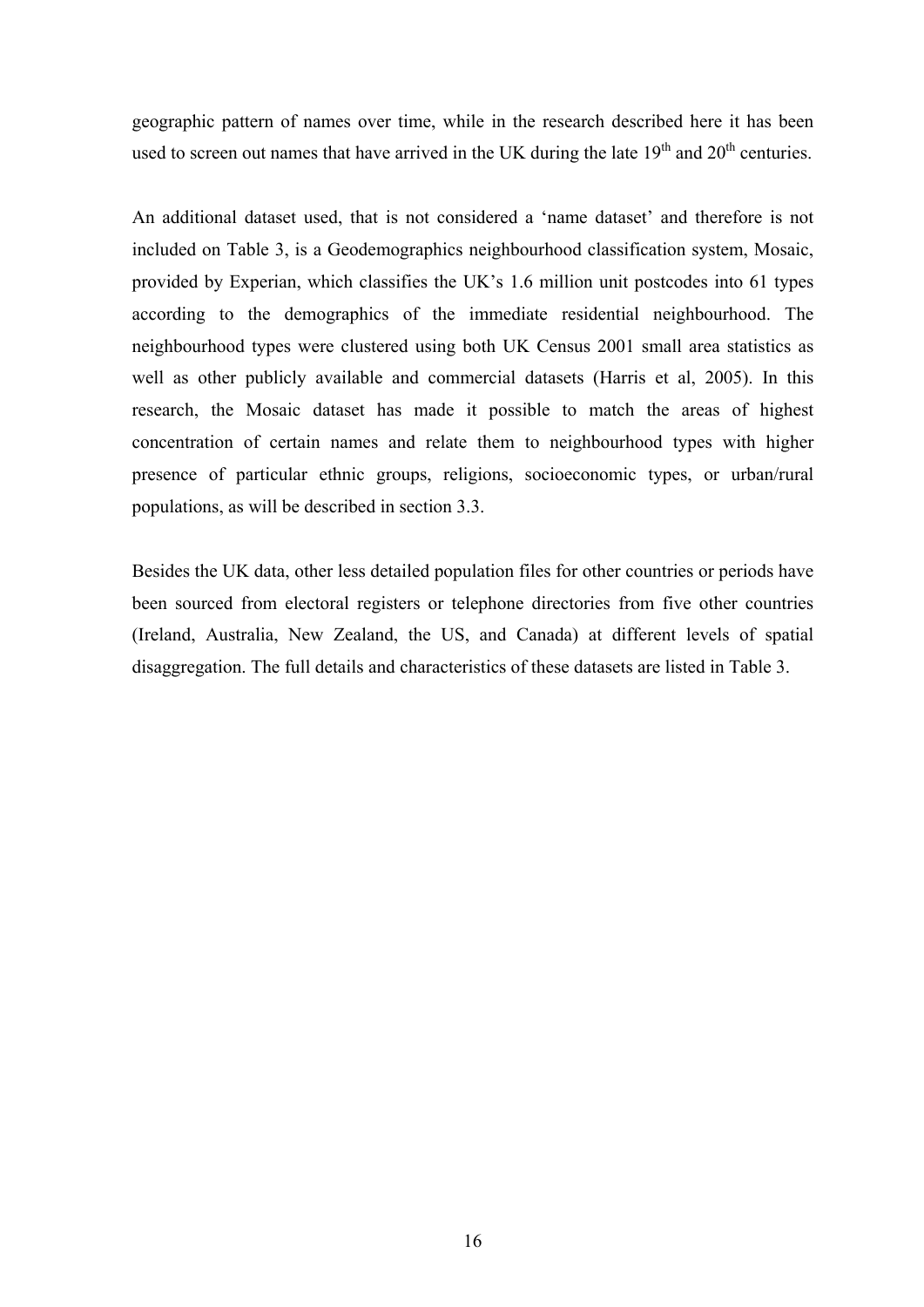| Country/<br><b>Territory</b> | Name of<br><b>Dataset</b>           | Year | <b>Nominal</b><br><b>Resolution</b><br>(finest<br>record) | <b>Spatial</b><br><b>Resolution</b><br>(smallest<br>area) | <b>Data Provider</b>                    | <b>Population</b><br>included in Dataset                              | <b>Total</b><br>Population<br>Enumerated | $%$ of<br>Country's<br><b>Total</b><br>Pop. | Country's<br><b>Total</b><br>Population | No.<br>unique<br><b>Surnames</b> | Avg.<br>People/<br><b>Surname</b> |
|------------------------------|-------------------------------------|------|-----------------------------------------------------------|-----------------------------------------------------------|-----------------------------------------|-----------------------------------------------------------------------|------------------------------------------|---------------------------------------------|-----------------------------------------|----------------------------------|-----------------------------------|
| Great                        | Electoral<br>Register &<br>Consumer |      | Individual                                                |                                                           |                                         | Residents registered<br>to vote of age $>17$<br>$(opt-in) + consumer$ |                                          |                                             |                                         |                                  |                                   |
| <b>Britain</b>               | Dynamics                            | 2004 | person                                                    | Postcode Unit                                             | Experian UK                             | database                                                              | 46,336,087                               | 77.5%                                       | 59,800,000                              | 218,392                          | 212                               |
| Great<br><b>Britain</b>      | Electoral<br>Register               | 1998 | Family name                                               | Postal Area                                               | Experian UK                             | Surnames >100<br>occurrences (age<br>>17                              | 37,278,477                               | 63%                                         | 59,200,000                              | 25,730                           | 1,449                             |
| Great<br><b>Britain</b>      | Census of<br>population             | 1881 | Family name                                               | Postal Area<br>(equivalent)                               | <b>ESRC UK Data</b><br>Archive          | All census<br>respondants                                             | 28,225,211                               | 81%                                         | 35,026,108                              | 44,545                           | 634                               |
| Northern<br>Ireland          | Electoral register                  | 2003 | Family name                                               | Postal Area                                               | Experian UK                             | Residents registered<br>to vote of age $>17$                          | n/a                                      | n/a                                         | n/a                                     | n/a                              | n/a                               |
| Ireland<br>(Republic<br>of)  | Electoral register                  | 2003 | Family name                                               | County                                                    | Experian UK                             | Residents registered<br>to vote of age $>17$                          | 2,912,541                                | 73%                                         | 4,015,676                               | n/a                              | n/a                               |
| Australia                    | Electoral register                  | 2002 | Family name                                               | Standard<br>Statistical<br><b>Division</b><br>(SSD)       | Experian /<br>Pacific<br>Micromarketing | Residents registered<br>to vote                                       | 7,784,676                                | 38%                                         | 20,264,082                              | 12,266                           | 635                               |
| <b>New</b><br>Zealand        | Telephone<br>Directory              | 2002 | Family name                                               | Province                                                  | Experian /<br>Pacific<br>Micromarketing | Telephone<br>subscribers                                              | 934,686                                  | 23%                                         | 4,076,140                               | n/a                              | n/a                               |
| United<br><b>States</b>      | Telephone<br>directory              | 1997 | Family name                                               | <b>State</b>                                              | Ken Tucker                              | Names with >100<br>occurrences in the<br>tel.directory                | 81,000,000                               | 30%                                         | 266,490,000                             | 145,242                          | 558                               |
| Canada                       | Telephone<br>directory              | 1996 | Family name                                               | National                                                  | Ken Tucker                              | Names with >100<br>occurrences in the<br>tel.directory                | 9,150,000                                | 28%                                         | 33,098,932                              | 33,355                           | 274                               |

**Table 3: Sources of Data- Reference Population- used to build the CEL classification**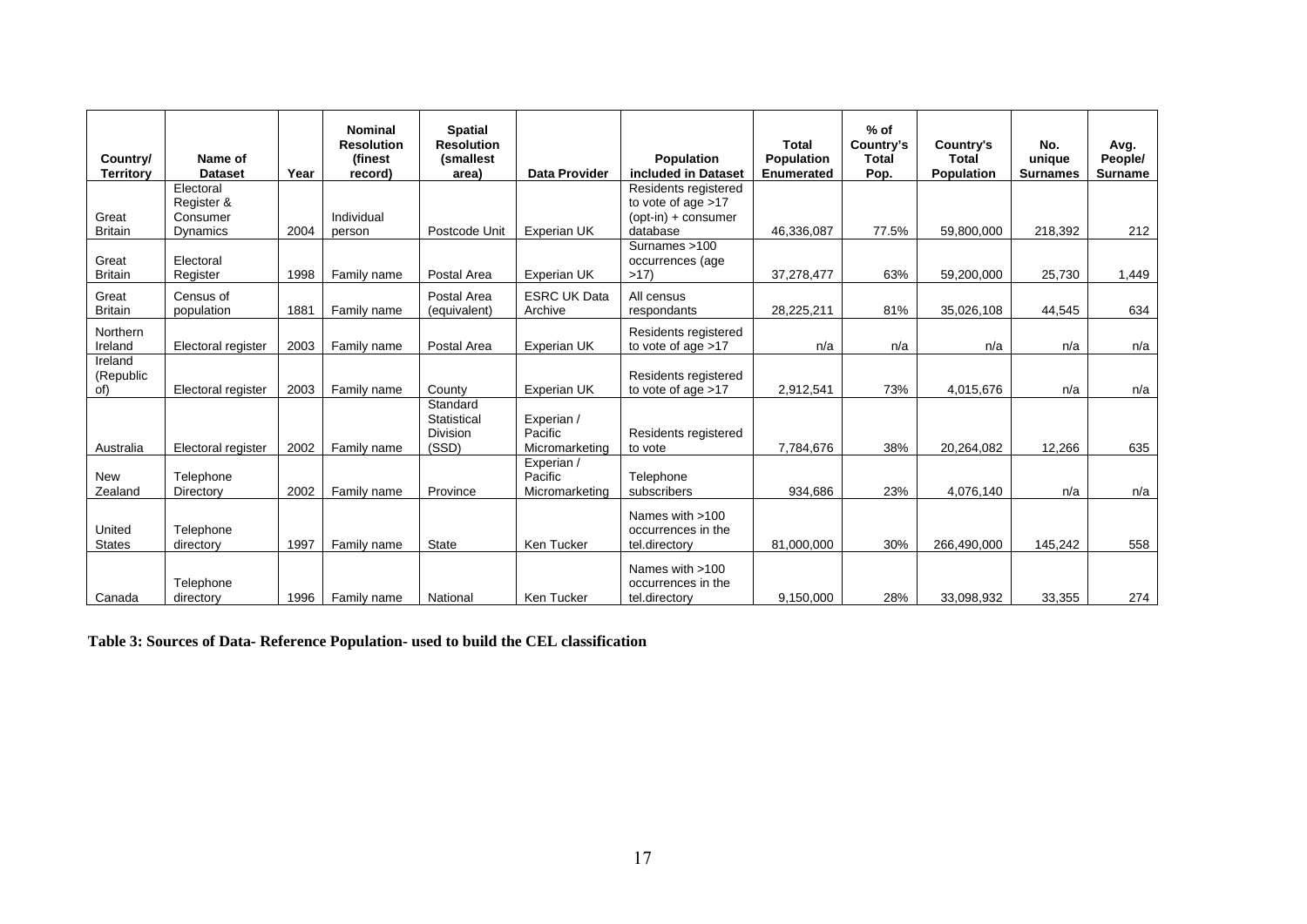# **3 Techniques**

This section will set down the basic methodological framework for the classification of names into CELs, while section 4 will draw in the task of explaining how the classification of the most common surnames and forenames has been performed.

The task of classifying the 281,422 surnames and 114,169 forenames most commonly present in Britain in 1998 and 2004 into cultural ethnic and linguistic groups (CEL) is one that cannot be approached manually or following traditional etymological methods. The Dictionary of American Family Names (DAFN) includes the 70,000 most common surnames in the US and their etymological explanation, and comprises three bulky volumes of over 2,000 pages which took ten years and more than twelve experts to prepare (Hanks, 2003) even using as it did a semi-automated initial classification system to allocate groups of names to linguistic experts (Tucker, 2003). Therefore, given the number of names to be classified and the scarce resources available, a different type of approach was required for the current UK project.

A set of classification rules was first investigated and then applied to this purpose through a dynamic and iterative process. This section summarises the core set of these rules and their sequence of use in the decision process, which have been substantially synthesised here for the purpose of clarity and brevity. The actual detailed process was much more complex, in terms of number of exceptions and iterations, and cannot be fully described in the space available in this paper.

Prior to explaining the actual classification process finally applied to the list of names, a summary of the major techniques used will be offered here, with the objective of giving meaning to the concepts employed in the next section and justifying their final selection after a preliminary evaluation.

# **3.1 'CEL-triage' between forenames and surnames**

The 'CEL-triage' technique was first introduced by Tucker (2005), and consists in identifying clusters of names grouped by high frequencies of cross-occurrences between forename and surname in individuals (e.g. forenames will be considered Chinese if a high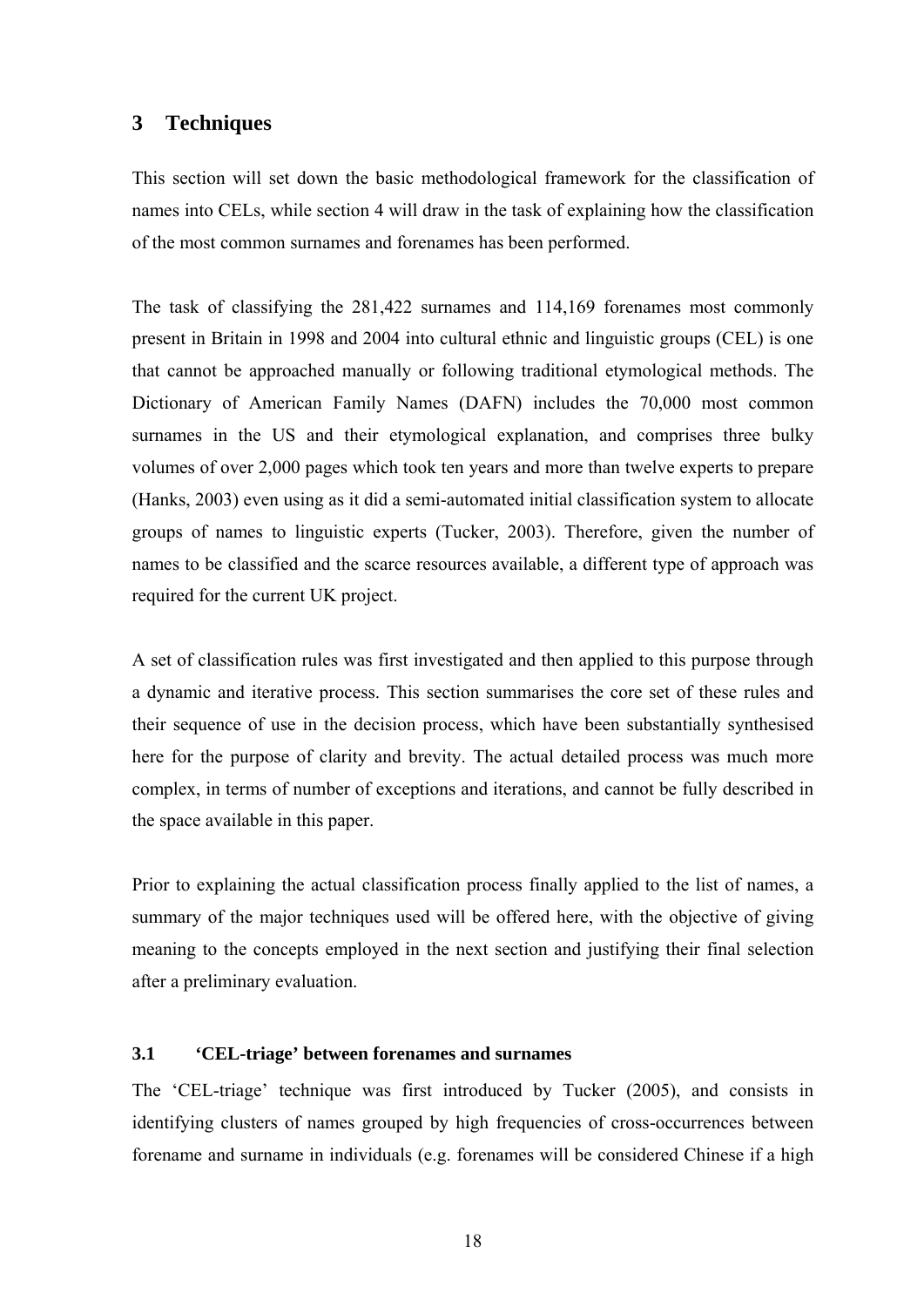proportion of their bearers also have Chinese surnames and vice versa). This is the mechanism used in DAFN to sort 70,000 surnames into 23 onomastic groups for etymology specialists to analyse.

CEL-triage, can be either user-induced or automatic. In the first case, the user selects a 'forename *A'* at random where the CEL is previously known, such as 'Pablo' (Spanish CEL), which will act as a 'seed' for building a new CEL. The user then finds the most common 'surnames *B'* that Pablos bear, such as Mateos, Garcia, Perez, etc, and then all the 'forenames *C'* associated with those 'surnames *B'* (e.g. Juan, Rosa, Javier, Marta, etc.). By repeating this process from the start for the 'forenames *C'* and conducting further iterations, the same forenames and surnames tend to be highly clustered around those individuals belonging to a same CEL category. This iterative process is illustrated in Figure 1, where only 2 of these cycles are shown (A-B and C-D).



**Figure 1: Diagram of the CEL-Triage technique, using the example of a cluster of Spanish Names** 

Therefore, after a few cycles one can find a set of several hundreds or even thousands of names belonging to a common CEL cluster, just by knowing one forename. In the automatic version of this technique, it is not even necessary to know the CEL of 'forename *A'*; the computer chooses a forename at random and automatically identifies clusters of common cross-occurrences through the same cycles described above. At the end of the automated process the user decides the most likely CEL of the whole cluster by looking up one or two names in a dictionary or through one of the other techniques described in this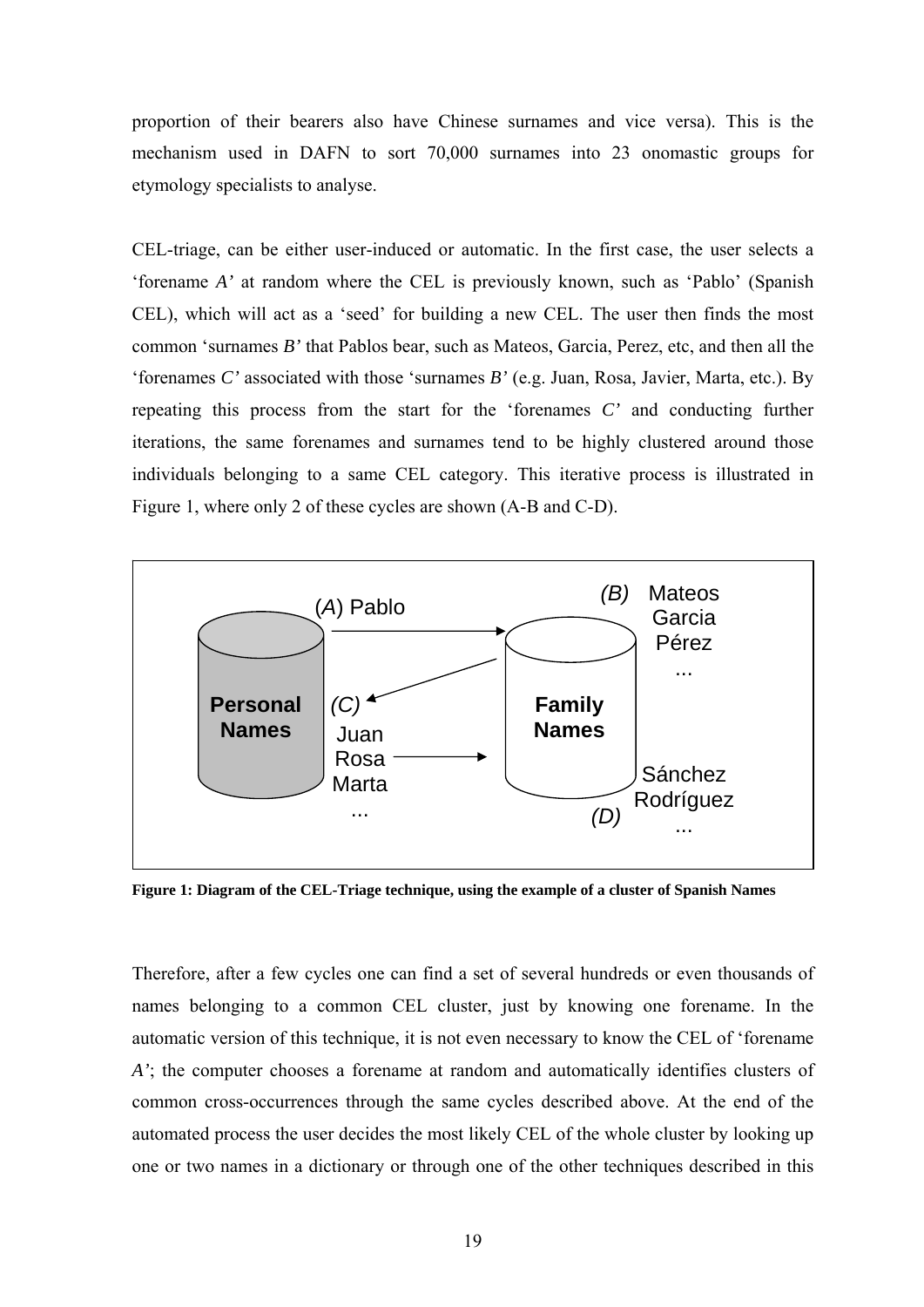section. Going back to the DAFN example, manual classification of an initial set of approximately 3,000 forenames into CELs allowed the authors to automatically assign a preliminary CEL to 85,000 forenames and over 100,000 surnames using this technique (Tucker, 2006).

This technique is perhaps the most useful method for the classification of large number of names into CELs, and it has indeed proved very reliable for classifying high frequency names. It works best with CEL groups that are distinctive, such as Japanese names. Amongst its limitations, are that it is less appropriate for names corresponding to wellestablished immigrant groups that are very integrated with the 'host population' (e.g. Jewish or Huguenot names in Britain), and for names with small frequencies.

## **3.2 Spatio-temporal analysis**

A further technique is based on the analysis of spatio-temporal differences in the distribution of name frequencies and rates across the geographies and times available in the datasets. This implies the identification of significant differences in the total frequencies of names and/ or rates per million people between different areas within a country and between different countries or points in time. Once such significant differences are found, expert knowledge is required in the geography and history of the countries and their internal and international migration and patterns in order to justify the CEL categories associated with such migration or differential distributions. There are hundreds of different types of such patterns and just a few different types of examples will be mentioned here.

For example, in the UK those names which are proportionally more common in postal area 'NW' (North West London) than in any other of Britain's 120 postal areas include large numbers of Jewish names, whilst most Greek or Greek Cypriot names have postal area 'N' (North London) as their most common (see Figure 2). Likewise, if a name is more common pro rata in Wisconsin than in any other US state, this will support the contention that it is of German or Scandinavian origin, while other names that might appear to be Germanic yet are more common in New York than in any other US state are more likely to be Jewish than German. International comparisons are very useful, for example, most Chinese names are relatively common as a proportion of the total population in the US than in the UK, whereas most South Asian names are proportionally less common in the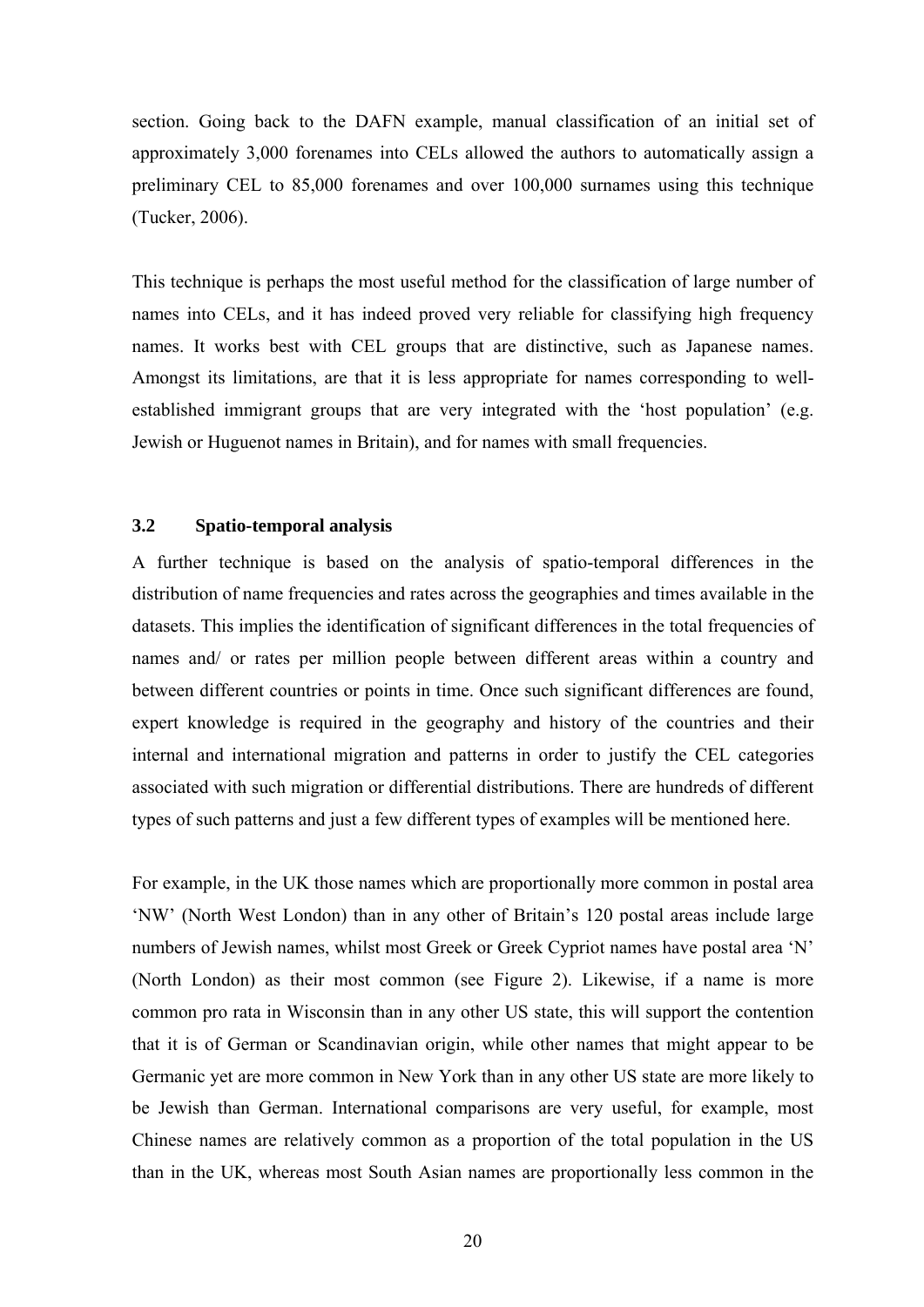US than in the UK. Moreover, names that are more common in Australia than in the US or the UK, and within Australia are even more common in New South Wales, are likely to be Vietnamese rather than Chinese.



**Figure 2: Map of distribution of Greek and Greek Cypriot Names in London by Ouput Area**  The map shows percentages of people in each Output Area classified into 5 intervals

With regard to the temporal dimension of this type of analysis, names present today in Britain that did not appear in 1881 are likely to be of foreign origin (or of more recent invention). On the contrary, surnames of foreign origin that were present in Britain in 1881 are likely to have high numbers of British forenames today and therefore are unlikely to be properly picked up by the CEL-triage technique.

The spatio-temporal analysis technique has been especially useful to identify regional CEL groupings within a region or constituent country of the UK, such as Scotland, Wales, Northern Ireland, Cornwall, or the Channel Islands. It also very useful to identify the most frequent names in the ethnic minority groups that are highly concentrated in a few areas, such as South Asians in the UK. Its major limitations are that it is applicable only to names with frequencies of 100 or above, and that it requires detailed specialist knowledge of historic and current migrant settlement patterns by small area.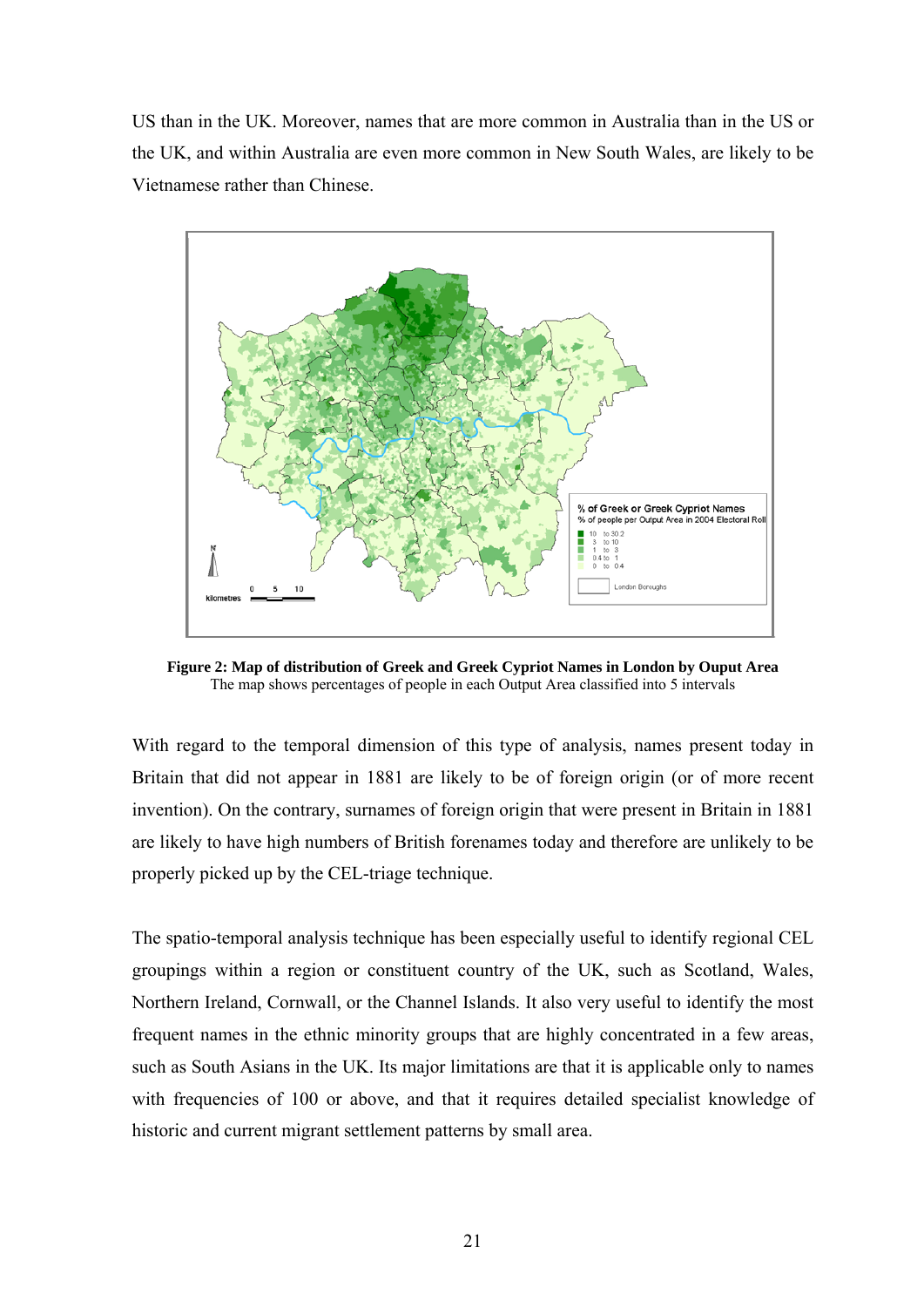#### **3.3 Geodemographic analysis**

Geodemographics is defined as *'the study of population types and their dynamics as they vary by geographical area'* (Birkin and Clarke, 1998, 88). The geodemographic analysis used in this research entails identifying the socioeconomic types of neighbourhoods where a name is most commonly concentrated, and make inferences about the type of population living in them. The analysis of the UK 2004 Electoral Roll data using the geodemographic classification *Mosaic* proved useful in identifying non-British names which are highly concentrated in a few geodemographic types. However, a very similar result would have been achieved by just using UK Census data (Harris et al, 2005).

Some examples of geodemographic types in *Mosaic* representative of certain ethnic minorities are; Mosaic Type C20 'Asian Enterprise' has a particularly high proportion of residents classified by the census as South Asian and of Hindu or Sikh religion. D26 'South Asian Industry' is an example of a Mosaic Type with a very high proportion of South Asian Muslim residents. F36 'Metro Multiculture' by contrast is a Mosaic Type with a high concentration of more recent immigrant groups, only a small proportion of whom originate from South Asia. Other Mosaic types with higher proportions of minority ethnic groups than the national average are A01 'Global Connections', with Jewish and Armenian names, E28 'Counter Cultural Mix', D27 'Settled Minorities', which contains mostly Caribbeans, Greek Cypriots and Turks.

An extension to this geodemographic analysis of the UK is to analyse the percentage of people with a name that live in rural versus urban postcodes, or with Mosaic types of a 'high socioeconomic status'. This is based on the facts that most ethnic minorities are concentrated in urban areas (exceptions being some traditional groups in agri-business work such as Portuguese) and of that those certain groups that live in 'high status' postcodes tend to come to certain countries (such as Japan, Scandinavian countries, Saudi Arabia, etc.)

Geodemographic analysis is very useful for identifying certain non-British names that are typically very concentrated in a limited number of *Mosaic* types, particularly Jewish, South Asian and African names. However, this technique is less effective in assisting distinctions *within* those major non-British CELs (intra-South Asian or intra-African divisions) or less residentially concentrated non-British CELs.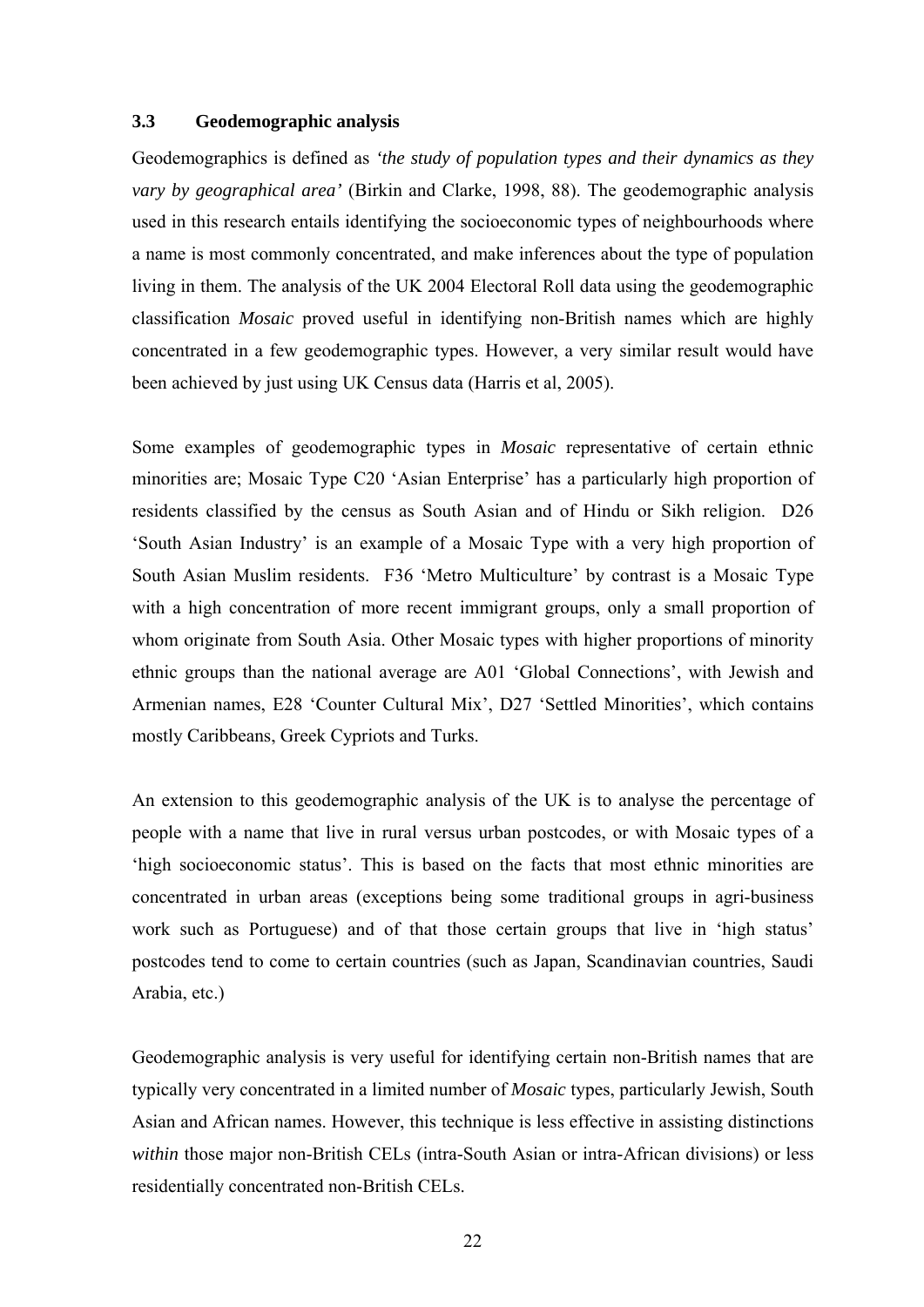#### **3.4 Text mining**

Text mining embraces a series of techniques that seek to capture similarities in the morphology of names, through text analysis, in order to relate them to a particular language of origin and thus a CEL. There are two basic techniques to find forms of commonalities between names; name stems and name endings on the one hand, and letter sequences and letter absences on the other.

The easiest way to group names by their stems is to sort them in alphabetical order, while to do so by their name endings the reverse of the name (i.e. the reverse of 'WEBBER' would be 'REBBEW') is first created and then sorted in alphabetical order. Once names are sorted by either their stems or endings, they are reviewed in order to isolate the main groups of common stems/endings (e.g. many names starting with 'ABD' are of Muslim origin and most with 'MAC' are Scottish or Irish, while most names ending in 'SKI' are Polish, 'SSON' are Swedish, 'OVA' are Russian or Czech, 'EZ' Spanish, or 'ULOS' or 'AKIS' Greek). The algorithm to process names in this way is as follows:

- 1. Sort all names in alphabetic order.
- 2. For each unclassified name do steps 3 to 8.
- 3. Look at the 10 previous and 10 subsequent neighbouring names in the list (20 neighbours).
- 4. Identify which CEL these neighbours are already assigned to.
- 5. Assign a weight to those neighbouring CELs by inverse distance to the target name; a weight of 1 (farther) to 10 (closer) in each direction from the name (*a*).
- 6. For each CEL present in the 20 neighbouring names, sum up their weights (∑*a*)
- 7. Re-sort all the names using the reverse of the name (termed *anti-alphabetic order*)
- 8. Repeat the process once from 3 to 8  $(5b)$
- 9. Create a total score per name and CEL as follows:

$$
S = \frac{\sum a + \sum b}{220} \cdot 100
$$

Where *S* is the score, *a* and *b* are the result of step 5 for the alphabetic and antialphabetic rounds, and the denominator (255) is the maximum possible total score for the 10 neighbouring names (10!=55) in the 2 directions (55 x 2=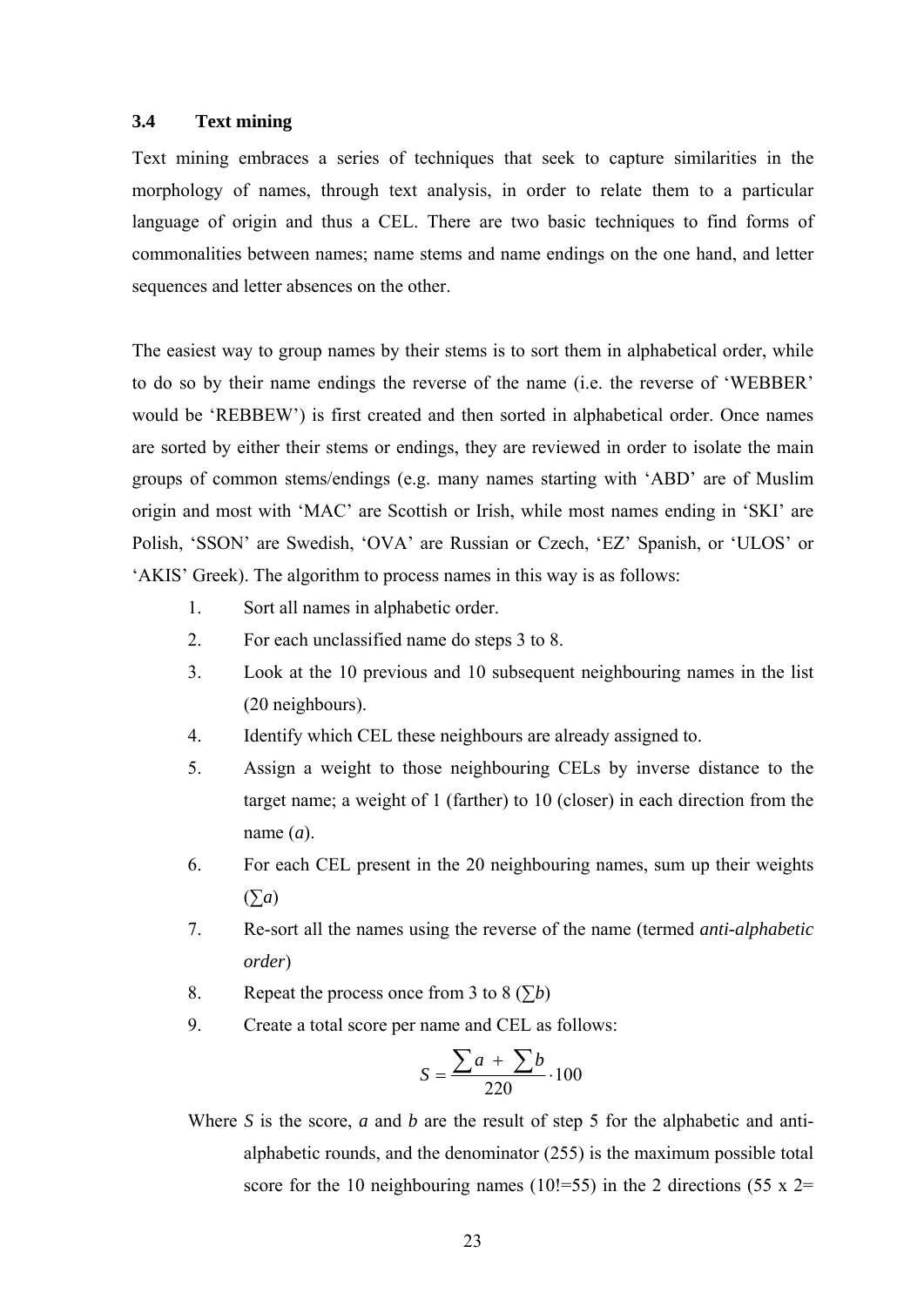110) and 2 rounds (alphabetical and anti-alphabetical order, i.e. 110+110= 220)

- 10. Rank the unclassified names by the total score.
- 11. Select those name–CEL combinations with a total score of at least 40% and then allocate the CEL to the name.

An alternative method is to extract the first and last 2, 3, and 4 letters of a name, aggregate them and calculate their frequency in the name dataset, what makes it possible to locate the most common name stems and endings in a list of names. The CEL of each particular name stem or ending is then decided by using one of the other techniques (i.e. non-text mining), and is then applied to all names with such forms that remained unclassified after using the previous techniques.

The advantage of the sorting of names versus taking a discrete number of ending or stem letters, is that the former makes it possible to find in a single step patterns of names with a common origin even when they share 2, 3, 4 or more letters, while the latter might miss names that are not so obviously related (e.g. Basque names ending in 'BERRI' 'BARRI' or 'URI' are sorted together in their reverse form).

The second form of commonalities between names of the same CEL is letter sequences and letter absence. For example, for Spanish names linguists and statisticians have found that they never contain the letters 'K' or 'W' (Buechley, 1967), and the only double letters present are 'RR' and 'LL' (Word and Perkins, 1996). It is also known that the double letter 'AA' is the transcription into English of the Nordic letter 'Å', and therefore many names starting or containing 'AA' are likely to have originated in this region. However, this technique requires the development of large repertoire of letter sequences and absences and hence a good knowledge of each CEL language.

Text mining is useful for identifying non-British names which have been assimilated by the host community, for example those which, on the basis of CEL-triage analysis, appear to be British but which are for example of Scandinavian origin. It is also a useful strategy for classifying large numbers of low frequency names, such as Spanish or Italian names in the UK, and this reduces the number of names that would otherwise remain 'unclassified'. It is also useful to find different name variants that might have originated from the same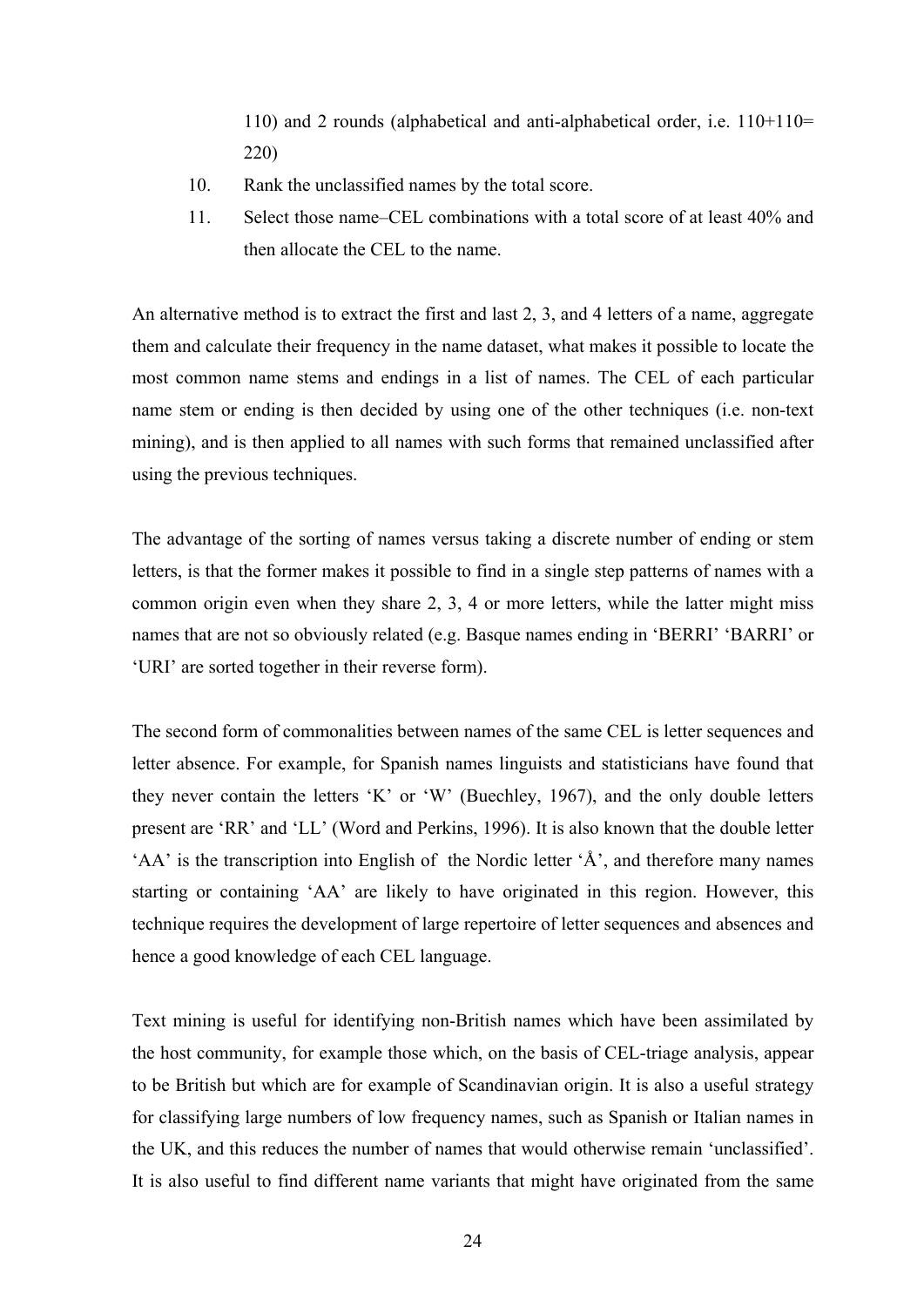name (e.g. Mohamed, Mohammed, Muhammad, Mohammad). The main disadvantage of this technique is that it is not sufficiently reliable to override the results of the other methods, since there are exceptions to the text pattern rules (e.g. O'Brian could be misclassified as Armenian using text mining because of its ending in 'IAN', but is in reality of Irish origin). In other words, as mentioned, text mining is best used in classifying names not covered by other methods.

#### **3.5 Name to Ethnicity data**

This is the method followed by most of the name studies in epidemiology, as reviewed by Mateos (2007a). It is based on using population registers where the ethnicity (or a proxy) and the name of the person is already known in order to build appropriate name-toethnicity reference lists. Only two of the studies reviewed by Mateos (2007a) had access to a large enough population register to produce a reference list with a significant amount of unique surnames, in this case of over 20,000 surnames each (Lauderdale and Kestenbaum, 2000, Word and Perkins, 1996). These two studies satisfied the criterion established by Cook *et al* (1972) for minimum reference population size. Even then, these two major studies only aim to classify 7 ethnic groups.

The aim of this research is to classify over 250,000 surnames into CELs, and to apply the Cook *et al* (1972) criterion for reference population size, suggesting a minimum reference population of 3.35 million people together with their ethnicity. They also estimate a more robust size of 13.4 million people. As previously mentioned, it proved impossible to access a register of names in the UK which would include a large sample of the population surnames together with their ethnicities in sufficient numbers. Therefore, partial lists of names have been used for which one of the CEL dimensions was known, such as country of birth, or nationality.

One of the lists consulted is a list of surnames and forenames by nationality in Catalonia, Spain (IDESCAT, 2006). Furthermore, aggregated data of most common names by country of birth (COB) were obtained from patient registers from Camden Primary Care Trust in London, including names by COB with 4 or more occurrences (a minimum threshold for common names applied in order to preserve confidentiality).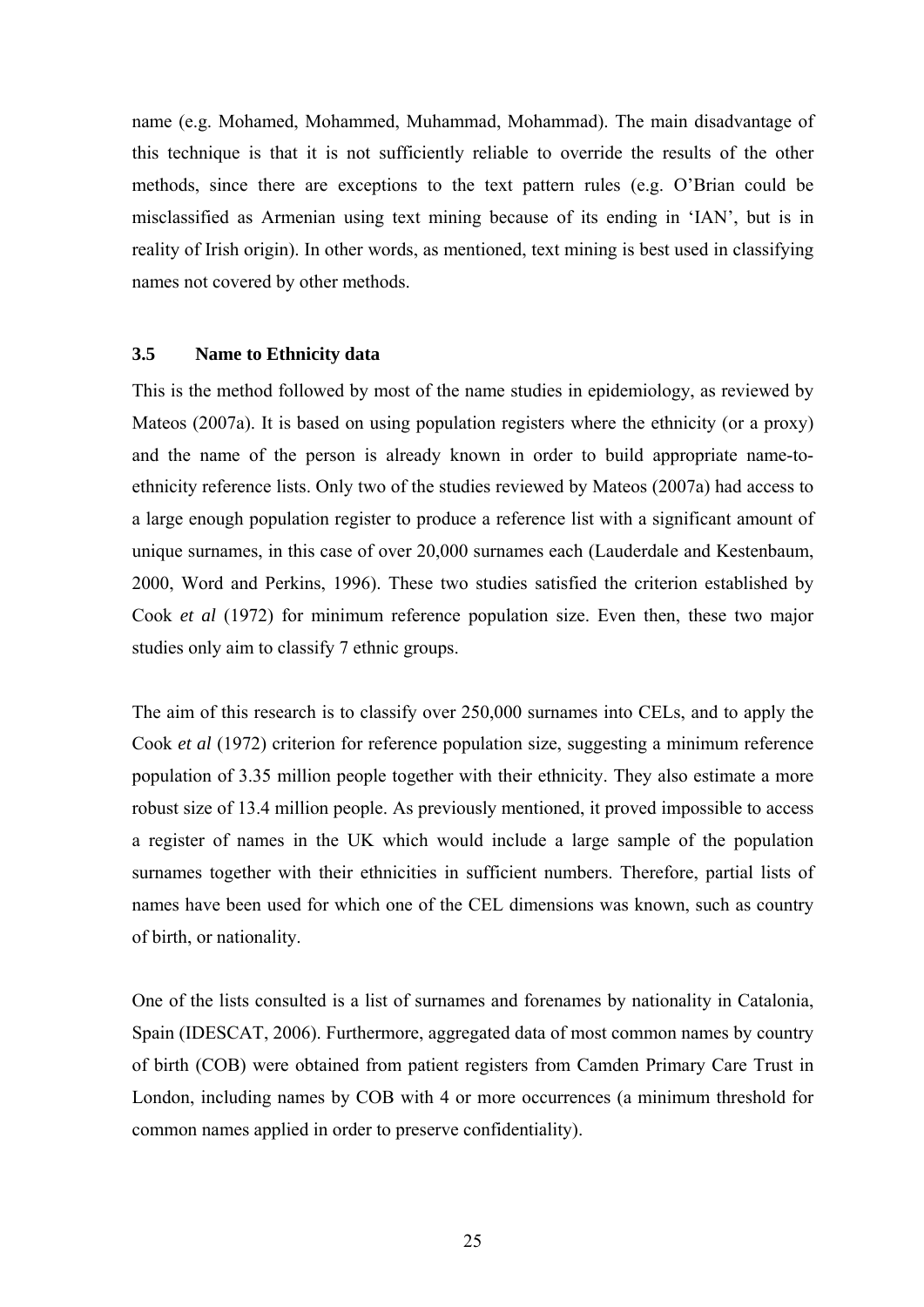This technique proved useful for 'seeding' new CELs out of pre-existing broader groups (specifically, of breaking Eastern European names down into Russian or Polish names), especially for 'rare' CELs, and thus needs to be used in combination with the CEL-triage technique. Independently sourced Name-to-ethnicity data is also very useful to validate the name classification.

However, this technique does also present its limitations, the major one being the limited number of names for which ethnicity or place of birth is known. Even where these lists exist, two problems might be encountered; the availability of only a small number of ethnic groups (e.g. the 16 UK Census categories), and the differential distribution of names between; a) periods of time; b) receiving countries of immigration; and c) regions within those countries, which all might introduce biases in the name to CEL attribution. This is explained in Mateos (2007a).

## **3.6 Lists of international name frequencies and genealogy resources**

This technique complements the others and essentially consists of accessing new and more anecdotal sources of name frequency data upon which all of the previous techniques are based. It entails collating lists of names, and preferably their frequencies throughout as many countries as possible. This has only been possible because of a significant surge of interest in genealogy and family history through the Internet in the last few years. According to The Guardian, genealogy is now second only to pornography in generating internet traffic (The Guardian, 2004), and following this public thirst for information about ancestry, a range of data providers are willing to publish name data on the web, ranging from formal institutions such as national statistical offices, to amateur genealogist blogs. A previous project at University College London to show historic and current surname distributions in the UK has also leveraged this interest with over 3,000 daily visitors at www.spatial-literacy.org.

Amongst these types of lists, several resources are available from the official statistics offices or public registers in some countries, for example, lists of forenames and/or surnames and their frequencies in Belgium (Statbel, 2006), Denmark (Danmarks Statistik, 2006), Iceland (Statistics Iceland, 2006), Madrid and Catalonia in Spain (IDESCAT, 2006, Instituto de Estadística de la Comunidad de Madrid, 2006) and Germany (Gesellschaft für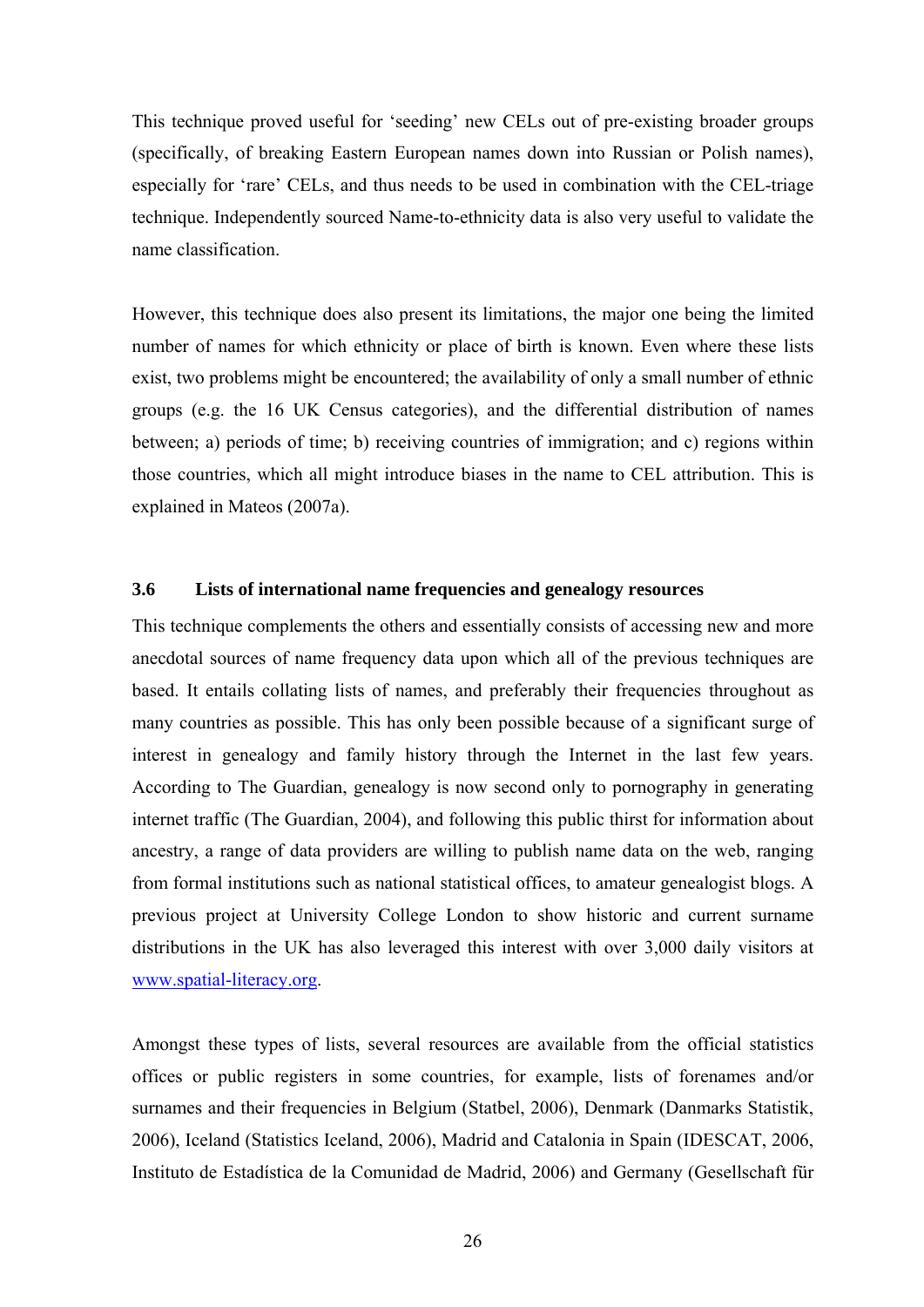deutsche Sprache, 2006). These lists have been used to re-apply the techniques previously mentioned, so that broader CELs such as Scandinavian, Central Europe, or Hispanic, could be broken down into finer CELs, for example making it possible to distinguish between Wallonian and Flemish names in Belgium, or Catalan and Castilian in Spain.

Other lists of names and their language of origin (with no frequencies) are available on the web and have allowed the classification of names from countries as diverse as Ghana, Romania and Albania. Furthermore, frequency data can be computed from electronic telephone directories from different countries, where available, in order to compile international comparison lists.

This method is especially useful for classifying names from CELs where the names overlap, (e.g. Albania, Croatia, Serbia) and to search for new CELs and seed them in the CEL-triage technique to split up broader groups. However, CEL-triage works best for high frequency names, and not so well for lower frequency ones, since a few individual surname-forename pairs can introduce a strong bias in the classification. Amongst other limitations is that the number of names available on the web is relatively small compared to an Electoral Register or a telephone directory, and their quality in linking names to a true language of origin very varied, with names 'claimed' as own from different countries or languages, so some further research and arbitration is necessary. This is where having name frequency with some geographical disaggregation is very useful (e.g. using telephone directories)

## **3.7 Researching individual names**

As a last resort, when names cannot be classified using any of the methods presented above the last resource is to search for a particular name either in a name dictionary, or in a web search engine, such as Google, or in electronic telephone directories, to find particular associations between a name and a country or language through the contextual information in which they are found on the web. A similar technique to link geographic information found in miscellaneous web content, termed 'heuristics for geo-referencing web pages', has been developed by Silva *et al* (2006) to perform such associations automatically. The obvious limitations of this method are that it is time consuming, dictionaries are only available for a few names / countries, and different CELs have a very different presence on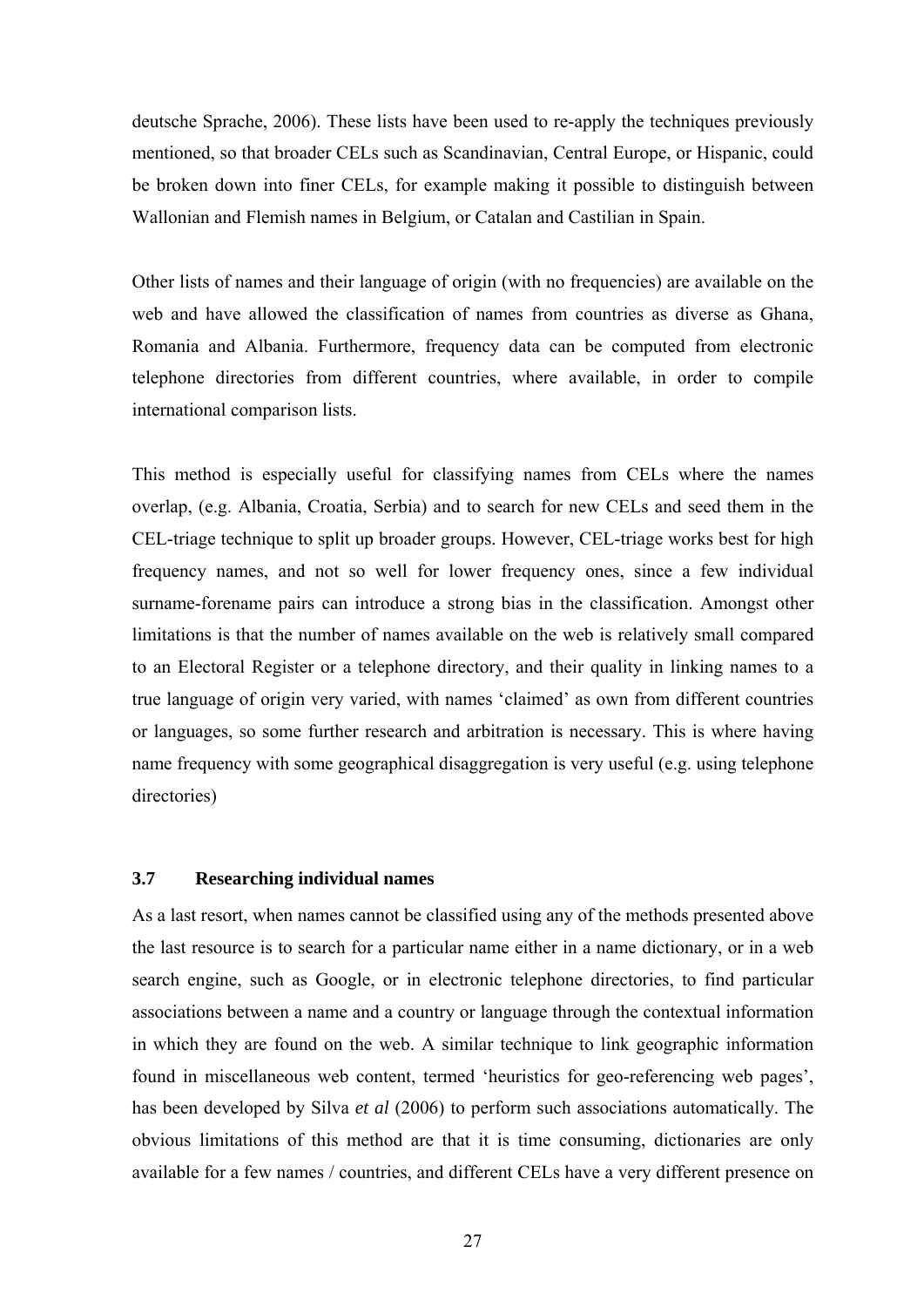the Internet (e.g. African names are misrepresented in the web), or duplicate and competing CELs are presented for some of the same names. However, this method has proved very useful to seed new CELs into the CEL-triage technique, where a forename or surname has a high proportion of corresponding names that are not classified – as, for example, to identify Fijian and Lao names in Australia or Ethiopian names in the UK.

# **4 Building the CEL Name classification**

#### **4.1 Stages in the creation of the classification**

As previously discussed, the end objective of this research is to classify every surname and forename present in Britain in 2004 that has a frequency of 3 or more people. This means building and classifying a reference list of 281,422 surnames and 114,169 forenames into cultural ethnic and linguistic groups (CELs).

An ad-hoc methodological approach to classifying such name lists has been taken in the research reported here, following a series of empirical steps that were developed as the project evolved. This in practice means that the authors did not start with any preconceived notions of the optimal methods to classify all of the most frequent names according to their origins, and neither were all of the datasets available from the outset. Therefore a series of exploratory rules were tested and applied in a sequential process guided essentially by pragmatic considerations, not necessarily in the most logical order, the results of which were only evaluated at the end with reference to aggregate Census of Population data. This essentially ad-hoc approach shaped the way in which the final CEL Name classification was built, the techniques that were employed, and possibly the results that were obtained.

In order to build a name reference list, a series of data sources concerning several reference populations were used. These were initially described in section 2.3 and summarised in Table 3 as nine separate datasets (Great Britain- GB 2004, GB 1998, GB 1881, Northern Ireland, Republic of Ireland, United States, Canada; Australia, New Zealand). However, one of these datasets could not be sourced at the beginning of this research project; the GB Electoral Roll & Consumer Dynamics file for 2004. This dataset, which hereinafter will be called 'GB04', is the most detailed of the datasets in terms of the number of surnames and forenames that it contains and its resolution at the individual level. It only became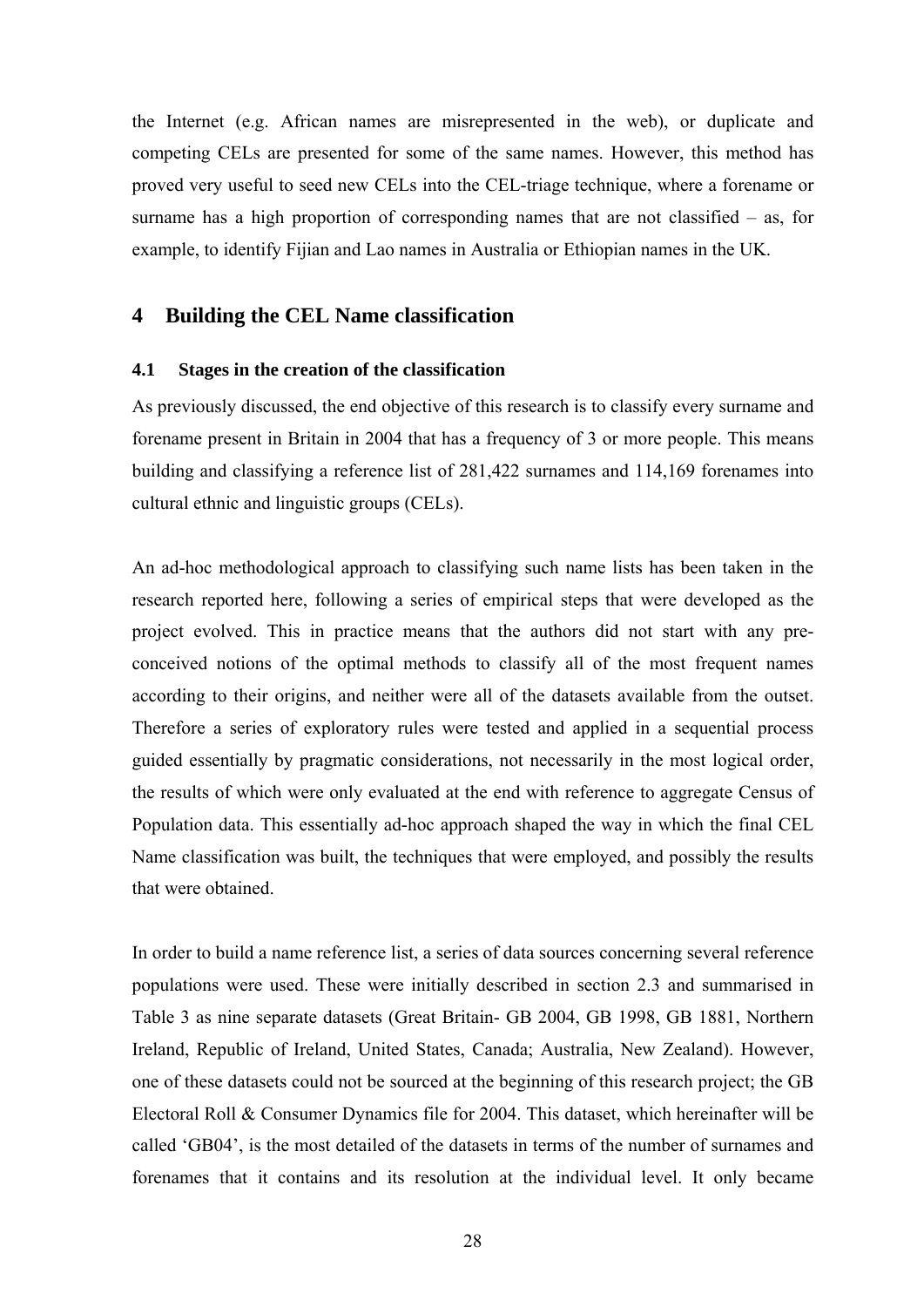available at a late stage in the project. The other eight datasets were all available from the start, but only included surname data (no forenames) and the records were aggregations of individuals to some coarse level of geography (i.e. no individuals or neighbourhoods).

This non-availability of some data sources had implications for the research design, and the way in which the resulting name classification was built. If all of the datasets had been available from the start, and the project had set the ambitious objective of classifying such a large number of surnames and forenames at the outset, other methodological paths would have been followed. As it was, the final classification of 281,422 surnames and 114,169 forenames classified into cultural ethnic and linguistic groups (CELs) was built in three stages, and was made up of three distinct 'tiers' of names used as inputs into the classification. The characteristics of these three stages are summarised in the following paragraphs, and they are explained in detail in Sections 4.2 to 4.4.

#### **4.1.1 Stage 1 and Tier 1 Names**

The first dataset to be sourced was the GB Electoral Roll for 1998, consisting of 25,630 surnames with a frequency of 100 people or more nationally, together with their frequency by postal area, a geographical division defined by the first two digits of the unit postcode (e.g. 'BR' for Bristol), of which there are 120 in Great Britain, with an average population of 500,000 people. This dataset will be referred to in this paper as the 'GB98 dataset'. The aim of the first phase of the project was to classify these 25,630 unique surnames into British regions and major ethnic minority groups of origin. This table of most frequent surnames will be hereinafter termed 'Tier 1' names. Moreover, the other seven datasets that were obtained at approximately the same time as GB98 were used primarily to support the classification of the surnames in 'Tier 1', as will be detailed in section 4.2.2.

#### **4.1.2 Stage 2 and Tier 2 Names**

At the beginning of stage 2 the 'GB04' file was received from *Experian* (Electoral Roll & Consumer Dynamics for 2004), which included the forename, surname and unit postcode for each of the 46.3 million electors/residents. At this stage only, it was considered appropriate to add to the existing CEL Name classification the capability to classify forenames as well as surnames. Therefore, a list of the most common forenames, defined as those with a frequency of at least 9 people, was extracted from 'GB04' what produced a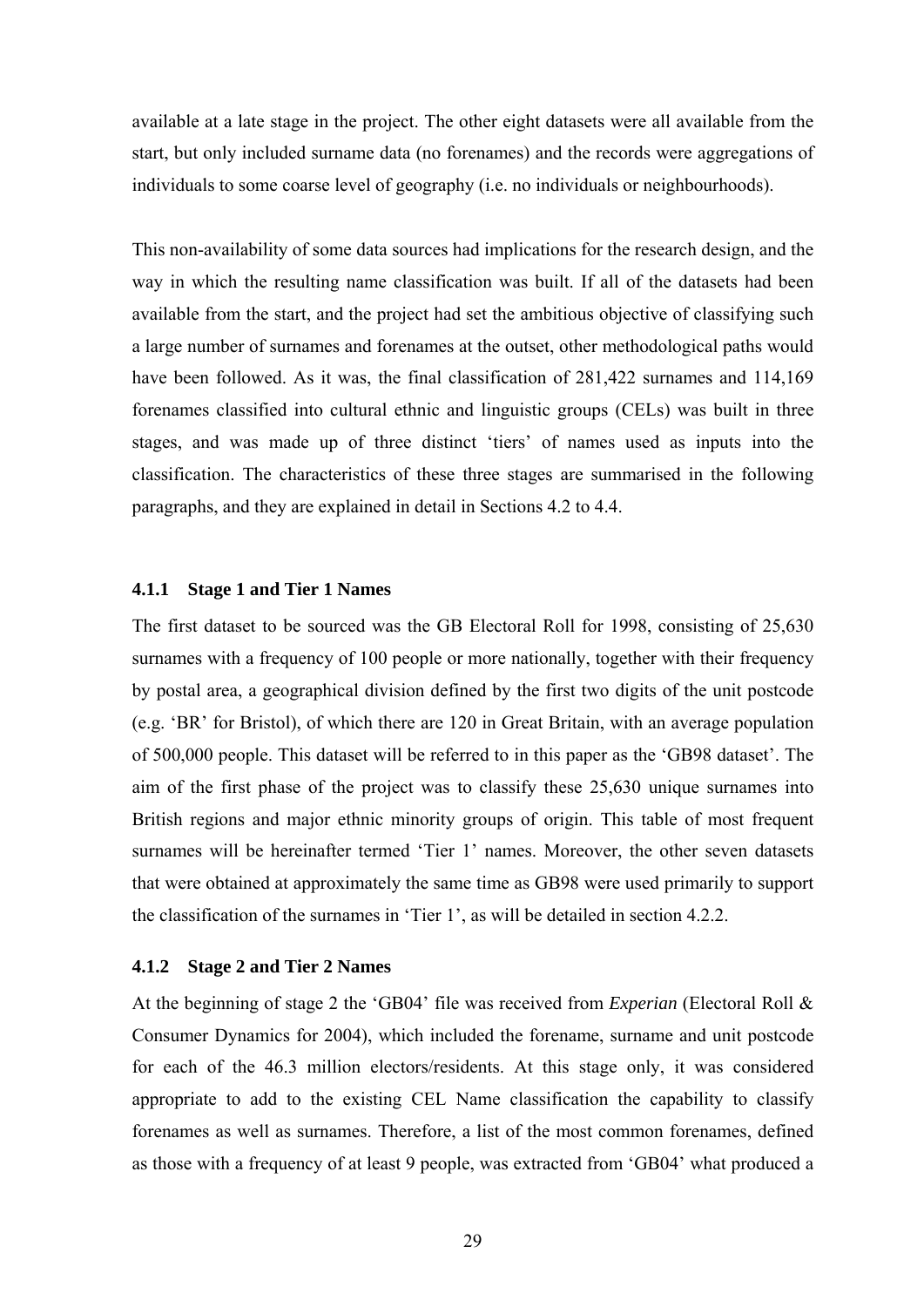file with 29,979 forenames, hereinafter termed 'Tier 2' names. The methodology to link Tier 2 to Tier 1 and classify it into CELs is detailed in section 4.3.

#### **4.1.3 Stage3 and Tier 3 Names**

At this point the CEL classification system is comprised of two files; Tier 1 with 25,630 surnames, and Tier 2 with 29,979 forenames, each of them assigned to a CEL Group and Type. As mentioned before, the names in these two files respectively cover 37.2 and 45.3 million residents in the UK 2004 file. At that moment, a decision was taken to expand the classification in order to classify the entire population of the Electoral Roll (46.3 million people) into ethnic groups, so that most ethnic minorities could be correctly covered by the CEL classification. 'Tier 3' names are thus comprised of all the names with 3 or more occurrences in the 'GB04' dataset and that are not included in either 'Tier 1' or 'Tier 2' files, comprising a total of 255,792 surnames and 84,192 forenames.

#### **4.1.4 Classification of Tiers 1, 2 and 3**

As a result, Tier 1 names contains the top 25,630 surnames, Tier 2 names the top 29,979 forenames, and Tier 3 names the rest of both surnames and forenames. The three Tiers combined comprise a total of 281,422 surnames and 114,169 forenames. The seven classification techniques described in section 3 were applied to each of the three Tiers of Names described in the previous section 4.1.1 to 4.1.3, according to a set of rules which will be summarised in the following three sections.

#### **4.2 Tier 1 Names: Top Surnames**

#### **4.2.1 Data preparation**

The names in the Tier 1 file were initially processed to eliminate data errors, such as inconsistent geographic indicators, invalid entries (e.g. 'N/K'), and to standardise the format by trimming spaces, and unifying different dashes, apostrophes and other special characters used. These data cleansing steps were required to make sure that there was a common entry for each unique name across the seven datasets that were to be compared (see Table 3 all but GB2004). Other known errors in the data, such as the presence of name initials or honorifics (e.g. Prof., Ms., Dr., Sir), were kept in a separate field since they were judged to be able to provide some valuable information for later classification tasks.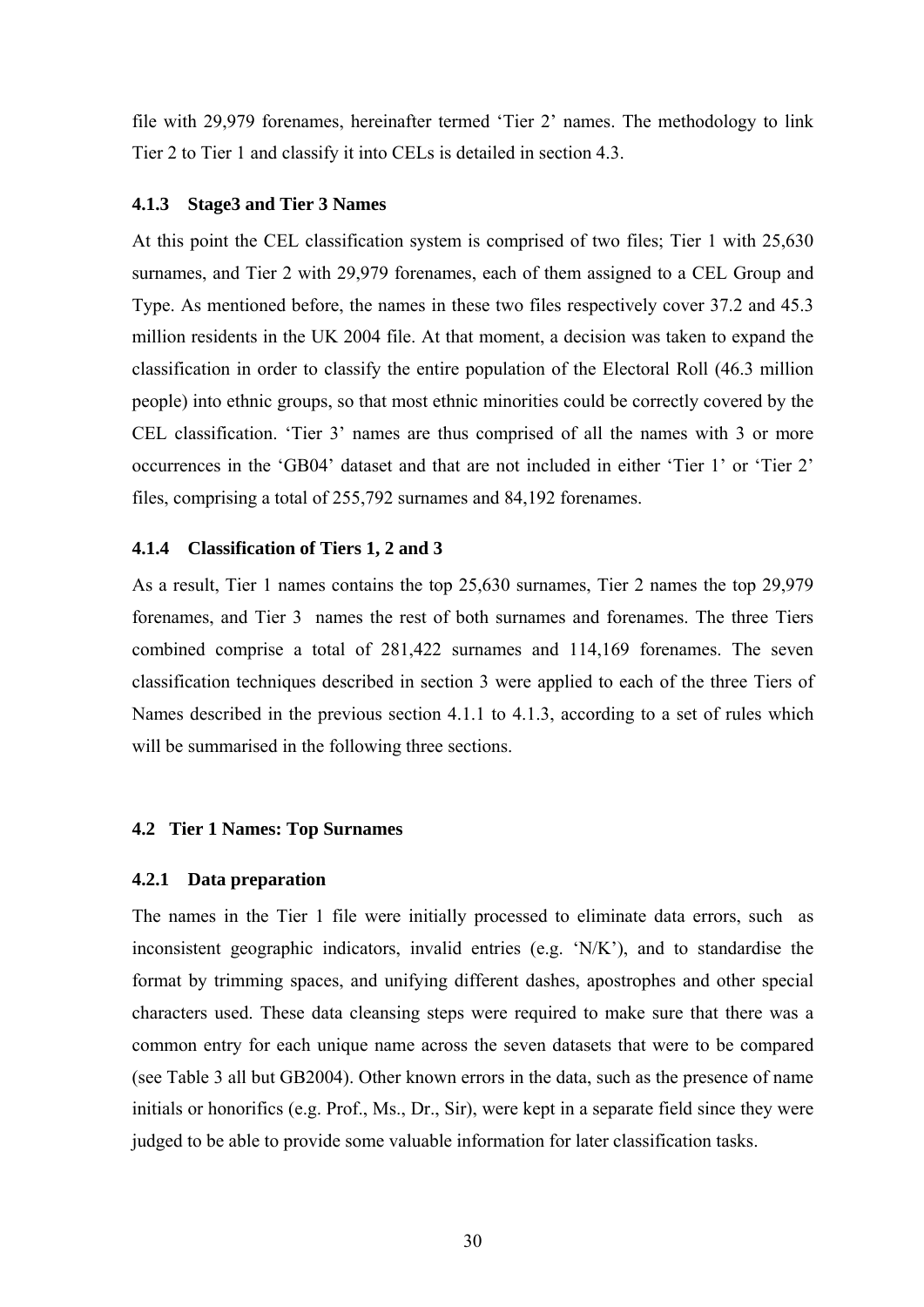| <b>Ite</b><br>m  | <b>Attribute</b>                                                                                                                                | <b>Description</b>                                                                            | <b>Variable</b><br><b>Type</b> | Geography                             |  |  |  |  |  |  |
|------------------|-------------------------------------------------------------------------------------------------------------------------------------------------|-----------------------------------------------------------------------------------------------|--------------------------------|---------------------------------------|--|--|--|--|--|--|
| $\bullet$        | Items a to j are repeated for each surname and geography (a total of 9 sub-datasets: GB, NI, IE,<br>US, CA, AU, NZ, All Ireland, British Isles) |                                                                                               |                                |                                       |  |  |  |  |  |  |
| a                | Name Frequency                                                                                                                                  | Number of occurrences                                                                         | Integer                        | Countrywide                           |  |  |  |  |  |  |
| $\boldsymbol{b}$ | Name Rate                                                                                                                                       | Rate of occurrences per million people,                                                       | Double                         | Countrywide                           |  |  |  |  |  |  |
| $\boldsymbol{c}$ | Top Area                                                                                                                                        | Area with highest rate of occurrences per<br>million people (e.g. Postal Area or State)       | String                         | Countrywide                           |  |  |  |  |  |  |
| $\boldsymbol{d}$ | Top Area Rate                                                                                                                                   | Rate of Occurrences per million people in<br>Top Area c                                       | Double                         | Top Area                              |  |  |  |  |  |  |
| $\pmb{e}$        | 2nd Top Area                                                                                                                                    | Area with second highest rate of<br>occurrences per million people                            | <b>String</b>                  | Countrywide                           |  |  |  |  |  |  |
| $\boldsymbol{f}$ | 2nd Top Area Rate                                                                                                                               | Rate of Occurrences per million people in<br>Next Top Area e                                  | Double                         | Next Top<br>Area                      |  |  |  |  |  |  |
| g                | Finer Top Area                                                                                                                                  | Finer Area with highest rate of occurrences<br>per million people (e.g. Postal District)      | String                         | Countrywide<br>(GB & AU)<br>only)     |  |  |  |  |  |  |
| $\boldsymbol{h}$ | Finer Top Area Rate                                                                                                                             | Rate of Occurrences per million people in<br>Finer Top Area c                                 | Double                         | Finer Top<br>Area (GB &<br>AU only)   |  |  |  |  |  |  |
| $\boldsymbol{i}$ | Difference between<br><b>Country Rates</b>                                                                                                      | Ratio of $b$ between pairs of countries                                                       | Double                         | <b>Selected Pairs</b><br>of countries |  |  |  |  |  |  |
| $\dot{J}$        | Difference between<br>Top Area Rates                                                                                                            | Ratio of $d$ between pairs of countries                                                       | Double                         | <b>Selected Pairs</b><br>of countries |  |  |  |  |  |  |
|                  |                                                                                                                                                 | Items $k$ to $s$ include a unique value per surname in Tier 1                                 |                                |                                       |  |  |  |  |  |  |
| $\boldsymbol{k}$ | <b>Temporal Change</b><br>1994/1881                                                                                                             | Ratio of a between GB 1998 and GB 1881                                                        | Double                         | <b>GB</b>                             |  |  |  |  |  |  |
| $\mathbf{l}$     | Entries UK<br>Gazetteer                                                                                                                         | Number of placename entries in the UK<br>gazetteer                                            | Integer                        | <b>UK</b>                             |  |  |  |  |  |  |
| $\boldsymbol{m}$ | Top UK Gaz. Area                                                                                                                                | UK County with highest number of entries<br>in gazetteer                                      | String                         | <b>UK</b>                             |  |  |  |  |  |  |
| n                | Entries African/<br>Asian Gazetteer                                                                                                             | Number of placename entries in the African<br>or Asian gazetteer                              | Integer                        | Africa and<br>Asia                    |  |  |  |  |  |  |
| 0                | Top African/Asian<br>Gaz. Area                                                                                                                  | African or Asian region / country with<br>highest number of entries in gazetteer              | String                         | Africa and<br>Asia                    |  |  |  |  |  |  |
| $\boldsymbol{p}$ | Top Mosaic Type                                                                                                                                 | Socioeconomic type of neighbourhood with<br>highest rate of occurrences per million<br>people | <b>String</b>                  | <b>GB</b>                             |  |  |  |  |  |  |
| q                | Top Mosaic Rate                                                                                                                                 | Rate of Occurrences per million people in<br>Top Mosaic Type p                                | Double                         | <b>GB</b>                             |  |  |  |  |  |  |
| r                | Rurality                                                                                                                                        | Percentage of names in rural postcodes                                                        | Double<br>$(\%)$               | <b>GB</b>                             |  |  |  |  |  |  |
| S                | <b>High Status</b>                                                                                                                              | Percentage of names in 'high status'<br>postcodes (as defined by <i>Mosaic</i> Types)         | Double<br>$(\%)$               | <b>GB</b>                             |  |  |  |  |  |  |

#### **Table 4: List of attributes associated with each name in 'Tier 1'**

Country codes used: UK= United Kingdom; GB = Great Britain (ex. NI); NI= Northern Ireland; IE= Republic of Ireland; All Ireland = IE+NI; British Isles= IE+UK; US= United States, CA= Canada; AU= Australia; NZ= New Zealand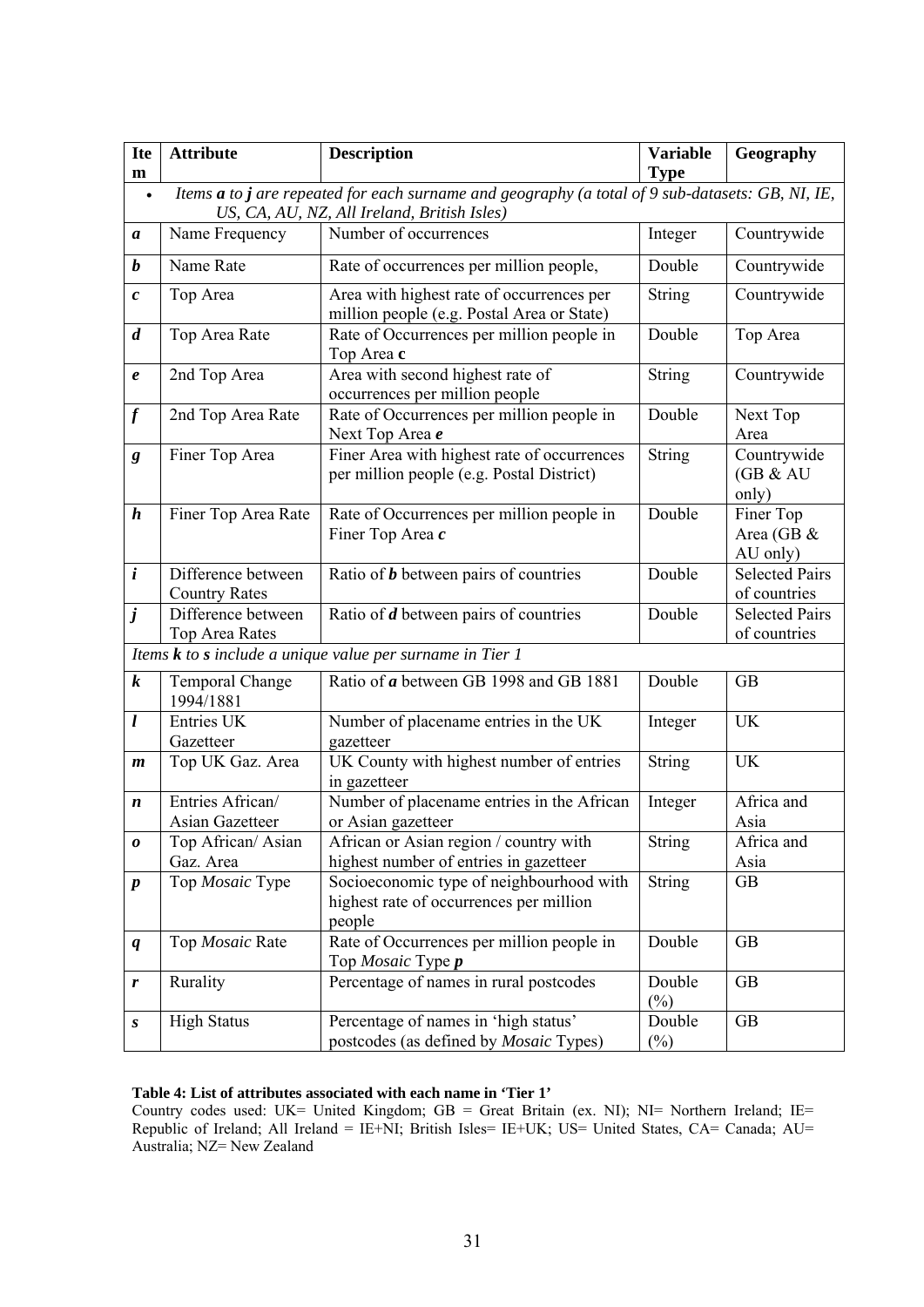The surname frequencies per postal area were converted to rates of number of names per 1 million people, in order to be able to compare them in a consistent way across all the geographies studied. Two additional geographies were created for the purposes of calculating additional name frequencies and rates, through the aggregation of some countries into bigger regions; *All Ireland*, including the Republic of Ireland and Northern Ireland, and *British Isles*, including the former plus Great Britain. The datasets at this stage included a total of 9 'countries or territories'; Great Britain- GB 2004, GB 1998, GB 1881, Northern Ireland, Republic of Ireland, United States, Canada; Australia, New Zealand, *All Ireland* and *British Isles*. These were linked together through the common surnames between them. For each surname in Tier 1, and for each of these 9 geographies, a set of 10 different statistical and geographic variables were calculated, the details of which are offered in Table 4 (items *a* to *j*).

After these two steps of data cleansing and name frequencies and rates calculation, each name was linked to both a UK and a Worldwide place name gazetteer (Edina, 2006, National Geospatial Agency, 2006). This made it possible to evaluate if there were any gazetteer entries for each name, and if so count them by region of occurrence. The results of this search were stored for the UK gazetteer and for entries in Africa or Asia in the Worldwide gazetteer (items *l* to *o* in Table 4), since America, Europe and Oceania had substantial numbers of names in countries not corresponding to their apparent region of language origin (i.e. English or Spanish names).

Finally, an additional dataset was used, *Mosaic* neighbourhood classification which was previously described. A separate table was provided by Experian with the distribution per *Mosaic* Type for each surname. Using this table and for each surname in Tier 1, the *Mosaic* Type with the highest rate of names per million people was selected (item *p* in Table 4). This made it possible to calculate the percentage of names in rural versus urban areas, as well as in high socioeconomic status neighbourhoods (items *r* and *s* in Table 4)

As a result, Tier 1 names table included for any name, between 8 and 19 attributes for each of the 9 geographies studied, resulting in over 100 attribute combinations for some of the most common names present across all the geographies. These attributes are fully described in Table 4.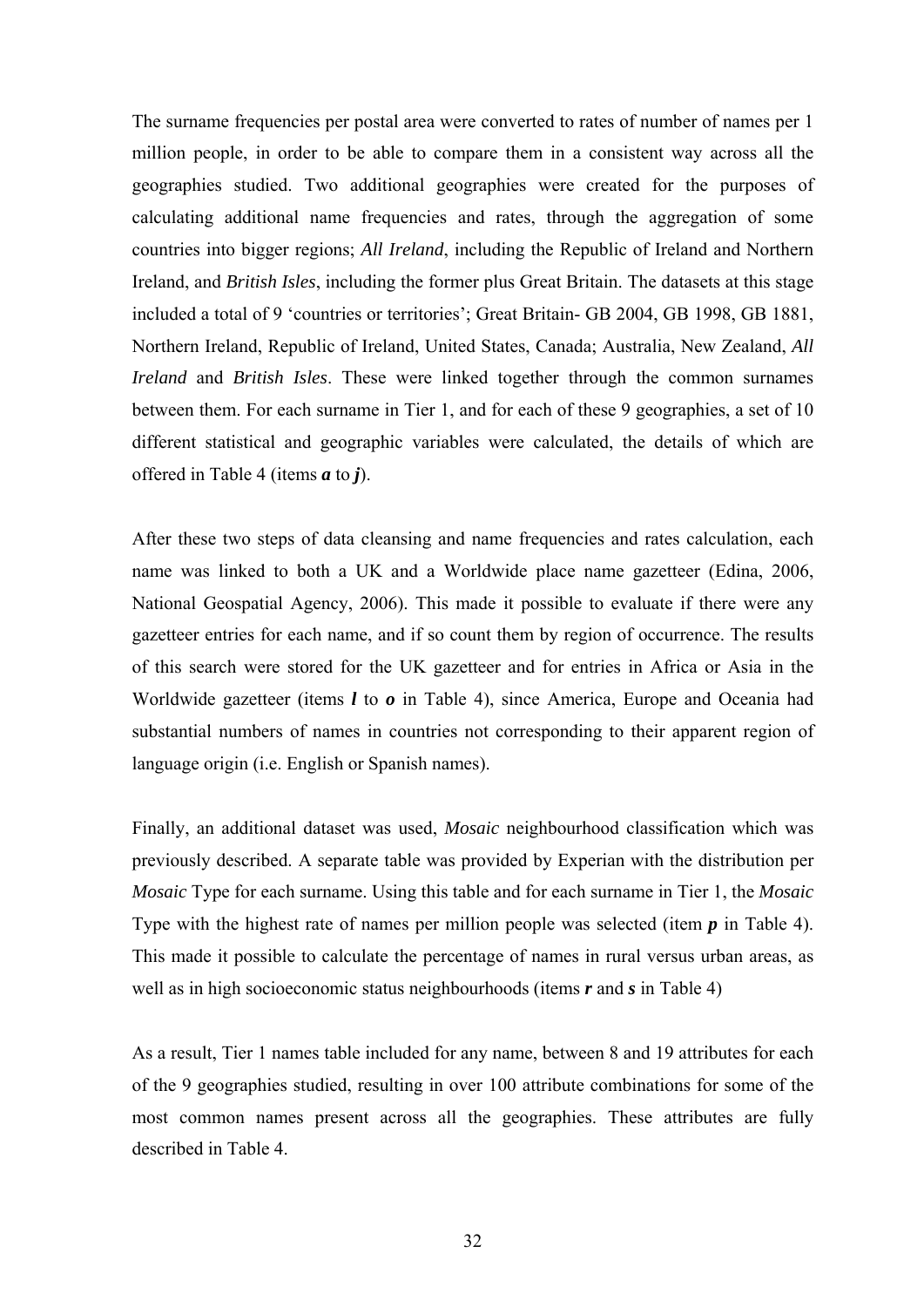#### **4.2.2 Classification rules applied to Tier 1 names**

As stated, the original aim of this first phase was to classify the 25,630 surnames in Tier 1 into British regions and major ethnic minority groups, and therefore the techniques applied were spatio-temporal analysis and geodemographic analysis, combined with text mining. For the purpose of the CEL classification this phase consisted in separating British and non-British names, and to subdivide these two groups into finer categories. In this research the concept of 'British names' include all names that have either originated in the British Isles (comprised of the current UK and Ireland), or were introduced a long time ago as to be considered fully integrated into the British and Irish society. Such temporal distinction has been totally arbitrarily set to names that arrived in the British Isles before 1700, and thus before the Industrial Revolution. Defined as such, British names, were further subdivided into the following 7 CELs; English, Irish, Northern Ireland, Welsh, Scottish, Cornish and Channel Islands, with the addition of other CELs (Norman Huguenot, and Jewish names) that are sometimes considered together with the British CELs for the CELtriage technique and other calculations, because of their high integration with British names. Such inclusion is made explicit in this document when these CELs are added to the British ones.

non-British names were originally divided into the following 12 major CEL groups present in the UK, which were relatively easy to isolate; African, Scandinavian, Greek or Cypriot, Jewish and Armenian, Hispanic, Rest of Europe, East Asian, Japanese, Muslim, Sikh, South Asian, and 'non-British Unclassified'. These 12 *CEL groups* were further subdivided into much finer CELs denominated *CEL types* (e.g. the Hispanic CEL group into Spanish, Portuguese, Catalan, Basque, and Galician CEL types).

Offering a detailed account of all the variables and thresholds considered in each decision to assign a CEL to a name is much beyond the scope of this paper. A summary of the main eight rules and decisions taken is offered here, what will help to understand how the classification was created and the decisions and assumptions taken. These eight rules have been numbered A.1 to A.8. A chart with the decision tree of these rules is offered in Figure 3 and should be used to accompany the text.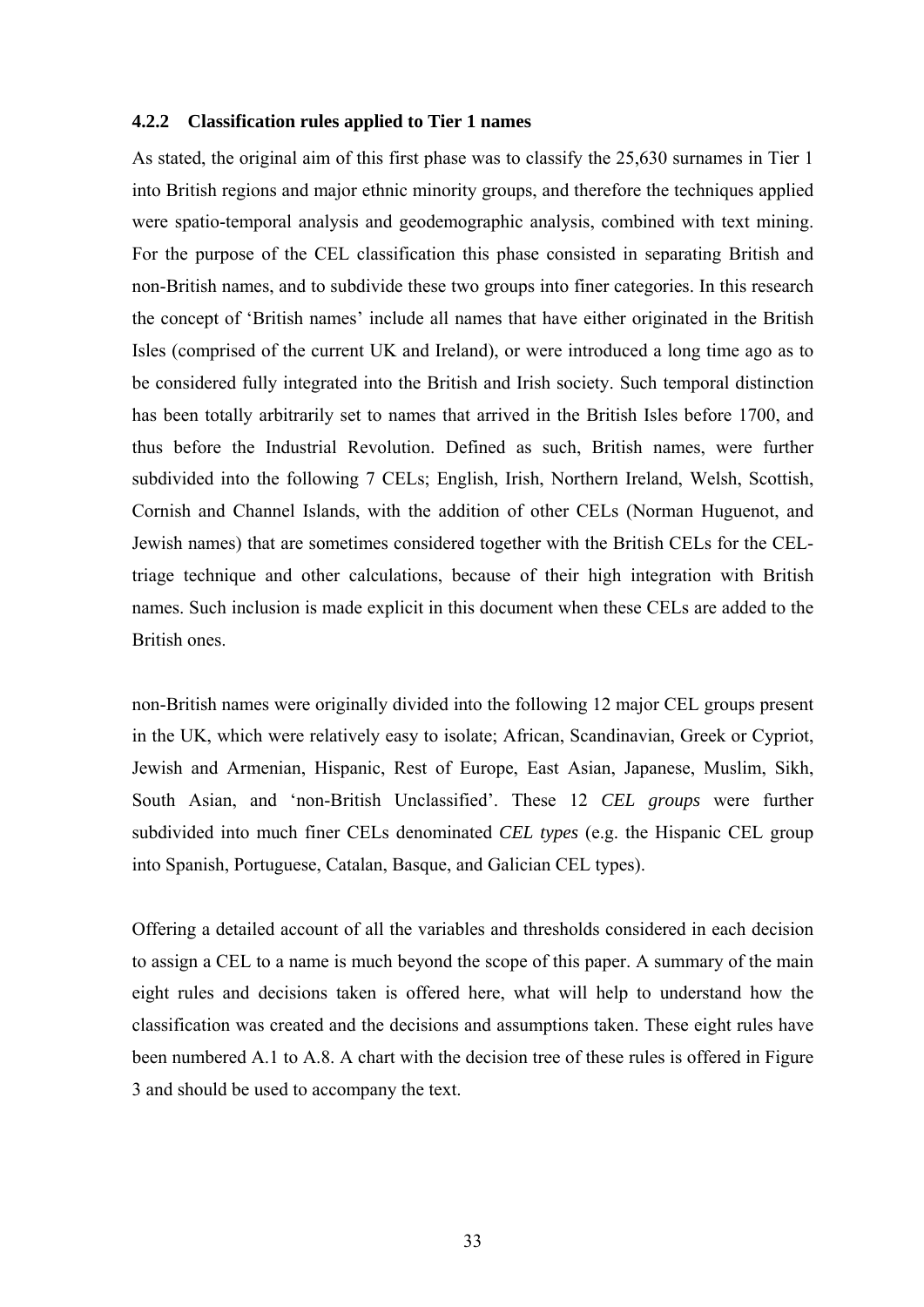

**Figure 3: Classification Decision Tree for surnames Tier 1**  The code in a circle relates to the reference of each rule in Tier 1, A.1 to A.8 which are described in the text.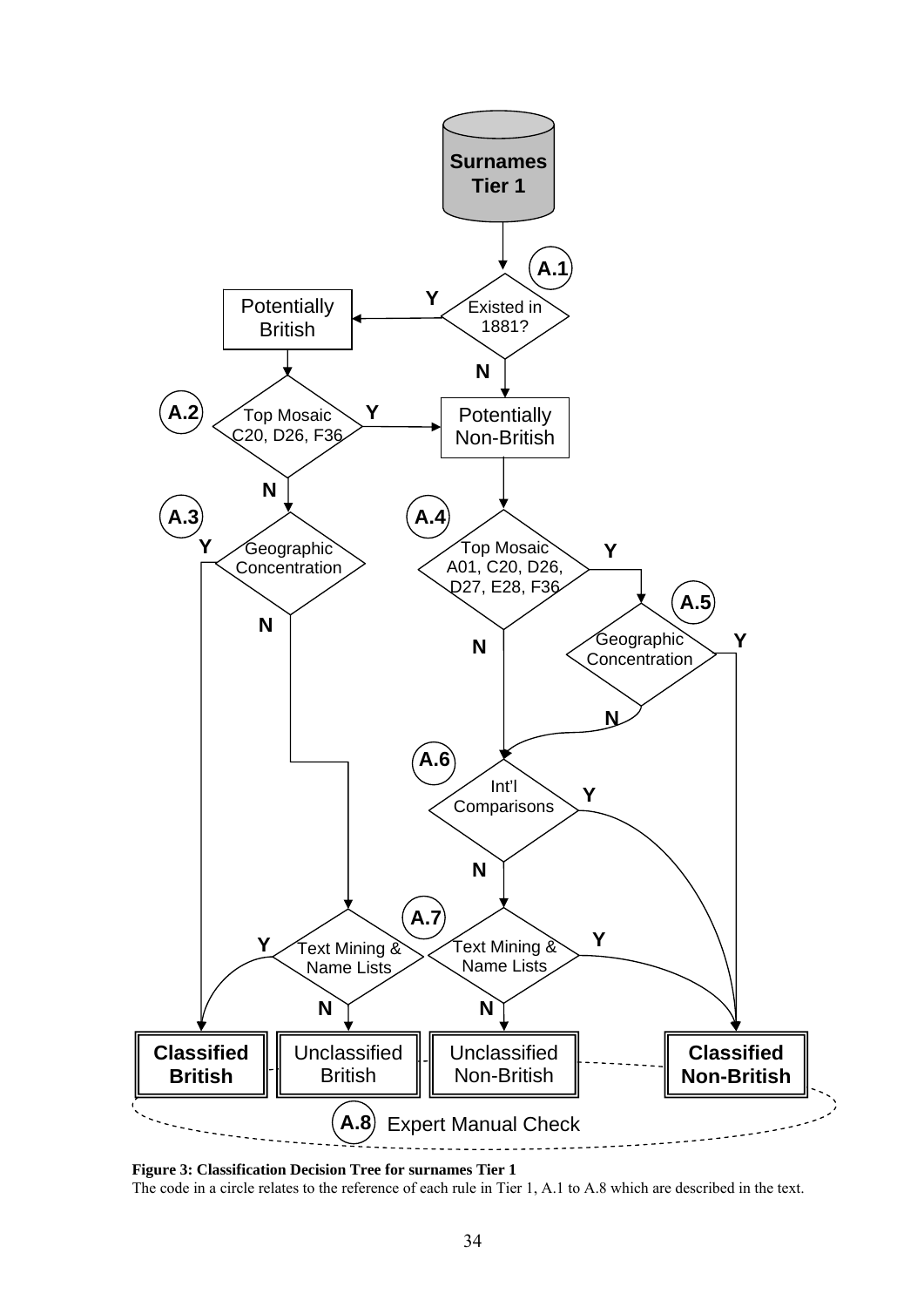#### **4.2.2.1 Rule A.1**

In order to split between British and non-British names, the main rule applied was to check whether a surname was present in the 1881 Census (potentially British) or not (potentially non-British, of which there were 1,674 surnames). Even if the surname was present in 1881, when the increase in its rate per million names between 1881 and 1996 was likely to have been high (over 100% on average) it was considered potentially non-British, adding over 1,000 more surnames (mainly European) to this list. As a result, 22,956 names were classified as British and 2,674 as non-British out of a total of 25,630 surnames.

## **4.2.2.2 Rule A.2**

Geodemographic analysis was used to confirm a surname as British when the Top *Mosaic* Type was not C20 'Asian Enterprise', D26 'South Asian Industry', or F36 'Metro Multiculture', since these neighbourhoods present a high number of non-British population in the 2001 Census. Geodemographic analysis was used for reasons of convenience, since the data supplied by Experian was coded by *Mosaic*, but the 2001 Census raw scores could have been used as more direct indicators of ethnicity.

## **4.2.2.3 Rule A.3**

Following the Spatiotemporal Analysis techniques, a British surname was assigned to a sub-British CEL type according to the region where the name was most concentrated both in 1881 and 1996 (Top Area and Next Top Area rates).

## **4.2.2.4 Rule A.4**

The Top *Mosaic* Type of a potential non-British surname was used to identify specific CELs (letter *p* in Table 3). Those with C20 'Asian Enterprise' were pre-assigned the CEL 'South Asian', since this type has a particularly high proportion of residents classified by the census as South Asian and of Hindu or Sikh religion. Those surnames with D26 'South Asian Industry' to the CEL 'Muslim', since the majority of residents are of South Asian ethnicity and Muslim religion. Finally, *Mosaic* type F36 'Metro Multiculture' representing more recent immigrant groups, specially Black Africans, was provisionally assigned to the CEL 'African' when Top Areas were in South London, since these present a high concentration of this CEL. Other *Mosaic* types with high proportions of minority ethnic groups are A01 'Global Connections', with Jewish names, E28 'Counter Cultural Mix', and D27 'Settled Minorities', which contains mostly Caribbeans, Greek Cypriots and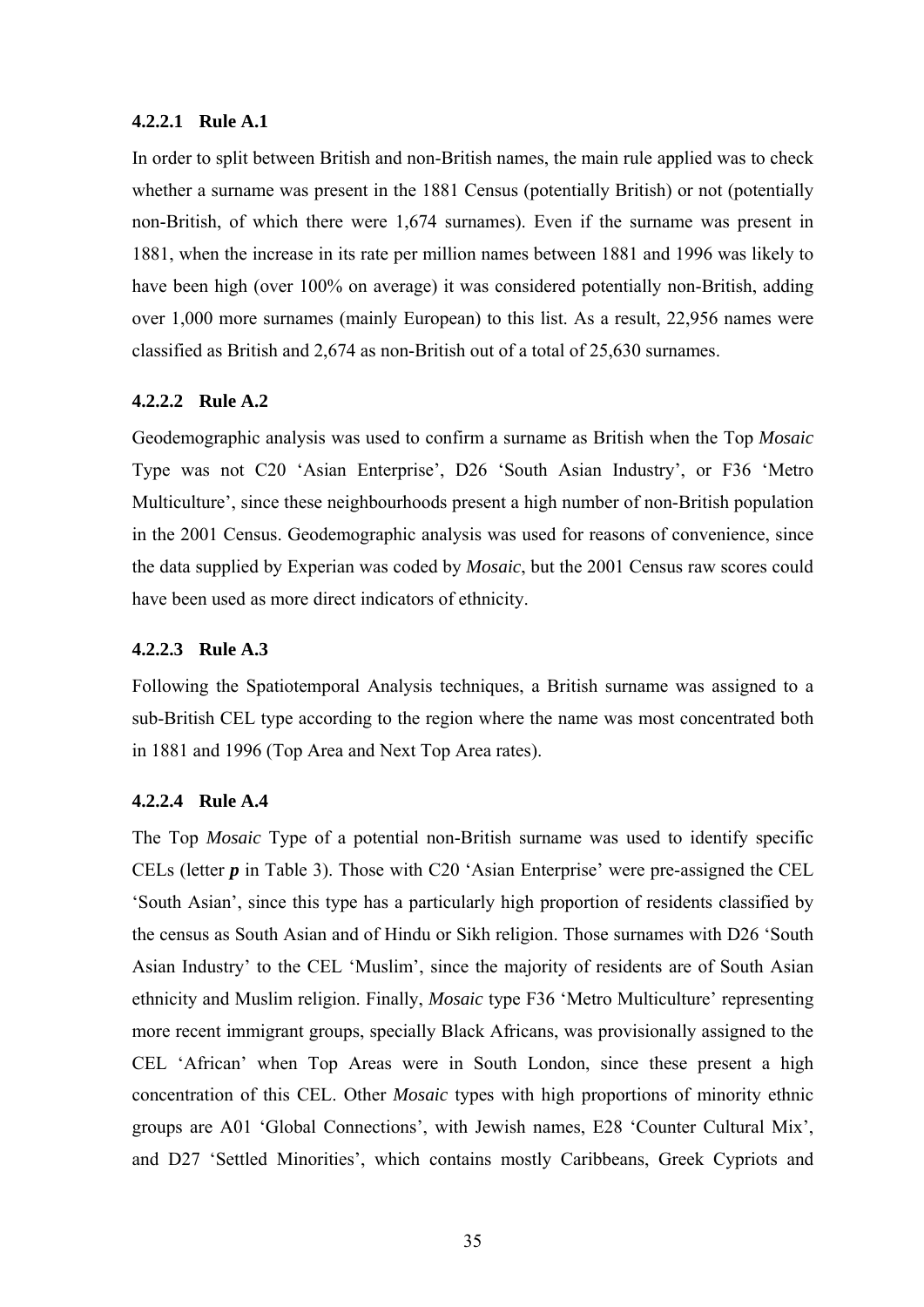Turks. However, to avoid mistakes in the assignment due to the ecological fallacy, this rule was best used in combination of rules A5, A6 and A7.

## **4.2.2.5 Rule A.5**

Through spatial analysis of the top areas of potentially non-British surnames, groups of postal areas with much higher concentrations of non-British names were easily identified. Local knowledge of the postal geography of the UK, and specifically of London, allowed these groups of surnames to be provisionally assigned into CELs, for example Greek or Turkish names in postal area 'N', Jewish in 'NW', or South Asian in 'LE', but only if the top *Mosaic* type of a surname was also deemed to correspond to the Census Ethnicity and socioeconomic characteristics, as well as index of rurality, representative of a CEL (i.e. Jewish names are highly urban and more affluent than average).

## **4.2.2.6 Rule A.6**

International comparisons of the relative frequency of a name (rate per million names) allowed to assign CELs to names with lower rates in the UK than in the US, Australia, Canada or New Zealand, based on the geographical distribution on those countries. For example, East Asian names are much more common in Australia than in Britain, while in the US are those of Scandinavian, East Asian, Jewish, or Hispanic origin, the last one much more common in the southern states than in the rest of the country.

# **4.2.2.7 Rule A.7**

The surnames pre-assigned to a CEL through rules 1-6 were processed using text mining techniques to find particular patterns in their name stems and endings or letter sequence (for example identifying Scandinavian surnames ending in '-strom' or South Asian ones ending in '-dhu'). These techniques were also used to subdivide the 12 CEL groups into much finer CEL types, by finding common endings particular of a CEL type (such as Spanish '-EZ' or Greek Cypriot '-IDES'). Those same patterns were applied to the remaining unclassified surnames in both British and non-British groups to be able to allocate more surnames with a CEL. Finally, if an unclassified name had a concentration of entries in a placename gazetteer, this was used to assign the name to particular CEL in the world.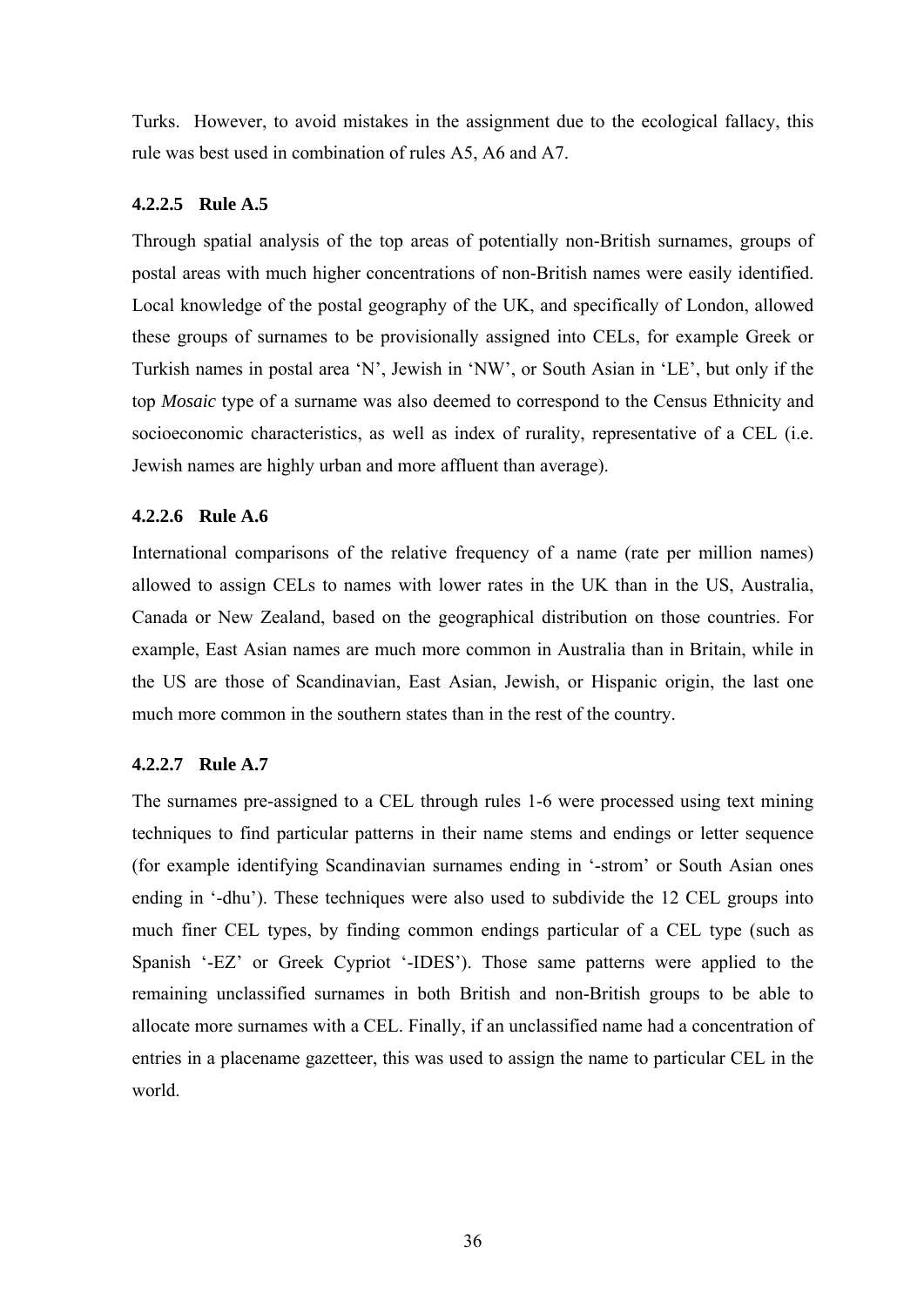#### **4.2.2.8 Rule A.8**

Finally, all the 25,630 surnames, each assigned to a CEL, where distributed amongst university students and friends with an expert knowledge in each of the British CELs and the non-British CEL groups, for them to check any classification mistakes and to attempt further subdivisions of the broad non-British CEL groups into finer CEL types, according to linguistic, religious and geographic criteria. This process of giving each expert a preclassified list of circa 1,000 surnames proved to be much more efficient than having attempted to give each of these experts the whole list of 25,630 unclassified surnames, avoiding the problem of substantial overlap between experts, and misclassifications due to fatigue and other human errors.

#### **4.2.2.9 Outcome**

At the end of this process of eight rules, of the 25,630 surnames in 'Tier 1', 2,978 surnames (11.6%) were classified as 'non-British' and assigned to 12 CEL groups and more than 50 CEL types, while the rest of the surnames  $(88.4\%)$ , were allocated to the 7 British CEL types or the 'unclassified' category. This Tier 1 file classified into CELs, covers a total population of 37,250,875 electors and residents in 2004, of which 3,834,722 of them have non-British surnames.

## **4.3 Tier 2 names: Top Forenames**

#### **4.3.1 Data preparation**

At this stage access to the GB 2004 file (Electoral Roll & Consumer Dynamics) from the company *Experian* was obtained, a dataset which includes the forename, surname and unit postcode for each of the 46.3 million electors/residents. 'Tier 2' file was produced by aggregating the forenames in the 'GB04' file, and selecting those with at least 9 occurrences, what produced a file with 29,979 forenames.

However, since no other forenames dataset was available for any other geography, a new strategy was required to provide sufficient variables to classify these forenames. Using Tucker's (2005) CEL-triage technique, as described in section 3.1, the most efficient option was to use the existing CEL Group assigned to surnames in Tier 1, hereinafter called SCEL Group (for Surname CEL Group). For each forename in Tier 2, the proportion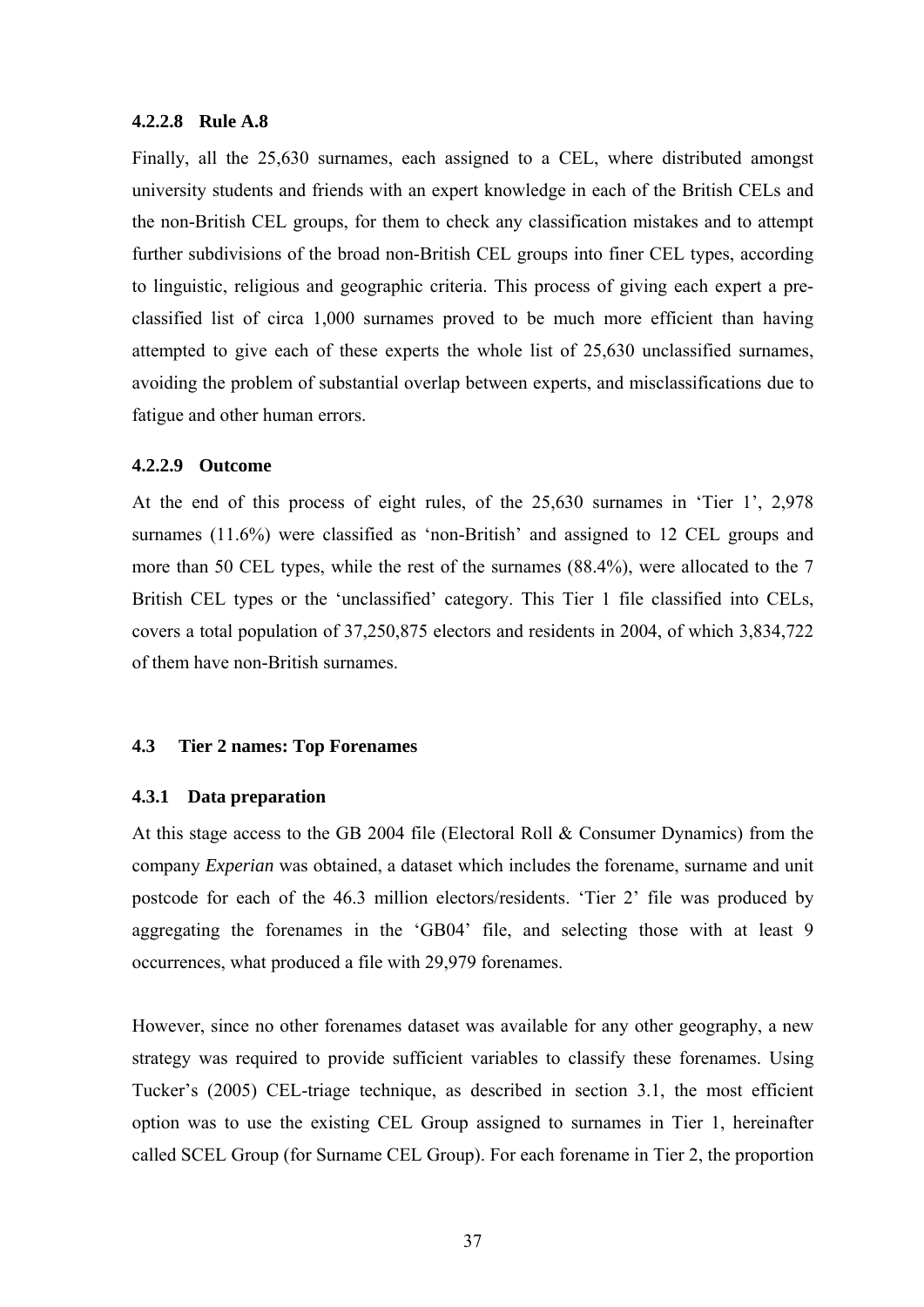of its bearers by SCEL was calculated. This is achieved by aggregating the individuals in the GB04 dataset by their forename, and then counting how many people there are for each SCEL Group according to their individual surnames and its corresponding SCEL Group in Tier 1. Finally the percentage of people per SCEL Group associated with each forename was calculated. In other words, the Tier 2 file contained a record for each of the 29,979 forenames, including a count and percentage of people with that forename whose surname is associated with an SCEL Group in Tier 1 file. For example, the entry for the forename *Pedro* in Tier 2 would be as follows (numbers are surnames counts with their percentage in brackets):

 *Forename: Pedro Total Frequency: 3,435 SCEL Groups: British 245 (7.1%), Hispanic 2,410 (70.2%), European 35 (1.0%), 'None' 745 (21.7%)* 

The SCEL Group 'None' represents the percentage of surnames associated with that forename that are not found in Tier 1 file. At this stage, there is a small number of forenames with a high proportion of SCEL Group 'None' since only a few of their surnames are in Tier 1 file, although most of forenames in Tier 2 file have surnames well represented in Tier 1.

#### **4.3.2 Classification rules applied to Tier 2 names**

As becomes obvious by now, the main method used to classify Tier 2 forenames into CELs is the CEL-Triage method, which was applied in a series of steps in combination with some of the other classification techniques described in section 3. The decision tree of the eleven rules applied to classify the forenames in Tier 2 file is illustrated in Figure 4, and the explanation of each rule is offered in the next paragraphs. As a result of this process, 29,979 forenames were classified into CELs, which hereinafter will be termed FCELs (for Forename CELs).

#### **4.3.2.1 Rule B.1 – Unclassified forenames**

Forenames with a frequency lower than 25 and a proportion of 80% or higher of their surnames not found in Tier 1 file (i.e. SCEL 'None') are classified as FCEL 'Unclassified\_Rare'. Subsequent rules only apply to forenames not of the FCEL Type 'Unclassified\_Rare'.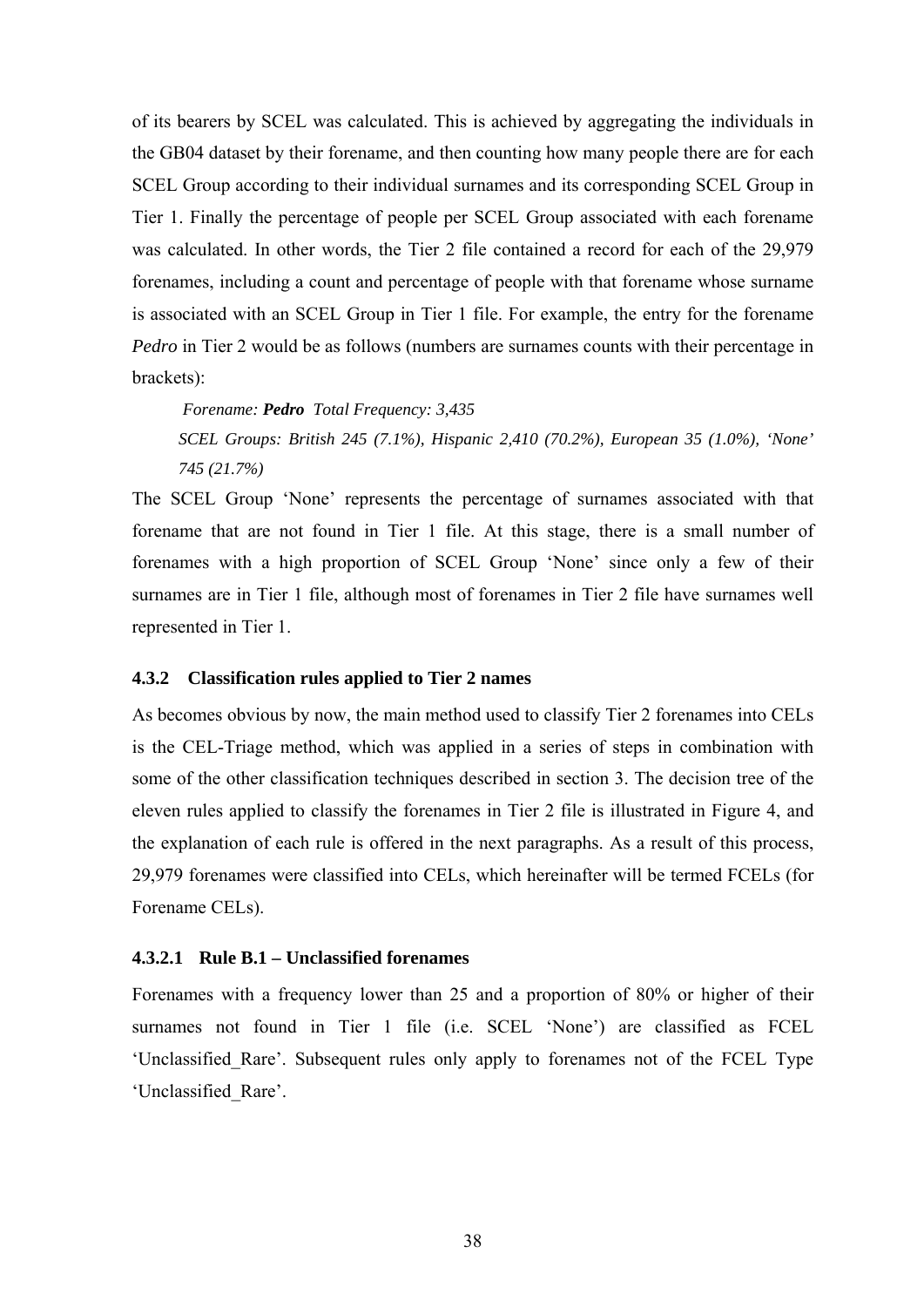

**Figure 4: Classification Decision Tree for forenames Tier 2**  The code in a circle relates to the reference of each rule in Tier 1, B.1 to B.11 which are described in the text.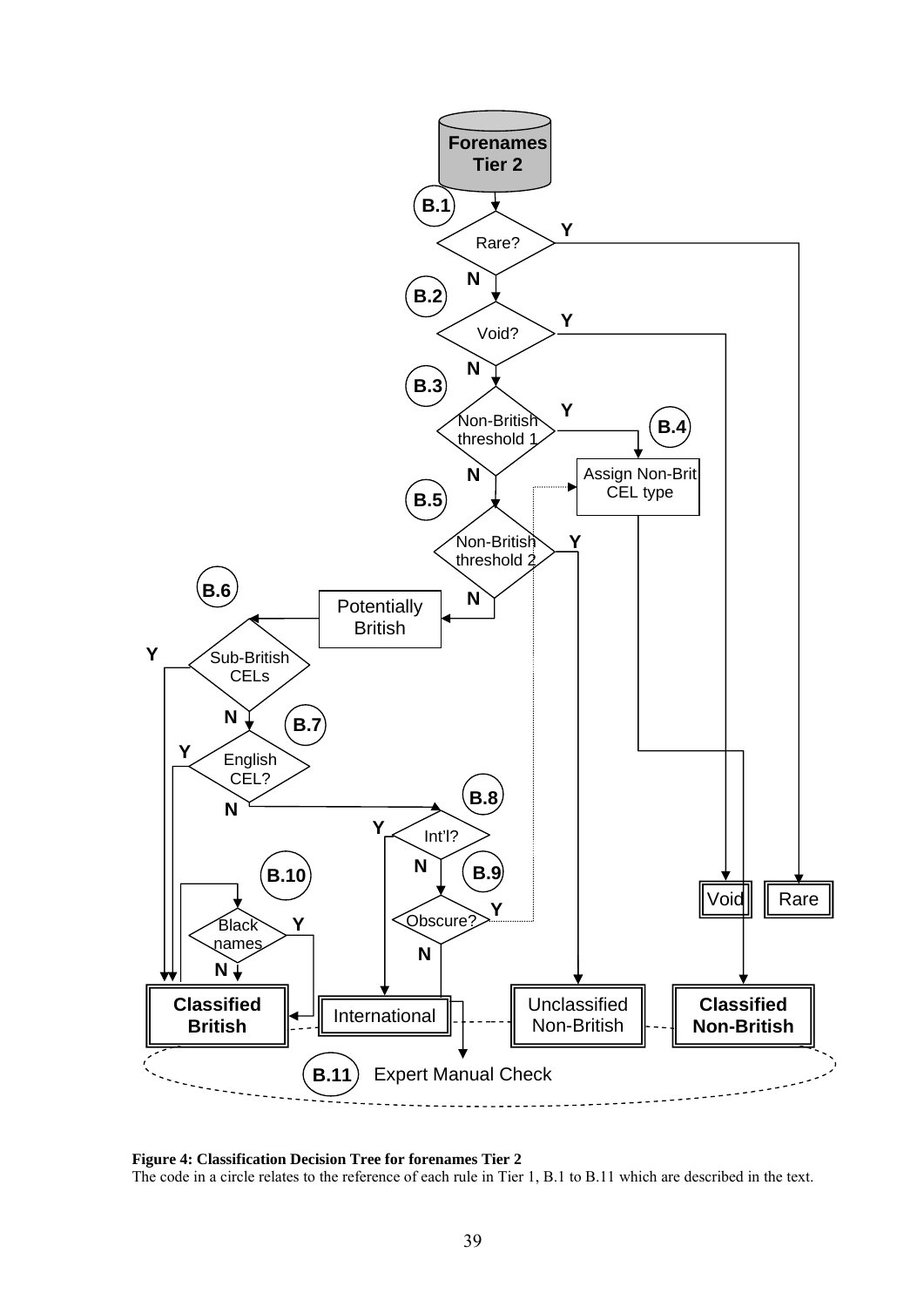#### **4.3.2.2 Rule B.2 – Void forenames**

Forenames with entries that do not seem proper names are identified and coded as FCEL 'Void'. Examples of these types of entries are records where no entry of any sort is found, (182,457 people), titles or honorifics such as Mr (17,692 people), Mrs, Count, Countess etc.. single letters which appear to be initials such as A, B, C etc. (2.76 million people); or two letter combinations with no vowel which also appear to be initials (eg JK, DL etc). Note that some two digit combinations with a vowel, such as 'Ho' (as in Ho Chi Minh) and 'Al' are valid forenames. These valid two character forenames are often identifiable from their greater frequency of occurrences than other two digit combinations, and because they might have a high number of unclassified surnames.

Subsequent rules (B.3 to B.10) only apply to forenames which are not of the FCEL 'Unclassified' or to the FCEL 'Void'. However, it has been appreciated that both Unclassified and Void entries are disproportionately more common in *Mosaic* types containing above average proportions of ethnic minorities, a fact that would require further analysis to reveal specific naming and recording practices in these minorities.

#### **4.3.2.3 Rule B.3 – non-British or Jewish FCEL Groups**

For all forenames which have at least 2 occurrences in one of the non-British SCEL Groups (excluding Jewish), and if so this frequency is 5% or higher of the occurrences in the combined British and Jewish SCEL Groups, the FCEL Group is made equal to that of the SCEL Group. If more than one SCEL Group meets this threshold criterion the FCEL Group is assigned to the SCEL Group with the largest number of occurrences. If two SCEL Groups have an equal number of forenames occurrences, the FCEL Group is then assigned to the SCEL Group with the smaller or smallest total number of occurrences on the entire electoral roll file. In all of the above situations the SCEL Group 'None' is not taken into account. For example:

#### *Forename: Ourania Total Frequency: 88*

*SCEL Groups: British 10 (11.4%), 'Greek or Greek Cypriot' 24 (27.3%), 'None' 52 (61.4%)*  Given that the 'Greek or Greek Cypriot' frequency (24) is more than 5% of the number with a British of Jewish SCEL (10), the name 'Ourania' qualifies as belonging to FCEL Group 'Greek or Greek Cypriot'.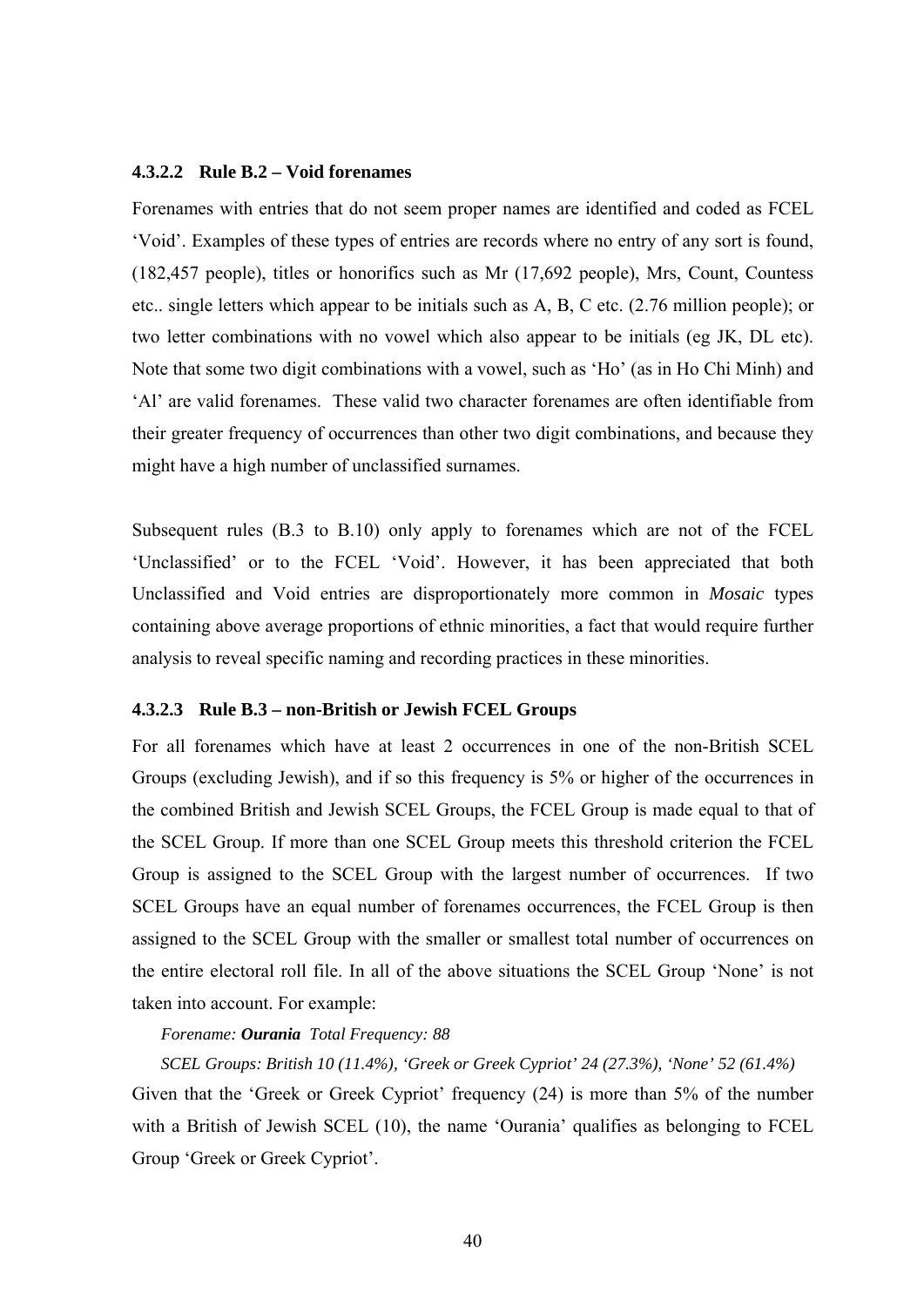#### **4.3.2.4 Rule B.4 – non-British FCEL Types**

Where on the basis of rule B.3 a forename has been assigned to a non-British FCEL Group, a further calculation was done to identify which SCEL Type, within the FCEL Group assigned in Rule B.3, had the highest number of occurrences of that forename, and then assigned it to the corresponding FCEL Type.

Taking the example of the forename 'Ourania', the following calculation is done:

*Forename: Ourania Total Frequency: 88 FCEL Group assigned in Rule B.3: 'Greek or Greek Cypriot' 24 SCEL types: 'Greek' 15 (62.5%), 'Greek Cypriot' 9 (37.5%)*  After which the forename is finally assigned to the Greek FCEL Type.

#### **4.3.2.5 Rule B.5 – non-British Unclassified**

Where, on the basis of rules B.3 and B.4, a P\_ Name has not been assigned to a non-British FCEL Type, the following rule is applied to distinguish non-British from British forenames; if the percentage of occurrences of the SCEL Group 'non-British Unclassified' for that forename is equal or greater than 50%, then both FCEL Group and Type are assigned to 'non-British Unclassified'. This is illustrated through the following example:

#### *Forename: Joris Total Frequency: 35*

#### *SCEL Groups: British 2 (5.7%), 'non-British Unclassified' 28 (80.0%), 'None' 5 (14.3%)*

In all likelihood names such as 'Joris' that meet this criteria are surnames from a CEL which is not included in the list of CELs used in the analysis. In the case of 'Joris' this name, according to the Oxford Dictionary of First Names, originated from Frisia. However, at this stage it is decided to leave these rather obscure non-British forenames in the 'non-British Unclassified' FCEL for further work or their surnames in Tier 3.

## **4.3.2.6 Rule B.6 - British and Jewish FCEL Types**

<u>.</u>

Where on the basis of rules B.3, B.4, and B.5, a forename has not been assigned to a non-British or Jewish FCEL Type, then it is assumed that the forename is likely to be of British or Jewish origin.  $<sup>1</sup>$ </sup>

 $1$  The reason why Jewish CEL Type is treated together with British CEL types is because although Jewish S\_Names are quite distinct, they carry a high proportion of British F\_Names due to a long history of integration into British society, compared to the rest of the non-British CELs (bearing in mind that, as stated before, the 'British' CEL include all names originated in the British Isles or imported up to around 1700).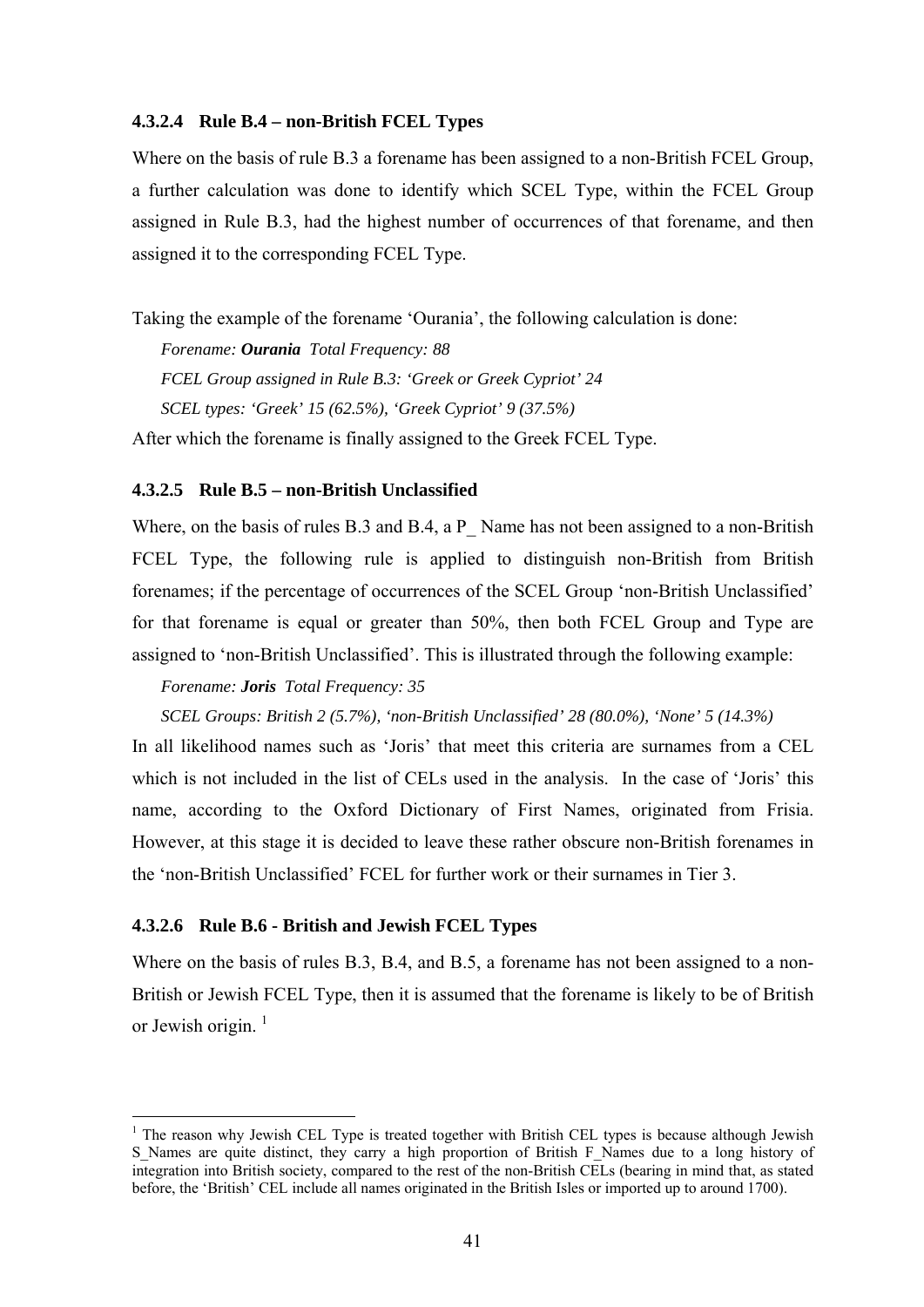To determine which British or Jewish FCEL Type it should be assigned to, a series of calculations are involved. For the purpose of this rule, only British and Jewish CELs are considered and all other non-British CELs are ignored. Firstly, the proportion of the occurrences of each forename in each British or Jewish SCEL Type is calculated (variable '*a*'). Secondly, the same calculation is repeated as a summary of all forenames in Tier 2 file, giving the overall GB average proportions by SCEL Type (variable '*b*'). Thirdly, the proportions of each particular forename in each British or Jewish SCEL Type are divided by the overall average for all forenames (ratio '*c'* =variable '*a*' divided by '*b*'). Finally, in those cases where a forename has a proportion of occurrences in a British or Jewish SCEL Type equal or higher than twice the national average (*a/b =>2*), the SCEL type with the highest value of *ratio 'c'* is assigned to that forename's FCEL Type. This is illustrated in the following example:

*Forename: Lorcan Frequency- Total: 90;, British & Jewish: 83*

|                          | English | Welsh | Scottish <b>Irish</b> |        | Jewish |
|--------------------------|---------|-------|-----------------------|--------|--------|
| a) Lorcan SCEL Types     | $30\%$  | $8\%$ | $18\%$                | $41\%$ | 2.4%   |
| b) GB Average SCEL Types | 69.4%   | 11.4% | $10.3\%$              | 6.9%   | $2\%$  |
| c) Ratio $c=a/b$         | 0.43    | 074   | 1.75                  | 5.94   | 1.20   |

Those forenames which do not reach a *ratio c* of a least 2, are most likely English, since the average of 69.4% SCEL Types prevents that they meet rule B.6, and thus are dealt with in the next rule B.7. Therefore B.6 identifies Irish, Scottish, Welsh and Jewish FCEL Types.

#### **4.3.2.7 Rule B.7 – English FCEL Type**

A forename considered for rule B.6, and hence provisionally considered as potentially British or Jewish, but that did not meet the threshold of *'ratio c'*  $>$  = 2, thus not being assigned to a FCEL Type, is likely to be an English name, since as mentioned in the previous rule they cannot meet rule B.6 by definition, and is the default most common CEL in the UK. To confirm this, a test is applied to establish whether the combined proportions of the forename associated with non-British SCELs (excluding Jewish) is greater or less than one third of the total occurrences. If it is below one third the forename is then assigned to the FCEL 'English'. If it is equal or above one third it is assigned to a temporary classification 'For Later Review', since the 'non-British' SCELs indicate it may not be a British forename after all.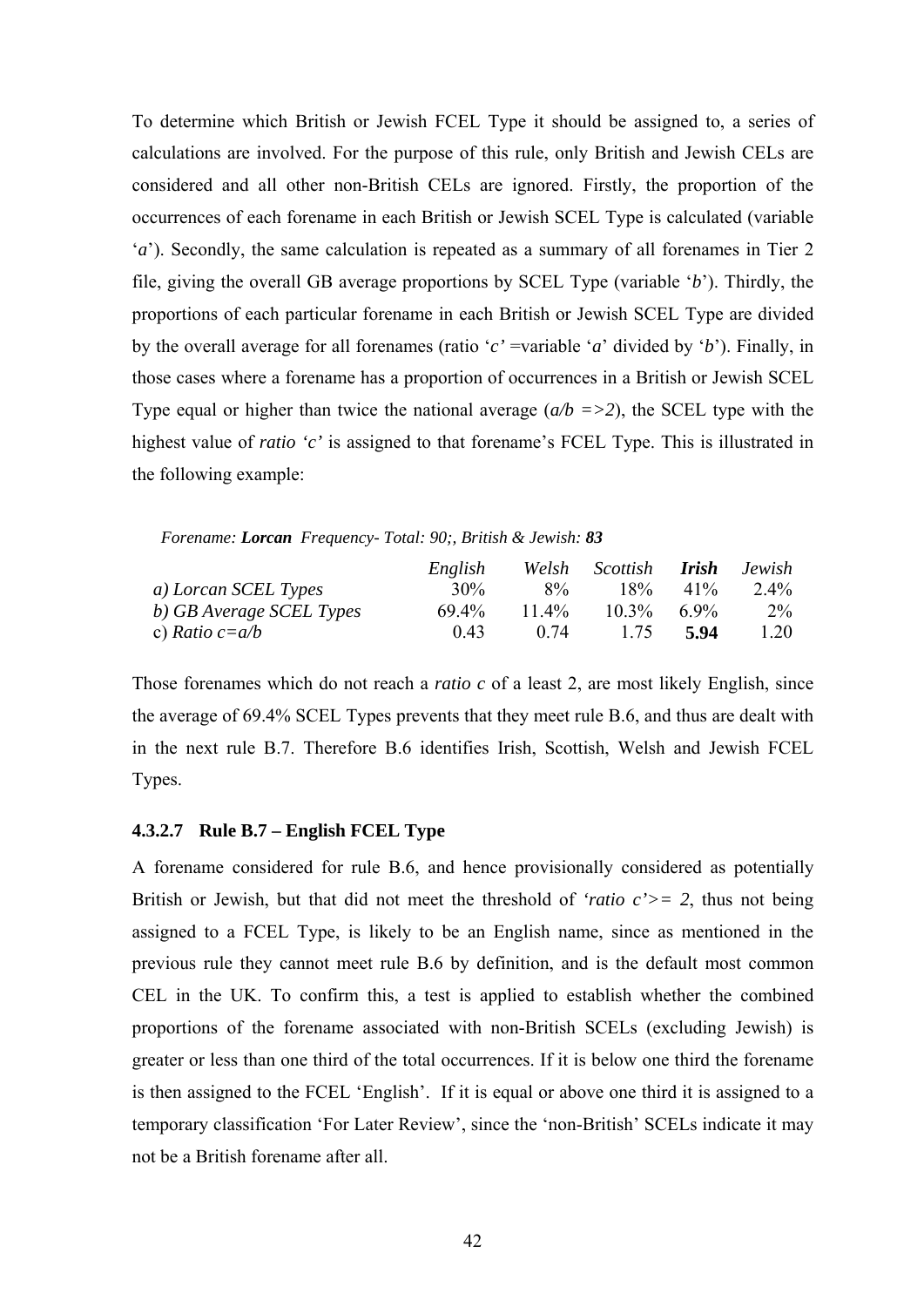#### **4.3.2.8 Rule B.8 – International FCEL Type**

Taking the set of forenames in the temporary classification 'For Later Review' from rule B.7 those with no occurrences or with only one occurrence in any single non-British SCEL Type, other than 'non-British Unclassified', are assigned to the FCEL Type 'International'. An example of these types of forenames is *Marinda*.

*Forename: Marinda Total Frequency: 56* 

*SCEL Groups [SCEL Types]:* 

*British or Jewish 36 (64%) [English 29, Welsh 2, Scottish 3, Irish 2, Jewish 0] non-British 20 (32%) ['Polish' 1, 'Somali' 1,'non-British Unclassified' 18]* 

The FCEL Type International is comprised of names that either originated in several different countries or which are widely adopted in several of them as to distinguish a unique origin. Another meaningful example of this FCEL Type is the forename *Felix*.

## **4.3.2.9 Rule B.9 – Obscure non-British FCELs**

A further test is applied to the set of forenames still remaining unclassified, and with a minimum of two occurrences in any one non-British SCEL Type. These forenames are now subject to rules B.3 and B.4, except for the criteria of a having a non-British frequency of 5% or higher of the occurrences in the combined British and Jewish SCEL Groups. This is illustrated with the example *Nelson*:

*Forename: Nelson Total Frequency: 1628* 

*SCEL Groups [SCEL Types]:* 

*British or Jewish 1139 (69.96%) [English 756, Welsh 143, Scottish 135, Irish 95, Jewish 2] non-British 489 (30.04%):* 

*Hispanic 55,'non-British Unclassified' 387, Others 47 [Portuguese 42, Spanish 11, Others]* 

From these figures it can be seen that the largest 'non-British' SCEL Group is Hispanic, with 55 occurrences. This number, as a proportion of those with a British or Jewish SCEL, is just under the 5% threshold so *Nelson* does not qualify in the initial Rule B.3 as a non-British forename. However, the proportion of non-British SCELs (30.04%) is too low for the name to be considered an 'non-British Unclassified' in Rule B.5. The name is not especially associated with Irish, Scottish, Welsh or Jewish SCEL Types in rule B.6, and, because the proportion of occurrences with an English SCEL is slightly below average and non-British SCELs just above 30%, the name does not qualify as English either. However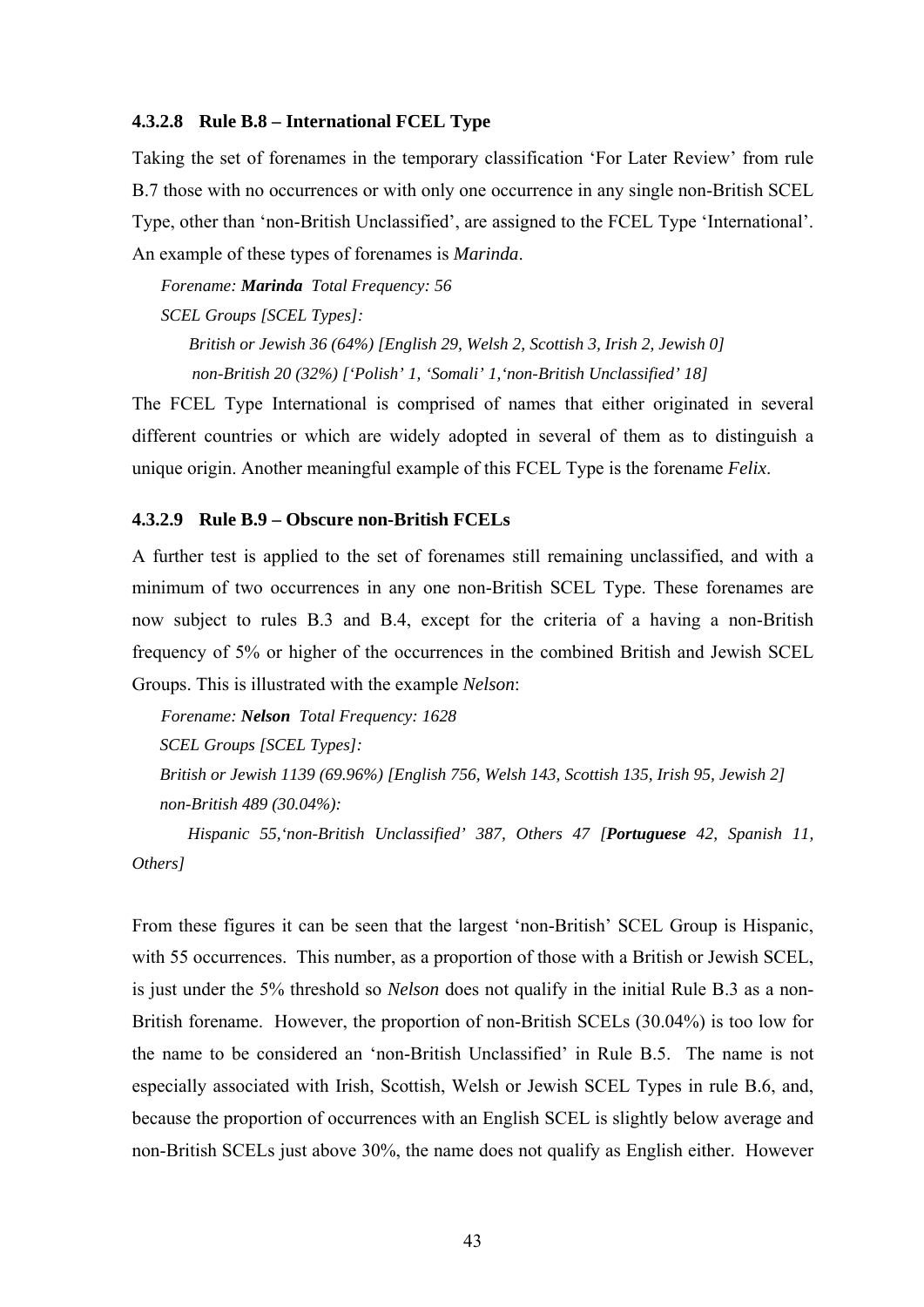with 42 of the 55 Hispanic SCEL occurrences classified as Portuguese, the name Nelson qualifies as Portuguese.  $2^2$ 

#### **4.3.2.10 Rule B. 10 – Black British forenames**

Finally, those forenames which by this stage have been assigned a FCEL Type English, Irish, Scottish, Welsh or 'International' (but not Jewish) are selected. For each of these forenames, the proportion of people that are resident in postcodes classified by the *Mosaic* geodemographic classification as being predominantly non-White British based on Census data. These are *Mosaic* Type codes: A01 – Global Connections; C20 – Asian Enterprise; D26 – South Asian Industry; D27 – Settled Minorities; E28 – Counter Cultural Mix; F36 – Metro Multiculture, where overall, 7.2% of British households lived in such types of neighbourhood at the time of the 2001 Census. When the proportion of occurrences of a forename in such neighbourhoods exceeds four times the national average, i.e. exceeds 28.8% of all occurrences, and the proportion of occurrences with British or Jewish SCEL Types is equal to 80% or more, the name is assigned to the FCEL 'Black British'. Note that there is no corresponding SCEL for 'Black' names, since most of these names are associated with Caribbean immigrants or their descendants, most of whom hold British surnames. However there are many forenames that are highly frequent amongst Blacks, a fact also found in the US by Levitt and Dubner (2005).

The name *Hyacinth* is an example of a forename with has been assigned to the FCEL code 'Black' on the basis of rule B.10:

*Forename: Hyacinth Total Frequency: 1066* 

*SCEL Groups [SCEL Types]:* 

<u>.</u>

*British or Jewish 865 (81.1%) [English 712, Welsh 42, Scottish 63, Irish 35, Jewish 13] non-British 201 (18.9%):* 

*Hispanic 7,'non-British Unclassified' 169, Others [Lithuania 5, Portuguese 4, Spanish 3, Others]* 

Applying Rules B.1 to B.9 *Hyacinth* is assigned the FCEL Type 'English'. However 40.8% of all occurrences of 'Hyacinth' are resident in one of the six disproportionately Non-White British *Mosaic* neighbourhood types, significantly above the threshold of 28.8% required under rule B.10. The name 'Hyacinth' therefore is one example of many

 $2$  This assignment may seem odd until one remembers that both Nelson and Wellington became heroes among the Portuguese as a result of their actions in the Peninsula War. Both Nelson and Wellington have become popular personal names in Brazil as well as in Portugal but, for obvious reasons, not among the Spanish speaking populations of the Hispanic SCEL Group.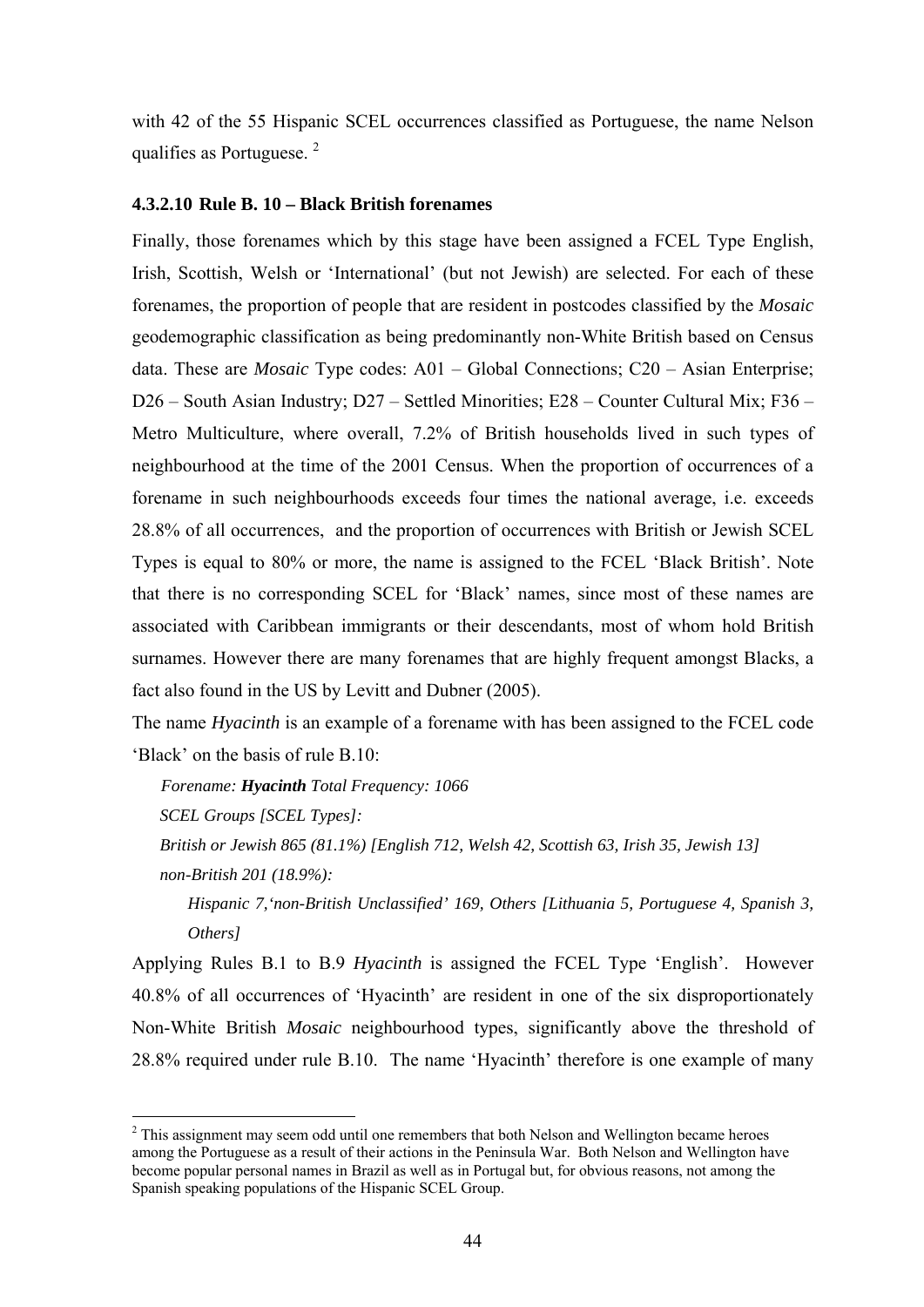forenames found among people with British surnames but who live predominantly in Non-White British residential neighbourhoods.

## **4.3.2.11 Outcome**

At the end of these 10 rules described for the Tier 2 file, the 29,979 forenames were classified into FCEL Groups and Types (13,600 British Group and 16,379 non-British) including a small proportion of them being assigned to the 'Unclassified' and 'non-British Unclassified' FCELs (434). These forenames covered 45.3 million people out of the 46.3 million in the UK 2004 file.

## **4.4 Tier 3: Rest of Names**

At this stage the CEL classification system is comprised of two files; Tier 1 with 25,630 surnames, and Tier 2 with 29,979 forenames, each of them assigned to a CEL Group and CEL Type. As mentioned before, the names in these two files respectively cover 37.2 and 45.3 million residents in the GB04 file. Since the purpose of this research project is to classify the entire population into ethnic groups, an additional effort has to be done to classify the remaining surnames and forenames as to cover the 46.3 million people in the GB04 file.

Tier 3 is thus comprised of all the names with 3 or more occurrences in the GB04 dataset and which are not included in either Tier 1 or Tier 2 files, comprising a total of 255,792 surnames and 84,192 forenames. As can be appreciated, the task of classifying Tier 3 involves a substantially higher number of names, but with very low frequencies, most of them with a non-British origin, what requires a different approach to the one previously used. While the rules applied to classify the names in Tiers 1 and 2 where performed in a single cycle, the processing of Tier 3 will be done through a series of repetitive cycles.

#### **4.4.1 Classification by CEL-Triage**

There is a known difference in the frequency distribution of surnames and forenames, the latter with an average number of people higher than the former. This is explained by a relatively smaller pool of names from where a society selects their children's forenames, together with the temporal effects in their naming fashions, compared with the fixed nature of surnames, a proportion of which disappear due to a process of 'natural selection' (Manni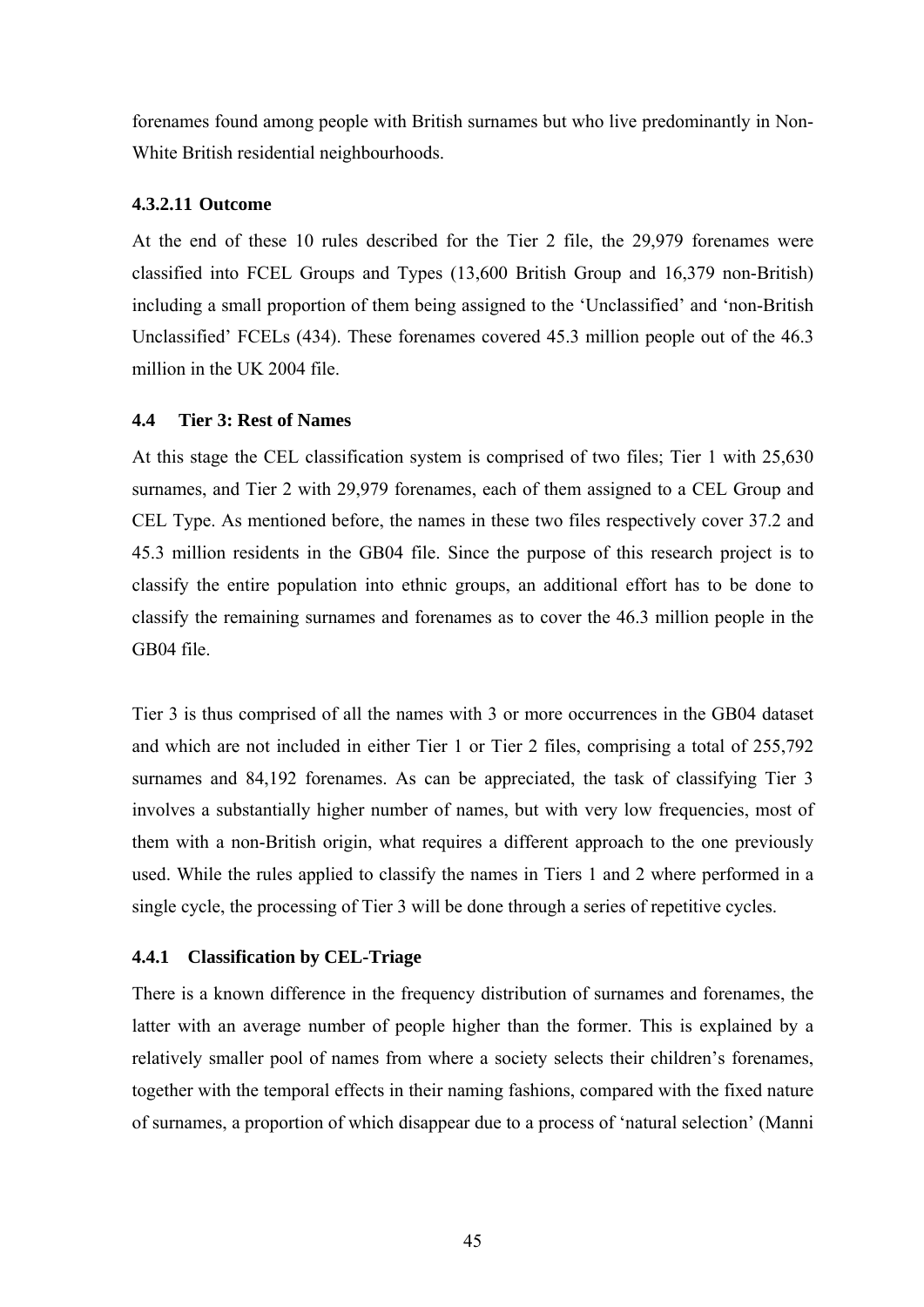et al, 2005). This feature of names has been noted in different countries, for example in the U.S. (Tucker, 2003) and Spain (Mateos, 2007b).



**Figure 5: Graph of cumulative number of surnames and forenames (log scale) against cumulative percentage of population in the UK 2004 Electoral Roll** 

Figure 5 illustrates this difference in the frequency distribution of forenames and surnames for the UK Electoral Roll. The graph shows the cumulative number of surnames or forenames, on a logarithmic scale on the x-axis, against the percentage of population covered, in the y-axis. If the logarithmic scale is not used both curves are so highly positively skewed that no difference is appreciated. The vertical dotted lines represent the cut-off points of both Tier 1 surnames (25,630) and Tier 2 forenames (29,979), and hence the area to the left of these dotted lines represent the total population classified by Tier 1 (89.8%) and Tier 2 (98.3%). The area between the two curves actually represents the number of people in the electoral roll for which their forename is classified but their surname is not.

This difference between the degree of skewness in the frequency distribution of surnames and that of forenames actually permitted the classification of names in Tier 3 in a relatively effortless way, by using the CEL-triage technique described in section 3.1. Since the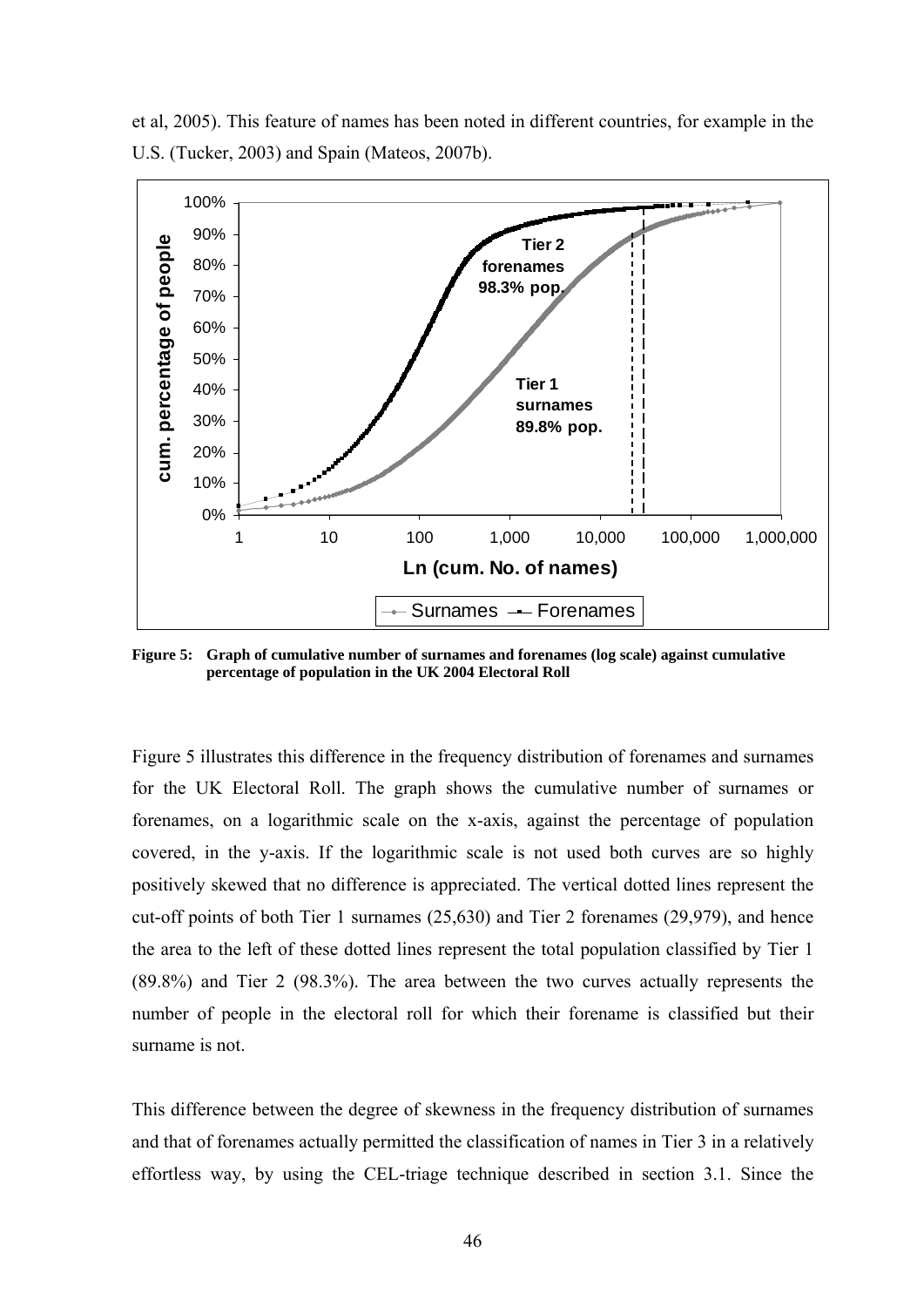25,630 surnames in Tier 1 cover 37.2 million residents, while the 29,979 forenames in Tier 2 cover 45.3 million residents, there is an obvious potential to find out more information about the surnames of the 8.1 million people whose forename appears in Tier 2 (known FCEL) but whose surnames are still unclassified and thus present in Tier 3 (unknown SCEL). These (several thousands) surnames were classified into SCELs using the FCEL distribution of that 8.1 million people, that is, the CEL-triage technique using Tier 1 and Tier 2 SCELs and FCELs. Such classification was performed in a step-wise approach through a series of iterations of the same process that is summarised in Figure 6.





 Cycles start at 'C.a' which runs from right to left producing set 'Tier 3a', then 'C.b' from left to right producing 'Tier 3b', etc.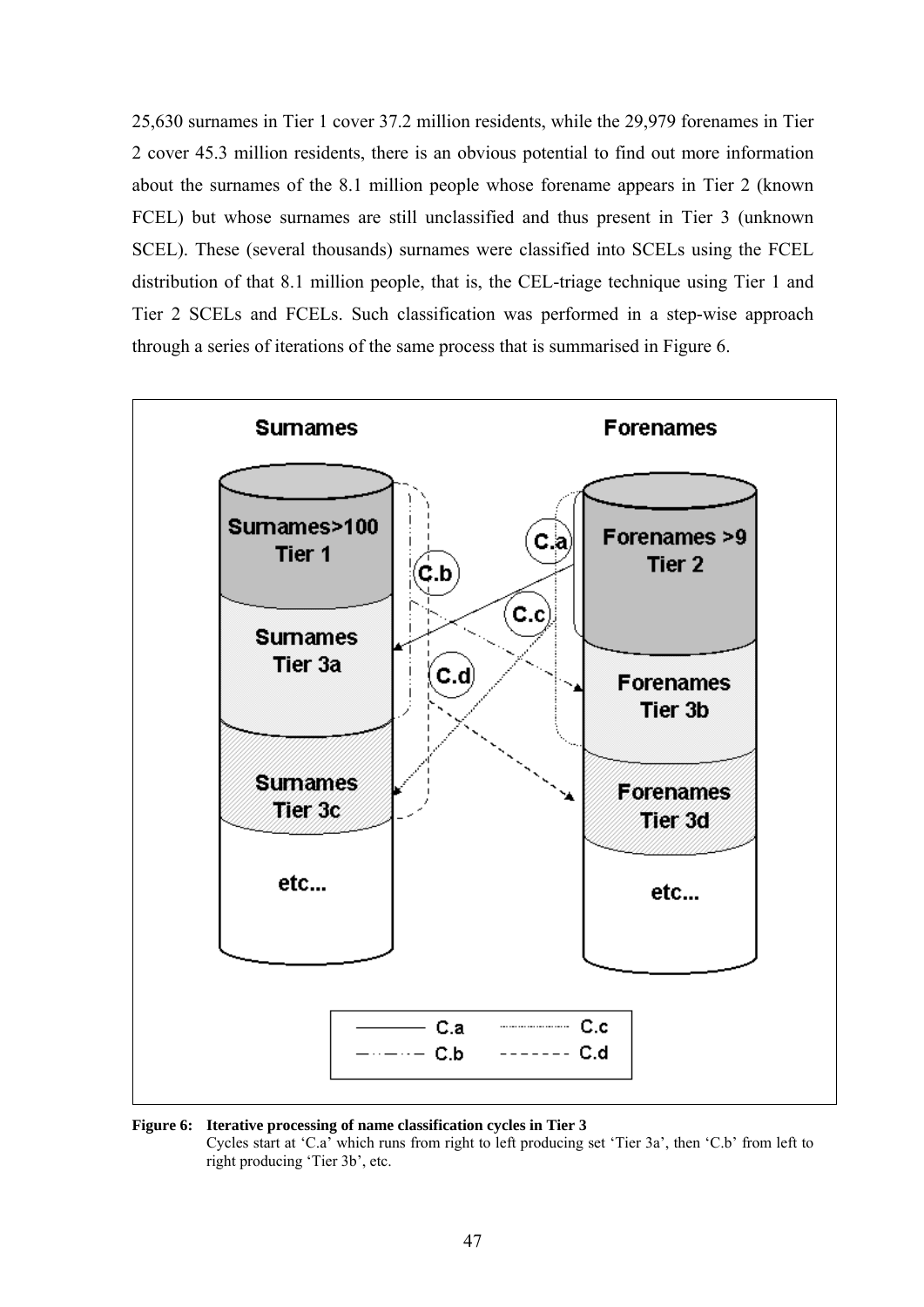Therefore, each iteration or cycle, which are termed 'C.a.' to 'C.d' in Figure 6, aimed to expand the number of names classified, leveraging upon the mentioned difference between the frequency of forenames and surnames, and using all of the names whose CEL were already known at each step (i.e. using Tier 1, Tier 2 and Tier 3 files). As opposed to the classification processes of Tier 1 and 2 previously described, in Tier 3, the cross-CEL distributions for the whole dataset of names (i.e. the count and percentage of each SCEL and FCEL Group and Type associated with each name) were re-calculated at the end of each cycle, thus making the process a dynamic one.

These cycles were run several times, as shown in Figure 6, and as the volume of both surnames and forenames classified grew, it offered new light on previously unclassified names in Tier 3. Finally, the process stopped when most of the names in Tier 3 were classified and a few remained unconnected with the rest of names. This process could even result in the change of a CEL allocation in Tier 1 or Tier 2, when the CEL distributions of the names in Tier 3 pointed to errors in the CEL allocations previously made.

Some of the final unclassified names result from errors in the file such as non-person names (business or building names), names in the wrong fields of the database, name initials or honorifics used, parts of the name missing, or transcription errors. The number that are genuinely unknown names is certainly much lower, but this could only be demonstrated by testing the CEL classification against a good quality population register, currently non-existent in the UK.

#### **4.5 Name-to-CEL tables and scores**

At the end of Tier 1, 2 and 3 processes all the classified name files were merged into two separate tables: a surname-to-CEL table with 281,422 surnames, and a forename-to-CEL table with 114,169 forenames. For each name in these two tables the following fields were available: the name's frequency in the UK 2004 file, the CEL Group, and the CEL Type. These two tables will be hereinafter referred to as Name-to-CEL tables.

The set of rules outlined in sections 4.2 to 4.4 are used in order to assign a categorical SCEL classification to each surname and an FCEL to each forename. Such a categorical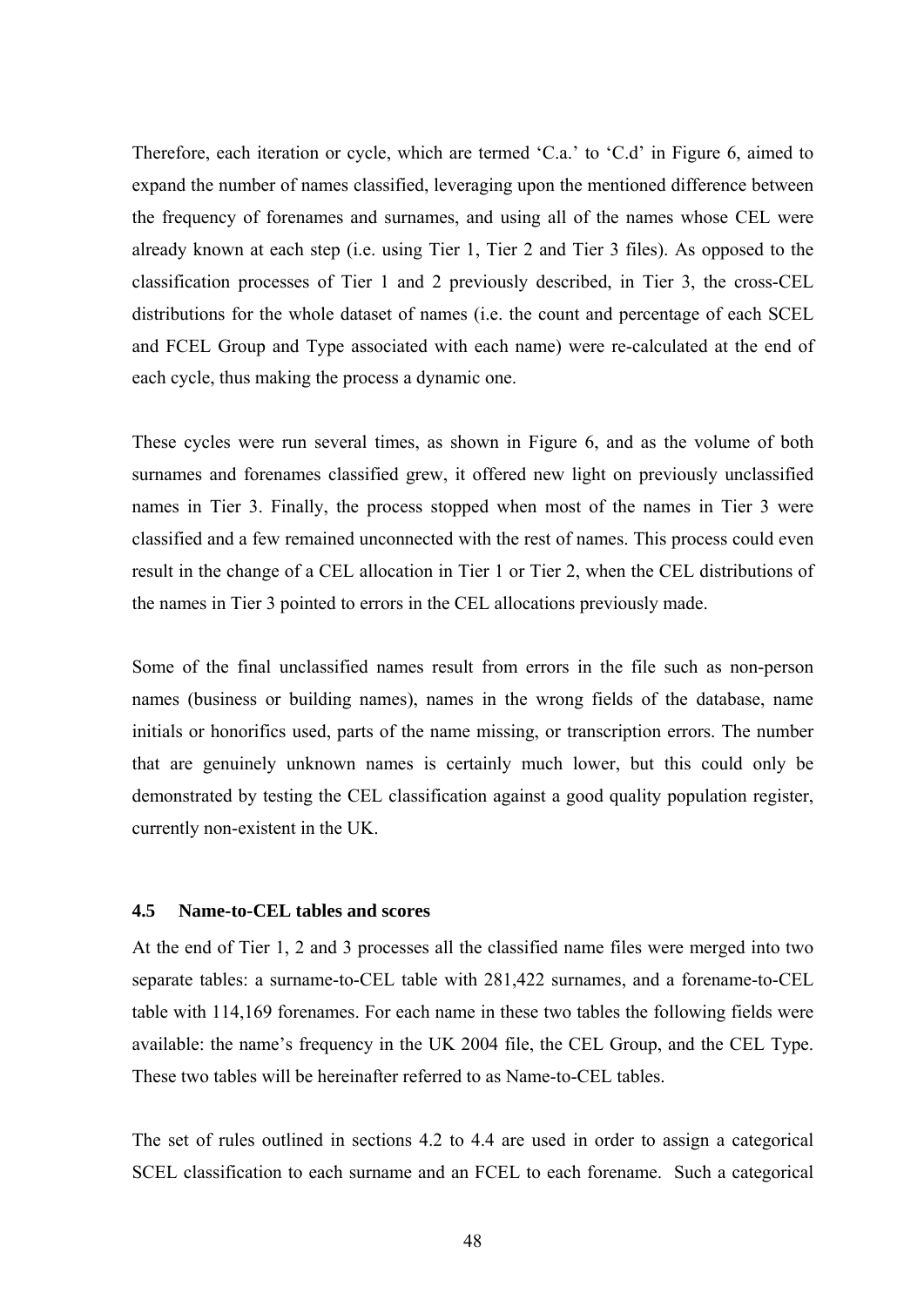assignment is necessary in order to improve and indeed maximise the accuracy of the CEL categories as well as the assignment of personal and surnames. However, once the process of assignment has been finalised then it is natural that in addition to the resulting categorical assignment of names to SCELs and FCELs the use of a proportional assignment is also considered.

This proportional assignment is useful for understanding the large number of names that are associated with more than one cultural, ethnic or linguistic origin. For example, this is the case with the name 'Gill', which has dual origins in Britain and in the Indian Subcontinent and can introduce a bias is assigned only to a single CEL. Proportional assignment is also useful in instances where the actual boundary between different CEL is imprecise, whether geographical, linguistic, religious, or cultural. An example of geographical boundary impreciseness is for instance between the Netherlands and Germany where many names are common in both cultures. Proportional assignment is also useful in situations where one wants to maximise the chance of correctly identifying the final CEL of a person's full name using multiple sources of information, such as for example both elements of the name (forename and surname) in combination with the unit postcode of that person's residence. These aspects of the application of proportional assignment to the classification of actual people by CEL (as opposed to the classification of particular names) is dealt with in section 4.6 while the creation of name scores to facilitate proportional assignment will be explained here.

In order to facilitate the process of proportional assignment of CELs to a person, Name-to-CEL scores need to be created. These scores will represent the degree to which a CEL allocated to a name is actually representative of that name's origin. Going back to the example of 'Gill', ideally this surname should be accompanied by a low score of a South Asian SCEL, so that the FCEL of the person can easily override it if the forename of the person if it is not of South Asian origin.

This rationale is illustrated in the following example for two different persons with the Surname Gill:

*John Gill* - FCEL; English (57%) SCEL; Indian Sikh (16%) = Person CEL; English *Rabindra Gill* - FCEL; North Indian (56%) SCEL; Indian Sikh (16%)

= Person CEL; North Indian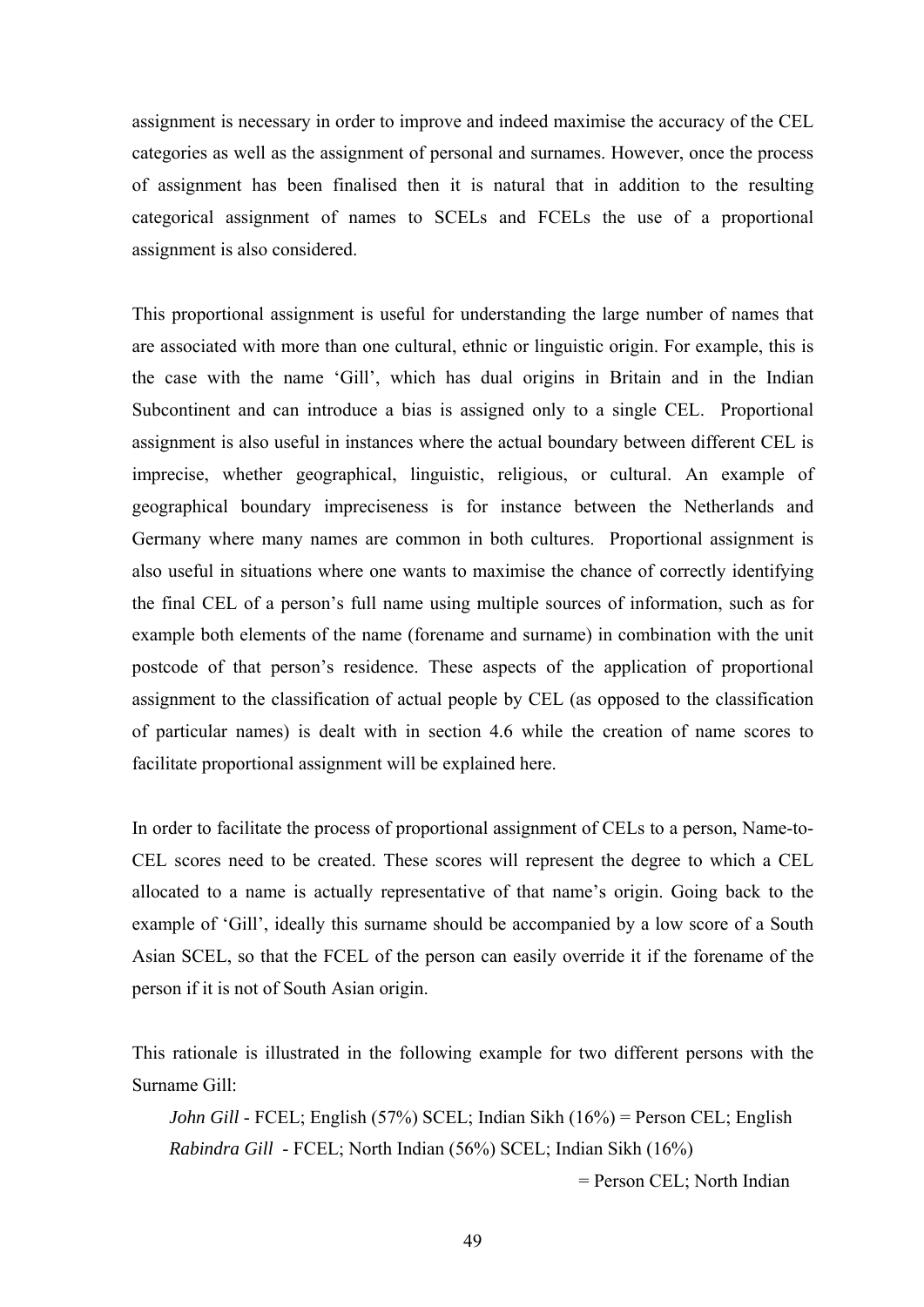The figures given in brackets are the percentage of people with that surname whose forenames' FCELs are equal to that surname's SCEL, and vice versa for forenames. Nameto-CEL scores were created dividing this percentage by the average percentage for all names of that CEL in the UK. This produces a ratio indicating whether a surname or forename is more common amongst one CEL than the average in the general population. This ratio also remove the effect of an excessively high percentage of British names present in any CEL, due to a 'host country name assimilation phenomena' pointed out by (Tucker, 2003). Since the percentages used for this calculation contained three decimal digits, the resulting ratio between two percentages had potential values between 0 and 100,000. These ratios were finally transformed to a scale between 0 and 1 using a logarithmic transformation function.

Exactly the same process was carried out separately for forenames and surnames, as well as for CEL Types and for CEL Groups (the groupings of CEL Types based on onomastic criteria and shown in Table 2). These scores were added to each entry in the Name-to-CEL tables.

Once the Surname-to-CEL and Forename-to-CEL tables were completed each of them was comprised of the following information per name:

- Name
- GB Frequency (total count of occurrences in the GB04 file)
- CEL Type (out of 185 possible types described in Table 2)
- CEL Group (fixed grouping of CEL Types based on onomastic criteria)
- CEL Type score (a number between 0 and 1 with two decimal digits)
- CEL Group score (a number between 0 and 1 with two decimal digits)

## **4.6 Creating a person level CEL allocation system**

This section explains the process by which the CEL classification created can be applied to a list of names in a Target Population, in order to classify people with their most likely CEL. This person level CEL will be termed PCEL (for Person CEL), as opposed to the two separate FCEL and SCEL of its name components.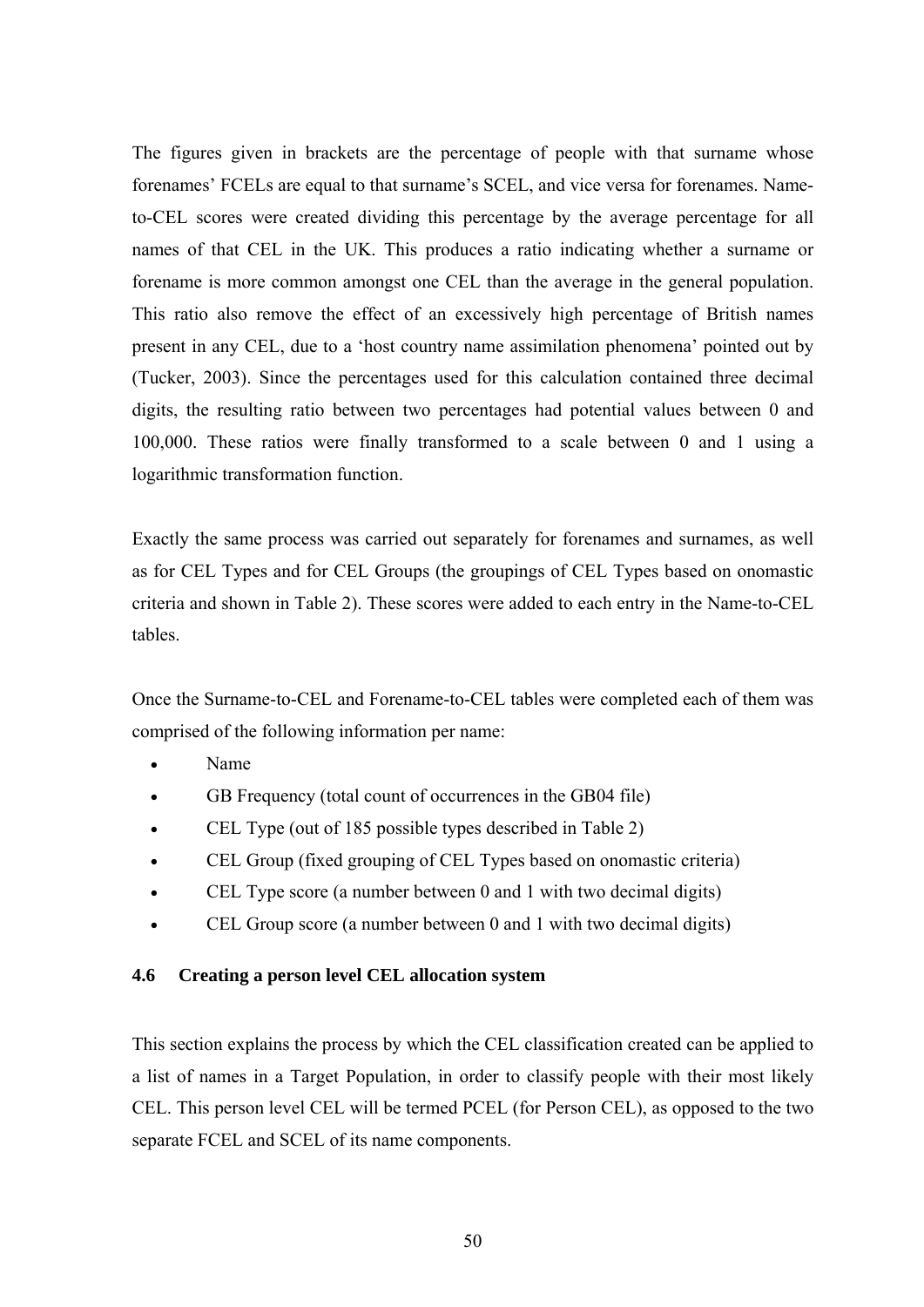The two Name-to-CEL tables explained in the previous section, are then used as 'dictionaries' against which a person's full name can be assigned to a PCEL, taking into account both the person's FCEL and SCEL. An individual's full name is evaluated as per the following algorithm of 6 cases evaluated in order from 1 to 6:

(Algorithm presented as pseudo-code, with comments tagged as '##' and in italics)

*## Evaluate if both CEL Types are the same* 

**CASE1** SCEL Type = FCEL Type, then:

 *## Assign PCEL*   $PCELL = SCELL Type = FCELL Type$ 

*## Evaluate if CEL Groups are the same and if so assign that CEL Group* 

**CASE2** SCEL Group = PCEL Group, then

PCEL= SCEL Group= PCEL Group

*## If the absolute difference between scores is small then assign PCEL to the CEL Group with the highest score* 

**CASE3** |SCEL Type score - FECL Type score| < 0.05, then

PCEL= MAX(SCEL or PCEL Group score)

*## Evaluate if both SCEL and FCEL exist for that person and assign PCEL to the CEL Type with the highest score* 

**CASE4** SCEL AND FCEL exist, then

PCEL= MAX(SCEL or PCEL Type score)

*## If only one CEL component is present, then assign at the CEL Group Level* 

**CASE5** SCEL or FCEL = 'UNCLASSIFIED' then

PCEL= SCEL Group or PCEL Group

*## Else, set the PCEL as unclassified* 

**ELSE** PCEL= 'UNCLASSIFIED'

At the end of this process each person's full name will have an overall PCEL assigned to it, at the CEL Type or CEL Group level, or remains unclassified. Furthermore, apart from selecting the most likely CEL for a person, the classification also provides a final CEL score for the person. This will be useful when analysing the final results since the user can set a minimum threshold from which to choose people-to-CEL assignments depending on the sensitivity of each specific application of this methodology. In other words, one can choose to aim for precision in the classification and to select a small group of individuals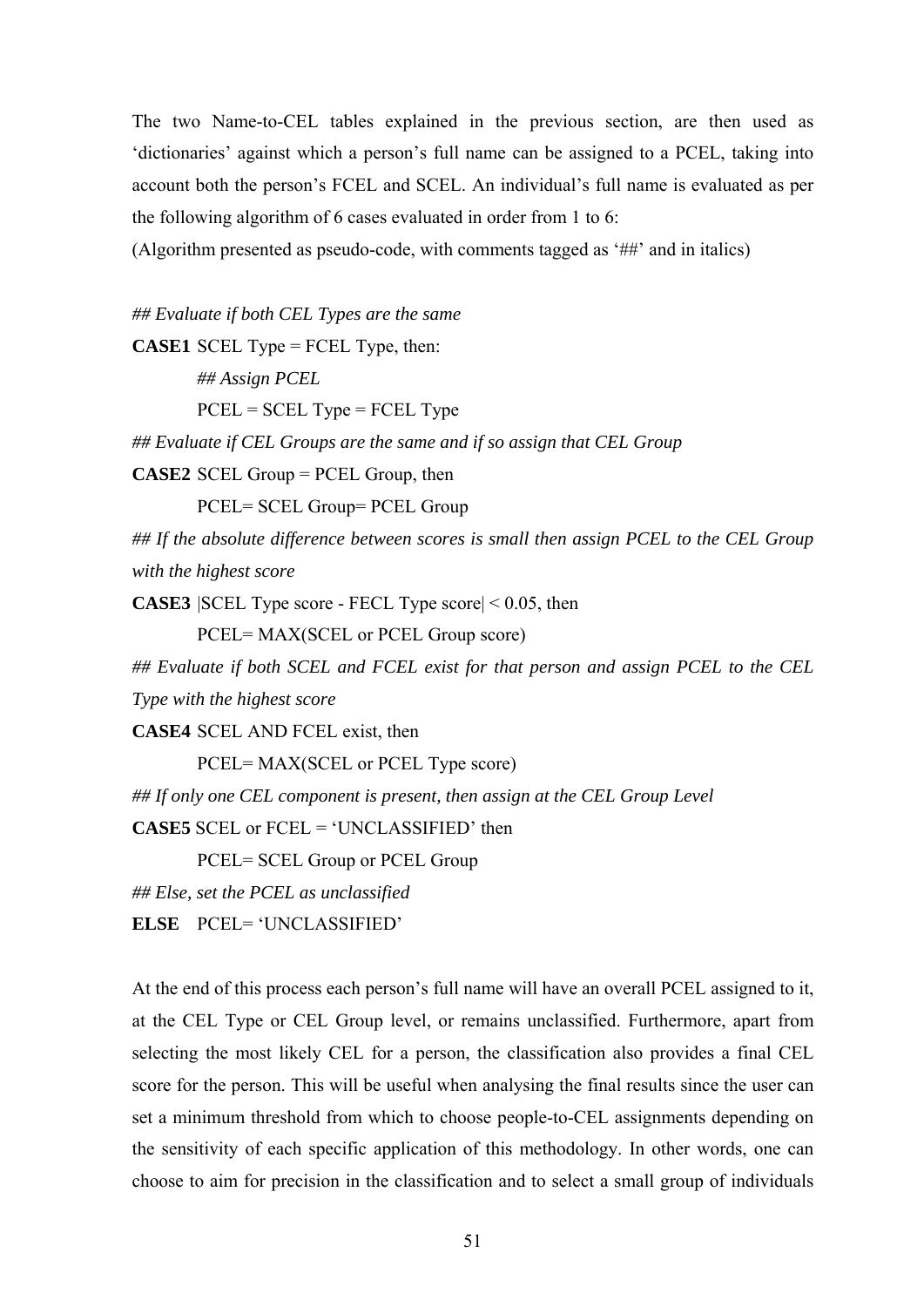that have a very high PCEL scores, and thus with a high probability of belonging to a specific CEL, or to aim to maximise coverage and include lower score names, but classifying more individuals. A similar approach is proposed by Word and Perkins (1996) for a Spanish surnames list and by Lauderdale and Kestenbaum (2000) for an Asian surnames list.

The PCEL score for the person is calculated as follows, depending on which case in the previous algorithm was the PCEL assigned to:

*## For coincident SCEL and FCEL the scores are added*

PCEL under CASE1, CASE2 and CASE5

 PCEL score = SCEL score + FCEL score (either Type or Group as used above) *## For divergent SCEL and FCEL the scores are subtracted* PCEL under CASE3 and CASE4 PCEL score = |SCEL Type score - FECL Type score| *## Else assign a score of 0*  ELSE PCEL score= 0

At the end of the individuals' classification process, the list of people's full names in the target population is classified with a PCEL and a PCEL score in a scale from 0 to 2, with an indication to whether the PCEL assignment was performed at the CEL Type (Cases 1 and 4 above) or CEL Group (Cases 2, 3 and 5 above) levels.

# **5 Validating the CEL Name classification**

The final step in the construction of the CEL methodology reported here is to evaluate the extent to which the CEL classification is effective in classifying ethnicity. A selection of the best-practice examples of evaluations of name classifications found in the literature is presented in a systematic review by Mateos (2007a). This review compared thirteen studies, most of which emanate from the public health literature, which each validated their name classifications at the individual level. This external validation used lists of individuals that included ethnicity, country of birth or nationality, as part of using patient registers. Such external validation at the individual level will only be carried out during a subsequent stage of the research project presented here, and hence will not be covered by this paper.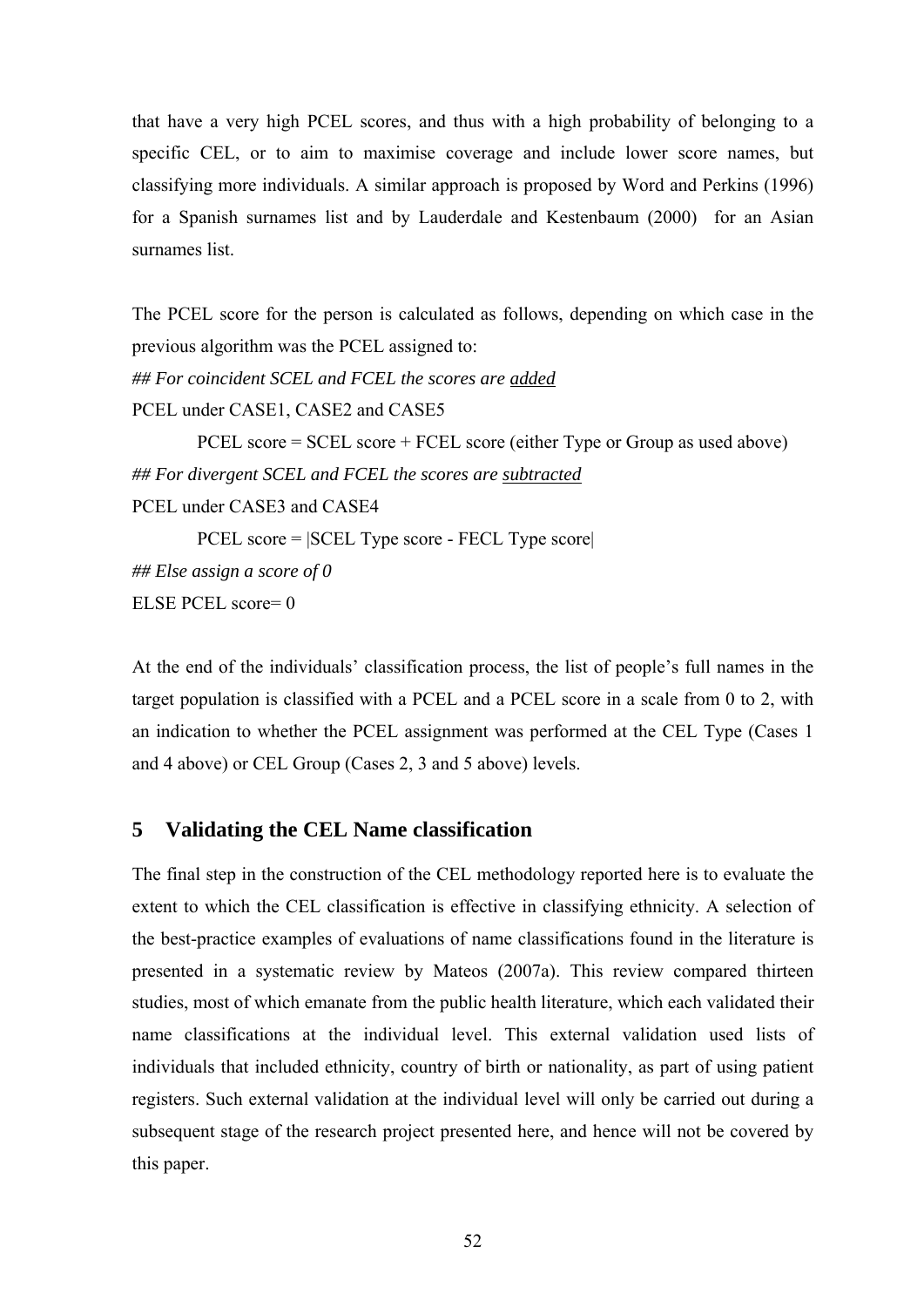The type of validation attempted here follows a 'geography tradition' and seeks to evaluate the ability of the CEL classification to correctly identify ethnicity at the level of the small area aggregation (as opposed to unique human individuals). The validation uses the ethnicity data reported in the UK Census of Population at small area (Census Output Area), which is compared against the CEL classification of the same areas using the names in the GB Electoral Roll.

#### **5.1 Data preparation**

This validation requires the use of two datasets to be compared; Census 2001 Key Statistics KS06 table (Ethnic Group), and a new dataset to be prepared by coding the GB Electoral Roll by CEL Type, which is then aggregated by the Census Output Area geography, and by the Census 16 ethnic groups.

Each of the 46.3 million adults in the GB 2004 Electoral Roll file, described in 2.3, was classified by CEL Type, using the Name-to-CEL tables and the algorithms explained in section 4.6. This comprises, to our knowledge, the first attempt ever to classify the whole population of Great Britain by the cultural ethnic and linguistic origin of their name, and the results are presented in Table 5 summarized by CEL Group. The individual records were then aggregated by unit postcode, calculating the number of people per CEL Type in each unit postcode, what produced a table of 1.4 million records and 185 columns.

Two further steps are required in order to make the electoral roll dataset comparable with the Census; the aggregation of the 185 CEL Types to 16 Census ethnic groups, and of the unit postcode geography to Census Output Areas. The first step is achieved through the CEL Type lookup table previously used that relates the 185 CEL Types to various attributes, one of them being the sixteen 2001 Census ethnic groups, and which appears in Table 7 in the Appendix. Therefore, the 185 columns are now aggregated into the mentioned 16 ethnic groups.

The second step requires the use of an additional dataset, the postcode directory maintained by Office of National Statistics, named the National Statistics Postcode Directory (NSPD) (formerly known as the All Fields Postcode Directory (AFPD) and previously the *Gridlink*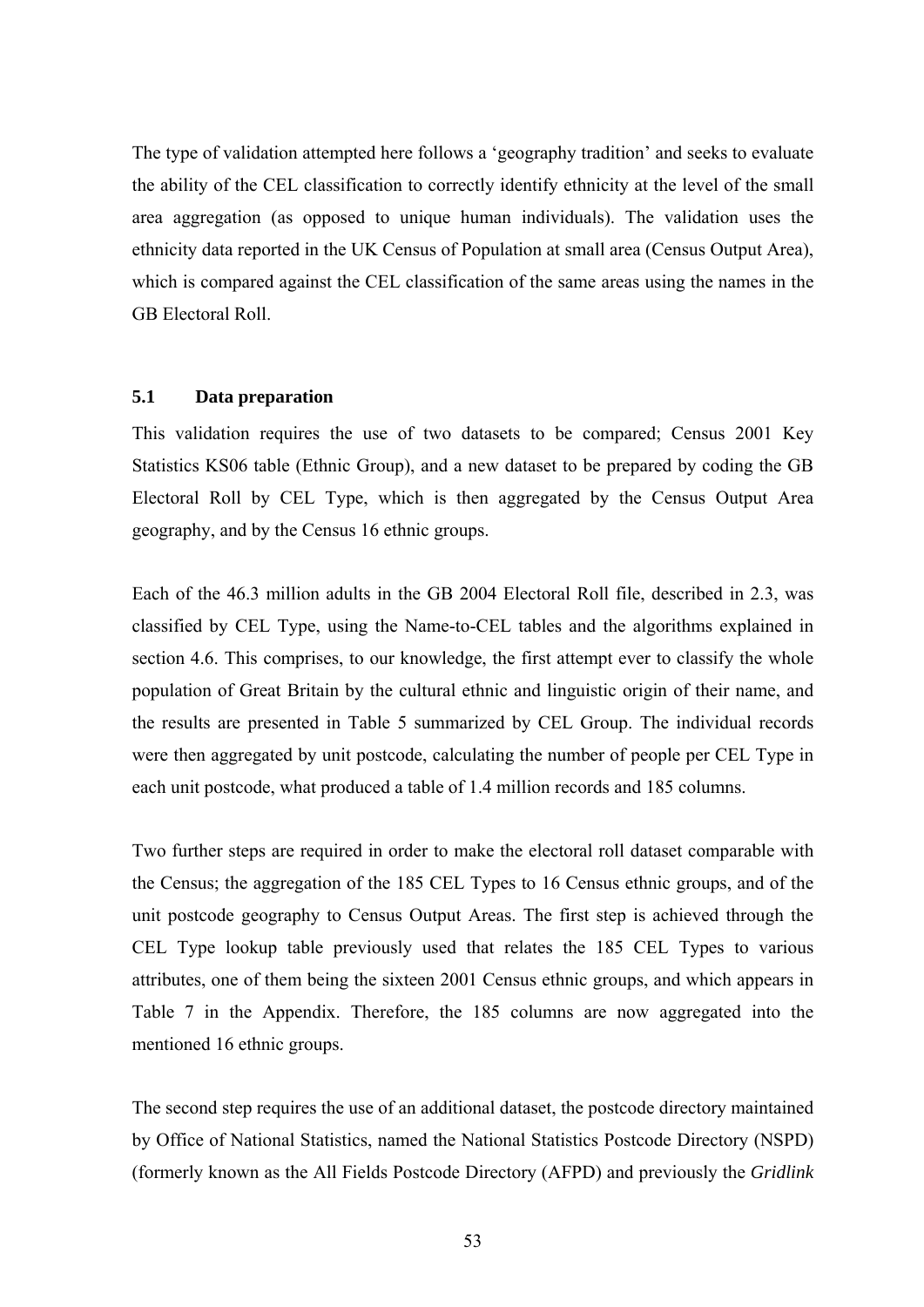Postcode Directory) (Office for National Satistics, 2006). The NSPD provides a lookup table between every unit postcode in the UK to a set of higher level geographies to which it belongs, which of interest to this validation are; Census Output Area (OA), Lower level Super Output Area (LSOAs), Ward, and Local Authority (LA). Therefore, the 1.4 million records were separately aggregated by each of these four geographic levels, generating four tables of different spatial resolutions; 218,037 OAs, 40,883 LSOAs, 10,072 Wards, and 408 Local Authorities in Great Britain (i.e. excluding Northern Ireland). Each of these tables contains counts of persons in the Electoral Roll by ethnic group based on CEL but expressed as their 2001 Census ethnic group equivalent. To avoid confusion, this four tables will be generally refered to as the CEL-GB04 datasets.

| <b>CEL Group</b>           | People       | $\%$    |
|----------------------------|--------------|---------|
| <b>ENGLISH</b>             | 29,455,761   | 67.6%   |
| <b>CELTIC</b>              | 10,485,126   | 24.1%   |
| <b>MUSLIM</b>              | 987,422      | 2.3%    |
| <b>EUROPEAN</b>            | 735,105      | 1.7%    |
| <b>SOUTH ASIAN</b>         | 475,834      | 1.1%    |
| <b>SIKH</b>                | 275,939      | 0.6%    |
| <b>NORDIC</b>              | 222,859      | 0.5%    |
| <b>HISPANIC</b>            | 186,381      | 0.4%    |
| <b>EAST ASIAN</b>          | 159,668      | 0.4%    |
| <b>AFRICAN</b>             | 149,076      | 0.3%    |
| <b>GREEK</b>               | 102,646      | 0.2%    |
| <b>JEWISH AND ARMENIAN</b> | 80,650       | 0.2%    |
| <b>JAPANESE</b>            | 5,829        | $0.0\%$ |
|                            |              |         |
| <b>INTERNATIONAL</b>       | 35,763       | 0.1%    |
| VOID                       | 210,803      | 0.5%    |
| <b>UNCLASSIFIED</b>        | 20,942       | $0.0\%$ |
|                            |              |         |
| <b>TOTAL</b>               | 43,589,804   | 100.0%  |
| Total valid CELs           | 43, 322, 296 | 99.4%   |
| Total non-valid CELs       | 267,508      | 0.6%    |

**Table 5: Summary of CEL Groups in the GB 2004 Electoral Roll**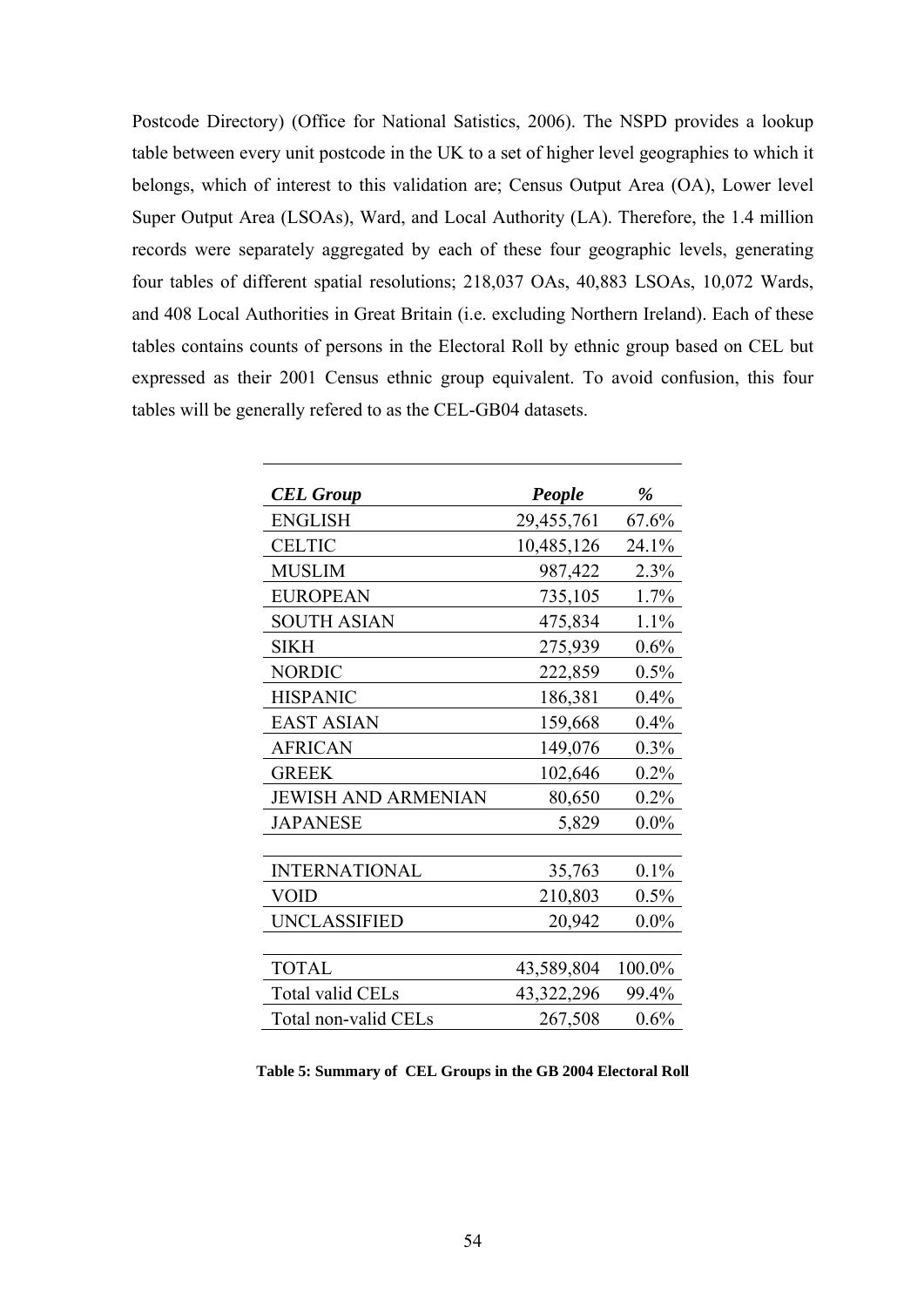## **5.2 Data Analysis: Validation of CEL Vs Census Ethnicity at small area**

The comparison between the CEL-GB04 datasets and the Census ethnic groups by small area (2001 Census Key Statistics KS06 table), is then achieved by linking both datasets at each of the geographical levels for which the validation will be performed; OA, LSOA, Ward and LA. The idea of performing the validation at four different geographical scales is to evaluate how sensitive is the CEL classification to changes in scale, what will then determine the optimum geographical level of its applications.

This analysis entailed calculating correlation coefficients between the CEL-GB04 dataset and the Census ethnicity responses at the four different levels of geography. Since the two datasets do no use the same denominator (the CEL file only includes adults entitled to vote while the Census enumerates all of the resident population), the comparison was performed using the proportion of people in each ethnic group for each geographical unit, upon which a correlation matrix was calculated using Pearson's correlation coefficient (Robinson, 1998 ). A summary of the results is offered in Table 6, which summarises the correlation coefficients at the different levels of geography for which they were calculated (OA, LSOA, Ward and Borough), and for 11 Census ethnic groups, after removing the four 'Mixed' and the 'Not Stated' categories. The number of geographical units at each level and their population size are indicated at the bottom of the table.

| <b>Ethnic Group</b>                             | <b>OA</b> | <b>LSOA</b> | <b>WARD</b> | LA   |
|-------------------------------------------------|-----------|-------------|-------------|------|
| A) White - British                              | 0.88      | 0.93        | 0.93        | 0.95 |
| B) White - Irish                                | 0.32      | 0.37        | 0.42        | 0.46 |
| C) White - Any other White background           | 0.74      | 0.85        | 0.88        | 0.93 |
| H) Asian or Asian British - Indian              | 0.92      | 0.95        | 0.96        | 0.98 |
| J) Asian or Asian British - Pakistani           | 0.90      | 0.93        | 0.93        | 0.91 |
| K) Asian or Asian British - Bangladeshi         | 0.91      | 0.93        | 0.95        | 0.98 |
| L) Asian or Asian British - Any other Asian     |           |             |             |      |
| background                                      | $-0.06$   | 0.11        | 0.24        | 0.62 |
| M) Black or Black British - Caribbean           | 0.32      | 0.77        | 0.91        | 0.98 |
| N) Black or Black British - African             | 0.83      | 0.95        | 0.97        | 0.99 |
| R) Other Ethnic Groups - Chinese                | 0.65      | 0.79        | 0.84        | 0.97 |
| S) Other Ethnic Groups - Any other ethnic group | 0.38      | 0.66        | 0.77        | 0.88 |
|                                                 |           |             |             |      |
| Number of Units valid for analysis              | 218,037   | 40,883      | 10,072      | 408  |

# *Geographical Unit of Comparison*

#### **Table 6: Summary of Pearson's correlation coefficients between the CEL-GB04 and 2001 Census datasets**

All correlations are significant at the 0.01 level (2-tailed). Correlations  $\geq$  0.7 are highlighted in bold OA = Output Area, LSOA= Lower Super Output Area, LA= Local Authority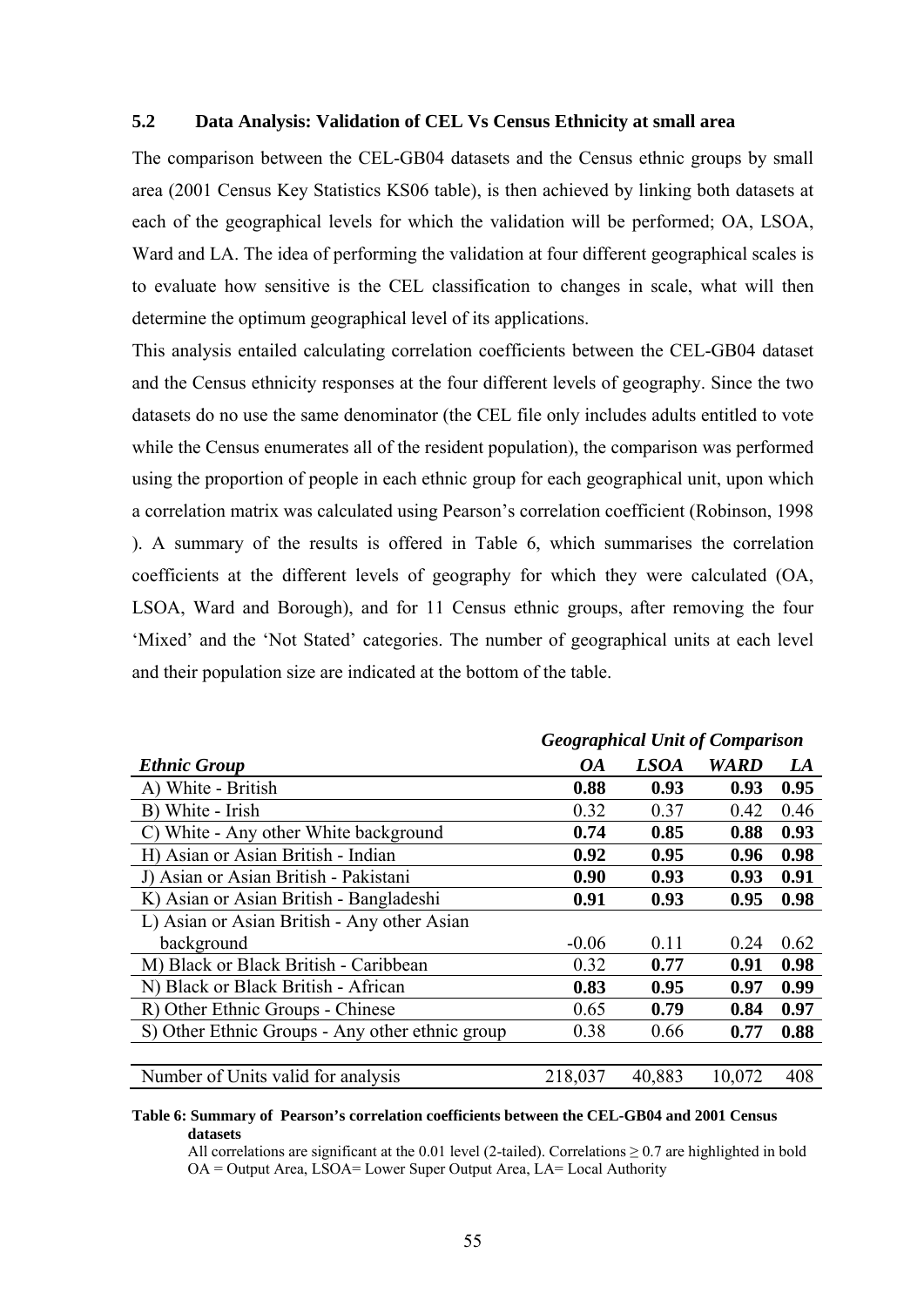#### **5.3 Discussion of results**

Most of the ethnic categories present a high degree of correlation between the two datasets, which generally increases with area size, but that it is still strong at OA level. This is however expected as per the definition of the classic *modifiable areal unit problem* (MAUP) (Openshaw, 1984). There are however some groups for which anomalies occur; the 'White-Irish' (B), 'Any other Asian background' (L), and 'Any Other Ethnic Group' (S) categories, and to a lesser extent the 'Black-Caribbean' (M) group, which present an overall low correlation. The main reasons for this divergence are, on the one hand, the inherent vagueness of some Census categories ('Mixed', 'Other') together with their lack of exact correspondence to the CEL taxonomy, and on the other hand, some problems detected in the distinction of Irish and Caribbean names, that are due to historic differences and a high degree of assimilation with the White-British majority. Nevertheless, the correlation coefficient of all the categories is significant at the 0.01 level (2-tailed). The stronger correlations ( $\geq 0.7$ ) are highlighted in bold in Table 6, including 6 out of 11 categories at OA level, and especially at the LSOA level (1,500 persons in average) and coarser geographies. Some groups perform extraordinarily well across all scales; 'White British' (A), 'White-Other' (C), 'Indian' (H), 'Pakistani' (J), 'Bangladeshi' (K), 'Black African' (N) and to a lesser extent Chinese (R), probably indicating the robustness of their Census ethnic categories as well as a strong linkage between current self-perception of ethnic identity and name origins for those groups. With the exception of 'White-Other' and 'Indian', these are also the ethnic groups which performed best in the validation using the HES dataset in Camden and Islington, and area with fewer residents from the 'Indian' ethnic group. However, at LSOA and higher geographies, all groups except for the 'Other' mentioned (L  $\&$  S) perform very well when compared with the Census geographical distribution.

# **6 Applications of the CEL classification**

The preliminary evaluation of the CEL Name classification presented in this paper suggests that it is successful in classifying neighbourhoods by ethnic group. Further analysis, currently in progress, will seek to establish its validity in classifying individuals in patient lists. However, there are other fields of study in which this methodology may be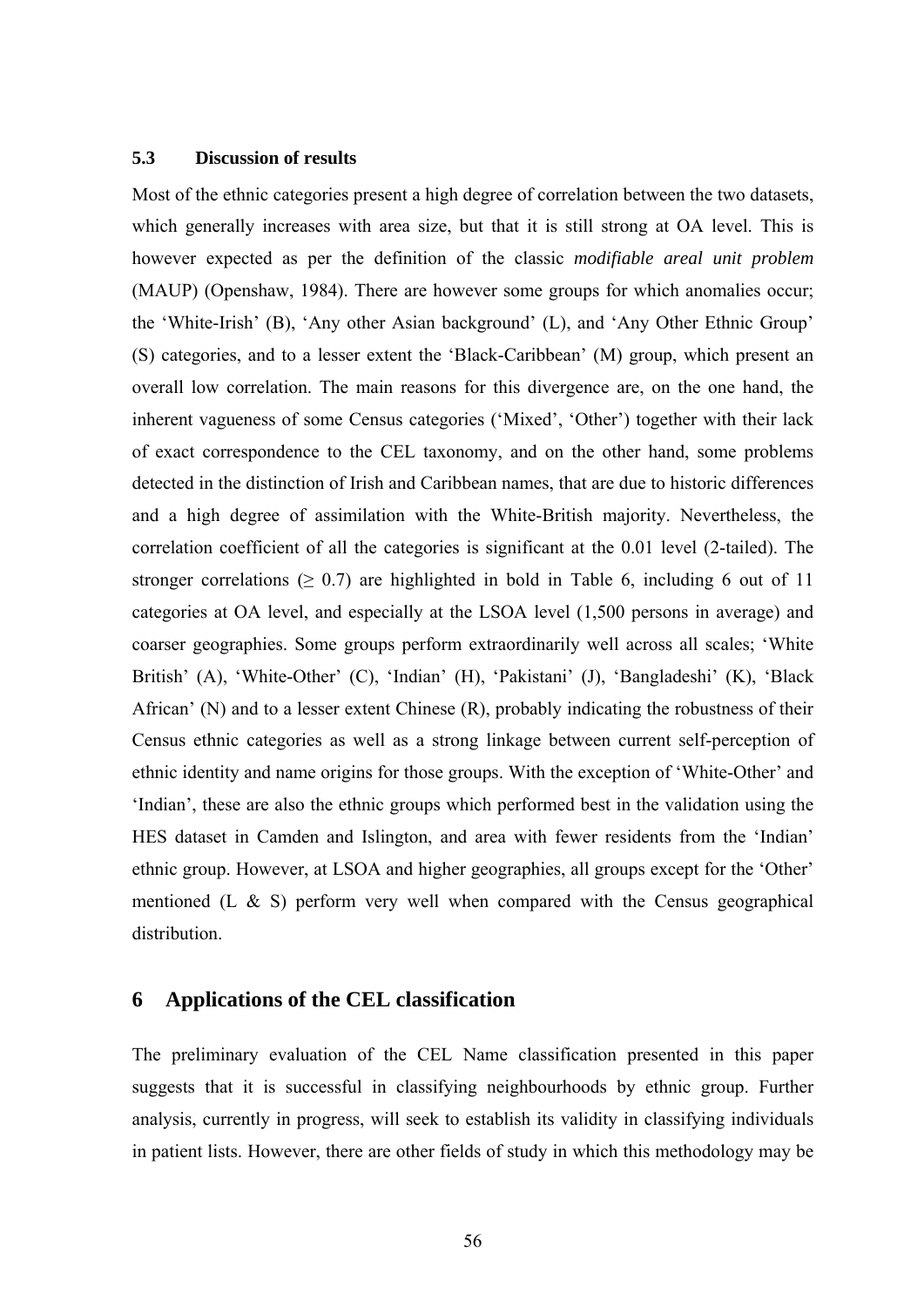also applied, in order to provide better insights into the reality of ethnic minorities in terms of our finely detail defined cultural, ethnic and linguistic groups (CELs).

We believe that name classification methods have great potential in broader population studies that have ethnic dimensions. These include: ethnic group population forecasting by small area (Large and Ghosh, 2006); monitoring migration (Stillwell and Duke-Williams, 2005); detecting Census undercount (Graham and Waterman, 2005); measuring residential segregation (Simpson, 2004); analysing the geography of ethnic inequalities (Dorling and Rees, 2003) or of mortality and morbidity (Boyle, 2004); evaluating equal opportunity policies (Johnston et al, 2004) and political empowerment processes (Clark and Morrison, 1995); and improving public and private services to ethnic minorities (Van Ryn and Fu, 2003). Each of these research and public policy areas remains characterised by a lack of appropriate, timely and detailed data on ethnicity, a problem that is increasing as the last round of Census data age and new migration flows are changing the composition and demands for public services. Improved methods in these areas are thus of key policy importance in today's multi-cultural society.

Beyond population studies, some of the potential areas of application of the CEL Name classification can be found in public services provision, private sector marketing and the implementation of equal opportunities legislation. These areas include: the identification of and communication with 'hard-to-reach' ethnic groups through appropriate channels and at fine geographical level; classification of employee names files or audit of take up of public services; monitoring progress towards equal opportunities objectives; and devising strategies for sampling ethnic minorities in surveys, for example through the classification of names in the electoral roll or telephone directory. There are a number of precedents to this last area of application in the literature, with a range of studies that have typically used telephone directories to select names from a particular ethnic group as a sampling strategy for their surveys, showing the usefulness of the name-based approach to classify Vietnamese (Hinton et al, 1998, Rahman et al, 2005), Korean (Hofstetter et al, 2004), Cambodian (Tu et al, 2002), Chinese (Hage et al, 1990, Lai, 2004), South Asian (Chaudhry et al, 2003), Japanese (Kitano et al, 1988), Irish (Abbotts et al, 1999), Jewish (Himmelfarb et al, 1983) and Lebanese (Rissel et al, 1999) names, in the U.S., Canada, U.K. and Australia.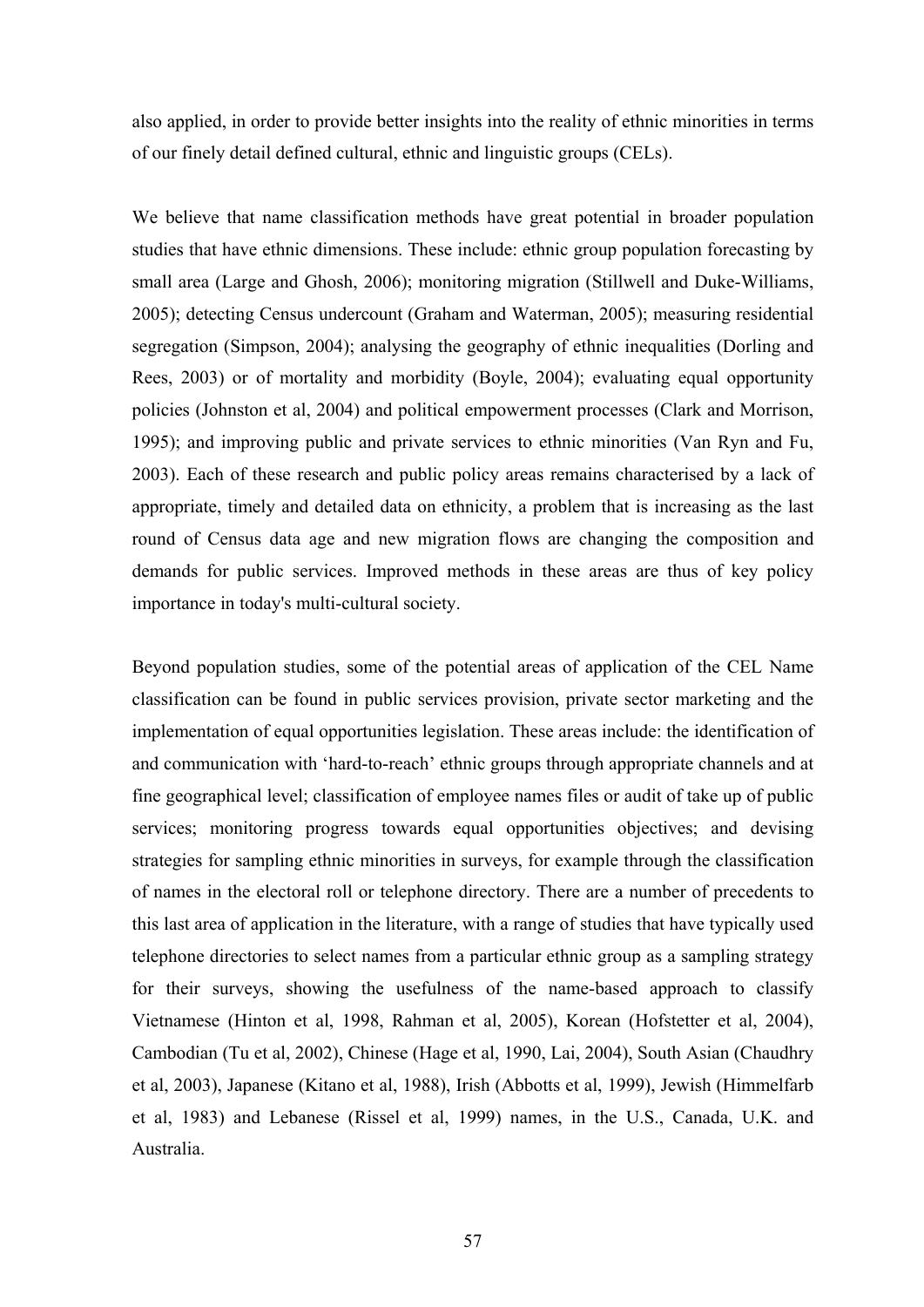In the applications listed here name classifications have proved very useful in segmenting populations when no other ethnicity data are available, or where a much finer definition of ethnic groups is required than is available from the current 2001 Census ethnicity classification – as, for example, when identifying an increase in Polish migrants since 2004 in emergency admissions to hospital (Leaman et al, 2006). Furthermore, the classification can be tailored to each application by selecting a specific minimum name score threshold, which provides a measure of the probability of ethnicity of a name. The sensitivity of the application will determine whether the objective is to maximize the number of population classified (low score) or to minimize potential classification errors (high score). Another way by which the user can tailor the classification is to aggregate the 185 CEL Types in different ways that are best suited to a particular purpose, for example by language, religion, or geography, as well as different ethnicity groupings.

# **7 Conclusion**

The CEL Name-based ethnicity classification methodology presented in this paper offers a series of potential advantages to identify and quantify ethnicity over traditional information sources such as censuses of population. Amongst these advantages: it can develop a more detailed and meaningful classification of people's origins (185 fine categories or CELs based on a very large number of languages versus just 10 to 16 ethnic groups in the Census); it offers improved updating (annually through registers with substantial population coverage, such as electoral or patient registers); it accommodates changing perceptions of identity better than ethnicity self-classification (through independent assignment of ethnicity and or cultural origins according to name); and is made available, subject to confidentiality safeguards, at the individual or household level (rather than an aggregated Census area). Moreover, according to the literature its main advantage remains its capability to provide an ethnicity classification where self-reported ethnicity is not available (which is the case in most population registers and datasets about individuals), at a fraction of the cost of other methods. These are the reasons why name-based ethnicity classifications are considered to have an important potential, and research on improvements to the original methods has been encouraged by Bhopal et al (2004) and Peach and Owen (2004).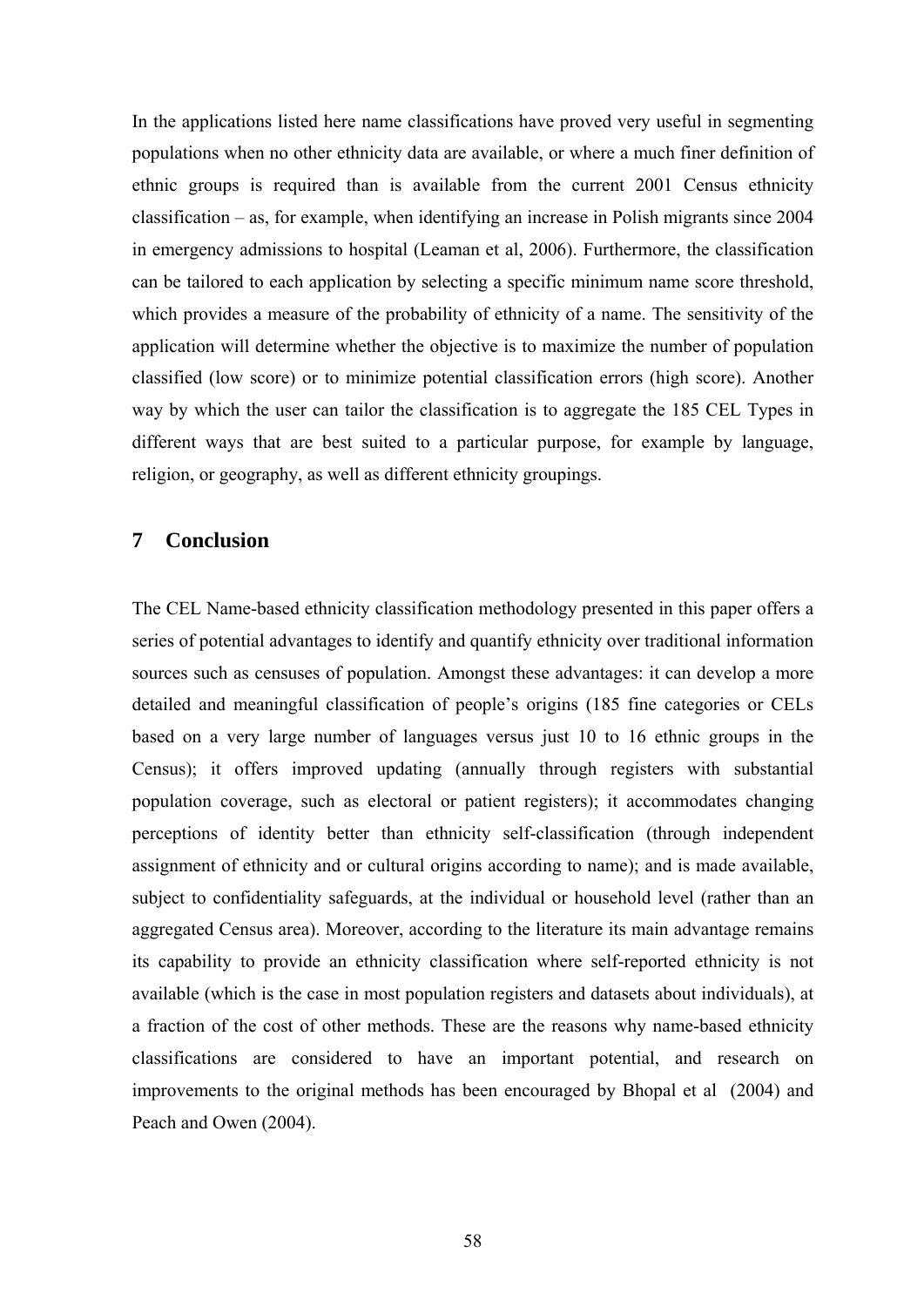This paper has presented the work in progress towards achieving a name classification system that covers all potential ethnic groups in the UK. Departing from the previous methods developed in this area, the research project described here has taken on the challenge of building a name-based ethnicity classification using a very large reference population, maximised for total population coverage in the entire UK. As such, the method's objective is to classify complete populations into all of the potential ethnic groups present in UK society at present time. It has also developed name-to-ethnicity probability scores, to be used in the arbitration between potentially conflicting ethnicities arising from the different name components of a person, as well as to facilitate the tailoring of the classification to the sensitivity of each specific application.

Finally, this paper has validated the CEL Name classification using the 2001 Census of Population, through which the initial effectiveness of this method has been demonstrated for the main ethnic groups at the neighbourhood level. Further external validation at the individual level is required to compare this methodology with methods that are similar, but significantly more limited in scope, that have previously been published in the literature.

It is now in the hands of social scientists, health researchers, public service practitioners, and a realm of other disciplines, to test this method in their own fields. It is our contention that a wide range of applications might benefit from its innovative classification power, and that a range of new applications may also both develop and contribute to improvement of the methodology.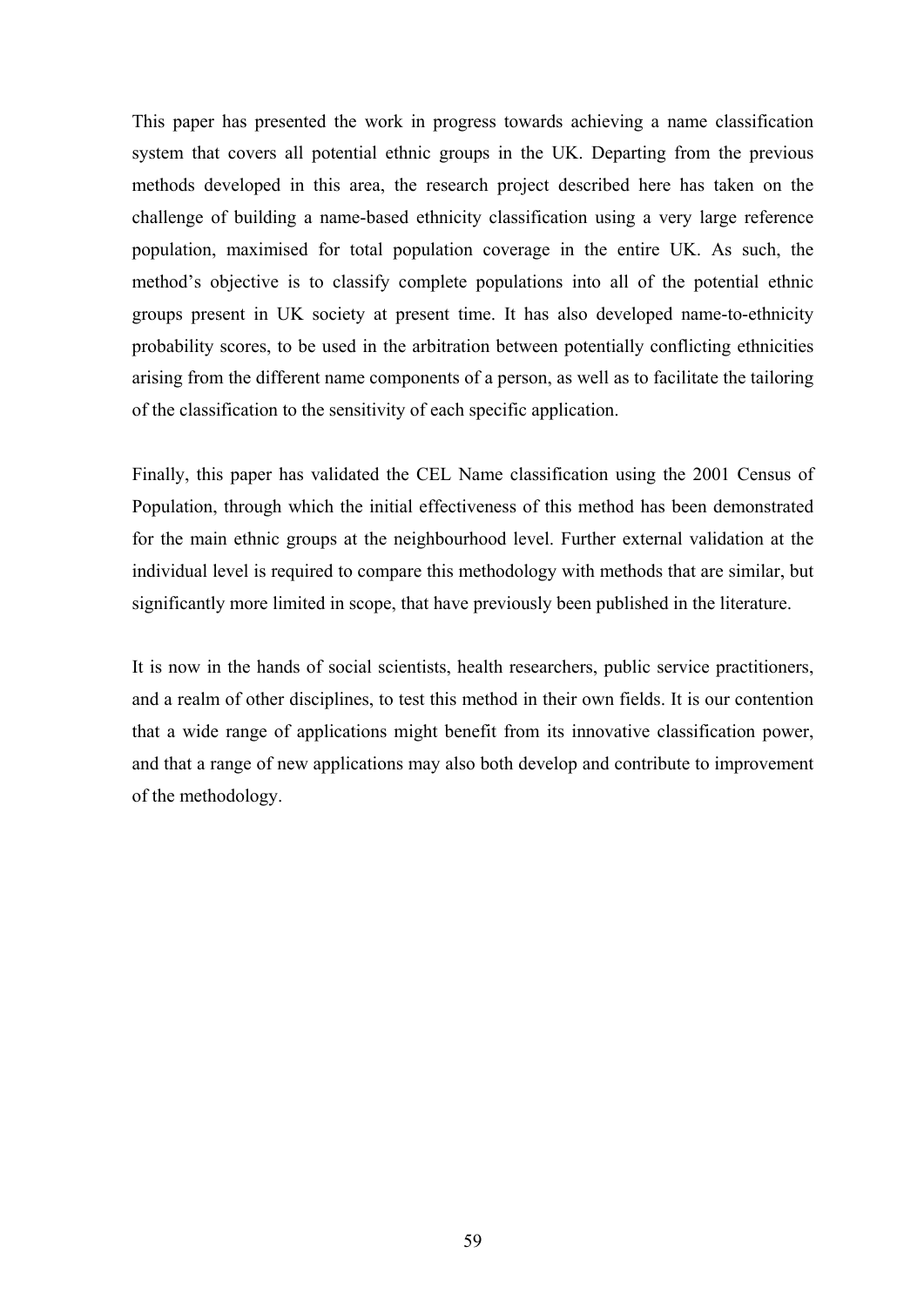# **8 Appendix**

# **CEL Type Master Lookup Table**

Lookup table between CEL Types and various onomastic groups (CEL Group), languages, religions, geographical area, and Census categories

| CEL                 |                  |                                        |                          |                      |                              |                       |                             |                                          |
|---------------------|------------------|----------------------------------------|--------------------------|----------------------|------------------------------|-----------------------|-----------------------------|------------------------------------------|
| <b>Type</b><br>Code | <b>CEL Group</b> | <b>CEL Type</b>                        | <b>People GB</b><br>2004 | Geographical<br>Area | <b>Religion</b>              | <b>Major Language</b> | 1991 Census Ethnic<br>Group | 2001 Census Ethnic Group                 |
| AF110               | <b>AFRICAN</b>   | <b>AFRICA</b>                          | 3,316                    | <b>AFRICA</b>        | CHRISTIAN: PROTESTANT        | Not Applicable        | 2- Black - African          | N) Black or Black British - African      |
| AF211               | <b>AFRICAN</b>   | <b>BLACK SOUTHERN</b><br><b>AFRICA</b> | 5,198                    | <b>AFRICA</b>        | <b>CHRISTIAN: PROTESTANT</b> | Zulu                  | 2- Black - African          | N) Black or Black British - African      |
| AF212               | <b>AFRICAN</b>   | <b>BOTSWANA</b>                        | 8                        | <b>AFRICA</b>        | <b>CHRISTIAN: PROTESTANT</b> | Tswana                | 2- Black - African          | N) Black or Black British - African      |
| AF213               | <b>AFRICAN</b>   | CONGO                                  | 1,164                    | <b>AFRICA</b>        | <b>CHRISTIAN</b>             | Luba-Kasai            | 2- Black - African          | N) Black or Black British - African      |
| AF214               | <b>AFRICAN</b>   | <b>MADAGASCAR</b>                      | 2                        | <b>AFRICA</b>        | <b>CHRISTIAN: CATHOLIC</b>   | Malagasy              | 2- Black - African          | N) Black or Black British - African      |
| AF215               | <b>AFRICAN</b>   | <b>MALAWI</b>                          | 23                       | <b>AFRICA</b>        | CHRISTIAN: PROTESTANT        | Nyanja                | 2- Black - African          | N) Black or Black British - African      |
| AF216               | <b>AFRICAN</b>   | <b>NAMIBIA</b>                         |                          | <b>AFRICA</b>        | <b>CHRISTIAN: CATHOLIC</b>   | Afrikaans             | 0- White                    | C) White - Any other White<br>background |
| AF217               | <b>AFRICAN</b>   | <b>OTHER AFRICAN</b>                   | 1,575                    | <b>AFRICA</b>        | <b>CHRISTIAN</b>             | Not Applicable        | 2- Black - African          | N) Black or Black British - African      |
| AF218               | <b>AFRICAN</b>   | <b>SWAZILAND</b>                       | 5                        | <b>AFRICA</b>        | CHRISTIAN: PROTESTANT        | Swati                 | 2- Black - African          | N) Black or Black British - African      |
| AF219               | <b>AFRICAN</b>   | <b>ZAIRE</b>                           | 41                       | <b>AFRICA</b>        | <b>CHRISTIAN: PROTESTANT</b> | Luba-Kasai            | 2- Black - African          | N) Black or Black British - African      |
| AF220               | <b>AFRICAN</b>   | ZAMBIA                                 | 274                      | <b>AFRICA</b>        | <b>CHRISTIAN: PROTESTANT</b> | Bemba                 | 2- Black - African          | N) Black or Black British - African      |
| AF221               | <b>AFRICAN</b>   | <b>ZIMBABWE</b>                        | 991                      | <b>AFRICA</b>        | <b>CHRISTIAN: PROTESTANT</b> | Shona                 | 2- Black - African          | N) Black or Black British - African      |
| AF322               | <b>AFRICAN</b>   | <b>BURUNDI</b>                         | 18                       | <b>AFRICA</b>        | <b>CHRISTIAN</b>             | Rundi                 | 2- Black - African          | N) Black or Black British - African      |
| AF323               | <b>AFRICAN</b>   | <b>ETHIOPIA</b>                        | 1,238                    | <b>AFRICA</b>        | <b>CHRISTIAN: OTHER</b>      | Amharic               | 2- Black - African          | N) Black or Black British - African      |
| AF324               | <b>AFRICAN</b>   | <b>KENYAN AFRICAN</b>                  | 1,197                    | <b>AFRICA</b>        | <b>CHRISTIAN: PROTESTANT</b> | Gikuyu                | 2- Black - African          | N) Black or Black British - African      |
| AF325               | <b>AFRICAN</b>   | <b>RWANDA</b>                          | 18                       | <b>AFRICA</b>        | <b>CHRISTIAN</b>             | Rwanda                | 2- Black - African          | N) Black or Black British - African      |
| AF326               | <b>AFRICAN</b>   | <b>SUDAN</b>                           | 5                        | <b>AFRICA</b>        | <b>MUSLIM</b>                | Arabic                | 2- Black - African          | N) Black or Black British - African      |
| AF327               | <b>AFRICAN</b>   | <b>TANZANIA</b>                        | 104                      | <b>AFRICA</b>        | <b>CHRISTIAN: PROTESTANT</b> | English               | 2- Black - African          | N) Black or Black British - African      |
| AF328               | <b>AFRICAN</b>   | <b>UGANDA</b>                          | 1,018                    | <b>AFRICA</b>        | <b>CHRISTIAN: PROTESTANT</b> | Ganda                 | 2- Black - African          | N) Black or Black British - African      |
| AF429               | <b>AFRICAN</b>   | <b>BENIN</b>                           |                          | <b>AFRICA</b>        | <b>MUSLIM</b>                | French                | 2- Black - African          | N) Black or Black British - African      |
| AF430               | <b>AFRICAN</b>   | <b>CAMEROON</b>                        | 72                       | <b>AFRICA</b>        | <b>CHRISTIAN</b>             | Fulfulde              | 2- Black - African          | N) Black or Black British - African      |
| AF431               | <b>AFRICAN</b>   | <b>GAMBIA</b>                          | 11                       | <b>AFRICA</b>        | <b>MUSLIM</b>                | Wolof                 | 2- Black - African          | N) Black or Black British - African      |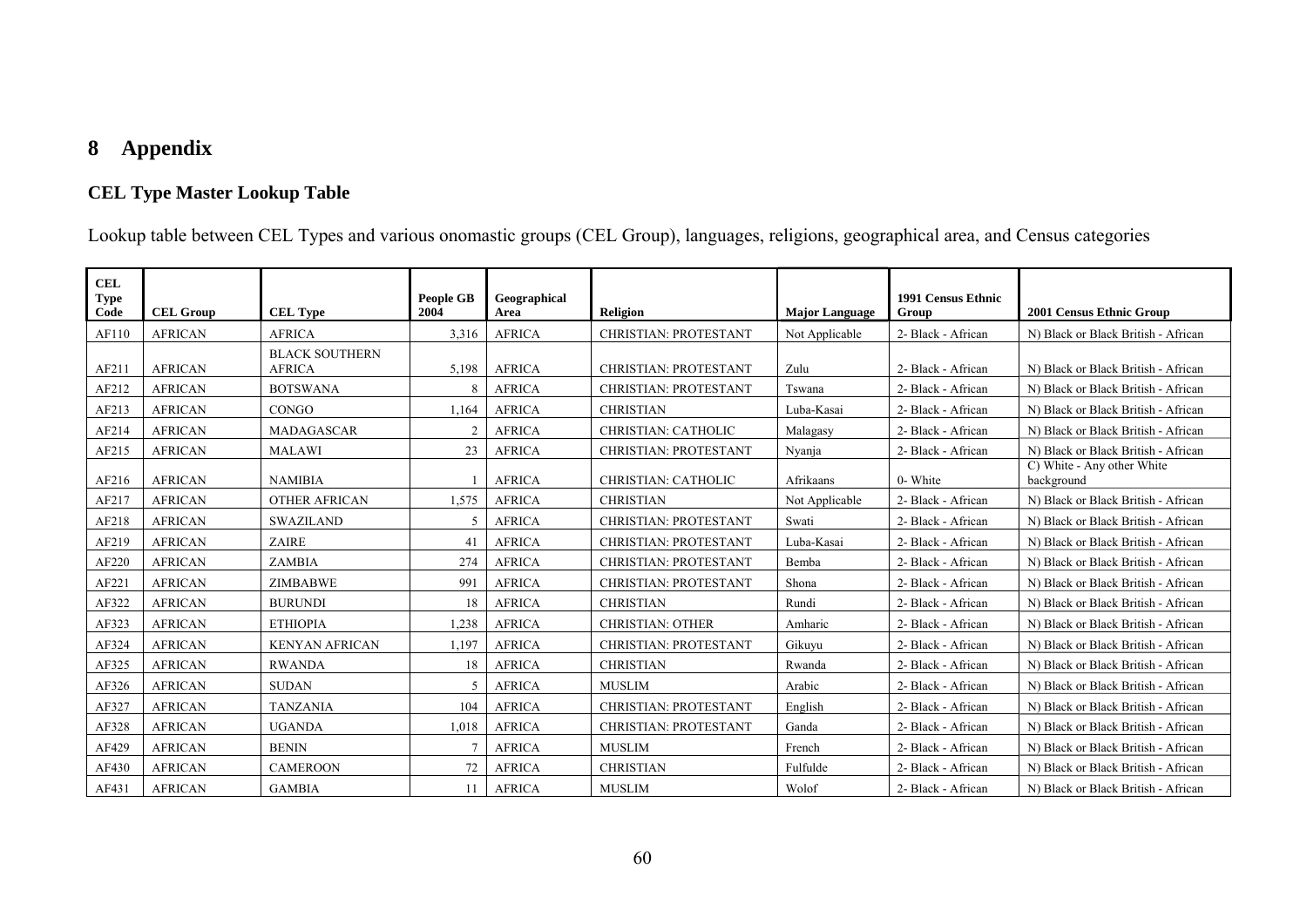| <b>CEL</b><br><b>Type</b> |                   |                        | <b>People GB</b> | Geographical         |                              |                       | 1991 Census Ethnic           |                                                    |
|---------------------------|-------------------|------------------------|------------------|----------------------|------------------------------|-----------------------|------------------------------|----------------------------------------------------|
| $\mathbf{Code}$           | <b>CEL Group</b>  | <b>CEL Type</b>        | 2004             | Area                 | <b>Religion</b>              | <b>Major Language</b> | Group                        | 2001 Census Ethnic Group                           |
| AF432                     | <b>AFRICAN</b>    | <b>GHANA</b>           | 46,095           | <b>AFRICA</b>        | <b>CHRISTIAN</b>             | Akan                  | 2- Black - African           | N) Black or Black British - African                |
| AF433                     | <b>AFRICAN</b>    | <b>GUINEA</b>          | 15               | <b>AFRICA</b>        | <b>MUSLIM</b>                | French                | 2- Black - African           | N) Black or Black British - African                |
| AF434                     | <b>AFRICAN</b>    | <b>IVORY COAST</b>     | 122              | <b>AFRICA</b>        | <b>MUSLIM</b>                | Baoulé                | 2- Black - African           | N) Black or Black British - African                |
| AF435                     | <b>AFRICAN</b>    | <b>LIBERIA</b>         | 5                | <b>AFRICA</b>        | <b>MUSLIM</b>                | Kpelle                | 2- Black - African           | N) Black or Black British - African                |
| AF436                     | <b>AFRICAN</b>    | <b>NIGERIA</b>         | 88,243           | <b>AFRICA</b>        | <b>CHRISTIAN</b>             | Yoruba                | 2- Black - African           | N) Black or Black British - African                |
| AF437                     | <b>AFRICAN</b>    | <b>SENEGAL</b>         | 37               | <b>AFRICA</b>        | <b>MUSLIM</b>                | Wolof                 | 2- Black - African           | N) Black or Black British - African                |
| AF438                     | <b>AFRICAN</b>    | <b>SIERRA LEONE</b>    | 6,155            | <b>AFRICA</b>        | <b>MUSLIM</b>                | English               | 2- Black - African           | N) Black or Black British - African                |
| CL110                     | <b>CELTIC</b>     | <b>CELTIC</b>          | 45,653           | <b>BRITISH ISLES</b> | <b>CHRISTIAN</b>             | English               | 0- White                     | A) White - British                                 |
| CL211                     | <b>CELTIC</b>     | <b>IRELAND</b>         | 3,172,876        | <b>BRITISH ISLES</b> | <b>CHRISTIAN: CATHOLIC</b>   | English               | 0- White                     | B) White - Irish                                   |
| CL212                     | <b>CELTIC</b>     | NORTHERN IRELAND       | 223,988          | <b>BRITISH ISLES</b> | <b>CHRISTIAN</b>             | English               | $0$ - White                  | A) White - British                                 |
| CL213                     | <b>CELTIC</b>     | <b>SCOTLAND</b>        | 4,749,864        | <b>BRITISH ISLES</b> | <b>CHRISTIAN: PROTESTANT</b> | English               | 0- White                     | A) White - British                                 |
| CL314                     | <b>CELTIC</b>     | WALES                  | 3,065,041        | <b>BRITISH ISLES</b> | CHRISTIAN: PROTESTANT        | Welsh                 | 0- White                     | A) White - British                                 |
| EA110                     | <b>EAST ASIAN</b> | <b>EAST ASIA</b>       | 627              | <b>EAST ASIA</b>     | <b>BHUDDIST</b>              | Chinese, Mandarin     | 7- Chinese                   | R) Other Ethnic Groups - Chinese                   |
| EA211                     | <b>EAST ASIAN</b> | <b>SOUTH EAST ASIA</b> | 371              | <b>EAST ASIA</b>     | <b>BHUDDIST</b>              | Chinese, Min Nan      | 7- Chinese                   | R) Other Ethnic Groups - Chinese                   |
| EA212                     | <b>EAST ASIAN</b> | <b>CHINA</b>           | 21,185           | <b>EAST ASIA</b>     | <b>BHUDDIST</b>              | Chinese, Mandarin     | 7- Chinese                   | R) Other Ethnic Groups - Chinese                   |
|                           |                   | <b>EAST ASIAN</b>      |                  |                      |                              |                       |                              |                                                    |
| EA213                     | <b>EAST ASIAN</b> | CARIBBEAN              | 2                | <b>AMERICAS</b>      | <b>BHUDDIST</b>              | Chinese, Mandarin     | 7- Chinese                   | R) Other Ethnic Groups - Chinese                   |
|                           |                   |                        |                  |                      |                              | Chinese,              |                              |                                                    |
| EA215                     | <b>EAST ASIAN</b> | <b>HONG KONG</b>       | 119,566          | <b>EAST ASIA</b>     | <b>BHUDDIST</b>              | Cantonese             | 7- Chinese                   | R) Other Ethnic Groups - Chinese                   |
| EA218                     | <b>EAST ASIAN</b> | MALAYSIAN CHINESE      | 3,238            | <b>EAST ASIA</b>     | <b>BHUDDIST</b>              | Chinese, Min Nan      | 7- Chinese                   | R) Other Ethnic Groups - Chinese                   |
| EA221                     | <b>EAST ASIAN</b> | <b>SINGAPORE</b>       | 583              | <b>EAST ASIA</b>     | <b>BHUDDIST</b>              | Chinese, Min Nan      | 7- Chinese                   | R) Other Ethnic Groups - Chinese                   |
| EA225                     | <b>EAST ASIAN</b> | <b>TIBET</b>           | 13               | <b>EAST ASIA</b>     | <b>BHUDDIST</b>              | Tibetan               | 8- Any other ethnic<br>group | S) Other Ethnic Groups - Any other<br>ethnic group |
|                           |                   |                        |                  |                      |                              |                       | 8- Any other ethnic          | S) Other Ethnic Groups - Any other                 |
| EA316                     | <b>EAST ASIAN</b> | <b>INDONESIA</b>       | 116              | <b>EAST ASIA</b>     | <b>MUSLIM</b>                | Javanese              | group                        | ethnic group                                       |
| EA317                     | <b>EAST ASIAN</b> | <b>MALAYSIA</b>        | 2,092            | <b>EAST ASIA</b>     | <b>MUSLIM</b>                | Malay                 | 8- Any other ethnic<br>group | S) Other Ethnic Groups - Any other<br>ethnic group |
|                           |                   |                        |                  |                      |                              |                       | 8- Any other ethnic          | S) Other Ethnic Groups - Any other                 |
| EA319                     | <b>EAST ASIAN</b> | <b>MYANMAR</b>         | 1,601            | <b>EAST ASIA</b>     | <b>BHUDDIST</b>              | Burmese               | group                        | ethnic group                                       |
| EA323                     | <b>EAST ASIAN</b> | <b>SOUTH KOREA</b>     | 2,315            | <b>EAST ASIA</b>     | <b>BHUDDIST</b>              | Korean                | 8- Any other ethnic<br>group | S) Other Ethnic Groups - Any other<br>ethnic group |
|                           |                   |                        |                  |                      |                              |                       | 8- Any other ethnic          | S) Other Ethnic Groups - Any other                 |
| EA324                     | <b>EAST ASIAN</b> | THAILAND               | 407              | <b>EAST ASIA</b>     | <b>BHUDDIST</b>              | Thai                  | group                        | ethnic group                                       |
| EA326                     | <b>EAST ASIAN</b> | <b>VIETNAM</b>         | 15,723           | <b>EAST ASIA</b>     | <b>BHUDDIST</b>              | Vietnamese            | 8- Any other ethnic<br>group | S) Other Ethnic Groups - Any other<br>ethnic group |
|                           |                   |                        |                  |                      |                              |                       | 8- Any other ethnic          | S) Other Ethnic Groups - Any other                 |
| EA327                     | <b>EAST ASIAN</b> | <b>CAMBODIA</b>        | 59               | <b>EAST ASIA</b>     | <b>BHUDDIST</b>              | Khmer, Central        | group                        | ethnic group                                       |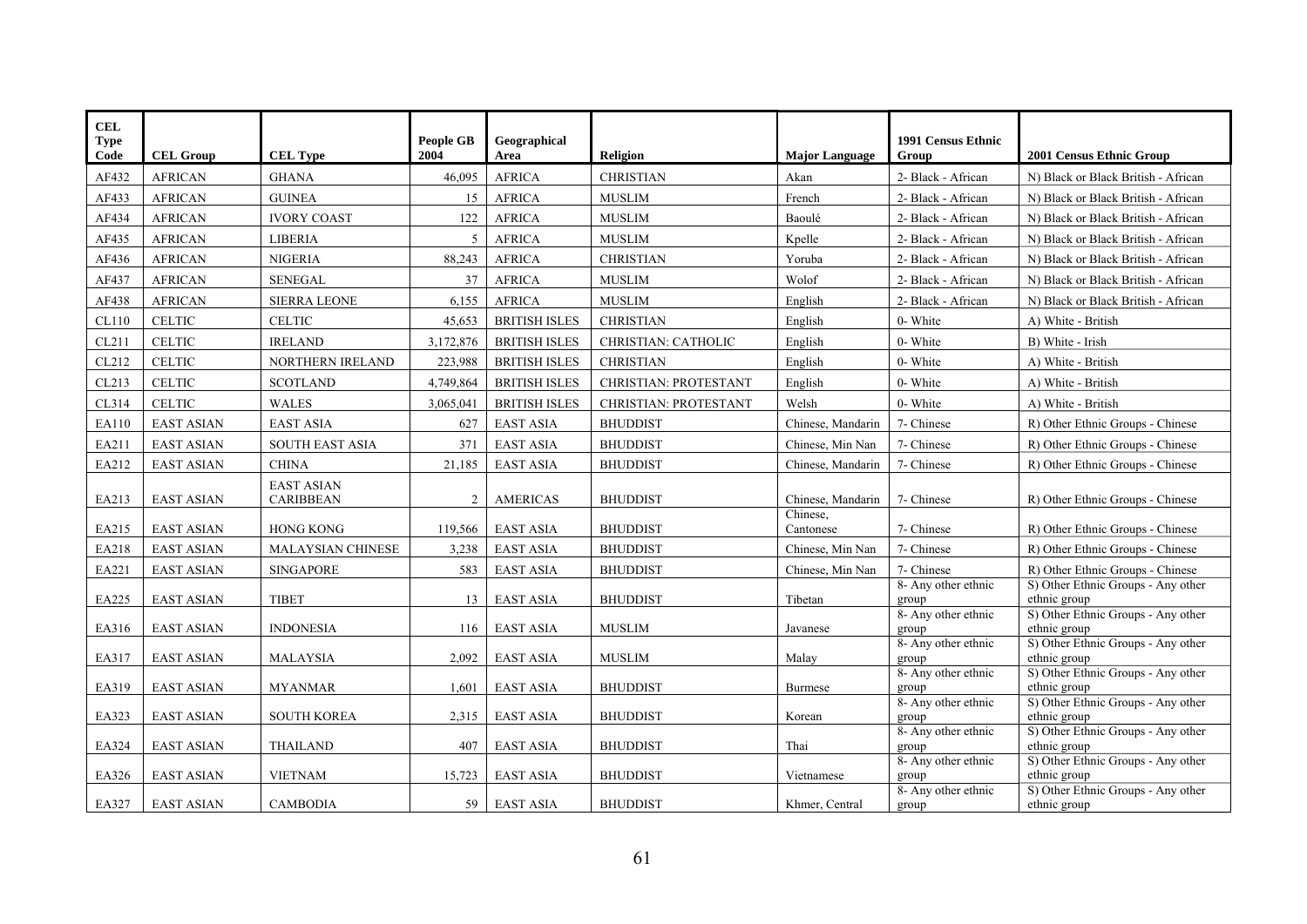| <b>CEL</b>  |                   |                          |                  |                                 |                              |                          |                              |                                                    |
|-------------|-------------------|--------------------------|------------------|---------------------------------|------------------------------|--------------------------|------------------------------|----------------------------------------------------|
| <b>Type</b> |                   |                          | <b>People GB</b> | Geographical                    |                              |                          | <b>1991 Census Ethnic</b>    |                                                    |
| Code        | <b>CEL Group</b>  | <b>CEL Type</b>          | 2004             | Area                            | <b>Religion</b>              | <b>Major Language</b>    | Group                        | 2001 Census Ethnic Group                           |
|             |                   |                          |                  |                                 |                              |                          | 8- Any other ethnic          | S) Other Ethnic Groups - Any other                 |
| EA328       | <b>EAST ASIAN</b> | LAOS                     | 120              | <b>EAST ASIA</b>                | <b>BHUDDIST</b>              | Lao                      | group                        | ethnic group                                       |
|             |                   |                          |                  |                                 |                              |                          | 8- Any other ethnic          | S) Other Ethnic Groups - Any other                 |
| EA414       | <b>EAST ASIAN</b> | <b>FIJI</b>              | 10               | <b>EAST ASIA</b>                | <b>HINDU</b>                 | Hindustani               | group                        | ethnic group                                       |
|             |                   |                          |                  |                                 |                              |                          |                              |                                                    |
|             |                   |                          |                  |                                 |                              |                          | 8- Any other ethnic          | S) Other Ethnic Groups - Any other                 |
| EA420       | <b>EAST ASIAN</b> | <b>POLYNESIA</b>         | 54               | <b>EAST ASIA</b>                | <b>CHRISTIAN</b>             | Tahitian                 | group                        | ethnic group                                       |
|             |                   |                          |                  |                                 |                              |                          | 8- Any other ethnic          | S) Other Ethnic Groups - Any other                 |
| EA422       | <b>EAST ASIAN</b> | <b>SOLOMON ISLANDS</b>   | 8                | <b>EAST ASIA</b>                | <b>CHRISTIAN</b>             | English<br>Hawaii Creole | group<br>8- Any other ethnic | ethnic group<br>S) Other Ethnic Groups - Any other |
| EA429       | <b>EAST ASIAN</b> | <b>HAWAII</b>            | 2                | <b>EAST ASIA</b>                | <b>CHRISTIAN</b>             | English                  | group                        | ethnic group                                       |
|             |                   |                          |                  |                                 |                              |                          | 8- Any other ethnic          | S) Other Ethnic Groups - Any other                 |
| EA430       | <b>EAST ASIAN</b> | <b>MAORI</b>             | $\mathbf{1}$     | <b>EAST ASIA</b>                | <b>CHRISTIAN</b>             | Maori                    | group                        | ethnic group                                       |
|             |                   |                          |                  |                                 |                              |                          | 8- Any other ethnic          | S) Other Ethnic Groups - Any other                 |
| EA431       | <b>EAST ASIAN</b> | <b>MAURITIUS</b>         | 2                | <b>EAST ASIA</b>                | <b>HINDU</b>                 | Hindi                    | group                        | ethnic group                                       |
|             |                   |                          |                  |                                 |                              |                          | 8- Any other ethnic          | S) Other Ethnic Groups - Any other                 |
| EA432       | <b>EAST ASIAN</b> | <b>SAMOA</b>             | 10               | <b>EAST ASIA</b>                | <b>CHRISTIAN</b>             | Samoan                   | group                        | ethnic group                                       |
| EA433       | <b>EAST ASIAN</b> | <b>TONGA</b>             | 9                | <b>EAST ASIA</b>                | <b>CHRISTIAN</b>             | Tongan                   | 8- Any other ethnic<br>group | S) Other Ethnic Groups - Any other<br>ethnic group |
|             |                   |                          |                  |                                 |                              |                          | 8- Any other ethnic          | S) Other Ethnic Groups - Any other                 |
| EA434       | <b>EAST ASIAN</b> | <b>TUVALU</b>            | 2                | <b>EAST ASIA</b>                | <b>CHRISTIAN</b>             | Tuvaluan                 | group                        | ethnic group                                       |
| EN110       | <b>ENGLISH</b>    | <b>ENGLAND</b>           | 31,118,965       | <b>BRITISH ISLES</b>            | <b>CHRISTIAN: PROTESTANT</b> | English                  | 0- White                     | A) White - British                                 |
| EN211       | <b>ENGLISH</b>    | CORNWALL                 | 107,068          | <b>BRITISH ISLES</b>            | CHRISTIAN: PROTESTANT        | English                  | 0- White                     | A) White - British                                 |
| EN213       | <b>ENGLISH</b>    | <b>CHANNEL ISLANDS</b>   | 23,995           | <b>BRITISH ISLES</b>            | CHRISTIAN: PROTESTANT        | English                  | 0- White                     | A) White - British                                 |
|             |                   | <b>BRITISH SOUTH</b>     |                  |                                 |                              |                          |                              |                                                    |
| EN314       | <b>ENGLISH</b>    | <b>AFRICA</b>            | 45               | <b>AFRICA</b>                   | <b>CHRISTIAN: PROTESTANT</b> | English                  | 0- White                     | A) White - British                                 |
| EN315       | <b>ENGLISH</b>    | <b>BLACK CARIBBEAN</b>   | 23,665           | <b>AMERICAS</b>                 | CHRISTIAN: PROTESTANT        | English                  | 1- Black - Caribbean         | M) Black or Black British - Caribbean              |
|             |                   |                          |                  | <b>CENTRAL</b>                  |                              |                          |                              | C) White - Any other White                         |
| EU110       | <b>EUROPEAN</b>   | <b>EUROPEAN</b>          | 31,341           | <b>EUROPE</b>                   | <b>CHRISTIAN</b>             | German                   | 0- White                     | background                                         |
|             |                   |                          |                  | <b>CENTRAL</b>                  |                              |                          |                              | C) White - Any other White                         |
| EU211       | <b>EUROPEAN</b>   | <b>BELGIUM</b>           | 815              | <b>EUROPE</b>                   | <b>CHRISTIAN</b>             | French                   | 0- White                     | background                                         |
| EU212       | <b>EUROPEAN</b>   | <b>BELGIUM (FLEMISH)</b> | 4,417            | <b>CENTRAL</b><br><b>EUROPE</b> | CHRISTIAN: PROTESTANT        | Vlaams                   | 0- White                     | C) White - Any other White<br>background           |
|             |                   |                          |                  | <b>CENTRAL</b>                  |                              |                          |                              | C) White - Any other White                         |
| EU213       | <b>EUROPEAN</b>   | <b>BELGIUM (WALLOON)</b> | 618              | <b>EUROPE</b>                   | CHRISTIAN: CATHOLIC          | French                   | 0- White                     | background                                         |
|             |                   |                          |                  | <b>CENTRAL</b>                  |                              |                          |                              | C) White - Any other White                         |
| EU214       | <b>EUROPEAN</b>   | <b>NETHERLANDS</b>       | 20,495           | <b>EUROPE</b>                   | <b>CHRISTIAN</b>             | Dutch                    | 0- White                     | background                                         |
|             |                   |                          |                  |                                 |                              |                          |                              | C) White - Any other White                         |
| EU215       | <b>EUROPEAN</b>   | <b>AFRIKAANS</b>         | 7,805            | <b>AFRICA</b>                   | CHRISTIAN: PROTESTANT        | Afrikaans                | 0- White                     | background                                         |
|             |                   |                          |                  | <b>CENTRAL</b>                  |                              |                          |                              | C) White - Any other White                         |
| EU316       | <b>EUROPEAN</b>   | <b>FRANCE</b>            | 125,754          | <b>EUROPE</b>                   | <b>CHRISTIAN: CATHOLIC</b>   | French                   | 0- White                     | background                                         |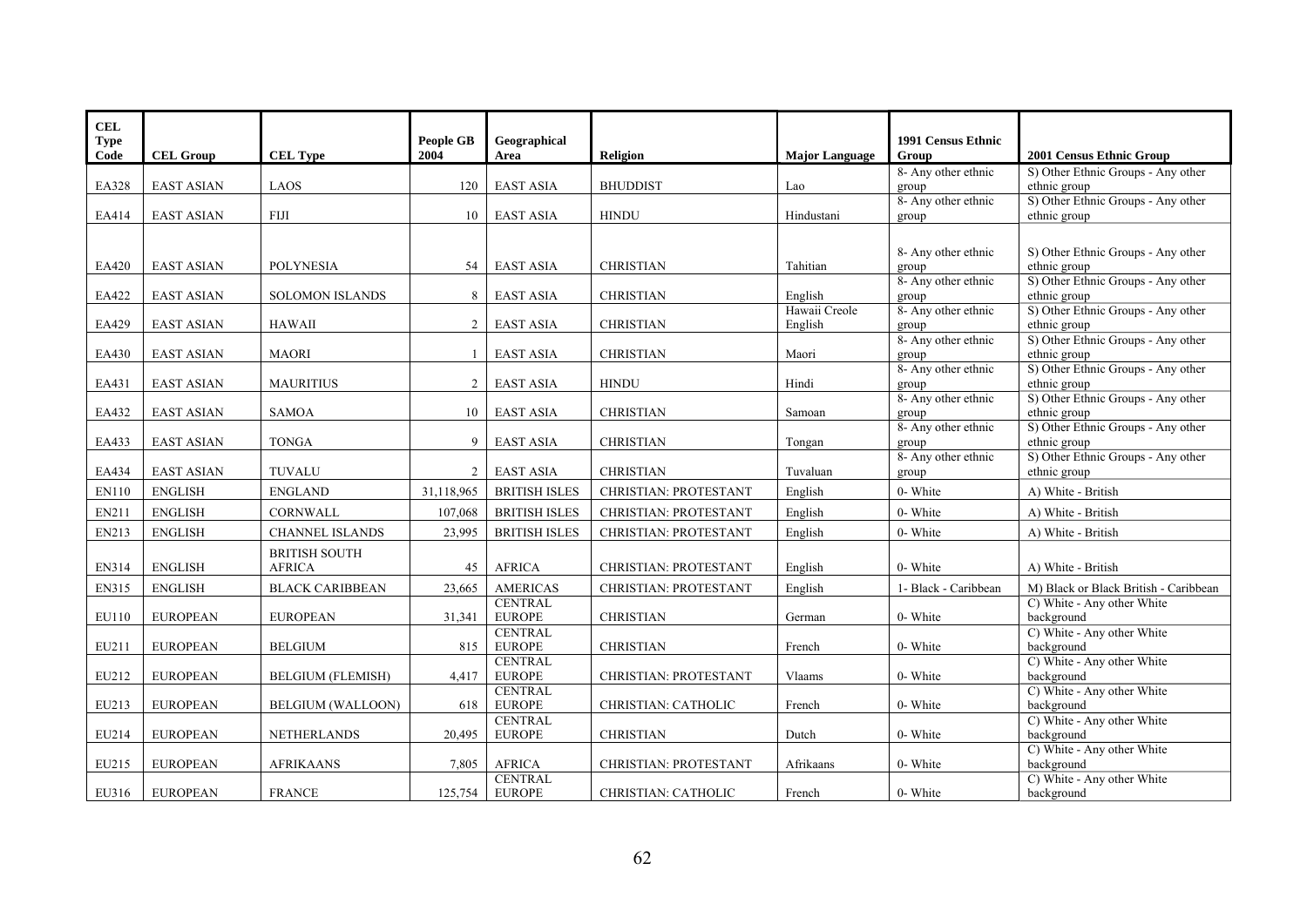| <b>CEL</b>   |                  |                       |                  |                                  |                                              |                       |                      |                                          |
|--------------|------------------|-----------------------|------------------|----------------------------------|----------------------------------------------|-----------------------|----------------------|------------------------------------------|
| <b>Type</b>  |                  |                       | <b>People GB</b> | Geographical                     |                                              |                       | 1991 Census Ethnic   |                                          |
| Code         | <b>CEL Group</b> | <b>CEL Type</b>       | 2004             | Area                             | <b>Religion</b>                              | <b>Major Language</b> | Group                | 2001 Census Ethnic Group                 |
|              |                  |                       |                  | <b>CENTRAL</b>                   |                                              |                       |                      | C) White - Any other White               |
| EU317        | <b>EUROPEAN</b>  | <b>BRETON</b>         | 640              | <b>EUROPE</b>                    | CHRISTIAN: CATHOLIC                          | French                | 0- White             | background                               |
|              |                  |                       |                  |                                  |                                              |                       |                      | C) White - Any other White               |
| EU318        | <b>EUROPEAN</b>  | <b>CANADA</b>         | 299              | <b>AMERICAS</b>                  | <b>CHRISTIAN: PROTESTANT</b>                 | English               | 0- White             | background                               |
| EU319        | <b>EUROPEAN</b>  | FRENCH CARIBBEAN      | $\overline{3}$   | <b>AMERICAS</b>                  | CHRISTIAN: CATHOLIC                          | French                | 1- Black - Caribbean | M) Black or Black British - Caribbean    |
|              |                  |                       |                  | <b>CENTRAL</b>                   |                                              |                       |                      | C) White - Any other White               |
| EU420        | <b>EUROPEAN</b>  | <b>GERMANY</b>        | 129,190          | <b>EUROPE</b>                    | <b>CHRISTIAN</b>                             | German                | 0- White             | background                               |
|              |                  |                       |                  | <b>CENTRAL</b>                   |                                              |                       |                      | C) White - Any other White               |
| EU421        | <b>EUROPEAN</b>  | SWITZERLAND           | 128              | <b>EUROPE</b><br><b>SOUTHERN</b> | <b>CHRISTIAN</b>                             | Schwyzerdütsch        | 0- White             | background<br>C) White - Any other White |
| EU522        | <b>EUROPEAN</b>  | <b>ITALY</b>          | 229,931          | <b>EUROPE</b>                    | CHRISTIAN: CATHOLIC                          | Italian               | 0- White             | background                               |
|              |                  |                       |                  | <b>SOUTHERN</b>                  |                                              |                       |                      | C) White - Any other White               |
| EU523        | <b>EUROPEAN</b>  | <b>MALTA</b>          | 8,027            | <b>EUROPE</b>                    | CHRISTIAN: CATHOLIC                          | Maltese               | 0- White             | background                               |
|              |                  |                       |                  | <b>EASTERN</b>                   |                                              |                       |                      | C) White - Any other White               |
| EU624        | <b>EUROPEAN</b>  | <b>ESTONIA</b>        | 778              | <b>EUROPE</b>                    | CHRISTIAN: PROTESTANT                        | Estonian              | 0- White             | background                               |
|              |                  |                       |                  | <b>EASTERN</b>                   |                                              |                       |                      | C) White - Any other White               |
| EU625        | <b>EUROPEAN</b>  | <b>LATVIA</b>         | 1,559            | <b>EUROPE</b>                    | CHRISTIAN: CATHOLIC                          | Latvian               | 0- White             | background                               |
|              |                  |                       |                  | <b>EASTERN</b>                   |                                              |                       |                      | C) White - Any other White               |
| EU626        | <b>EUROPEAN</b>  | <b>LITHUANIA</b>      | 1,790            | <b>EUROPE</b>                    | CHRISTIAN: CATHOLIC                          | Lithuanian            | 0- White             | background                               |
|              |                  |                       |                  | <b>EASTERN</b>                   |                                              |                       |                      | C) White - Any other White               |
| EU727        | <b>EUROPEAN</b>  | <b>BALKAN</b>         | 16,274           | <b>EUROPE</b>                    | <b>CHRISTIAN</b>                             | Serbian               | 0- White             | background                               |
| EU728        | <b>EUROPEAN</b>  | <b>SERBIA</b>         | 5,279            | <b>EASTERN</b><br><b>EUROPE</b>  | <b>CHRISTIAN: RUSSIAN</b><br><b>ORTHODOX</b> | Serbian               | 0- White             | C) White - Any other White<br>background |
|              |                  |                       |                  |                                  |                                              |                       |                      |                                          |
|              |                  | <b>BOSNIA AND</b>     |                  | <b>EASTERN</b>                   |                                              |                       |                      | C) White - Any other White               |
| EU729        | <b>EUROPEAN</b>  | <b>HERZEGOVINA</b>    | 1,034            | <b>EUROPE</b>                    | <b>MUSLIM</b>                                | Bosnian               | 0- White             | background                               |
| EU730        | <b>EUROPEAN</b>  | <b>MONTENEGRO</b>     | 44               | <b>EASTERN</b><br><b>EUROPE</b>  | <b>MUSLIM</b>                                | Serbian               | 0- White             | C) White - Any other White<br>background |
|              |                  |                       |                  | <b>EASTERN</b>                   | <b>CHRISTIAN: GREEK</b>                      |                       |                      | C) White - Any other White               |
| EU731        | <b>EUROPEAN</b>  | <b>MACEDONIA</b>      | 371              | <b>EUROPE</b>                    | <b>ORTHODOX</b>                              | Macedonian            | 0- White             | background                               |
|              |                  |                       |                  | <b>EASTERN</b>                   |                                              |                       |                      | C) White - Any other White               |
| EU732        | <b>EUROPEAN</b>  | <b>SLOVENIA</b>       | 1,282            | <b>EUROPE</b>                    | CHRISTIAN: CATHOLIC                          | Slovenian             | 0- White             | background                               |
|              |                  |                       |                  | <b>EASTERN</b>                   |                                              |                       |                      | C) White - Any other White               |
| EU733        | <b>EUROPEAN</b>  | <b>CROATIA</b>        | 1,362            | <b>EUROPE</b>                    | CHRISTIAN: CATHOLIC                          | Croatian              | 0- White             | background                               |
|              |                  |                       |                  | <b>EASTERN</b>                   | <b>CHRISTIAN: GREEK</b>                      |                       |                      | C) White - Any other White               |
| EU734        | <b>EUROPEAN</b>  | <b>ALBANIA</b>        | 3,440            | <b>EUROPE</b>                    | <b>ORTHODOX</b>                              | Albanian              | 0- White             | background                               |
|              |                  |                       |                  | <b>EASTERN</b>                   |                                              |                       |                      | C) White - Any other White               |
| EU835        | <b>EUROPEAN</b>  | <b>POLAND</b>         | 155,743          | <b>EUROPE</b>                    | CHRISTIAN: CATHOLIC                          | Polish                | 0- White             | background                               |
|              |                  |                       |                  | <b>EASTERN</b>                   |                                              |                       |                      | C) White - Any other White               |
| EU836        | <b>EUROPEAN</b>  | <b>CZECH REPUBLIC</b> | 4,357            | <b>EUROPE</b><br><b>EASTERN</b>  | CHRISTIAN: CATHOLIC                          | Czech                 | 0- White             | background<br>C) White - Any other White |
| <b>EU837</b> | <b>EUROPEAN</b>  | <b>SLOVAKIA</b>       | 524              | <b>EUROPE</b>                    | <b>CHRISTIAN</b>                             | Slovak                | 0- White             | background                               |
|              |                  |                       |                  | <b>EASTERN</b>                   |                                              |                       |                      | C) White - Any other White               |
| <b>EU838</b> | <b>EUROPEAN</b>  | <b>HUNGARY</b>        | 11,768           | <b>EUROPE</b>                    | CHRISTIAN: CATHOLIC                          | Hungarian             | 0- White             | background                               |
|              |                  |                       |                  |                                  |                                              |                       |                      |                                          |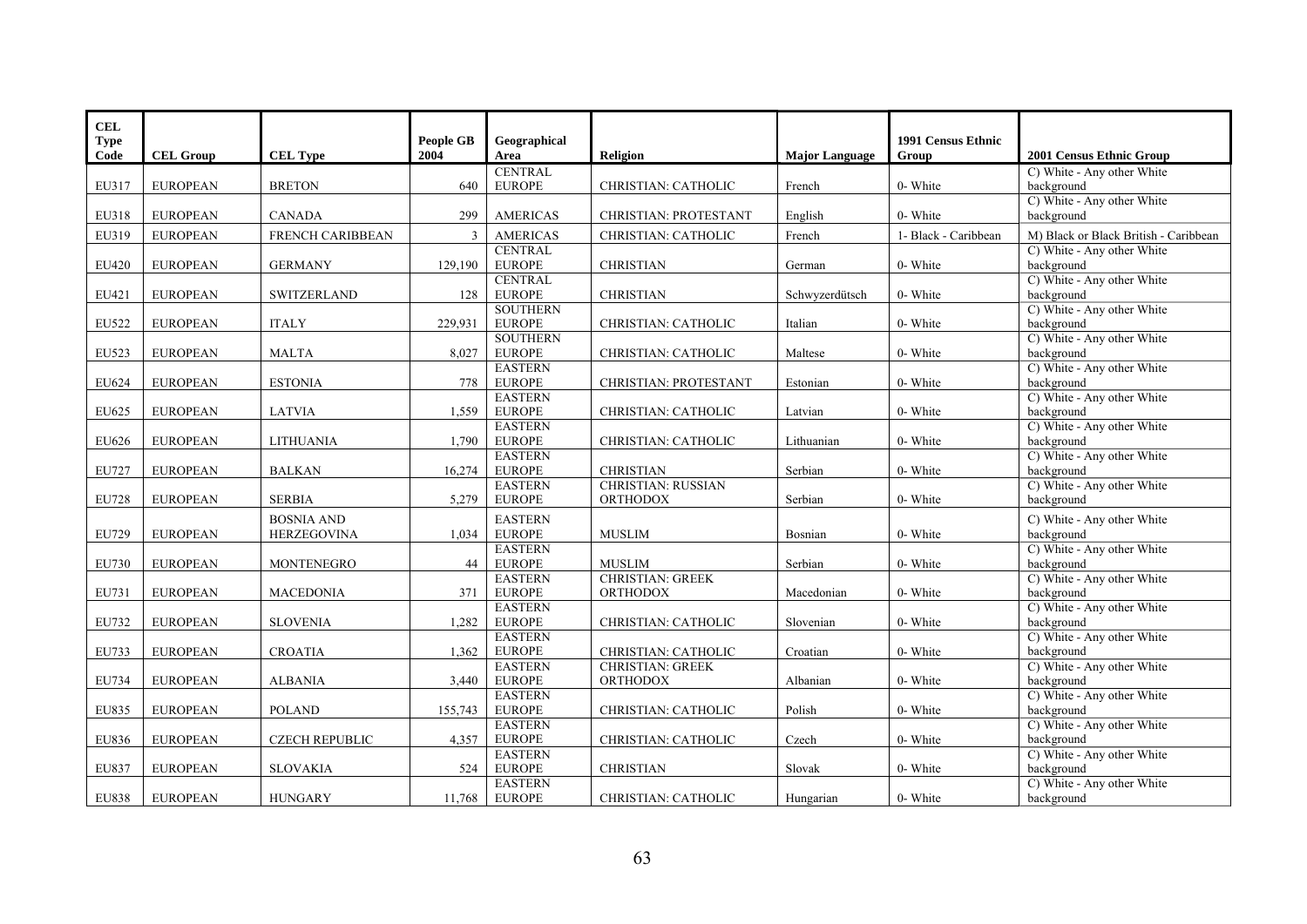| CEL                 |                  |                       |                          |                                  |                                              |                       |                                    |                                          |
|---------------------|------------------|-----------------------|--------------------------|----------------------------------|----------------------------------------------|-----------------------|------------------------------------|------------------------------------------|
| <b>Type</b><br>Code | <b>CEL Group</b> | <b>CEL Type</b>       | <b>People GB</b><br>2004 | Geographical<br>Area             | Religion                                     | <b>Major Language</b> | <b>1991 Census Ethnic</b><br>Group | 2001 Census Ethnic Group                 |
|                     |                  |                       |                          | <b>EASTERN</b>                   | <b>CHRISTIAN: RUSSIAN</b>                    |                       |                                    | C) White - Any other White               |
| EU839               | <b>EUROPEAN</b>  | <b>BULGARIA</b>       | 109                      | <b>EUROPE</b>                    | <b>ORTHODOX</b>                              | Bulgarian             | 0- White                           | background                               |
|                     |                  |                       |                          | <b>EASTERN</b>                   | <b>CHRISTIAN: RUSSIAN</b>                    |                       |                                    | C) White - Any other White               |
| EU840               | <b>EUROPEAN</b>  | <b>ROMANIA</b>        | 744                      | <b>EUROPE</b>                    | <b>ORTHODOX</b>                              | Romanian              | 0- White                           | background                               |
|                     |                  |                       |                          | <b>EASTERN</b>                   | <b>CHRISTIAN: RUSSIAN</b>                    |                       |                                    | C) White - Any other White               |
| EU841               | <b>EUROPEAN</b>  | <b>ROMANIA BANAT</b>  | 29                       | <b>EUROPE</b>                    | <b>ORTHODOX</b>                              | Romanian              | 0- White                           | background                               |
|                     |                  |                       |                          | <b>EASTERN</b>                   | <b>CHRISTIAN: RUSSIAN</b>                    |                       |                                    | C) White - Any other White               |
| EU842               | <b>EUROPEAN</b>  | ROMANIA DOBREGA       | 28                       | <b>EUROPE</b>                    | <b>ORTHODOX</b>                              | Romanian              | 0- White                           | background                               |
|                     |                  | <b>ROMANIA</b>        |                          | <b>EASTERN</b>                   | <b>CHRISTIAN: RUSSIAN</b>                    |                       |                                    | C) White - Any other White               |
| EU843               | <b>EUROPEAN</b>  | MANAMURESCRIANA       | 331                      | <b>EUROPE</b>                    | <b>ORTHODOX</b>                              | Romanian              | 0- White                           | background                               |
|                     |                  |                       |                          | <b>EASTERN</b>                   | <b>CHRISTIAN: RUSSIAN</b>                    |                       |                                    | C) White - Any other White               |
| <b>EU844</b>        | <b>EUROPEAN</b>  | ROMANIA MOLDOVA       | 200                      | <b>EUROPE</b>                    | <b>ORTHODOX</b>                              | Romanian              | 0- White                           | background                               |
| <b>EU845</b>        | <b>EUROPEAN</b>  | ROMANIA MUNTENIA      | 364                      | <b>EASTERN</b><br><b>EUROPE</b>  | <b>CHRISTIAN: RUSSIAN</b><br><b>ORTHODOX</b> | Romanian              | 0- White                           | C) White - Any other White<br>background |
|                     |                  |                       |                          |                                  |                                              |                       |                                    |                                          |
|                     |                  | <b>ROMANIA</b>        |                          | <b>EASTERN</b>                   | <b>CHRISTIAN: RUSSIAN</b>                    |                       |                                    | C) White - Any other White               |
| EU846               | <b>EUROPEAN</b>  | TRANSILVANIA          | 835                      | <b>EUROPE</b><br><b>EASTERN</b>  | <b>ORTHODOX</b><br><b>CHRISTIAN: RUSSIAN</b> | Romanian              | 0- White                           | background<br>C) White - Any other White |
| <b>EU947</b>        | <b>EUROPEAN</b>  | <b>RUSSIA</b>         | 11,118                   | <b>EUROPE</b>                    | <b>ORTHODOX</b>                              | Russian               | 0- White                           | background                               |
|                     |                  |                       |                          | <b>EASTERN</b>                   | <b>CHRISTIAN: RUSSIAN</b>                    |                       |                                    | C) White - Any other White               |
| <b>EU948</b>        | <b>EUROPEAN</b>  | <b>BELARUS</b>        | 27                       | <b>EUROPE</b>                    | <b>ORTHODOX</b>                              | Belarusan             | 0- White                           | background                               |
|                     |                  |                       |                          | <b>EASTERN</b>                   | <b>CHRISTIAN: RUSSIAN</b>                    |                       |                                    | C) White - Any other White               |
| EU949               | <b>EUROPEAN</b>  | <b>UKRAINE</b>        | 3,948                    | <b>EUROPE</b>                    | <b>ORTHODOX</b>                              | Ukrainian             | 0- White                           | background                               |
|                     |                  |                       |                          | <b>CENTRAL</b>                   |                                              |                       |                                    | C) White - Any other White               |
| EU950               | <b>EUROPEAN</b>  | <b>AZERBAIJAN</b>     | 12                       | <b>ASIA</b>                      | <b>MUSLIM</b>                                | Azerbaijani, North    | 0- White                           | background                               |
|                     |                  |                       |                          | <b>CENTRAL</b>                   | <b>CHRISTIAN: RUSSIAN</b>                    |                       |                                    | C) White - Any other White               |
| EU951               | <b>EUROPEAN</b>  | <b>GEORGIA</b>        | 185                      | <b>ASIA</b>                      | <b>ORTHODOX</b>                              | Georgian              | 0- White                           | background                               |
|                     | <b>GREEK</b>     |                       |                          | <b>SOUTHERN</b>                  | <b>CHRISTIAN: GREEK</b>                      |                       |                                    | C) White - Any other White               |
| GR110               | <b>ORTHODOX</b>  | <b>GREECE</b>         | 29,134                   | <b>EUROPE</b>                    | <b>ORTHODOX</b>                              | Greek                 | 0- White                           | background                               |
|                     | <b>GREEK</b>     |                       |                          | <b>SOUTHERN</b>                  | <b>CHRISTIAN: GREEK</b>                      |                       |                                    | C) White - Any other White               |
| GR211               | <b>ORTHODOX</b>  | <b>GREEK CYPRUS</b>   | 79,304                   | <b>EUROPE</b>                    | <b>ORTHODOX</b>                              | Greek                 | 0- White                           | background                               |
|                     | <b>GREEK</b>     |                       |                          | <b>SOUTHERN</b>                  | <b>CHRISTIAN: GREEK</b>                      |                       |                                    | C) White - Any other White               |
| GR212               | <b>ORTHODOX</b>  | <b>GREEK ORTHODOX</b> | 932                      | <b>EUROPE</b>                    | <b>ORTHODOX</b>                              | Greek                 | 0- White                           | background                               |
|                     |                  |                       |                          | <b>SOUTHERN</b>                  |                                              |                       |                                    | C) White - Any other White               |
| HI110               | <b>HISPANIC</b>  | <b>HISPANIC</b>       | 6,084                    | <b>EUROPE</b>                    | CHRISTIAN: CATHOLIC                          | Spanish               | 0- White                           | background                               |
|                     | <b>HISPANIC</b>  |                       |                          | <b>SOUTHERN</b><br><b>EUROPE</b> |                                              |                       | 0- White                           | C) White - Any other White<br>background |
| HI211               |                  | <b>PORTUGAL</b>       | 86,930                   |                                  | CHRISTIAN: CATHOLIC                          | Portuguese            | 8- Any other ethnic                | S) Other Ethnic Groups - Any other       |
| HI212               | <b>HISPANIC</b>  | <b>BRAZIL</b>         | 1,949                    | <b>AMERICAS</b>                  | <b>CHRISTIAN: CATHOLIC</b>                   | Portuguese            | group                              | ethnic group                             |
| HI213               | <b>HISPANIC</b>  | <b>ANGOLA</b>         | 458                      | <b>AFRICA</b>                    | CHRISTIAN: CATHOLIC                          | Portuguese            | 2- Black - African                 | N) Black or Black British - African      |
|                     |                  |                       |                          |                                  |                                              |                       |                                    |                                          |
| HI214               | <b>HISPANIC</b>  | $_{\rm GOA}$          | 990                      | <b>SOUTH ASIA</b>                | CHRISTIAN: CATHOLIC                          | Portuguese            | 4- Indian                          | H) Asian or Asian British - Indian       |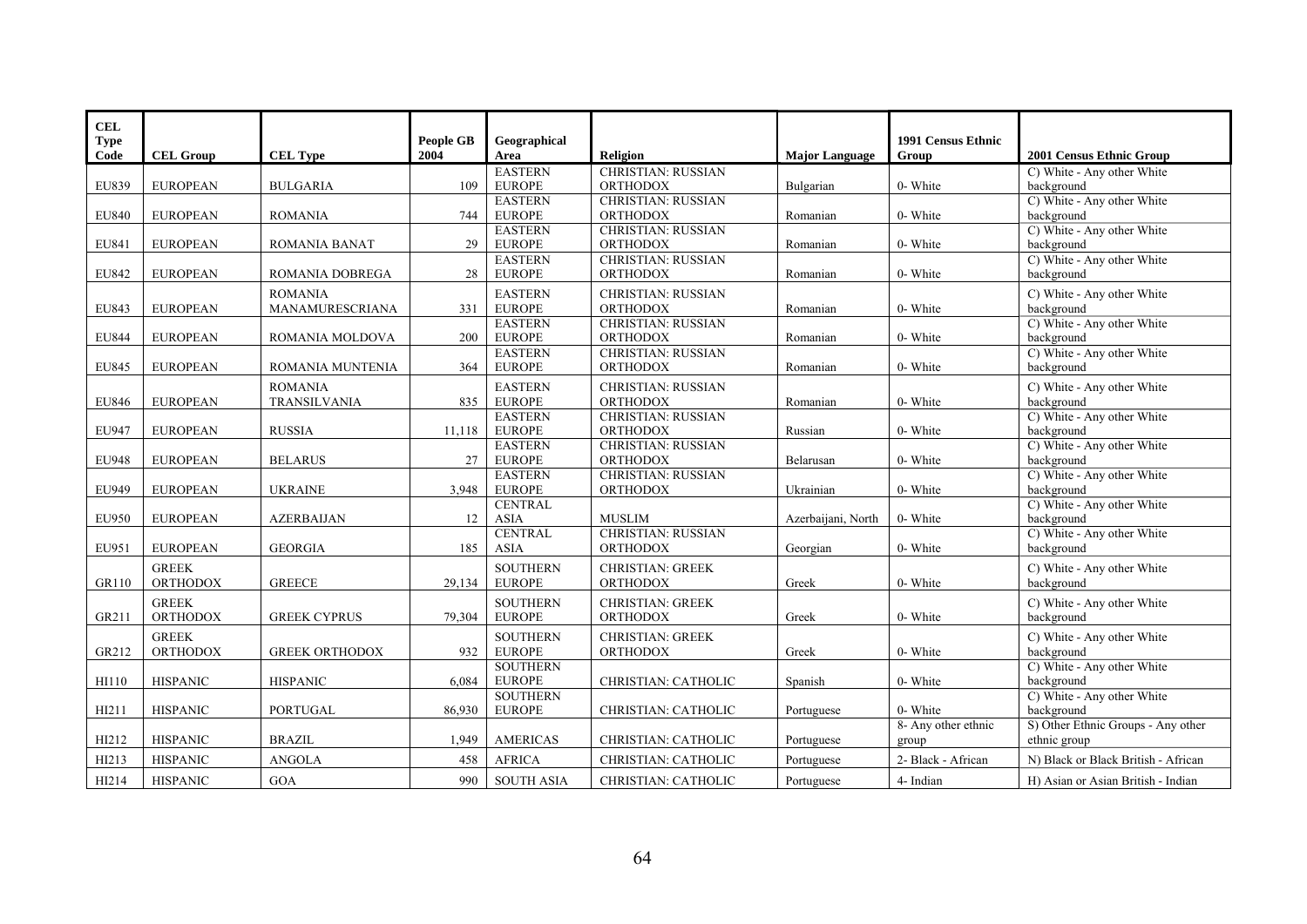| <b>CEL</b>   |                      |                         |                  |                     |                      |                       |                              |                                                    |
|--------------|----------------------|-------------------------|------------------|---------------------|----------------------|-----------------------|------------------------------|----------------------------------------------------|
| <b>Type</b>  |                      |                         | <b>People GB</b> | Geographical        |                      |                       | <b>1991 Census Ethnic</b>    |                                                    |
| Code         | <b>CEL Group</b>     | <b>CEL Type</b>         | 2004             | Area                | Religion             | <b>Major Language</b> | Group                        | 2001 Census Ethnic Group                           |
|              |                      |                         |                  | <b>SOUTHERN</b>     |                      |                       |                              | C) White - Any other White                         |
| HI315        | <b>HISPANIC</b>      | <b>SPAIN</b>            | 80,180           | <b>EUROPE</b>       | CHRISTIAN: CATHOLIC  | Spanish               | 0- White                     | background                                         |
|              |                      |                         |                  | <b>SOUTHERN</b>     |                      |                       |                              | C) White - Any other White                         |
| HI316        | <b>HISPANIC</b>      | <b>CASTILLIAN</b>       | 10,775           | <b>EUROPE</b>       | CHRISTIAN: CATHOLIC  | Spanish               | 0- White                     | background                                         |
| HI317        |                      |                         |                  | <b>AMERICAS</b>     |                      |                       | 8- Any other ethnic          | S) Other Ethnic Groups - Any other<br>ethnic group |
|              | <b>HISPANIC</b>      | <b>LATIN AMERICA</b>    | 3,644            |                     | CHRISTIAN: CATHOLIC  | Spanish               | group<br>8- Any other ethnic | S) Other Ethnic Groups - Any other                 |
| HI318        | <b>HISPANIC</b>      | <b>PHILIPPINES</b>      | 1,976            | <b>EAST ASIA</b>    | CHRISTIAN: CATHOLIC  | Filipino              | group                        | ethnic group                                       |
|              |                      |                         |                  | <b>SOUTHERN</b>     |                      |                       |                              | C) White - Any other White                         |
| HI419        | <b>HISPANIC</b>      | <b>BASQUE</b>           | 1,568            | <b>EUROPE</b>       | CHRISTIAN: CATHOLIC  | Basque                | 0- White                     | background                                         |
|              |                      |                         |                  | <b>SOUTHERN</b>     |                      |                       |                              | C) White - Any other White                         |
| HI520        | <b>HISPANIC</b>      | <b>CATALAN</b>          | 3,105            | <b>EUROPE</b>       | CHRISTIAN: CATHOLIC  | Catalan               | 0- White                     | background                                         |
|              |                      |                         |                  | <b>SOUTHERN</b>     |                      |                       |                              | C) White - Any other White                         |
| HI621        | <b>HISPANIC</b>      | <b>GALICIAN</b>         | 511              | <b>EUROPE</b>       | CHRISTIAN: CATHOLIC  | Galician              | 0- White                     | background                                         |
|              |                      |                         |                  |                     |                      |                       | 8- Any other ethnic          | S) Other Ethnic Groups - Any other                 |
| <b>IN110</b> | <b>INTERNATIONAL</b> | <b>INTERNATIONAL</b>    | 15,799           | <b>UNCLASSIFIED</b> | Not Applicable       | Not Applicable        | group                        | ethnic group                                       |
|              |                      |                         |                  |                     |                      |                       |                              |                                                    |
| IN211        | <b>INTERNATIONAL</b> | <b>UNCLASSIFIED</b>     | 511              |                     | Not Applicable       | Not Applicable        | 9- Unknown                   | Z) Unknown                                         |
|              | <b>JEWISH AND</b>    | <b>JEWISH AND</b>       |                  |                     |                      |                       |                              | C) White - Any other White                         |
| JA110        | <b>ARMENIAN</b>      | <b>ARMENIAN</b>         | 72               | <b>DIASPORIC</b>    | Not Applicable       | Not Applicable        | 0- White                     | background                                         |
|              | <b>JEWISH AND</b>    |                         |                  |                     |                      |                       |                              | C) White - Any other White                         |
| JA211        | <b>ARMENIAN</b>      | <b>JEWISH</b>           | 80,522           | <b>DIASPORIC</b>    | <b>JEWISH</b>        | Hebrew                | 0- White                     | background                                         |
|              |                      |                         |                  |                     |                      |                       |                              |                                                    |
|              | <b>JEWISH AND</b>    |                         |                  |                     |                      |                       |                              | C) White - Any other White                         |
| JA212        | <b>ARMENIAN</b>      | <b>SEPHARDIC JEWISH</b> | 821              | <b>DIASPORIC</b>    | <b>JEWISH</b>        | Ladino                | 0- White                     | background                                         |
|              | <b>JEWISH AND</b>    |                         |                  | <b>CENTRAL</b>      | CHRISTIAN:           |                       |                              | C) White - Any other White                         |
| JA313        | <b>ARMENIAN</b>      | <b>ARMENIAN</b>         | 4,353            | <b>ASIA</b>         | ORTHODOX CALCEDONIAN | Armenian              | 0- White                     | background                                         |
| JP110        | <b>JAPANESE</b>      | <b>JAPAN</b>            |                  |                     |                      |                       | 8- Any other ethnic          | S) Other Ethnic Groups - Any other                 |
|              |                      |                         | 6,335            | <b>EAST ASIA</b>    | <b>BHUDDIST</b>      | Japanese              | group<br>8- Any other ethnic | ethnic group<br>S) Other Ethnic Groups - Any other |
| ML110        | <b>MUSLIM</b>        | <b>MUSLIM</b>           | 103,514          | <b>MIDDLE EAST</b>  | <b>MUSLIM</b>        | Arabic                | group                        | ethnic group                                       |
|              |                      |                         |                  |                     |                      |                       | 8- Any other ethnic          | S) Other Ethnic Groups - Any other                 |
| ML211        | <b>MUSLIM</b>        | <b>MIDDLE EAST</b>      | 672              | <b>MIDDLE EAST</b>  | <b>MUSLIM</b>        | Arabic                | group                        | ethnic group                                       |
|              |                      |                         |                  |                     |                      |                       | 8- Any other ethnic          | S) Other Ethnic Groups - Any other                 |
| ML212        | <b>MUSLIM</b>        | <b>IRAN</b>             | 10,312           | <b>MIDDLE EAST</b>  | <b>MUSLIM</b>        | Farsi                 | group                        | ethnic group                                       |
|              |                      |                         |                  |                     |                      |                       | 8- Any other ethnic          | S) Other Ethnic Groups - Any other                 |
| ML213        | <b>MUSLIM</b>        | <b>IRAO</b>             | 262              | <b>MIDDLE EAST</b>  | <b>MUSLIM</b>        | Arabic                | group                        | ethnic group                                       |
|              |                      |                         |                  |                     |                      |                       | 8- Any other ethnic          | S) Other Ethnic Groups - Any other                 |
| ML214        | <b>MUSLIM</b>        | <b>JORDAN</b>           | 55               | <b>MIDDLE EAST</b>  | <b>MUSLIM</b>        | Arabic                | group                        | ethnic group                                       |
|              | ${\rm MUSLIM}$       |                         |                  |                     |                      |                       | 8- Any other ethnic          | S) Other Ethnic Groups - Any other<br>ethnic group |
| ML215        |                      | <b>KUWAIT</b>           | 3                | MIDDLE EAST         | <b>MUSLIM</b>        | Arabic                | group<br>8- Any other ethnic | S) Other Ethnic Groups - Any other                 |
| ML216        | <b>MUSLIM</b>        | <b>LEBANON</b>          | 3,107            | <b>MIDDLE EAST</b>  | <b>MUSLIM</b>        | Arabic                | group                        | ethnic group                                       |
|              |                      |                         |                  |                     |                      |                       |                              |                                                    |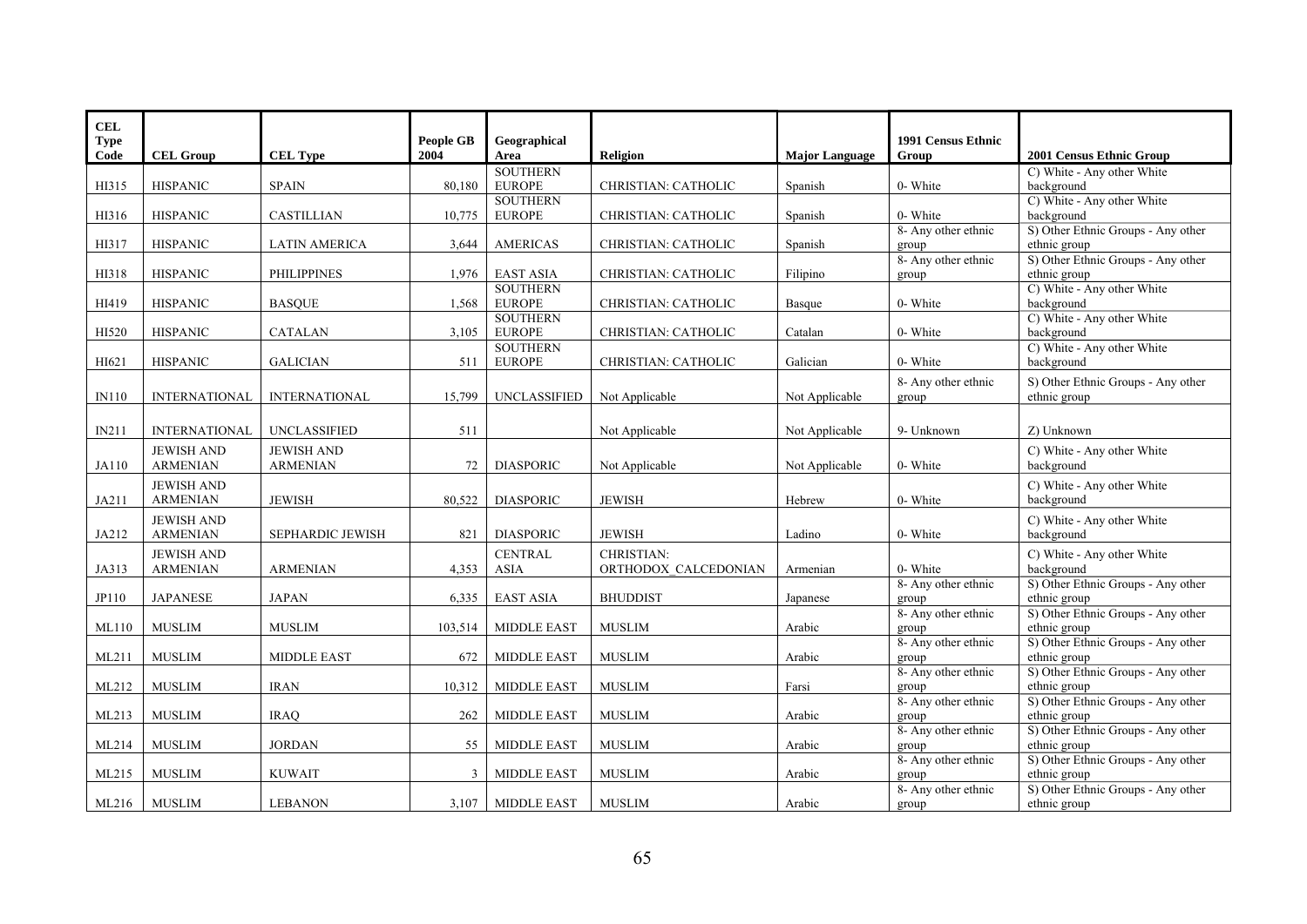| <b>CEL</b>  |                  |                     |                  |                               |                 |                       |                              |                                                    |
|-------------|------------------|---------------------|------------------|-------------------------------|-----------------|-----------------------|------------------------------|----------------------------------------------------|
| <b>Type</b> |                  |                     | <b>People GB</b> | Geographical                  |                 |                       | 1991 Census Ethnic           |                                                    |
| Code        | <b>CEL Group</b> | <b>CEL Type</b>     | 2004             | Area                          | <b>Religion</b> | <b>Major Language</b> | Group                        | 2001 Census Ethnic Group                           |
|             |                  |                     |                  |                               |                 |                       | 8- Any other ethnic          | S) Other Ethnic Groups - Any other                 |
| ML217       | <b>MUSLIM</b>    | <b>OMAN</b>         | 5                | <b>MIDDLE EAST</b>            | <b>MUSLIM</b>   | Arabic                | group                        | ethnic group                                       |
|             |                  |                     |                  |                               |                 |                       | 8- Any other ethnic          | S) Other Ethnic Groups - Any other                 |
| ML218       | <b>MUSLIM</b>    | <b>SAUDI ARABIA</b> | 186              | <b>MIDDLE EAST</b>            | <b>MUSLIM</b>   | Arabic                | group                        | ethnic group                                       |
|             |                  |                     |                  |                               |                 |                       | 8- Any other ethnic          | S) Other Ethnic Groups - Any other                 |
| ML219       | <b>MUSLIM</b>    | <b>SYRIA</b>        | 142              | <b>MIDDLE EAST</b>            | <b>MUSLIM</b>   | Arabic                | group                        | ethnic group                                       |
|             |                  | <b>UNITED ARAB</b>  |                  |                               |                 |                       | 8- Any other ethnic          | S) Other Ethnic Groups - Any other                 |
| ML220       | <b>MUSLIM</b>    | <b>EMIRATES</b>     | 14               | <b>MIDDLE EAST</b>            | <b>MUSLIM</b>   | Arabic                | group                        | ethnic group                                       |
|             |                  |                     |                  |                               |                 |                       | 8- Any other ethnic          | S) Other Ethnic Groups - Any other                 |
| ML221       | <b>MUSLIM</b>    | <b>YEMEN</b>        | 6                | <b>MIDDLE EAST</b>            | <b>MUSLIM</b>   | Arabic                | group                        | ethnic group                                       |
| ML322       | <b>MUSLIM</b>    | <b>KAZAKHSTAN</b>   | 11               | <b>CENTRAL</b><br><b>ASIA</b> | <b>MUSLIM</b>   | Kazakh                | 8- Any other ethnic<br>group | S) Other Ethnic Groups - Any other<br>ethnic group |
|             |                  |                     |                  | <b>CENTRAL</b>                |                 |                       | 8- Any other ethnic          | S) Other Ethnic Groups - Any other                 |
| ML323       | <b>MUSLIM</b>    | KYRGYZSTAN          | 2                | <b>ASIA</b>                   | <b>MUSLIM</b>   | Kirghiz               | group                        | ethnic group                                       |
|             |                  |                     |                  | <b>CENTRAL</b>                |                 |                       | 8- Any other ethnic          | S) Other Ethnic Groups - Any other                 |
| ML324       | <b>MUSLIM</b>    | <b>TURKMENISTAN</b> | 8                | <b>ASIA</b>                   | <b>MUSLIM</b>   | Turkmen               | group                        | ethnic group                                       |
|             |                  |                     |                  | <b>CENTRAL</b>                |                 |                       | 8- Any other ethnic          | S) Other Ethnic Groups - Any other                 |
| ML325       | <b>MUSLIM</b>    | <b>UZBEKISTAN</b>   | 3                | <b>ASIA</b>                   | <b>MUSLIM</b>   | Uzbek                 | group                        | ethnic group                                       |
|             |                  |                     |                  | <b>CENTRAL</b>                |                 |                       | 8- Any other ethnic          | S) Other Ethnic Groups - Any other                 |
| ML326       | <b>MUSLIM</b>    | <b>AFGHANISTAN</b>  | 3,687            | <b>ASIA</b>                   | <b>MUSLIM</b>   | Farsi                 | group                        | ethnic group                                       |
|             |                  |                     |                  |                               |                 |                       |                              | K) Asian or Asian British -                        |
| ML427       | <b>MUSLIM</b>    | <b>BANGLADESH</b>   | 179,401          | <b>SOUTH ASIA</b>             | <b>MUSLIM</b>   | Bengali               | 6-Bangladeshi                | Bangladeshi                                        |
| ML428       | <b>MUSLIM</b>    | <b>MUSLIM INDIA</b> | 25,704           | <b>SOUTH ASIA</b>             | <b>MUSLIM</b>   | Punjabi               | 4- Indian                    | H) Asian or Asian British - Indian                 |
| ML429       | <b>MUSLIM</b>    | <b>PAKISTAN</b>     | 508,699          | <b>SOUTH ASIA</b>             | <b>MUSLIM</b>   | Punjabi               | 5- Pakistani                 | J) Asian or Asian British - Pakistani              |
| ML430       | <b>MUSLIM</b>    | PAKISTANI KASHMIR   | 91,472           | <b>SOUTH ASIA</b>             | <b>MUSLIM</b>   | Kashmiri              | 5- Pakistani                 | J) Asian or Asian British - Pakistani              |
|             |                  |                     |                  |                               |                 |                       | 8- Any other ethnic          | S) Other Ethnic Groups - Any other                 |
| ML431       | <b>MUSLIM</b>    | MALAYSIAN MUSLIM    | 220              | <b>EAST ASIA</b>              | <b>MUSLIM</b>   | Malay                 | group                        | ethnic group                                       |
|             |                  |                     |                  |                               |                 |                       | 8- Any other ethnic          | S) Other Ethnic Groups - Any other                 |
| ML532       | <b>MUSLIM</b>    | <b>ALGERIA</b>      | 2,585            | <b>AFRICA</b>                 | <b>MUSLIM</b>   | Arabic                | group                        | ethnic group                                       |
|             |                  |                     |                  |                               |                 |                       | 8- Any other ethnic          | S) Other Ethnic Groups - Any other                 |
| ML533       | <b>MUSLIM</b>    | <b>EGYPT</b>        | 479              | <b>AFRICA</b>                 | <b>MUSLIM</b>   | Arabic                | group<br>8- Any other ethnic | ethnic group<br>S) Other Ethnic Groups - Any other |
| ML534       | <b>MUSLIM</b>    | <b>TUNISIA</b>      | 39               | <b>AFRICA</b>                 | <b>MUSLIM</b>   | Arabic                | group                        | ethnic group                                       |
|             |                  |                     |                  |                               |                 |                       | 8- Any other ethnic          | S) Other Ethnic Groups - Any other                 |
| ML535       | <b>MUSLIM</b>    | <b>LIBYA</b>        | 38               | <b>AFRICA</b>                 | <b>MUSLIM</b>   | Arabic                | group                        | ethnic group                                       |
|             |                  |                     |                  |                               |                 |                       | 8- Any other ethnic          | S) Other Ethnic Groups - Any other                 |
| ML536       | <b>MUSLIM</b>    | <b>MOROCCO</b>      | 572              | <b>AFRICA</b>                 | <b>MUSLIM</b>   | Arabic                | group                        | ethnic group                                       |
|             |                  | <b>WEST AFRICAN</b> |                  |                               |                 |                       |                              |                                                    |
| ML637       | <b>MUSLIM</b>    | <b>MUSLIM</b>       | 2,399            | <b>AFRICA</b>                 | <b>MUSLIM</b>   | Arabic                | 2- Black - African           | N) Black or Black British - African                |
| ML638       | <b>MUSLIM</b>    | <b>SOMALIA</b>      | 33,260           | <b>AFRICA</b>                 | <b>MUSLIM</b>   | Somali                | 2- Black - African           | N) Black or Black British - African                |
|             |                  |                     |                  |                               |                 |                       |                              |                                                    |
| ML639       | <b>MUSLIM</b>    | <b>SUDAN</b>        | 468              | <b>AFRICA</b>                 | <b>MUSLIM</b>   | Arabic                | 2- Black - African           | N) Black or Black British - African                |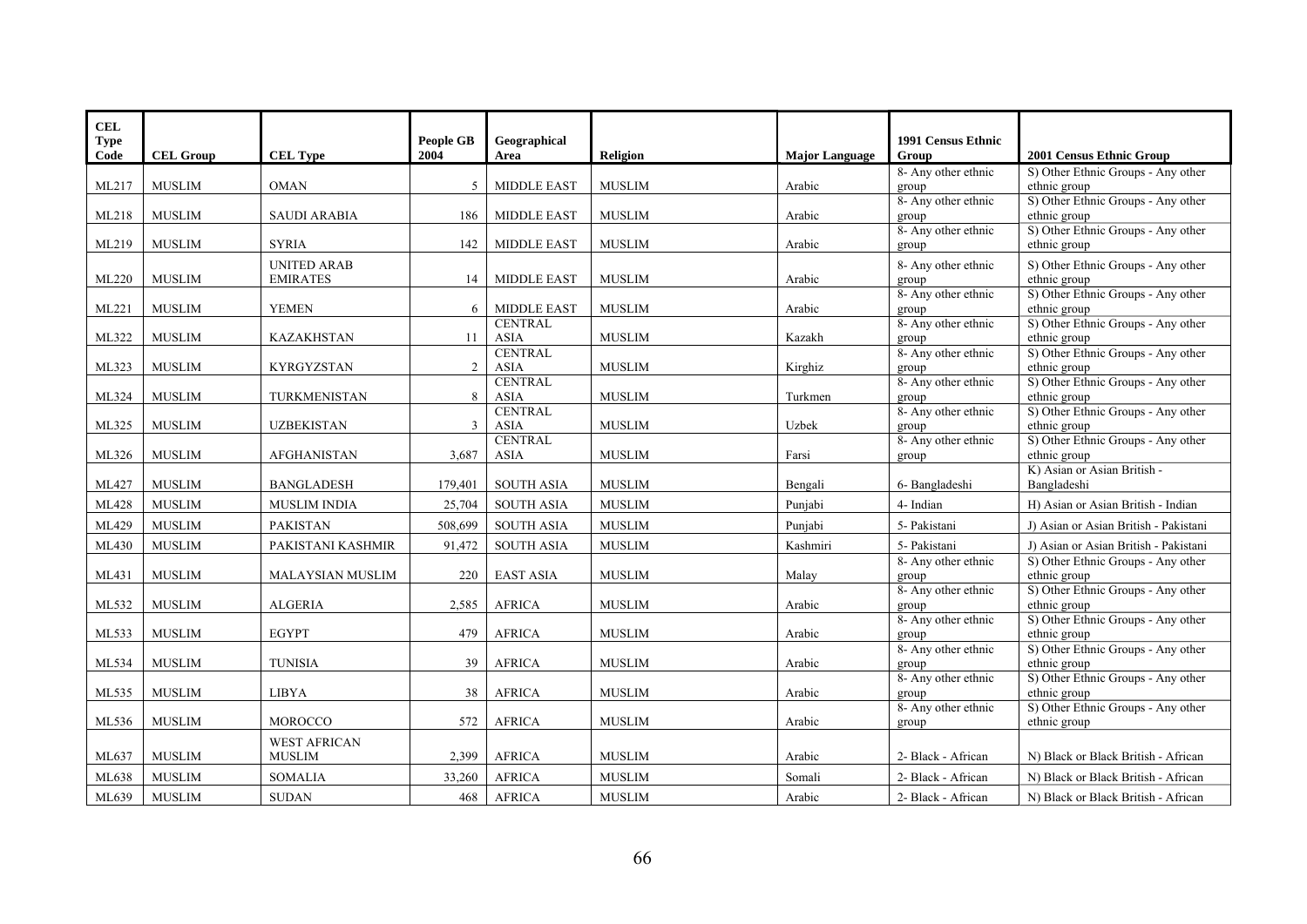| <b>CEL</b><br><b>Type</b> |                    |                         | People GB | Geographical                     |                         |                          | 1991 Census Ethnic           |                                                    |
|---------------------------|--------------------|-------------------------|-----------|----------------------------------|-------------------------|--------------------------|------------------------------|----------------------------------------------------|
| Code                      | <b>CEL Group</b>   | <b>CEL Type</b>         | 2004      | Area                             | <b>Religion</b>         | <b>Major Language</b>    | Group                        | 2001 Census Ethnic Group                           |
| ML640                     | <b>MUSLIM</b>      | <b>ERITREA</b>          | 1,397     | <b>AFRICA</b>                    | <b>CHRISTIAN: OTHER</b> | Tigré                    | 2- Black - African           | N) Black or Black British - African                |
|                           |                    |                         |           |                                  |                         | Turkish                  | 8- Any other ethnic          | S) Other Ethnic Groups - Any other<br>ethnic group |
| ML741                     | <b>MUSLIM</b>      | <b>TURKEY</b>           | 50,706    | <b>MIDDLE EAST</b>               | <b>MUSLIM</b>           |                          | group<br>8- Any other ethnic | S) Other Ethnic Groups - Any other                 |
| ML742                     | <b>MUSLIM</b>      | <b>TURKISH CYPRUS</b>   | 1,205     | <b>MIDDLE EAST</b>               | <b>MUSLIM</b>           | Turkish                  | group                        | ethnic group                                       |
|                           |                    |                         |           | <b>EASTERN</b>                   |                         |                          |                              | C) White - Any other White                         |
| ML743                     | <b>MUSLIM</b>      | <b>BALKAN MUSLIM</b>    | 10        | <b>EUROPE</b>                    | <b>MUSLIM</b>           | Bosnian                  | 0- White                     | background                                         |
|                           |                    |                         |           | <b>NORTHERN</b>                  |                         |                          |                              | C) White - Any other White<br>background           |
| <b>ND110</b>              | <b>NORDIC</b>      | <b>NORDIC</b>           | 6,377     | <b>EUROPE</b><br><b>NORTHERN</b> | CHRISTIAN: PROTESTANT   | Not Applicable           | 0- White                     | C) White - Any other White                         |
| ND211                     | <b>NORDIC</b>      | <b>DENMARK</b>          | 20,561    | <b>EUROPE</b>                    | CHRISTIAN: PROTESTANT   | Danish                   | 0- White                     | background                                         |
|                           |                    |                         |           | <b>NORTHERN</b>                  |                         |                          |                              | C) White - Any other White                         |
| ND212                     | <b>NORDIC</b>      | <b>ICELAND</b>          | 115       | <b>EUROPE</b>                    | CHRISTIAN: PROTESTANT   | Icelandic                | 0- White                     | background                                         |
|                           |                    |                         |           | <b>NORTHERN</b>                  |                         |                          |                              | C) White - Any other White                         |
| ND213                     | <b>NORDIC</b>      | <b>SWEDEN</b>           | 19,090    | <b>EUROPE</b>                    | CHRISTIAN: PROTESTANT   | Swedish                  | 0- White                     | background                                         |
| <b>ND214</b>              | <b>NORDIC</b>      | <b>NORWAY</b>           | 186,375   | <b>NORTHERN</b><br><b>EUROPE</b> | CHRISTIAN: PROTESTANT   | Norwegian                | 0- White                     | C) White - Any other White<br>background           |
|                           |                    |                         |           | <b>NORTHERN</b>                  |                         |                          |                              | C) White - Any other White                         |
| <b>ND315</b>              | <b>NORDIC</b>      | <b>FINLAND</b>          | 5,685     | <b>EUROPE</b>                    | CHRISTIAN: PROTESTANT   | Finnish                  | 0- White                     | background                                         |
|                           |                    |                         |           |                                  |                         |                          | 8- Any other ethnic          | S) Other Ethnic Groups - Any other                 |
| SA110                     | <b>SOUTH ASIAN</b> | <b>SOUTH ASIA</b>       | 12,699    | <b>SOUTH ASIA</b>                | <b>BHUDDIST</b>         | Hindi                    | group                        | ethnic group                                       |
| SA211                     | <b>SOUTH ASIAN</b> | <b>INDIA HINDI</b>      | 319,677   | <b>SOUTH ASIA</b>                | <b>HINDU</b>            | Hindi                    | 4- Indian                    | H) Asian or Asian British - Indian                 |
| SA212                     | <b>SOUTH ASIAN</b> | <b>INDIA NORTH</b>      | 75,282    | <b>SOUTH ASIA</b>                | <b>HINDU</b>            | Hindi                    | 4- Indian                    | H) Asian or Asian British - Indian                 |
| SA213                     | <b>SOUTH ASIAN</b> | <b>INDIA SOUTH</b>      | 302       | <b>SOUTH ASIA</b>                | <b>BHUDDIST</b>         | Hindi                    | 4- Indian                    | H) Asian or Asian British - Indian                 |
| SA214                     | <b>SOUTH ASIAN</b> | HINDU NOT INDIAN        | 22,106    | <b>SOUTH ASIA</b>                | <b>HINDU</b>            | Hindi                    | 4- Indian                    | H) Asian or Asian British - Indian                 |
|                           |                    |                         |           |                                  |                         |                          |                              | L) Asian or Asian British - Any other              |
| SA315                     | <b>SOUTH ASIAN</b> | <b>SRI LANKA</b>        | 53,919    | <b>SOUTH ASIA</b>                | <b>BHUDDIST</b>         | Sinhala                  | 4- Indian                    | Asian background                                   |
|                           |                    |                         |           |                                  |                         |                          |                              | K) Asian or Asian British -                        |
| SA316                     | <b>SOUTH ASIAN</b> | <b>BANGLADESH HINDU</b> | 2,974     | <b>SOUTH ASIA</b>                | <b>HINDU</b>            | Bengali                  | 6- Bangladeshi               | Bangladeshi                                        |
|                           |                    |                         |           |                                  |                         |                          | 8- Any other ethnic          | S) Other Ethnic Groups - Any other                 |
| SA317                     | <b>SOUTH ASIAN</b> | <b>BHUTAN</b>           | 3         | <b>SOUTH ASIA</b>                | <b>BHUDDIST</b>         | Dzongkha                 | group                        | ethnic group                                       |
|                           |                    |                         |           |                                  |                         |                          | 8- Any other ethnic          | L) Asian or Asian British - Any other              |
| SA318                     | <b>SOUTH ASIAN</b> | <b>NEPAL</b>            | 150       | <b>SOUTH ASIA</b>                | <b>HINDU</b>            | Nepali                   | group                        | Asian background                                   |
|                           |                    |                         |           |                                  |                         |                          |                              | L) Asian or Asian British - Any other              |
| SA419                     | <b>SOUTH ASIAN</b> | <b>MAURITIUS</b>        | 1,765     | <b>SOUTH ASIA</b>                | <b>HINDU</b>            | Morisven                 | 4- Indian                    | Asian background                                   |
| SA420                     | <b>SOUTH ASIAN</b> | <b>SEYCHELLES</b>       | 71        | <b>SOUTH ASIA</b>                | CHRISTIAN: CATHOLIC     | Seselwa Creole<br>French | 8- Any other ethnic<br>group | S) Other Ethnic Groups - Any other<br>ethnic group |
|                           |                    |                         |           |                                  |                         |                          |                              |                                                    |
|                           | <b>SOUTH ASIAN</b> | <b>KENYAN ASIAN</b>     | 1,121     | <b>AFRICA</b>                    | <b>HINDU</b>            | Hindi                    | 4- Indian                    | L) Asian or Asian British - Any other              |
| SA421                     |                    |                         |           |                                  |                         |                          |                              | Asian background                                   |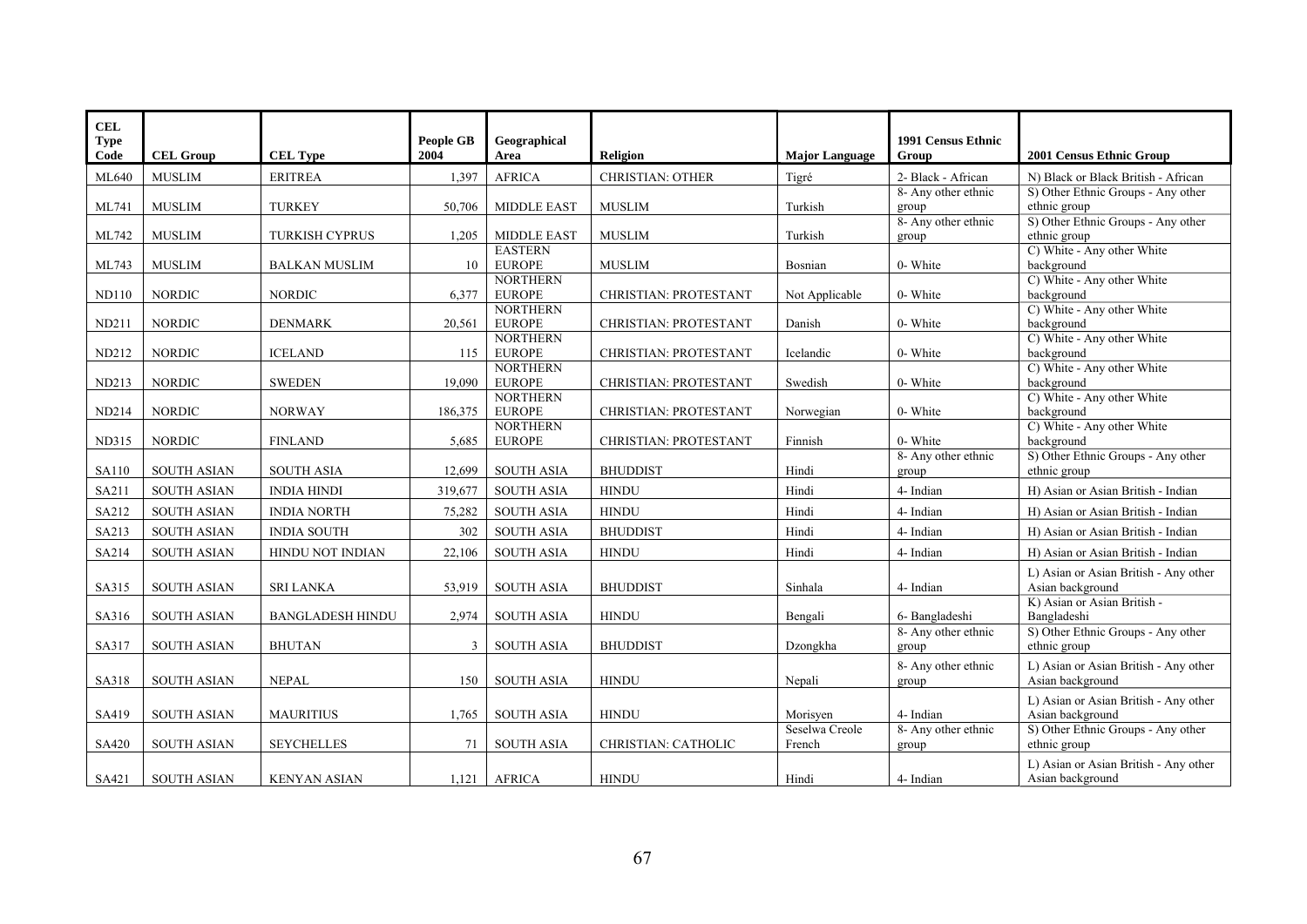| <b>CEL</b><br><b>Type</b><br>Code | <b>CEL Group</b>   | <b>CEL Type</b>              | <b>People GB</b><br>2004 | Geographical<br>Area | Religion       | <b>Major Language</b> | 1991 Census Ethnic<br>Group | 2001 Census Ethnic Group                                  |
|-----------------------------------|--------------------|------------------------------|--------------------------|----------------------|----------------|-----------------------|-----------------------------|-----------------------------------------------------------|
| SA522                             | <b>SOUTH ASIAN</b> | <b>ASIAN CARIBBEAN</b>       | 581                      | <b>AMERICAS</b>      | <b>HINDU</b>   | Hindi                 | 4- Indian                   | L) Asian or Asian British - Any other<br>Asian background |
| SA523                             | <b>SOUTH ASIAN</b> | <b>GUYANA</b>                | 911                      | <b>AMERICAS</b>      | <b>HINDU</b>   | Hindi                 | 4- Indian                   | L) Asian or Asian British - Any other<br>Asian background |
| <b>SK110</b>                      | <b>SIKH</b>        | <b>INDIA SIKH</b>            | 283,657                  | <b>SOUTH ASIA</b>    | <b>SIKH</b>    | Punjabi               | 4- Indian                   | H) Asian or Asian British - Indian                        |
| ZU110                             | UNCLASSIFIED       | <b>UNCLASSIFIED</b>          | 21,826                   | <b>UNCLASSIFIED</b>  | Not Applicable | Not Applicable        | 9- Unknown                  | Z) Unknown                                                |
| ZZ110                             | <b>VOID</b>        | <b>VOID</b>                  | 12,118                   | UNCLASSIFIED         | Not Applicable | Not Applicable        | 9- Unknown                  | Z) Unknown                                                |
| ZZ211                             | <b>VOID</b>        | <b>VOID - SURNAME</b>        | 819                      | <b>UNCLASSIFIED</b>  | Not Applicable | Not Applicable        | 9- Unknown                  | Z) Unknown                                                |
| ZZ212                             | <b>VOID</b>        | <b>VOID INITIAL</b>          | 94,621                   | <b>UNCLASSIFIED</b>  | Not Applicable | Not Applicable        | 9- Unknown                  | Z) Unknown                                                |
| ZZ213                             | <b>VOID</b>        | <b>VOID OTHER</b>            | 56                       | UNCLASSIFIED         | Not Applicable | Not Applicable        | 9- Unknown                  | Z) Unknown                                                |
| ZZ214                             | <b>VOID</b>        | <b>VOID PERSONAL</b><br>NAME | 5,464                    | UNCLASSIFIED         | Not Applicable | Not Applicable        | 9- Unknown                  | Z) Unknown                                                |
| ZZ215                             | <b>VOID</b>        | <b>VOID TITLE</b>            | 1,858                    | <b>UNCLASSIFIED</b>  | Not Applicable | Not Applicable        | 9- Unknown                  | Z) Unknown                                                |
| ZZ316                             | <b>VOID</b>        | <b>NOT FOUND</b>             | 110,049                  |                      | Not Applicable | Not Applicable        | 9- Unknown                  | Z) Unknown                                                |

**Table 7: Lookup table between CEL Types and various onomastic groups (CEL Groups), languages, religions, geographical regions, and Census categories**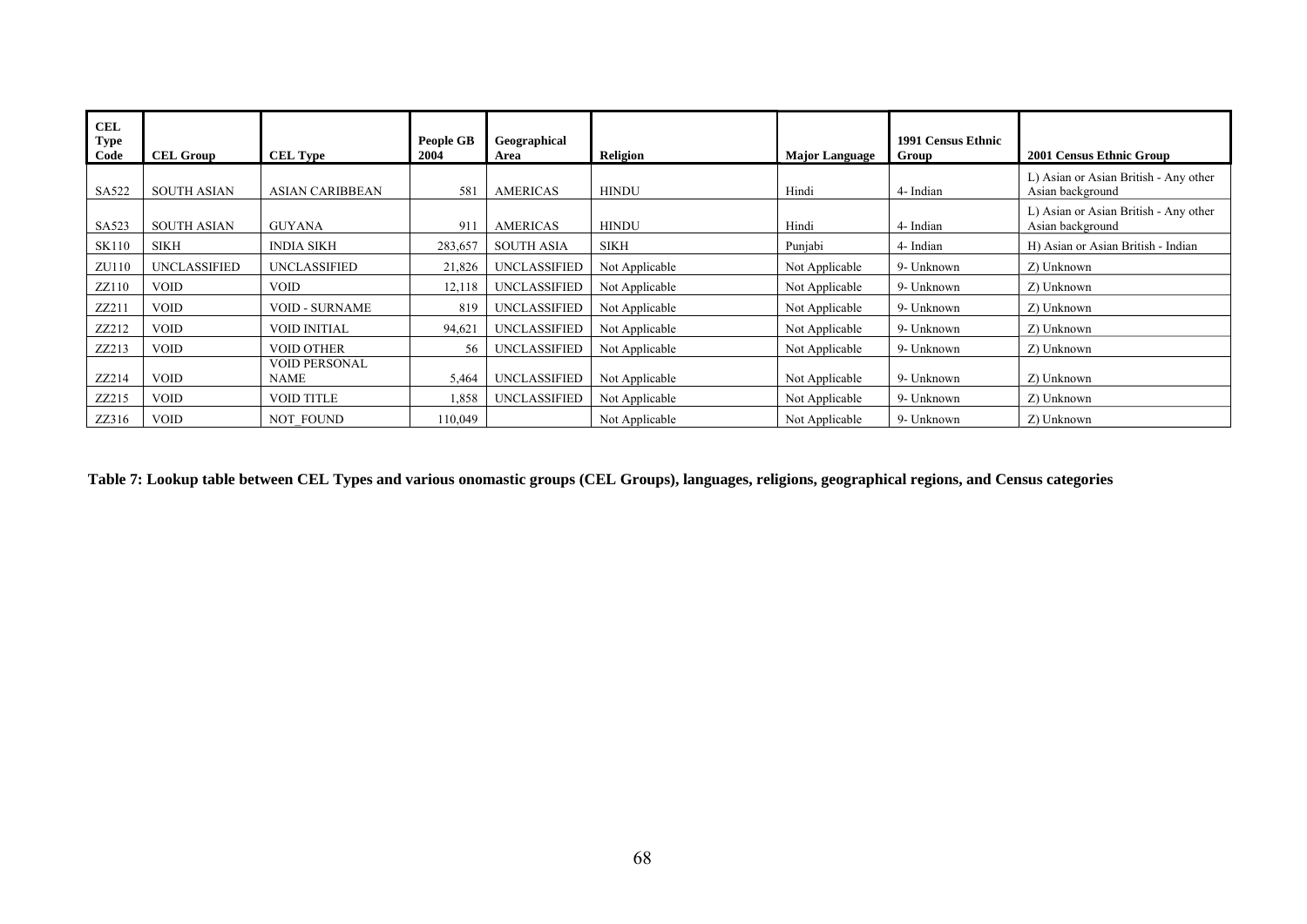# **9 References**

- Abbotts J, Williams R, Smith GD. 1999. Association of Medical, Physiological, Behavioural and Socio-Economic Factors with Elevated Mortality in Men of Irish Heritage in West Scotland. *Journal Of Public Health Medicine* 21(1): 46-54
- American Council of Learned Societies. 1932. *Report of Committee on Linguistic and National Stocks in the Population of the United States.* Annual Report for the Year 1931*.* American Historical Association. Washington, D.C.
- APHO. 2005. *Ethnicity and Health.* Indications of public health in the English Regions*.* Rep. 4, Association of Public Health Observatories (APHO).
- Aspinall PJ. 2000. The New 2001 Census Question Set on Cultural Characteristics: Is It Useful for the Monitoring of the Health Status of People from Ethnic Groups in Britain? *Ethnicity and Health* 5(1): 33 - 40
- Association of Public Health Observatories. 2005. *Ethnicity and Health.* Indications of public health in the English Regions*.* Rep. 4, (APHO).
- Bhopal R. 2004. Glossary of Terms Relating to Ethnicity and Race: For Reflection and Debate. *Journal Of Epidemiology And Community Health* 58(6): 441-445
- Bhopal R, Fischbacher C, Steiner M, Chalmers J, Povey C, et al. 2004. *Ethnicity and Health in Scotland: Can We Fill the Information Gap?*, Centre for Public Health and Primary Care Research. University of Edinburg. Available at: http://www.chs.med.ed.ac.uk/phs/research/Retrocoding%20final%20report.pdf. Accessed: 22/11/2005.
- Birkin M and Clarke G. 1998. Gis, Geodemographics, and Spatial Modeling in the U.K. Financial Service Industry. *Journal of Housing Research* 9(1): 87-111
- Boyle P. 2004. Population Geography: Migration and Inequalities in Mortality and Morbidity. *Progress in Human Geography* 28(6): 767-776
- Brubaker R. 2004. *Ethnicity without Groups*. London: Harvard University Press.
- Buechley RW. 1967. Characteristic Name Sets of Spanish Populations. *Names* 15: 53-69
- Bulmer M. 1996. The Ethnic Group Question in the 1991 Census of Population. In *Ethnicity in the 1991 Census. Volume 1. Demographic Characterisitics of the Ethnic Minority Populations*, Coleman D, Salt J (eds.), Office for National Statistics, HMSO: London: xi -xxix.
- Chaudhry S, Fink A, Gelberg L, Brook R. 2003. Utilization of Papanicolaou Smears by South Asian Women Living in the United States. *Journal of General Internal Medicine* 18(5): 377-384
- Clark WAV and Morrison PA. 1995. Demographic Foundations of Political Empowerment in Multiminority Cities. *Demography* 32(2): 183-201
- Coleman D. 2006. Immigration and Ethnic Change in Low-Fertility Countries: A Third Demographic Transition. *Population and Development Review* 32(3): 401-446
- Coleman D and Salt J, eds. 1996. *Ethnicity in the 1991 Census. Volume 1. Demographic Characterisitics of the Ethnic Minority Populations*. Office for National Statistics, HMSO London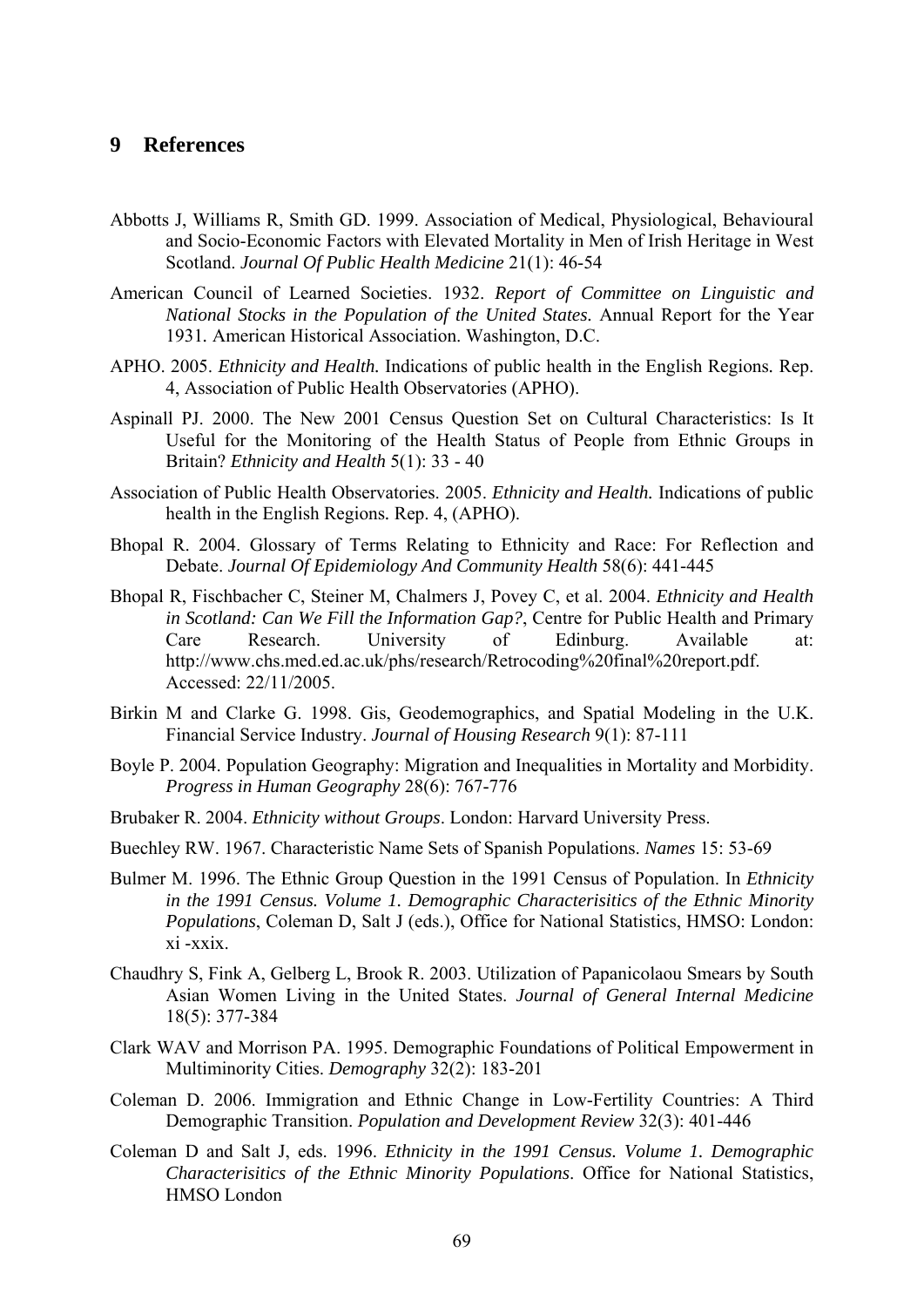- Cook D, Hewitt D, Milner J. 1972. Uses of the Surname in Epidemiologic Research. *American Journal of Epidemiology* 95: 38-45
- Danmarks Statistik. 2006. *Mest Populære for- Og Efternavne for Alle Danskere.* Available at: http://www.dst.dk/Statistik/Navne/pop.aspx. Accessed: 23/07/2006.
- Dorling D and Rees P. 2003. A Nation Still Dividing: The British Census and Social Polarisation 1971 - 2001. *Environment And Planning A* 35(7): 1287-1313
- Edina. 2006. *UK Placename Gazetter.* UK Borders. Available at: http://edina.ac.uk/ukborders/. Accessed: 20/03/2006.
- Gerrish K. 2000. Researching Ethnic Diversity in the British Nhs: Methodological and Practical Concerns. *Journal of Advanced Nursing* 31: 918-925
- Gesellschaft für deutsche Sprache. 2006. *Beliebteste Vornamen.* Available at: http://www.gfds.de/index.php?id=63. Accessed: 23/10/2006.
- Gill P, Bhopal R, Wild S, Kai J. 2005. Limitations and Potential of Country of Birth as Proxy for Ethnic Group. *British Medical Journal* 330(7484): 196
- Graham D and Waterman S. 2005. Underenumeration of the Jewish Population in the UK 2001 Census. *Population, Space and Place* 11(2): 89-102
- Hage BH, Oliver RG, Powles JW, Wahlqvist ML. 1990. Telephone Directory Listings of Presumptive Chinese Surnames: An Appropriate Sampling Frame for a Dispersed Population with Characteristic Surnames. *Epidemiology* 1(5): 405-408
- Hanks P. 2003. *Dictionary of American Family Names* New York: Oxford University Press.
- Hanks P and Tucker DK. 2000. A Diagnostic Database of American Personal Names. *Names* 48(1): 59-69
- Harding S, Dews H, Simpson S. 1999. The Potential to Identify South Asians Using a Computerised Algorithm to Classify Names. *Population Trends* 97: 46-50
- Harris R, Sleight P, Webber R. 2005. *Geodemographics: Neighbourhood Targeting and Gis*. Chichester, UK: John Wiley and Sons.
- Haut Conseil à l'Integration. 1991. *Pour Un Modèle Francais D'integration.* Premier Rapport Annuel*.* La Documentation Francaise. Paris.
- Himmelfarb HS, Loar RM, Mott SH. 1983. Sampling by Ethnic Surnames: The Case of American Jews. *Public Opinion Quarterly* 47: 247-260
- Hinton L, Jenkins CN, McPhee S, Wong C, Lai KQ, et al. 1998. A Survey of Depressive Symptoms among Vietnamese-American Men in Three Locales: Prevalence and Correlates. *The Journal of Nervous and Mental Disease* 186(11): 677-683
- Hofstetter CR, Hovell MF, Lee J, Zakarian J, Park H, et al. 2004. Tobacco Use and Acculturation among Californians of Korean Descent: A Behavioral Epidemiological Analysis. *Nicotine and Tobacco Research* 6(3): 481-489
- IDESCAT. 2006. Els Noms De La Població De Catalunya Per Nacionalitats. Institut d' Estadistica de Catalunya
- Instituto de Estadística de la Comunidad de Madrid. 2006. Guía De Nombres Y Primer Apellido De Los Residentes En La Comunidad De Madrid 1998-2005
- Johnston R, Wilson D, Burgess S. 2004. School Segregation in Multiethnic England. *Ethnicities* 4(2): 237-265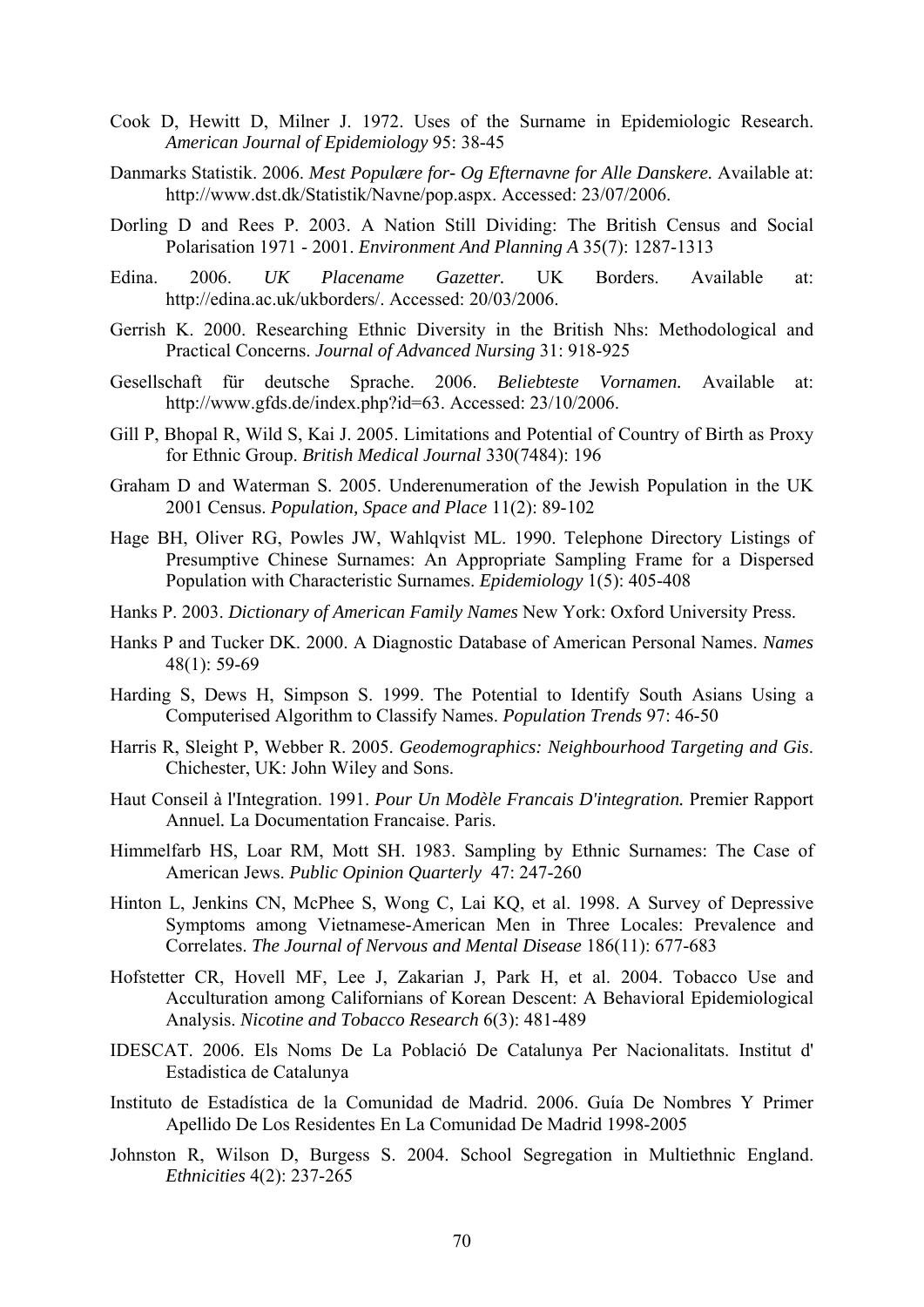- Kertzer DI and Arel D. 2002. *Census and Identity. The Politics of Race, Ethnicity, and Language in National Censuses*. Cambridge: Cambridge University Press.
- Kitano HH, Lubben JE, Chi I. 1988. Predicting Japanese American Drinking Behavior. *The International Journal of the Addictions* 23(4): 417-428
- Lai DW. 2004. Impact of Culture on Depressive Symptoms of Elderly Chinese Immigrants. *Canadian Journal of Psychiatry* 49(12): 820-827
- Large P and Ghosh K. 2006. A Methodology for Estimating the Population by Ethnic Group for Areas within England. *Population Trends* 123: 21-31
- Lauderdale D and Kestenbaum B. 2000. Asian American Ethnic Identification by Surname. *Population Research and Policy Review* 19(3): 283-300
- Leaman AM, Rysdale E, Webber R. 2006. Use of the Emergency Department by Polish Migrant Workers. *Emerg Med J* 23(12): 918-919
- Leppard D. 2005. Race Chief Warns of Ghetto Crisis. In *The Sunday Times*
- Levitt SD and Dubner SJ. 2005. *Freakonomics : A Rogue Economist Explores the Hidden Side of Everything*. New York: HarperCollins.
- London Health Observatory. 2003. *Missing Record: The Case for Recording Ethnicity at Birth and Death Registration.* LHO Reports*.* Available at: http://www.lho.org.uk/viewResource.aspx?id=7954. Accessed: 01/09/2006.
- London Health Observatory. 2005. *Using Routine Data to Measure Ethnic Differentials in Access to Revascularisation in London.* Available at: http://www.lho.org.uk/viewResource.aspx?id=9732. Accessed: 20/07/2006.
- Manni F, Toupance B, Sabbagh A, Heyer E. 2005. New Method for Surname Studies of Ancient Patrilineal Population Structures, and Possible Application to Improvement of Y-Chromosome Sampling. *Am J Phys Anthropol* 126(2): 214-228
- Marmot M, Adelstein A, Bulusu L. 1984. *Immigrant Mortality in England and Wales 1970- 78: Causes of Death by Country of Birth.* Opcs. Her Majesty's Stationery Office. London.
- Mason D. 2003. *Explaining Ethnic Differences: Changing Patterns of Disadvantage in Britain*. Bristol: Policy Press.
- Mateos P. 2007a. A Review of Name-Based Ethnicity Classification Methods and Their Potential in Population Studies. *Population Space and Place* 13: (in press)
- Mateos P. 2007b. Segregación Residencial De Minorías Étnicas Y El Análisis Geográfico Del Origen De Nombres Y Apellidos [Residential Segregation of Ethnic Minorities and Geographic Analysis of Name Origins]. *Cuadernos Geograficos* 40: (in press)
- McAuley J, De Souza L, Sharma V, Robinson I, Main CJ, Frank AO. 1996. Self Defined Ethnicity Is Unhelpful. *British Medical Journal* 313(7054): 425b-426
- Nanchahal K, Mangtani P, Alston M, dos Santos Silva I. 2001. Development and Validation of a Computerized South Asian Names and Group Recognition Algorithm (Sangra) for Use in British Health-Related Studies. *Journal Of Public Health Medicine* 23(4): 278-285
- National Geospatial Agency. 2006. *Geonet Names Server.* Available at: http://earthinfo.nga.mil/gns/html/index.html. Accessed: 13/12/2005.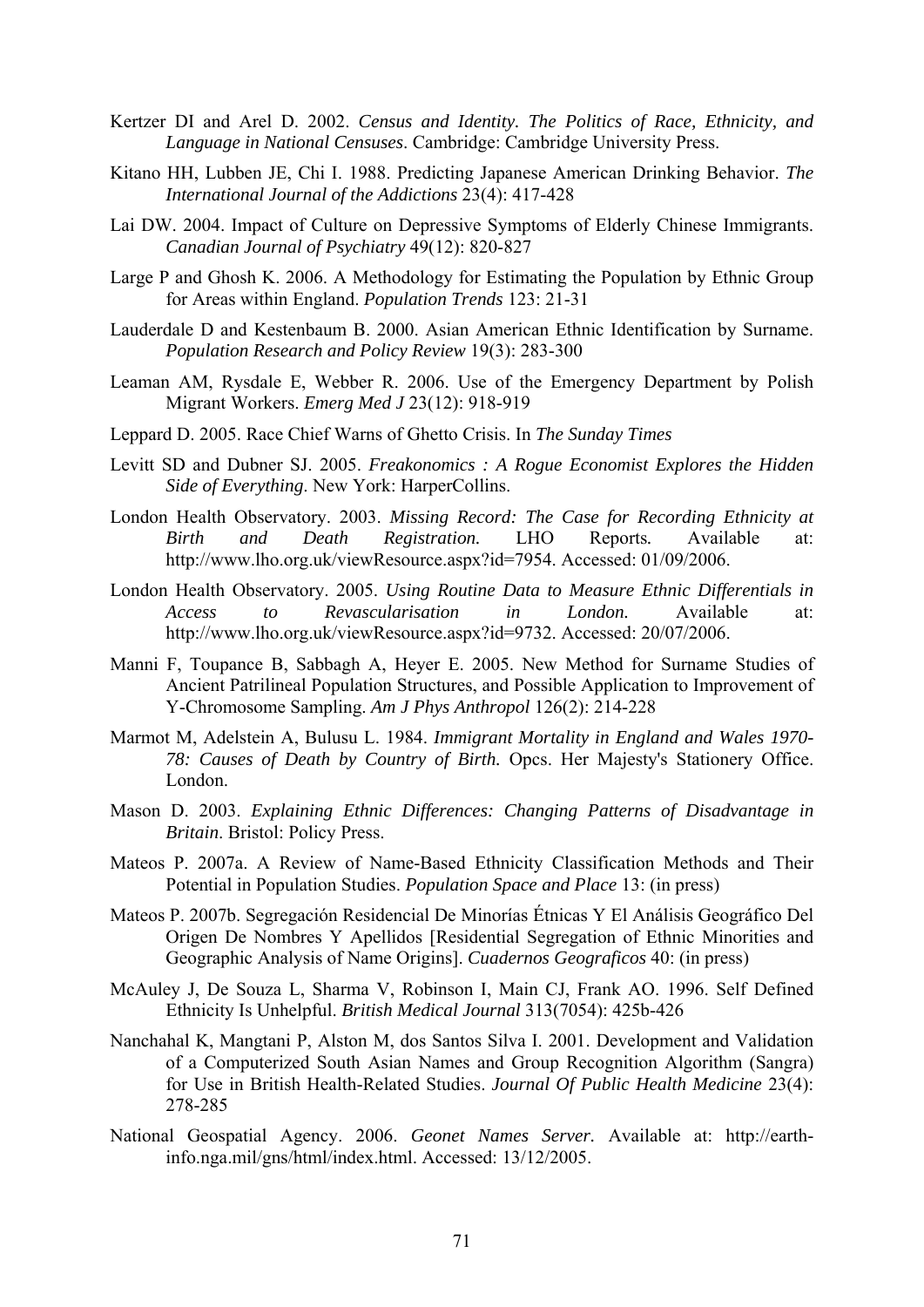- NHS Executive. 1994. *Collection of Ethnic Group Data for Admitted Patients.* EL/94/77*.* Nhse. Leeds.
- Office for National Satistics. 2006. *National Statistics Postcode Directory (Nspd) User Guide.* London. Available at: http://www.statistics.gov.uk/geography/downloads/NSPDUserGuide.pdf. Accessed: 23/11/2006.
- Olson S. 2002. *Mapping Human History: Genes, Race, and Our Common Origins*. New York: First Mariner Books.
- ONS. 2003. *Ethnic Group Statistics: A Guide for the Collection and Classification of Data.* Statistics Ofn. ONS. London. Available at: http://www.statistics.gov.uk/about/ethnic\_group\_statistics/downloads/ethnic\_group\_st atistics.pdf

Openshaw S. 1984. *The Modifiable Areal Unit Problem*. Norwich: Geo Books.

- Parsons C, Godfrey R, Annan G, Cornwall J, Dussart M, et al. 2004. *Minority Ethnic Exclusions and the Race Relations (Amendment) Act 2000. Research Report Rr616.* Hmso Dfeas. London. Available at: http://www.dfes.gov.uk/exclusions/uploads/RR616.pdf. Accessed: 28/12/2005.
- Peach C and Owen D. 2004. *Social Geography of British South Asian Muslim, Sikh and Hindu Sub-Communities.* ESRC End of Project Full Report R-000239765*.* Available at: http://www.esrcsocietytoday.ac.uk/ESRCInfoCentre/ (search for "R-000239765"). Accessed: 15/08/2006.
- Rahman MM, Luong NT, Divan HA, Jesser C, Golz SD, et al. 2005. Prevalence and Predictors of Smoking Behavior among Vietnamese Men Living in California. *Nicotine and Tobacco Research* 7(1): 103-109
- Rissel C, Ward JE, Jorm L. 1999. Estimates of Smoking and Related Behaviour in an Immigrant Lebanese Community: Does Survey Method Matter? *Australian and New Zealand Journal of Public Health* 23(5): 534-537
- Robinson GM. 1998 *Methods and Techniques in Human Geography*. Chichester: John Wiley and Sons.
- Schürer KE. 2004. Surnames and the Search for Regions. *Local Population Studies* 72
- Silva MJ, Martins B, Chaves M, Afonso AP, Cardoso N. 2006. Adding Geographic Scopes to Web Resources. *Computers, Environment and Urban Systems* 30(4): 378-399
- Simpson L. 2004. Statistics of Racial Segregation: Measures, Evidence and Policy. *Urban Studies* 41: 661-681
- Skerry P. 2000. *Counting on the Census? Race, Group Identity, and the Evasion of Politics*. Washington: Brookings Institution Press.
- Sparks E. 2005. Experian Consumer Dynamics Characteristics.
- Statbel. 2006. *Noms De Famille Les Plus Fréquents Belgique Et Régions.* Available at: http://statbel.fgov.be/figures/d21a\_fr.asp. Accessed: 12/09/2006.
- Statistics Iceland. 2006. *Forenames in the National Register of Persons* Available at: http://www.statice.is/?PageID=846. Accessed: 13/08/2006.